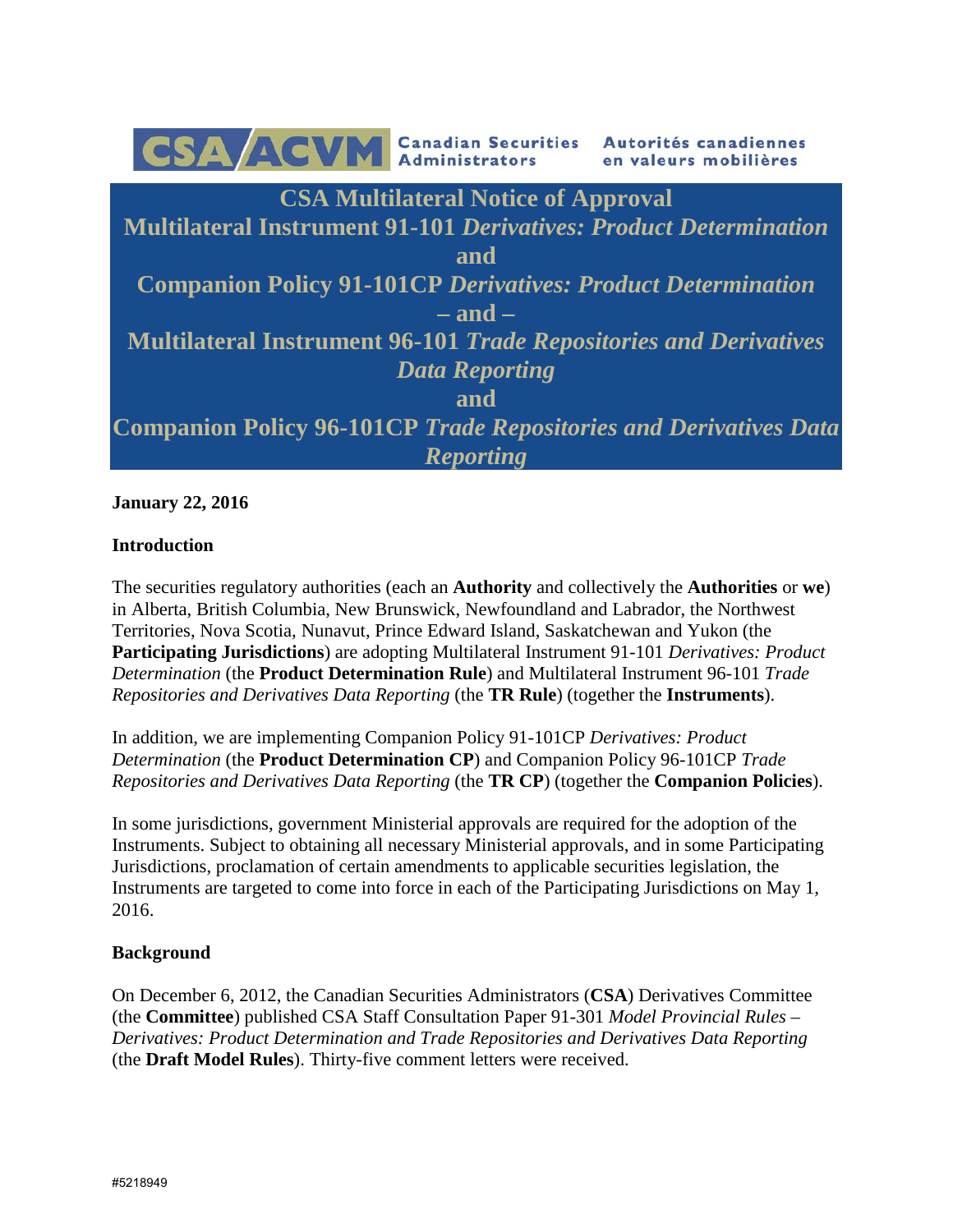On June 6, 2013 the Authorities in Alberta, British Columbia, New Brunswick, Nova Scotia and Saskatchewan published for comment Staff Consultation Paper 91-302 *Updated Model Provincial Rules – Derivatives: Product Determination and Trade Repositories and Derivatives Data Reporting* (the **Updated Draft Models Rules**). On the same date the securities regulatory authorities in Manitoba, Ontario and Quebec published for comment corresponding proposed local rules and companion policies, based on the Updated Draft Model Rules. Twenty-seven comments letters were received on the Updated Draft Model Rules.

After reviewing the comments received and making determinations on revisions to the Updated Draft Models Rules, the Authorities in Alberta, British Columbia, New Brunswick, Nova Scotia and Saskatchewan published Proposed Multilateral Instrument 91-101 *Derivatives: Product Determination* and Proposed Multilateral Instrument 96-101 *Trade Repositories and Derivatives Data Reporting* and the related companion policies (the **Proposed Instruments**) on January 21, 2015. We received eighteen comment letters. A list of those who submitted comments and a chart summarizing the comments received and responses to those comments are attached at Annex A to this Notice.

We anticipate that we will publish proposed amendments to the TR Rule in the near future (the **Proposed Amendments**). We anticipate that the Proposed Amendments will be generally consistent with the proposed amendments to the corresponding local rules published for comment by the Manitoba Securities Commission, the Ontario Securities Commission and the Autorité des marchés financiers on November 5, 2015.

## **Substance and purpose of the Product Determination Rule**

The purpose of the Product Determination Rule is to define the types of over-the-counter (**OTC**) derivatives that will be subject to reporting requirements under the TR Rule. These OTC derivatives are defined as "specified derivatives". The Product Determination Rule will initially only apply to identify the types of OTC derivatives subject to the TR Rule; however, we expect that it will be used to also define the types of OTC derivatives subject to future rules relating to OTC derivatives. The Product Determination Rule does not apply to other elements of securities legislation. Any other legislation, rules, notice or other policies applicable to derivatives will continue to apply to all products meeting that definition.

The Product Determination Rule provides that certain types of contracts or instruments that fall within the broad definition of "derivative" in the securities legislation of the applicable Participating Jurisdiction are excluded from the definition of "specified derivative"; as a result, these contracts or instrument are excluded from the requirements in the TR Rule. The excluded contracts are contracts that have not traditionally been considered to be OTC derivatives.

#### **Substance and purpose of the TR Rule**

The TR Rule has three main objectives. First, it will improve transparency in the OTC derivatives market for regulators. Derivatives data is essential for effective regulatory oversight of the OTC derivatives market, including the ability to identify and address systemic risk and market abuse. Derivatives data reported to recognized trade repositories will also support policy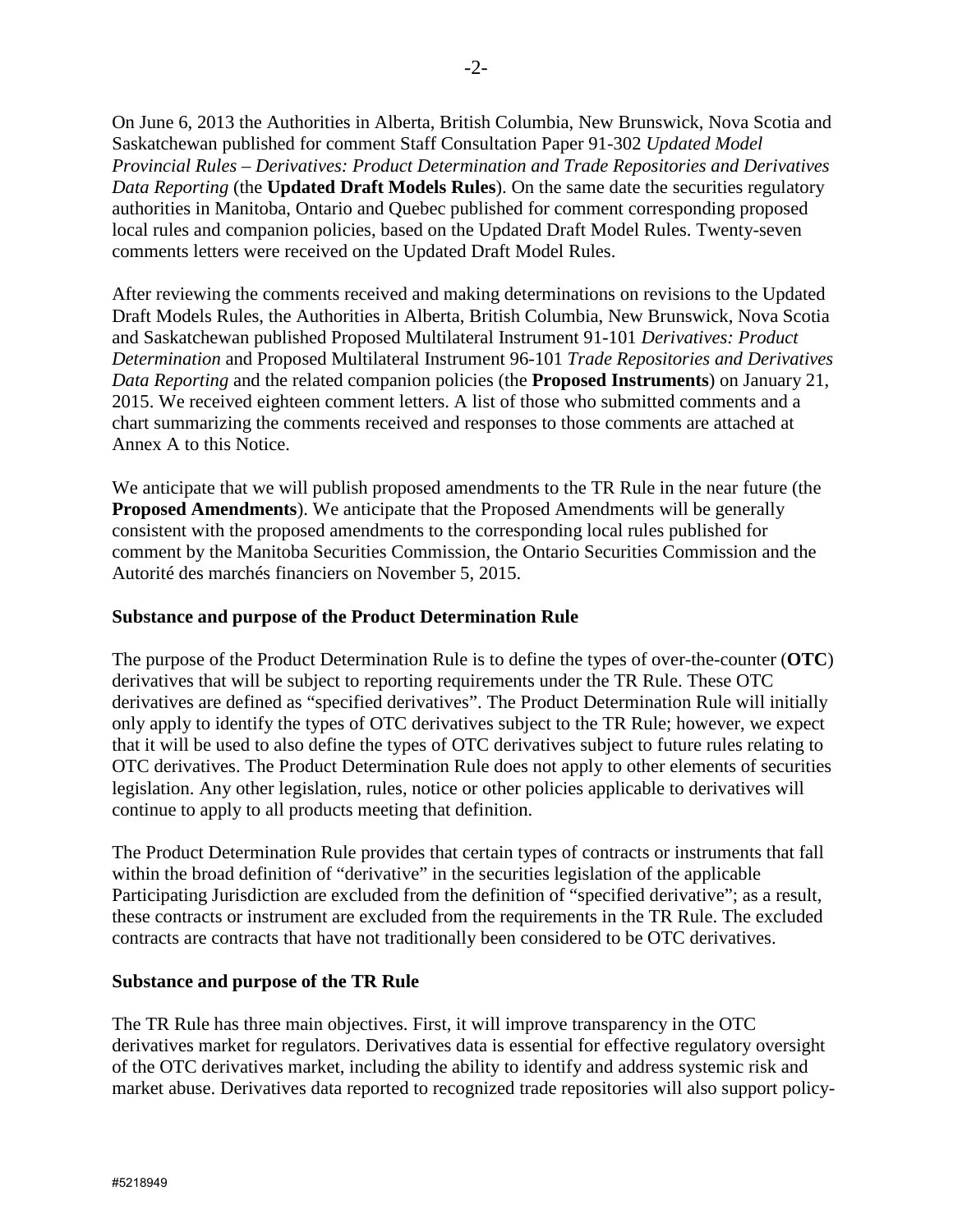making by providing regulators with information on the nature and characteristics of the Canadian OTC derivatives market.

Second, the TR Rule contemplates public dissemination of certain transaction-level data to improve transparency in the OTC derivatives market for participants. Derivatives data will provide participants with information relating to the OTC derivatives market to allow them to assess their own derivatives and to value their positions. Detailed requirements for public dissemination of transaction-level data are anticipated to set out in the Proposed Amendments.

Finally, the rule imposes requirements relating to the governance and operation of trade repositories. These requirements are designed to ensure that trade repositories act in a way that is consistent with the public interest.

The requirements in the TR Rule:

- facilitate the regulation and oversight of trade repositories, including requirements for the recognition process, operations and data access and dissemination; and
- mandate that counterparties to derivatives report specific data about those derivatives.

# **Summary of the Product Determination Rule**

The definition of "derivative"<sup>[1](#page-2-0)</sup> in applicable securities legislation includes the types of instruments traditionally referred to as "derivatives" (for example, swaps and forwards) as well as other novel instruments. However, the definition of "derivative" is broad enough to capture many contracts and instruments that have not traditionally been considered to be "derivatives". The Product Determination Rule tailors the application of the regulatory requirements in the TR Rule to certain existing and emerging products referred to as "specified derivatives"*.* Contracts or instruments that are not "specified derivatives" will not be subject to trade reporting requirements under the TR Rule.

In Alberta, the Alberta Securities Commission has issued an order designating certain types of investment contracts and options to be "derivatives" and not to be "securities" for the purpose of the Product Determination Rule. As a result, these designated contracts and instruments are "specified derivatives". The designation order is available on the website of the Alberta Securities Commission and is included as Annex F to this Notice.

In British Columbia, Newfoundland and Labrador, Northwest Territories, Nunavut, Prince Edward Island and Yukon, a contract or instrument is a "derivative" if it meets the criteria in paragraph 1(4)(a) or if it is a security solely because it is an investment contract, option, futures contract or document evidencing an option, subscription or other interest in a security.

<span id="page-2-0"></span><sup>&</sup>lt;sup>1</sup> Subsection 1(4) of the Product Determination Rule defines "derivative" for the Participating Jurisdictions that do not have a definition of derivatives in their local securities legislation that is consistent with the definitions in the securities legislation in Alberta, New Brunswick, Nova Scotia and Saskatchewan.  $\overline{a}$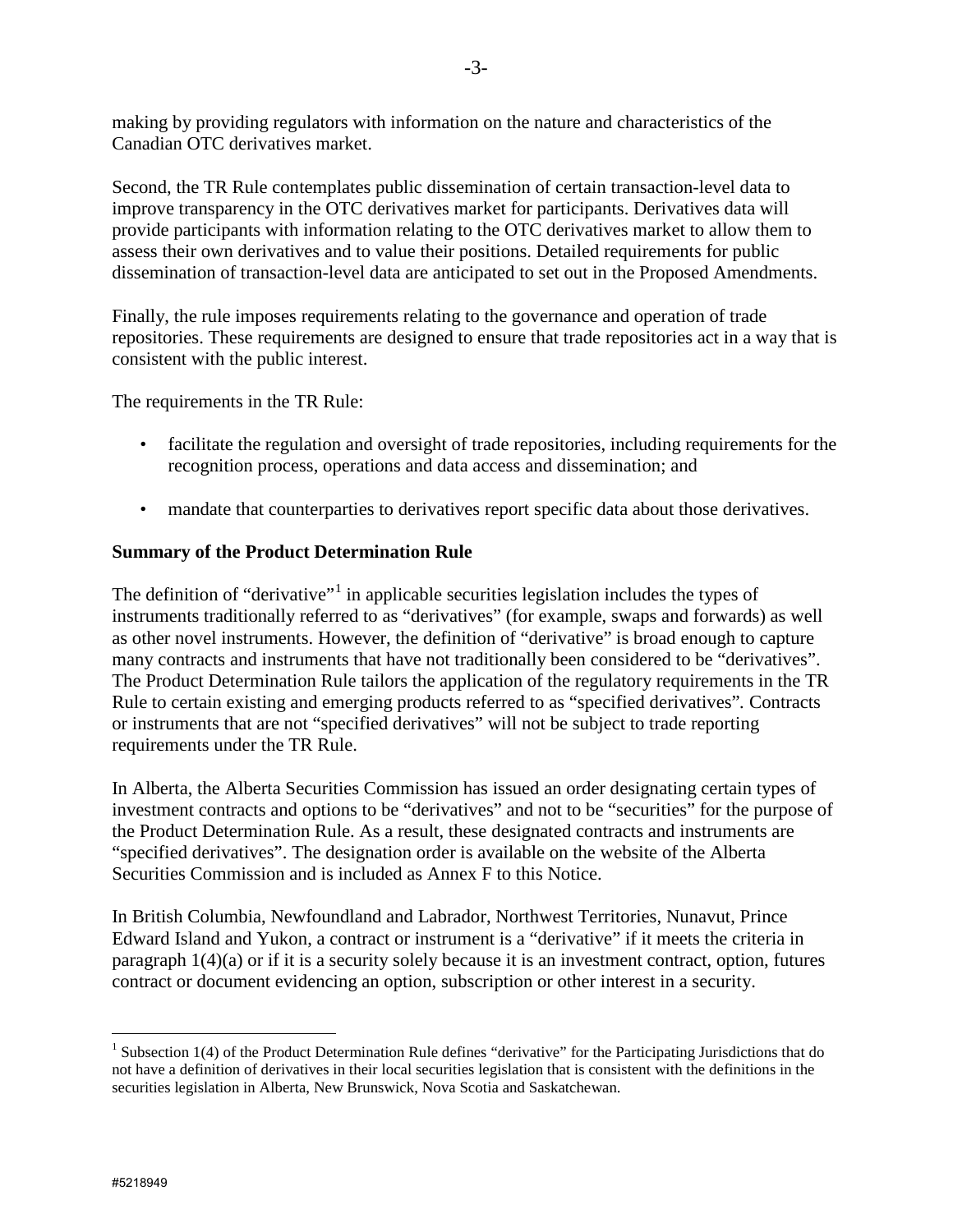The following contracts are not "specified derivatives" under the Product Determination Rule:

- gaming and insurance contracts that are regulated by a domestic or a foreign regulatory regime;
- contracts for the purchase and sale of currency provided that the contract (i) settles within prescribed timelines, (ii) is intended by the counterparties to be settled by delivery of the currency referenced in the contract, and (iii) is not rolled-over;
- commodity forward and option contracts provided that physical delivery of the commodity is intended and the contract does not permit cash settlement unless an intervening cause makes physical delivery impossible or commercially unreasonable;
- evidence of a deposit with a bank, credit union or certain other federally or provincially regulated entities;
- contracts or instruments traded on certain exchanges;
- certain instruments such as warrants, where an issuer of a security is a counterparty and the underlying interest of the derivative is a "security" of the issuer.

In New Brunswick, Nova Scotia or Saskatchewan, a contract or instrument that would be a security but is not as a result of the exclusion of "derivatives" from the statutory definition of "security" is excluded from the definition of "specified derivative" unless that contract or instrument is a security solely by reason of being an investment contract.

As noted above, any contract or instrument excluded from the definition of "specified derivative" under the Product Determination Rule will not be subject to trade reporting requirements under the TR Rule.

## **Summary of the TR Rule**

As noted above, the requirements in the TR Rule generally fall into two categories: (i) requirements that facilitate the regulation and oversight of trade repositories, and (ii) requirements that counterparties to derivatives report specific data about those derivatives.

#### *(i) Regulation and oversight of trade repositories*

To obtain recognition as a trade repository in a Participating Jurisdiction, a person or company must apply to the relevant Authority for recognition. The TR Rule establishes the process for making this application.

A person or company that applies to be a recognized trade repository in a Participating Jurisdiction will need to file a completed Form 96-101F1 and financial statements. Factors that may be considered by the applicable Authority in assessing an application for recognition are described in the TR CP.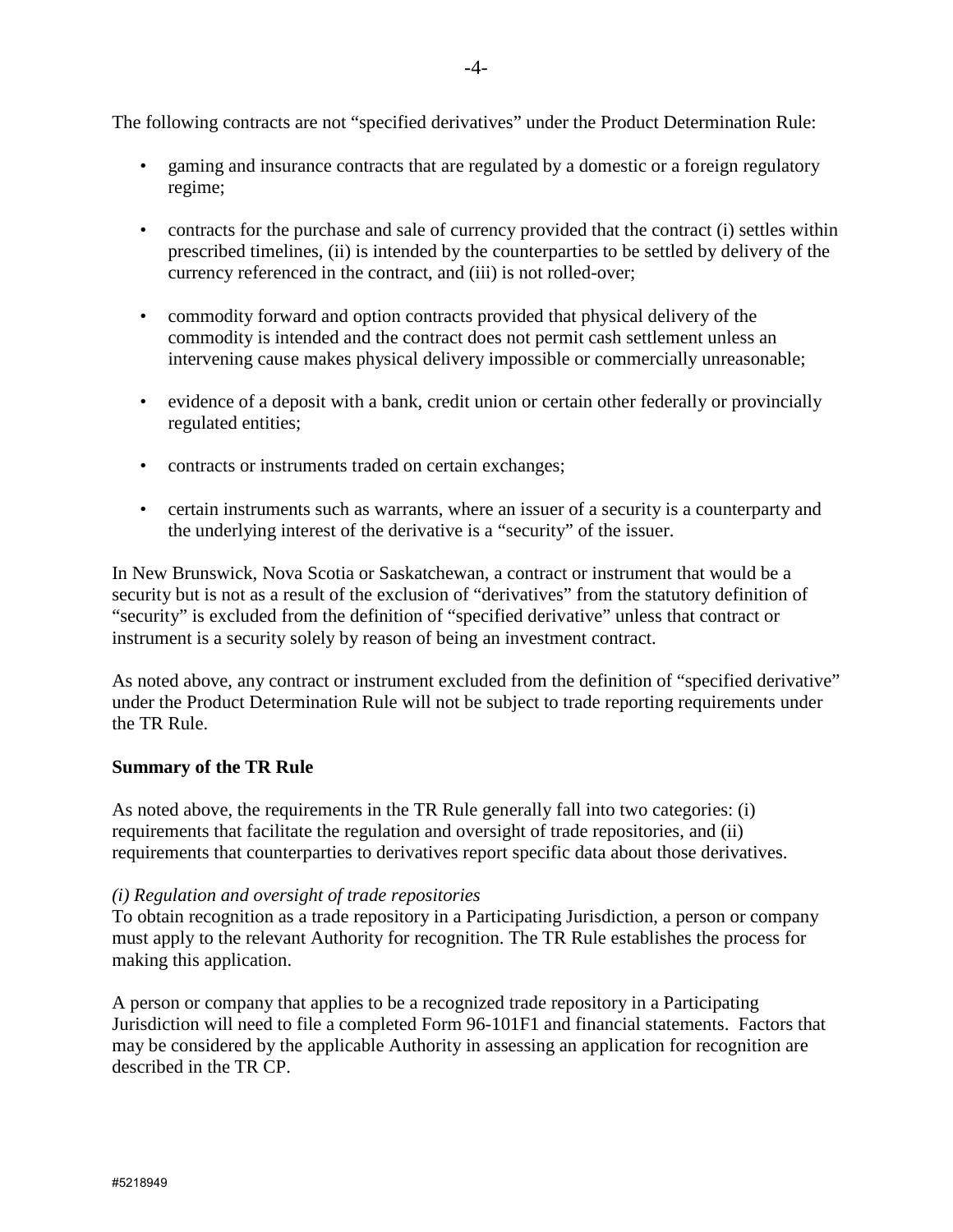The TR Rule also establishes on-going requirements that will apply to recognized trade repositories in each Participating Jurisdiction. A recognized trade repository must comply with the trade repository requirements set out in the TR Rule, as well as all terms and conditions imposed by each applicable recognition order.

A recognized trade repository will be required to provide each applicable Authority with interim and year-end financial statements and to provide notice of any significant changes to the information submitted in its Form 96-101F1 before implementing the changes.

Once operational, a recognized trade repository will be required to accept derivatives data for each asset class set out in an Authority's recognition order. A recognized trade repository will be required to ensure that its rules, policies and procedures permit fair and open access to its services. Any fees charged by a recognized trade repository are expected to be fairly and equitably allocated amongst its participants and must be publicly disclosed. Further, a recognized trade repository will be required to have rules, policies and procedures to allow its participants to confirm the accuracy of reported data.

A recognized trade repository will be required to provide the following access to derivatives data:

- each Authority will have access to all relevant derivatives data reported to the recognized trade repository in accordance with the Authority's mandate;
- counterparties to a derivative will have access to derivatives data relevant to their derivatives; and
- the public will have access to aggregate data on open derivatives including volume, number and prices related to derivatives.

# *(ii) Derivatives data reporting requirements*

Under the TR Rule all derivatives involving a local counterparty are required to be reported to a recognized trade repository or, in limited circumstances, to the applicable Authority. The TR Rule establishes a hierarchy for determining which counterparty will be required to report a derivative. This hierarchy is intended to place the reporting burden on the counterparty most capable of fulfilling the reporting obligations. For example, in the case of a derivative (assuming that it is not cleared through a clearing agency) that involves one counterparty that is a derivatives dealer and another that is not, the derivatives dealer will be required to fulfill the reporting obligations.

Three main types of data must be reported under the TR Rule:

- creation data, which includes specific terms relating to the derivative;
- life-cycle event data, which includes any change to derivatives data previously reported; and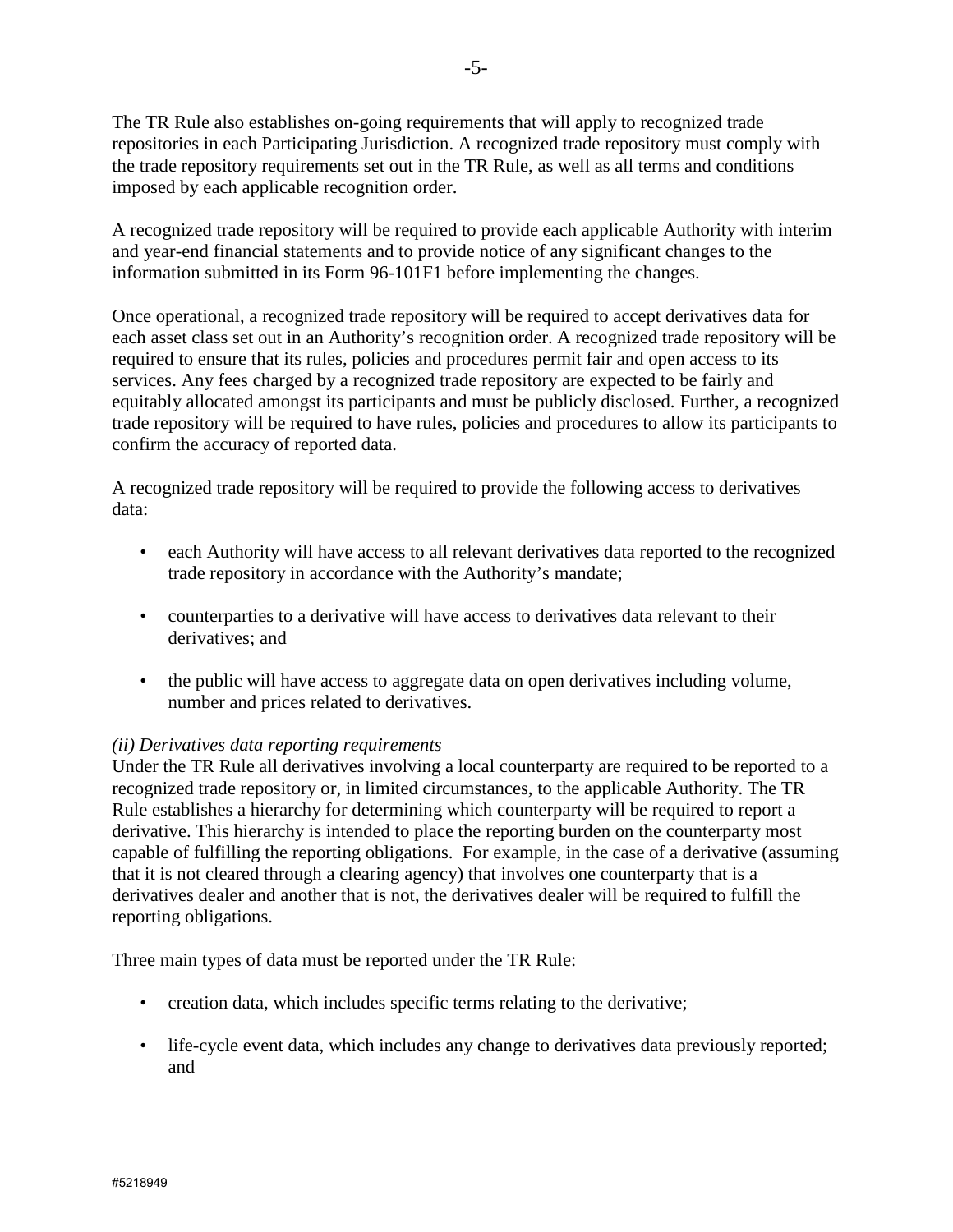• valuation data, which includes the current value of the derivative.

Appendix A to the TR Rule provides specific details on each type of data that the reporting counterparty to a derivative must report. Guidance for the data fields in Appendix A is included in the Description column in the reporting fields table.

The TR Rule requires that reporting be completed immediately following a transaction. However, where it is not technologically practicable to do so, the reporting counterparty will be required to report as soon as possible but not later than the end of the next business day following the day that the transaction was entered into.

Derivatives that were entered into prior to the TR Rule coming into force will be required to be reported provided they have not expired or been terminated within a prescribed period after the TR Rule comes into force. The TR Rule provides specific deadlines for the reporting of these pre-existing derivatives.

The TR Rule provides certain exclusions from the requirement to report derivatives data. These are:

- an exclusion for a local counterparty that has not had, in the preceding twelve months, an aggregate month-end gross notional amount under commodity-based derivatives exceeding \$250 000 000;
- an exclusion from the requirement to report a derivative between a non-resident derivatives dealer and another non-resident counterparty where the derivative is reported in a jurisdiction solely because one or both counterparties is a non-resident derivatives dealer in that jurisdiction; and
- an exclusion from the requirement to report a derivative between a government of a local jurisdiction and a crown corporation or agency that is consolidated with the government for accounting purposes.

In addition, the TR Rule provides for a temporary exclusion from the reporting obligations for derivatives between counterparties that are affiliated entities and are neither derivatives dealers (or affiliated with a derivatives dealer) nor clearing agencies (or affiliated with a clearing agency). We expect this exclusion to apply until we have implemented final requirements relating to reporting derivatives between two affiliated entities. We expect that a proposed exclusion from the obligation to report certain derivatives between affiliated entities will be published for comment as part of the Proposed Amendments.

## **Summary of changes**

After considering the comments received on the Proposed Instruments, we have made certain revisions. These revisions are reflected in the Instruments and Companion Policies that we are publishing concurrently with this CSA Multilateral Notice. As these revisions are not material, we are not republishing the Instruments or Companion Policies for a further comment period.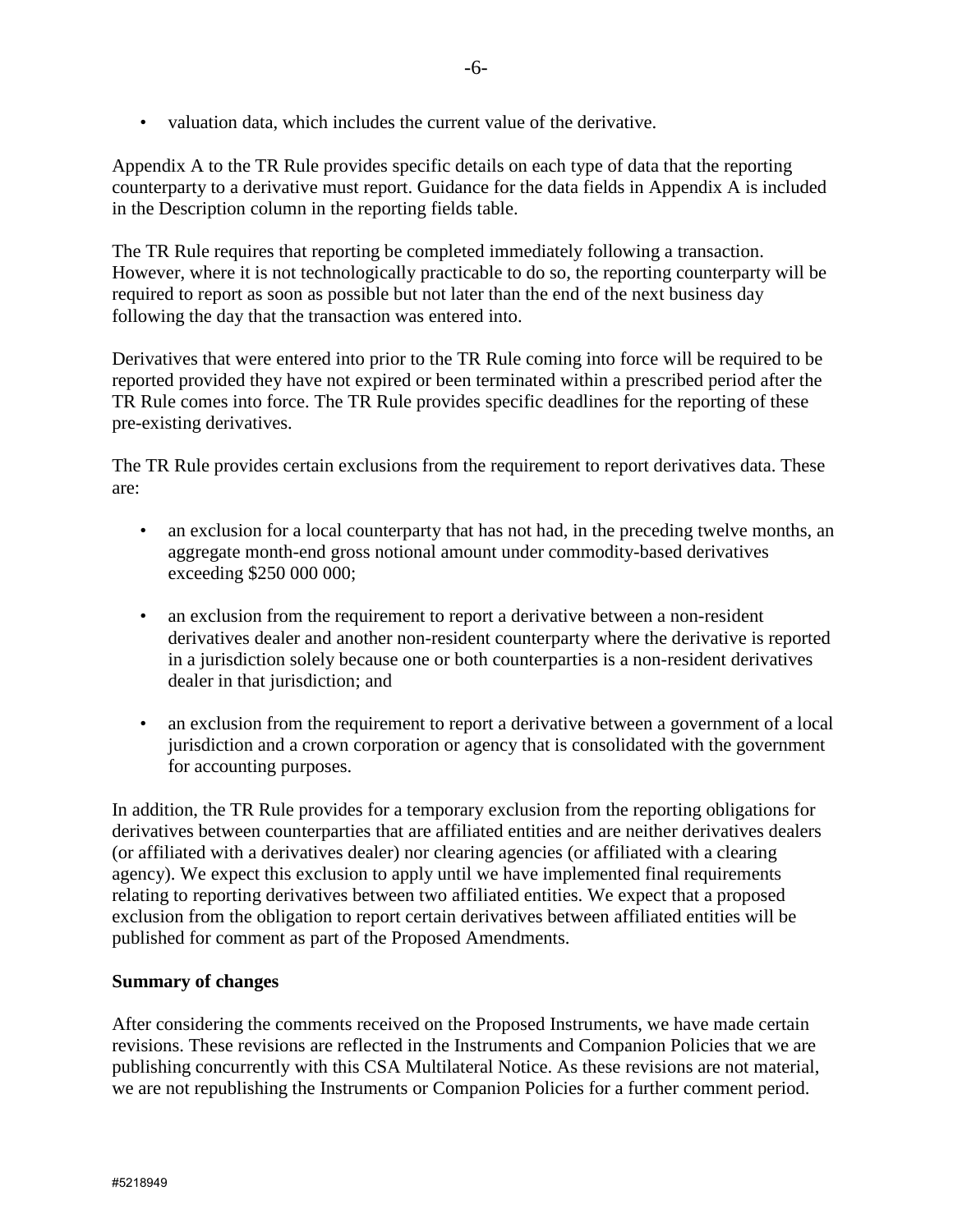## *(i) Changes to the Product Determination Rule*

We have deleted certain provisions relating to investment contracts and options as these provisions are not necessary, because of (i) the designation order issued by the Alberta Securities Commission, discussed below; and (ii) the operation of the securities legislation in New Brunswick, Nova Scotia and Saskatchewan. In addition, we have deleted a provision relating to contracts or instruments that would meet the definition of both "derivative" and "security" in British Columbia as this provision is not necessary, because of the operation of the securities legislation in British Columbia.

### *(ii) Changes to the TR Rule*

The definition of "local counterparty" has been harmonized with the corresponding definition in the Local TR Rules, by capturing a derivatives dealer as a local counterparty. A corresponding new exclusion has been added, excluding derivatives between a non-resident derivatives dealer and another non-resident counterparty from the reporting requirements. This will help to ensure that the Authorities only receive reports of derivatives involving a counterparty that is resident in the jurisdiction.

The exclusion relating to commodity derivatives has been clarified, including with respect to when and how a counterparty's notional amount outstanding should be calculated for the purpose of the threshold.

Other changes in the TR Rule include changes to the requirements for assigning a unique product identifier. The changes increase flexibility in how that identifier is assigned, and reflect current market practices.

Additionally, we have clarified the requirements relating to reporting pre-existing derivatives, including with respect to reporting pre-existing derivatives before the relevant deadline.

#### **Summary of written comments**

We received submissions relating to the Proposed Instruments from 18 commenters. We have considered all of the comments received and thank all of the commenters for their input. The names of commenters, a summary of their comments, and our responses to the comments are contained in Annex A of this notice.

## **Local Matters**

#### *Alberta – Ministerial approval of provisions relating to corporate governance*

In Alberta, sections 8, 9 and 10 of the TR Rule relate to corporate governance of a recognized trade repository. Because these provisions relate to corporate governance, they require Ministerial approval. These provisions will become effective on May 1, 2016 with the TR Rule if Ministerial approval has been granted on or prior to May 1, 2016. Otherwise, these provisions will become effective on the date that Ministerial approval is granted.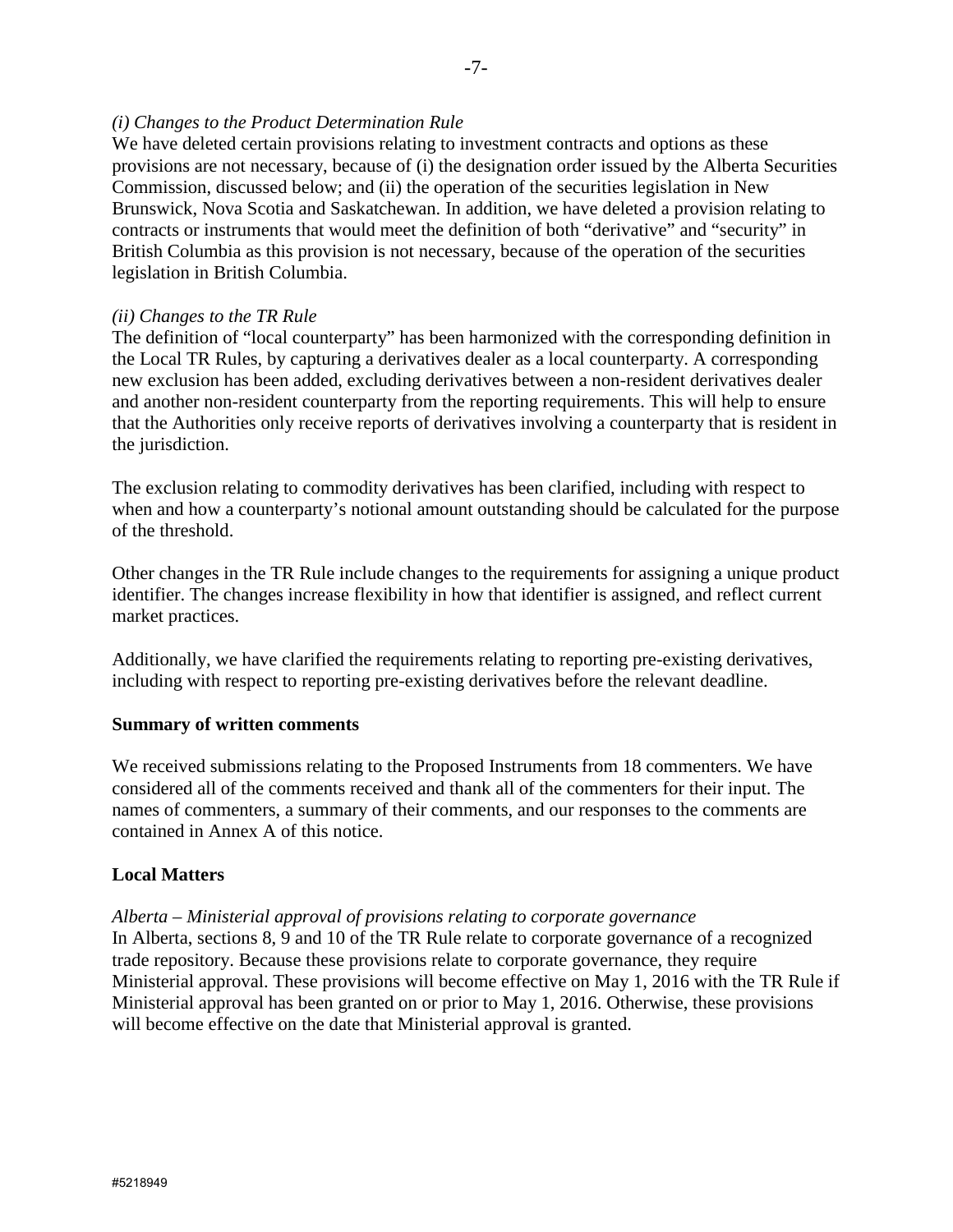## *Alberta – Designation order of the Alberta Securities Commission*

Attached as Annex F is an order of the Alberta Securities Commission designating certain contracts and instruments to be derivatives for the purposes of the Product Determination Rule. This order applies only in Alberta, and has the effect of harmonizing the outcome of the Product Determination Rule in Alberta with the outcome in the other Participating Jurisdictions.

## **Contents of Annexes**

The following annexes form part of this CSA Multilateral Notice:

| <b>Summary of Comments and Responses</b>                               |
|------------------------------------------------------------------------|
| Multilateral Instrument 91-101 Derivatives: Product Determination      |
| Companion Policy 91-101CP Derivatives: Product Determination           |
| Multilateral Instrument 96-101 Trade Repositories and Derivatives Data |
| Reporting                                                              |
| Companion Policy 96-101CP Trade Repositories and Derivatives Data      |
| Reporting                                                              |
| Local Matters – Designation order of the Alberta Securities Commission |
|                                                                        |

## **Questions**

Questions with respect to this Notice, the final approved Instruments or Companion Policies may be referred to:

Martin McGregor Legal Counsel, Corporate Finance Alberta Securities Commission Tel: 403-355-2804 Email: martin.mcgregor@asc.ca

Wendy Morgan Senior Legal Counsel, Securities Financial and Consumer Services Commission (New Brunswick) Tel: 506-643-7202 Email: wendy.morgan@fcnb.ca

Michael Brady Manager, Derivatives British Columbia Securities Commission Tel: 604-899-6561 Email: [mbrady@bcsc.bc.ca](mailto:mbrady@bcsc.bc.ca)

Abel Lazarus Senior Securities Analyst Nova Scotia Securities Commission Tel: (902) 424-6859 Email: abel.lazarus@novascotia.ca

Liz Kutarna Deputy Director, Capital Markets, Securities Division Financial and Consumer Affairs Authority of Saskatchewan Tel: 306-787-5871 Email: liz.kutarna@gov.sk.ca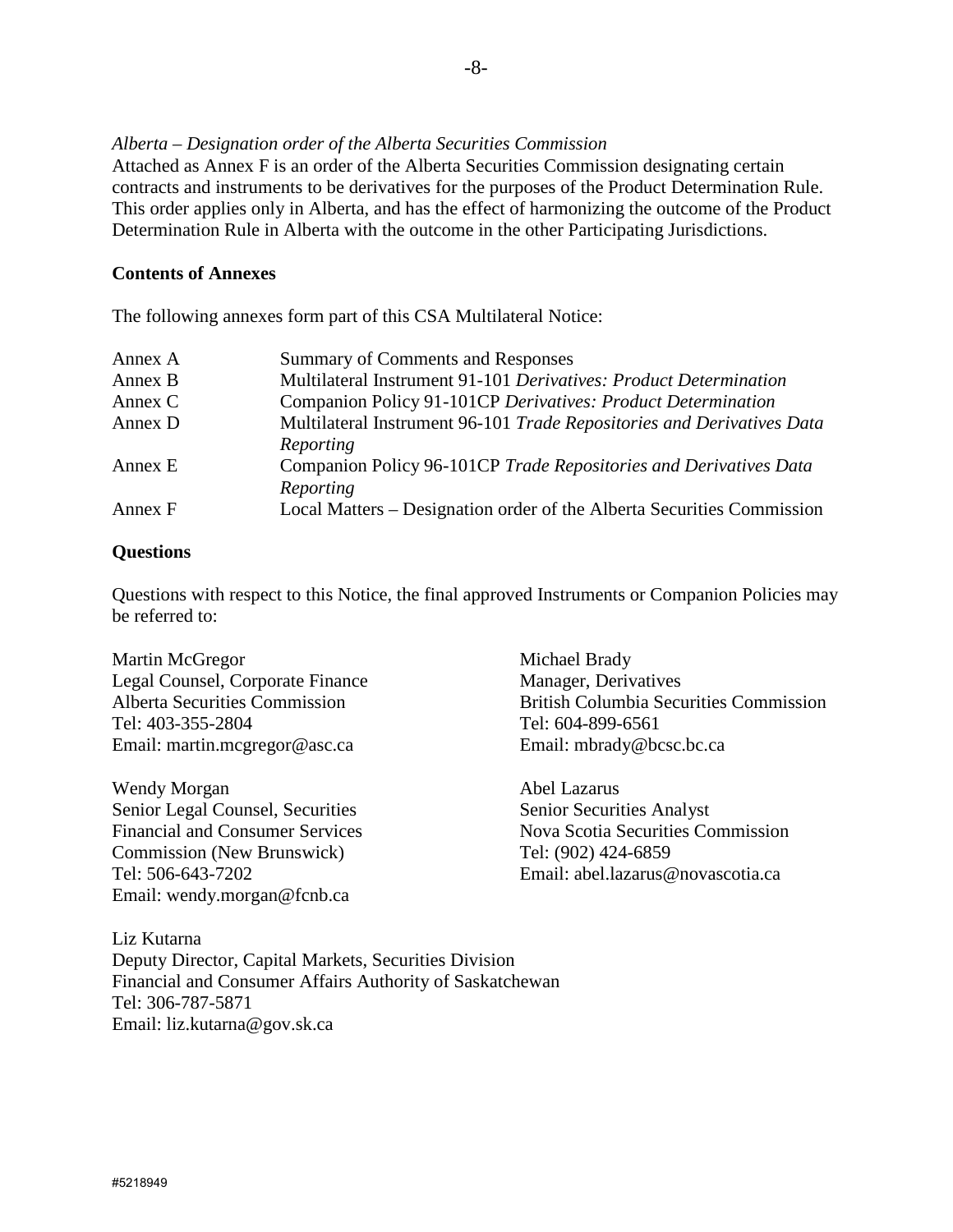# **ANNEX A**

## **SUMMARY OF COMMENTS AND RESPONSES**

**to** 

**Proposed Multilateral Instrument 91-101** *Derivatives: Product Determination* **(the Proposed Product Determination Rule) and Proposed Companion Policy 91-101** *Derivatives: Product Determination* **(the Proposed Product Determination CP)**

**and** 

**Proposed Multilateral Instrument 96-101** *Trade Repositories and Derivatives Data Reporting* **(the Proposed TR Rule) and Proposed Companion Policy 96-101** *Trade Repositories and Derivatives Data Reporting* **(the Proposed TR CP)**

### **1. Proposed Product Determination Rule and Proposed Product Determination CP**

| <b>Section or</b><br><b>Reference</b> | <b>Comment Summary</b>                                                                                                                                                                                                                                                                                                                                     | <b>Response</b>                                                                                                                                                                                                |
|---------------------------------------|------------------------------------------------------------------------------------------------------------------------------------------------------------------------------------------------------------------------------------------------------------------------------------------------------------------------------------------------------------|----------------------------------------------------------------------------------------------------------------------------------------------------------------------------------------------------------------|
| subject to trade reporting?           | Q. 1 – Does the Proposed Product Determination CP provide sufficient clarity as to the contracts and instruments that are                                                                                                                                                                                                                                  |                                                                                                                                                                                                                |
| Q.1                                   | Two commenters appreciated the additional explanatory<br>guidance provided in the Proposed Product Determination<br>CP and felt that it provides sufficient clarity.                                                                                                                                                                                       | No change required. We thank the commenters for<br>their submissions.                                                                                                                                          |
| S. 2 – Excluded derivatives           |                                                                                                                                                                                                                                                                                                                                                            |                                                                                                                                                                                                                |
| s. 2(1)                               | One commenter urged the Authorities to copy the CFTC<br>and SEC approaches in further defining a derivative to<br>provide an interpretation regarding the applicability of the<br>exclusion in either paragraph $2(1)(c)$ (foreign exchange<br>contracts) or $2(1)(d)$ (commodity contracts) from the<br>derivative definition in the particular province. | No change. We believe that the Product Determination<br>CP provides adequate guidance on the applicability of<br>the exclusions under paragraphs $2(1)(c)$ and $2(1)(d)$ of<br>the Product Determination Rule. |
|                                       | One commenter encouraged implementation of a system<br>for submitting a request to the regulator to provide an<br>interpretation of whether the exclusion in paragraph $2(1)(c)$<br>or paragraph $2(1)(d)$ would apply to a particular<br>instrument.                                                                                                      | No change. The suggested approach does not reflect<br>the practice of the Authorities.                                                                                                                         |
| $S. 2(1)(d) -$                        | A number of commenters appreciated the additional                                                                                                                                                                                                                                                                                                          | No change. We believe that the Product Determination                                                                                                                                                           |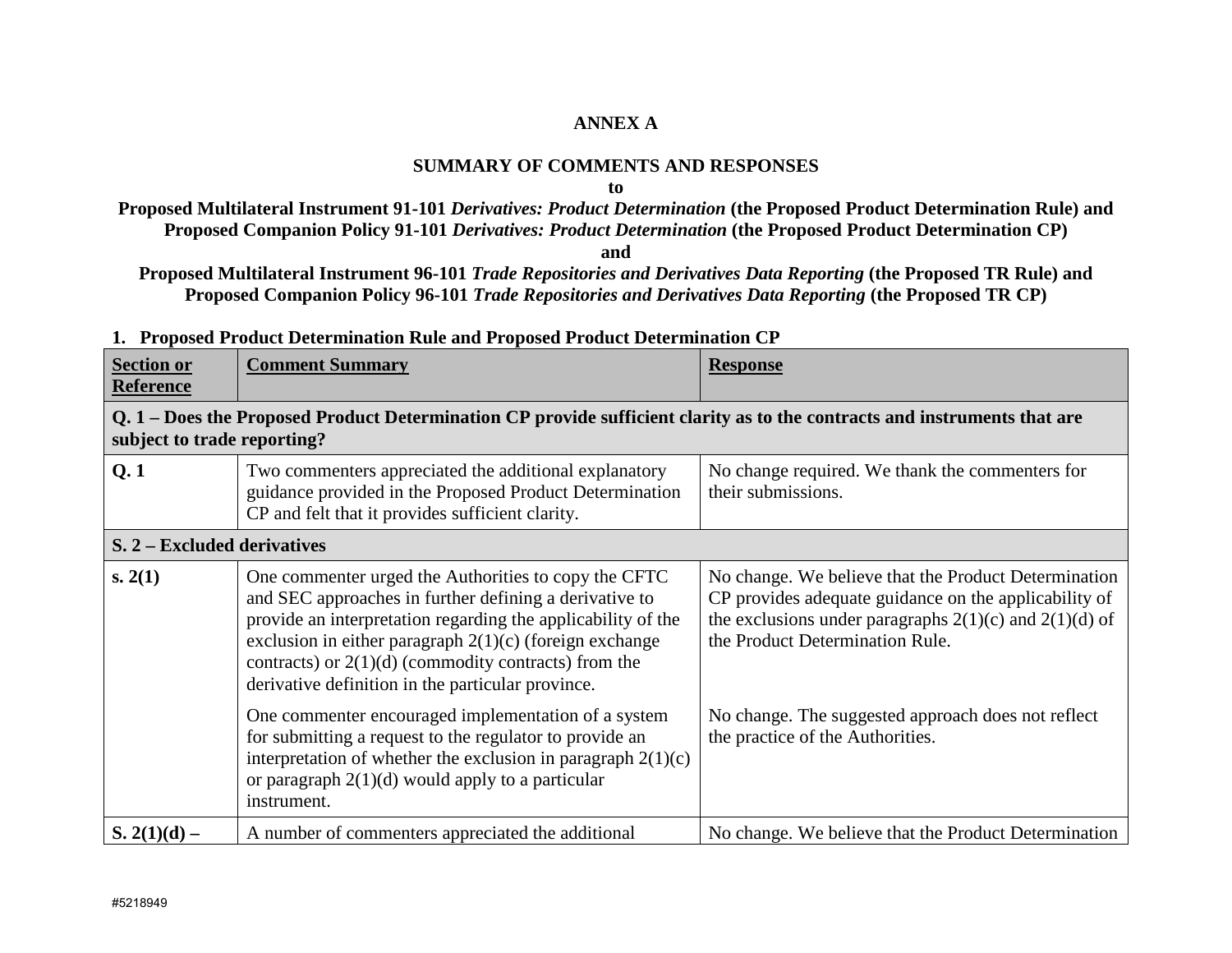| <b>Commodities</b><br>contracts | guidance in the Proposed Product Determination CP, but<br>urged additional clarity relating to physically delivered<br>commodity contracts, including with respect to the<br>intention element.                                                                                                                                                                                                                                                                                                                                                                                                                                                    | CP provides adequate guidance with respect to the<br>intention of the counterparties.                                                                                    |
|---------------------------------|----------------------------------------------------------------------------------------------------------------------------------------------------------------------------------------------------------------------------------------------------------------------------------------------------------------------------------------------------------------------------------------------------------------------------------------------------------------------------------------------------------------------------------------------------------------------------------------------------------------------------------------------------|--------------------------------------------------------------------------------------------------------------------------------------------------------------------------|
|                                 | One commenter noted that the nuances of certain<br>commodity contracts structured to achieve balance in the<br>supply and demand of the commodity and for risk<br>management purposes do not easily fit into the exclusion in<br>s. $2(1)(d)$ .                                                                                                                                                                                                                                                                                                                                                                                                    | No change. We believe that the Product Determination<br>CP provides adequate guidance with respect to the<br>contracts excluded under the Product Determination<br>Rule. |
|                                 | One commenter suggested transferring some wording from<br>the Proposed Product Determination CP into the Proposed<br>Product Determination Rule to provide additional clarity<br>and commercial certainty with respect to the contracts and<br>instruments that are or are not subject to trade reporting.<br>The commenter suggested adding the following words to<br>section $2(1)(d)$ of the Proposed Product Determination<br>Rule: "or where cash settlement of a physical commodity<br>contract is triggered by a termination right arising as a<br>result of the breach of the terms of the contract or an event<br>of default thereunder." |                                                                                                                                                                          |
|                                 | One commenter expressed a concern that the discussion of<br>the application of s. $2(1)(d)$ in the Proposed Product<br>Determination CP could suggest that standard termination<br>provisions in a physical commodity contract could result in<br>the contract not qualifying for the carve out from trade<br>reporting requirements and recommended that additional<br>clarification be provided in the Proposed Product<br>Determination CP.                                                                                                                                                                                                     |                                                                                                                                                                          |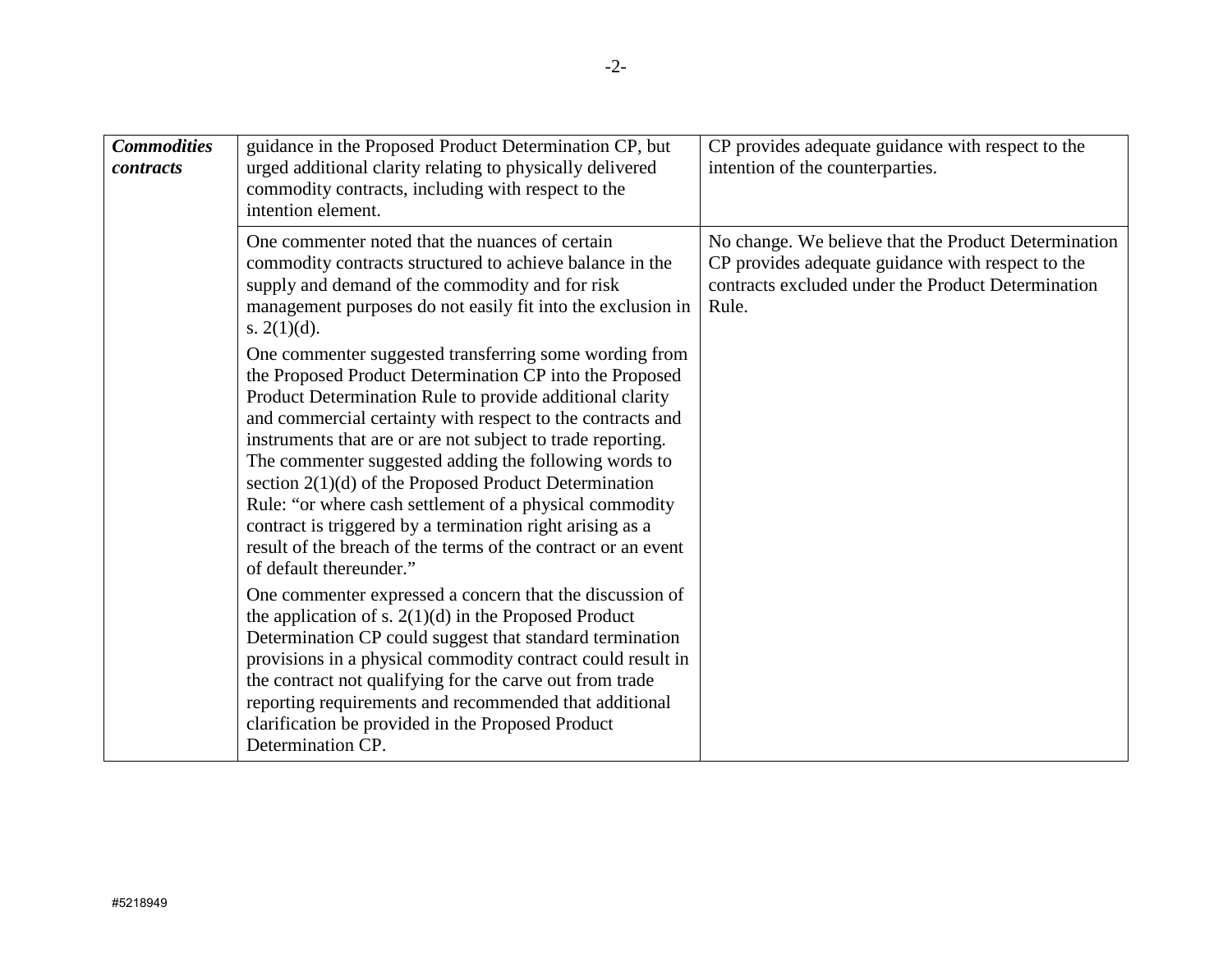| S. $2(1)(d)(i)$ –<br><b>Intention</b><br>requirement                                                               | One commenter noted the importance of book-outs for<br>physical commodity market participants to manage risk,<br>including in the natural gas and electricity markets, and<br>recommended excluding book-outs from the requirements<br>in the TR Rule.                                                                                                                                                                                                                                                                                                                                                                    | No change. We believe that the Product Determination<br>CP provides adequate guidance with respect to book-<br>outs.                                                                                                                                                                                 |
|--------------------------------------------------------------------------------------------------------------------|---------------------------------------------------------------------------------------------------------------------------------------------------------------------------------------------------------------------------------------------------------------------------------------------------------------------------------------------------------------------------------------------------------------------------------------------------------------------------------------------------------------------------------------------------------------------------------------------------------------------------|------------------------------------------------------------------------------------------------------------------------------------------------------------------------------------------------------------------------------------------------------------------------------------------------------|
|                                                                                                                    | One commenter noted that book-outs provide flexibility for<br>utility end-users in managing customer load variability and<br>costs. The commenter was concerned with the reference to<br>the frequency of delivery (rather than cash settlement) as a<br>factor in inferring the intention of the counterparties.                                                                                                                                                                                                                                                                                                         | No change. The Authorities believe that the frequency<br>with which a counterparty to a physical commodity<br>contract makes or takes delivery is one of a number of<br>factors that are relevant to determining the intention of<br>the counterparty at the time of entering into a<br>transaction. |
|                                                                                                                    | Q. 2 – The Proposed Product Determination Rule and Proposed Product Determination CP indicate that options to purchase<br>commodities are derivatives but that certain optionality embedded in an agreement to purchase commodities for future<br>delivery will not, in itself, result in the agreement being a derivative. Do you agree with this approach?                                                                                                                                                                                                                                                              |                                                                                                                                                                                                                                                                                                      |
| Q.2                                                                                                                | A number of commenters supported the notion that<br>optionality embedded in a physical commodity contract<br>should not, in itself, result in the contract or instrument<br>being a reportable derivative.                                                                                                                                                                                                                                                                                                                                                                                                                | No change. We thank the commenters for their<br>submissions.                                                                                                                                                                                                                                         |
| $S. 2(1)(d) -$<br><b>Intention</b><br>requirement:<br>embedded<br>optionality and<br>physically<br>settled options | A number of commenters sought clarification whether<br>certain types of contracts were excluded:<br>Variable quantity contracts (e.g., peaking contracts),<br>$\bullet$<br>including for zero-volume optionality, which may<br>include a premium for the flexibility afforded though<br>an additional premium included in the price for the<br>volumes ultimately delivered or as an up-front premium<br>or reservation fee.<br>Contracts for physical delivery of a commodity that<br>$\bullet$<br>provide for embedded optionality where the dominant<br>characteristic of the arrangement is for physical<br>delivery. | Change made. The Product Determination CP contains<br>additional guidance with respect to embedded<br>optionality and physically-settled commodity options.                                                                                                                                          |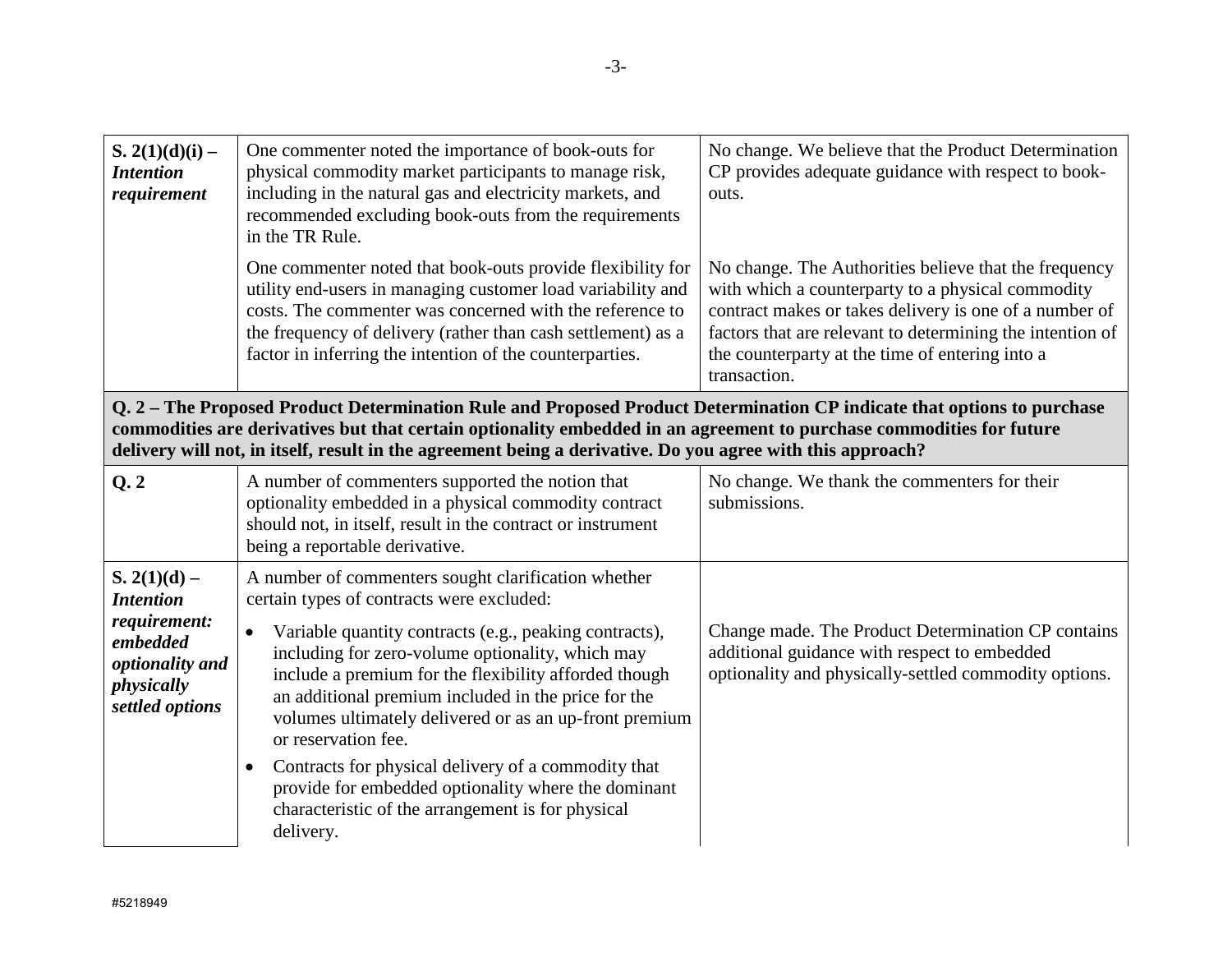|                                                                                                                         | Contracts that provide for a true-up mechanism.<br>$\bullet$<br>Physical option contracts, where physical delivery (or<br>$\bullet$<br>purchase) of an agreed-upon quantity of a commodity<br>is required upon election by the other counterparty or<br>by occurrence of an external condition precedent, with<br>no option to settle by cash or any other means.<br>Power pool contracts, where cash settlement is not<br>allowed in place of the statutory requirement to<br>exchange electricity through the pool.<br>Retail electricity contracts which oblige the retailer to<br>arrange for delivery of the electricity through the power<br>pool to the customer's meter through the electricity<br>system and for the customer to accept and pay for the | Change made. The Product Determination CP<br>provides additional guidance with respect to regulated<br>pool arrangements.                                                                                                                     |
|-------------------------------------------------------------------------------------------------------------------------|------------------------------------------------------------------------------------------------------------------------------------------------------------------------------------------------------------------------------------------------------------------------------------------------------------------------------------------------------------------------------------------------------------------------------------------------------------------------------------------------------------------------------------------------------------------------------------------------------------------------------------------------------------------------------------------------------------------------------------------------------------------|-----------------------------------------------------------------------------------------------------------------------------------------------------------------------------------------------------------------------------------------------|
|                                                                                                                         | electricity.<br>A number of commenters requested clarification of the<br>phrase "achieve an economic outcome that is, or is akin to,<br>an option".                                                                                                                                                                                                                                                                                                                                                                                                                                                                                                                                                                                                              | Change made. This phrase has been removed from the<br>Product Determination CP.                                                                                                                                                               |
| S. $2(1)(d)(ii)$ –<br>Settlement by<br>delivery except<br>where<br><i>impossible or</i><br>commercially<br>unreasonable | One commenter expressed a concern that the Proposed<br>Product Determination CP guidance on s. $2(1)(d)(ii)$ is<br>confusing, as force majeure clauses typically relieve a<br>party from any performance obligation.                                                                                                                                                                                                                                                                                                                                                                                                                                                                                                                                             | No change. We believe that the Product Determination<br>CP provides adequate guidance with respect to<br>excluded contracts.                                                                                                                  |
| S. $2(1)(g)$ –<br>Exchange-<br>traded<br>derivatives                                                                    | One commenter proposed that block trades that are<br>transacted subject to the rules of an exchange and disclosed<br>to regulators in the same manner as screen-traded<br>derivatives transactions be included in the carve-out for<br>exchange-traded derivatives.                                                                                                                                                                                                                                                                                                                                                                                                                                                                                              | Change made. The Product Determination CP contains<br>additional guidance interpreting "traded on an<br>exchange" to include a contract that is made pursuant<br>to the rules of an exchange and reported to the<br>exchange after execution. |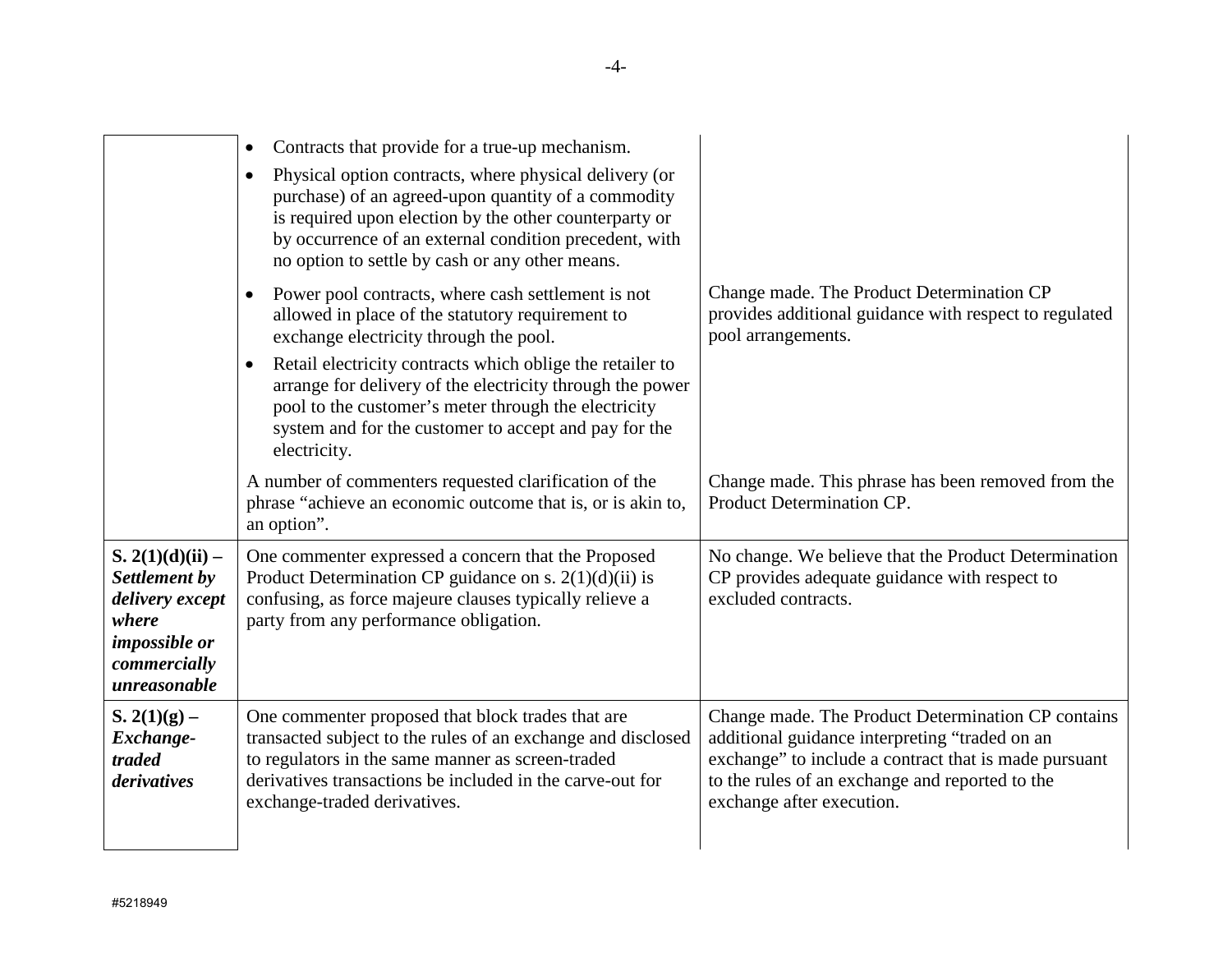|                                                                                                                                                                                                                                                                                                                                                                                                                                                                                                 | One commenter sought clarification that a futures contract<br>resulting from an off-facility future or an Exchange for<br>Related Position (EFRP) is not required to be reported.                                                                                                                                                                                                                                                                     | No change. We believe that the Product Determination<br>Rule and CP provide adequate guidance with respect<br>to excluded contracts.                                                                                                                                                                                                                                      |
|-------------------------------------------------------------------------------------------------------------------------------------------------------------------------------------------------------------------------------------------------------------------------------------------------------------------------------------------------------------------------------------------------------------------------------------------------------------------------------------------------|-------------------------------------------------------------------------------------------------------------------------------------------------------------------------------------------------------------------------------------------------------------------------------------------------------------------------------------------------------------------------------------------------------------------------------------------------------|---------------------------------------------------------------------------------------------------------------------------------------------------------------------------------------------------------------------------------------------------------------------------------------------------------------------------------------------------------------------------|
|                                                                                                                                                                                                                                                                                                                                                                                                                                                                                                 | One commenter recommended that trades of "Ancillary<br>Services" related to the distribution of electricity in Alberta<br>executed on WattEx should be considered to be exchange-<br>traded and therefore not subject to trade reporting.                                                                                                                                                                                                             | No change. We believe that the Product Determination<br>Rule and CP provide adequate guidance with respect<br>to excluded contracts.                                                                                                                                                                                                                                      |
| <b>Proposed</b><br><b>Product</b><br><b>Determination</b><br>$CP -$<br><b>Additional</b><br>contracts not<br>considered to<br>be derivatives                                                                                                                                                                                                                                                                                                                                                    | One commenter sought confirmation that natural gas<br>storage contracts fit the description of provision of a<br>service, and therefore are not derivatives as defined in the<br>Securities Act.<br>One commenter encouraged moving the list of "Additional<br>contracts not considered to be derivatives" from the<br>Proposed Product Determination CP into the Proposed<br>Product Determination Rule to provide greater clarity and<br>certainty. | No change. We believe that the Product Determination<br>Rule and CP provide adequate guidance with respect<br>to excluded contracts, and note that the Product<br>Determination Rule applies only to the TR Rule at this<br>time.<br>No change. We believe that the Product Determination<br>Rule and CP provide adequate guidance with respect<br>to excluded contracts. |
| Q. 3 - In New Brunswick, Nova Scotia and Saskatchewan the definition of derivative specifically excludes a contract or<br>instrument if the contract or instrument is an interest in or to a security and a trade in the security under the contract or<br>instrument would constitute a distribution. In these provinces these contracts or instruments are defined as securities. Is the<br>inclusion of (former) subsection 3(6) necessary given that these provinces have such a carve-out? |                                                                                                                                                                                                                                                                                                                                                                                                                                                       |                                                                                                                                                                                                                                                                                                                                                                           |
| Q.3                                                                                                                                                                                                                                                                                                                                                                                                                                                                                             | One commenter submitted that the inclusion of $s$ . 3(6) is<br>necessary so that market participants would not have to<br>refer to their applicable Securities Act.                                                                                                                                                                                                                                                                                   | Change made. We have taken this comment into<br>consideration, but have removed the provision as it is<br>redundant. We note that former s. 3 has been collapsed<br>into s. 2.                                                                                                                                                                                            |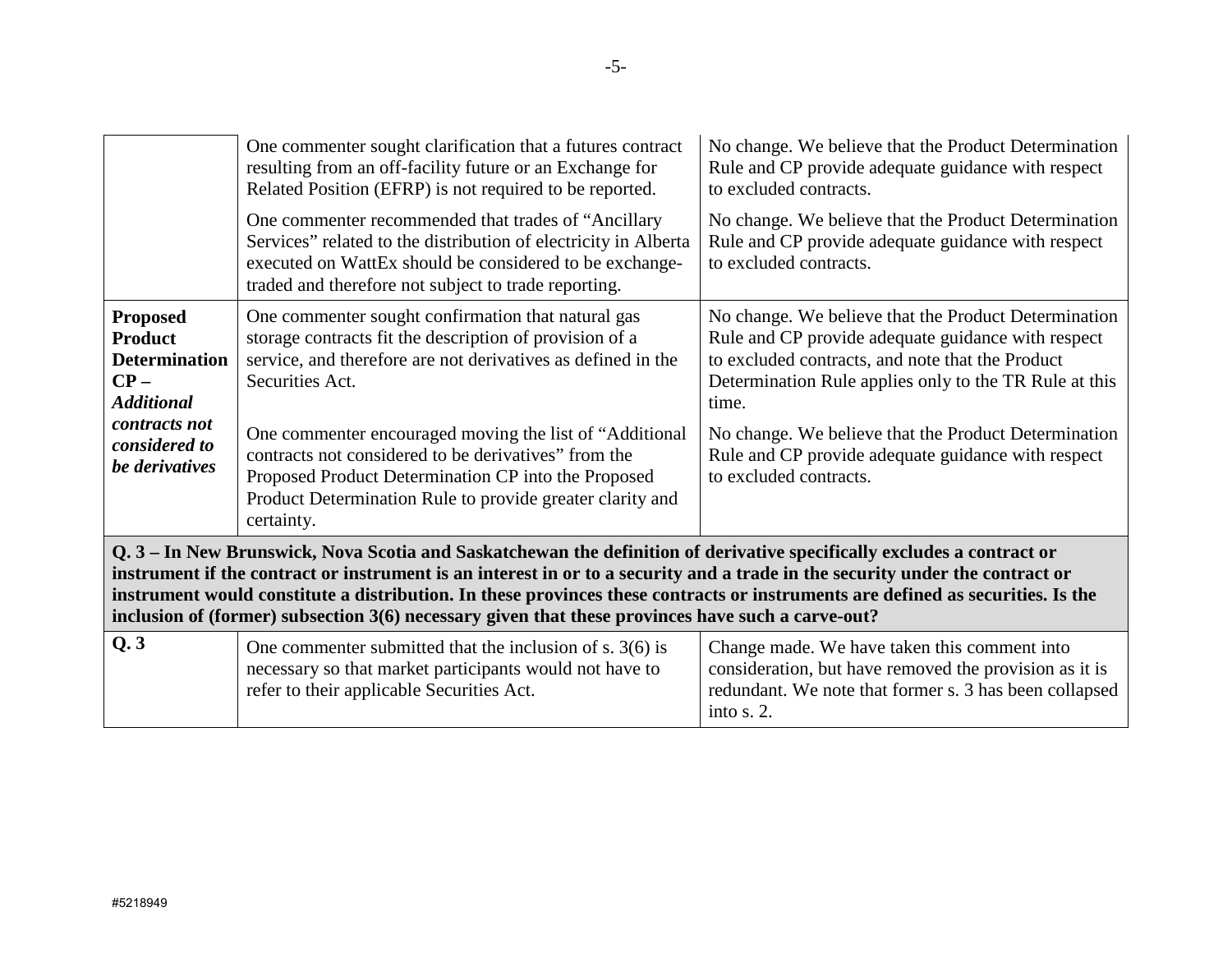**2. Proposed TR Rule and Proposed TR CP**

| <b>Section or</b><br><b>Reference</b>              | <b>Comment Summary</b>                                                                                                                                                                                                                                                                                                                                                                                                                                                                                                                                                                                                                                                                                                                                                                                                                         | <b>Response</b>                                                                                                                                                                                                                                                                                                                                                                                     |
|----------------------------------------------------|------------------------------------------------------------------------------------------------------------------------------------------------------------------------------------------------------------------------------------------------------------------------------------------------------------------------------------------------------------------------------------------------------------------------------------------------------------------------------------------------------------------------------------------------------------------------------------------------------------------------------------------------------------------------------------------------------------------------------------------------------------------------------------------------------------------------------------------------|-----------------------------------------------------------------------------------------------------------------------------------------------------------------------------------------------------------------------------------------------------------------------------------------------------------------------------------------------------------------------------------------------------|
| <b>General (unassigned)</b>                        |                                                                                                                                                                                                                                                                                                                                                                                                                                                                                                                                                                                                                                                                                                                                                                                                                                                |                                                                                                                                                                                                                                                                                                                                                                                                     |
| <b>Harmonization</b>                               | One commenter urged harmonization of trade reporting<br>requirements in all Canadian jurisdictions.<br>One commenter stressed the importance of harmonizing<br>definitions (such as "derivative" and "security") in each<br>Canadian jurisdiction, as participants operate on a national<br>basis and derivatives cross provincial borders on a regular<br>basis.                                                                                                                                                                                                                                                                                                                                                                                                                                                                              | We thank the commenters for their submissions, and<br>continue to work with our CSA colleagues to reach<br>appropriate harmonization on the requirements and<br>exemptions under the TR Rule.<br>However, we note that statutory harmonization is<br>outside the scope of the Instruments.                                                                                                          |
| <b>Inter-affiliate</b><br>derivatives<br>reporting | A number of commenters urged that derivatives between<br>affiliated entities not be subject to derivatives trade<br>reporting requirements, for reasons that include: (i) such<br>derivatives do not create systemic risk; (ii) reporting of<br>inter-affiliate derivatives would result in an end-user being<br>the reporting counterparty for its inter-affiliate derivatives,<br>with the resulting financial burden associated with<br>reporting; (iii) the limited and conditional No-Action<br>Relief for inter-affiliate derivatives under CFTC<br>jurisdiction in the U.S.<br>One commenter suggested that the test for an inter-affiliate<br>exemption from reporting should be with respect to<br>ownership as financial reporting requirements may exist<br>that could complicate a test based on financial reporting<br>practices. | No change. We direct the commenters to proposed<br>amendments to the Local TR Rules in Manitoba,<br>Ontario and Québec and note that we anticipate<br>publishing corresponding proposed amendments in<br>the near future. We have taken these comments into<br>consideration and are working with our CSA<br>colleagues towards a harmonized approach to inter-<br>affiliate derivatives reporting. |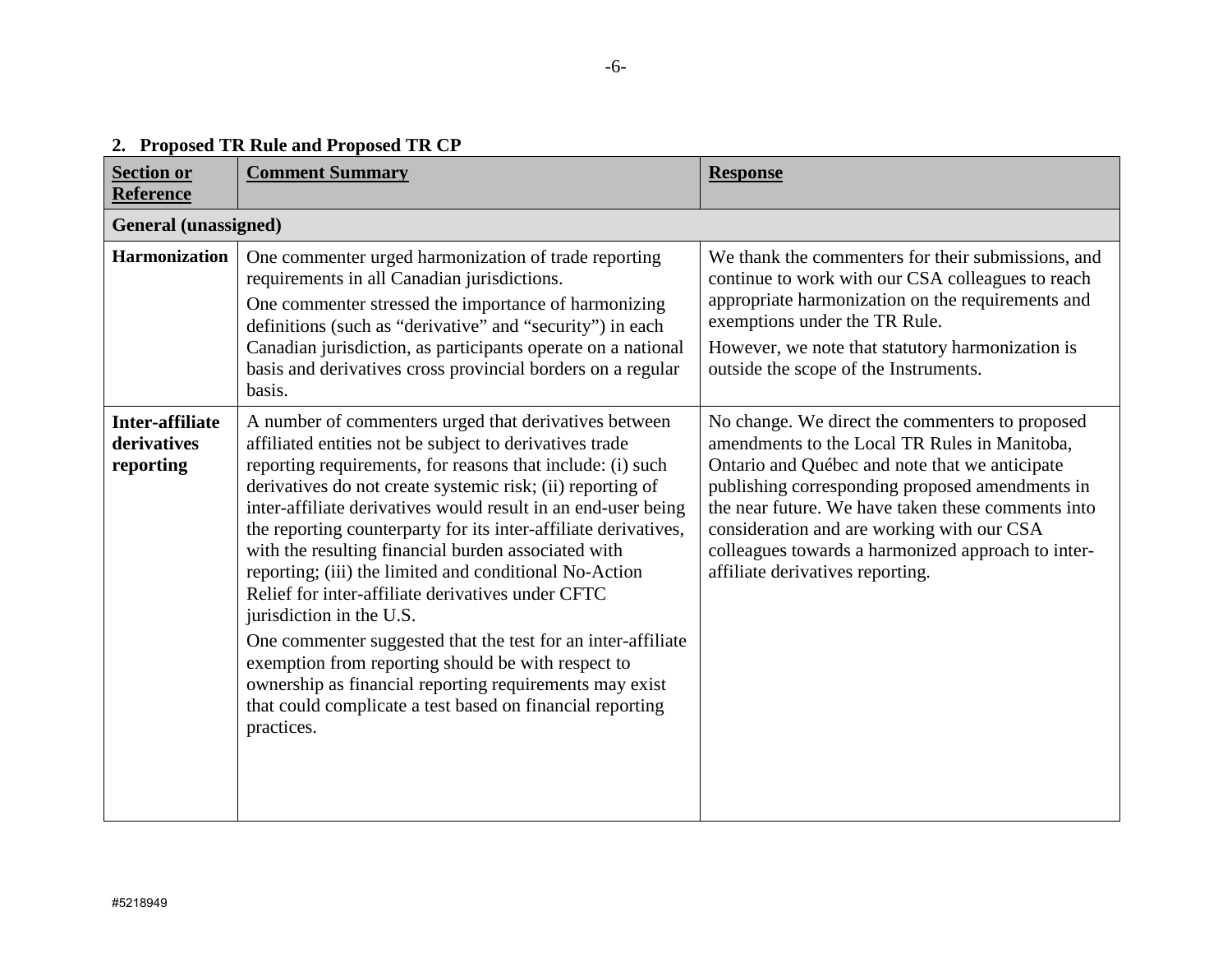| Part 1 – Definitions and interpretation |                                                                                                                                                                                                                                                                                                                                                                                                                                                                                                                                                                                                                                                                                                                                                                                                                                                                                                                                                                                                          |                                                                                                                                                                                                                                                                                                                                                                                                                                                                                                                                                                                                                            |
|-----------------------------------------|----------------------------------------------------------------------------------------------------------------------------------------------------------------------------------------------------------------------------------------------------------------------------------------------------------------------------------------------------------------------------------------------------------------------------------------------------------------------------------------------------------------------------------------------------------------------------------------------------------------------------------------------------------------------------------------------------------------------------------------------------------------------------------------------------------------------------------------------------------------------------------------------------------------------------------------------------------------------------------------------------------|----------------------------------------------------------------------------------------------------------------------------------------------------------------------------------------------------------------------------------------------------------------------------------------------------------------------------------------------------------------------------------------------------------------------------------------------------------------------------------------------------------------------------------------------------------------------------------------------------------------------------|
|                                         | S. 1 – Definitions and interpretation                                                                                                                                                                                                                                                                                                                                                                                                                                                                                                                                                                                                                                                                                                                                                                                                                                                                                                                                                                    |                                                                                                                                                                                                                                                                                                                                                                                                                                                                                                                                                                                                                            |
| "derivatives<br>dealer"                 | A number of commenters noted concerns with the<br>definition of derivatives dealer in the TR Rule and urged<br>greater clarity with respect to:<br>the jurisdiction in which an entity must be "engaging"<br>$\bullet$<br>in the business of trading in derivatives";<br>the concept of "engaging in the business of trading in<br>$\bullet$<br>derivatives":<br>whether the derivatives dealer concept will be applied<br>$\bullet$<br>on a transaction-specific basis or more generally based<br>on the entity's collective business activities;<br>One commenter noted that concepts applicable to<br>securities markets, such as the concept of being "in the<br>business of trading in derivatives" and elements<br>determinative of securities dealing activity, when applied<br>with only nominal changes to elements intended to be<br>determinative of derivatives dealing activity, are poorly<br>suited to derivatives markets, which are fundamentally<br>different from securities markets. | Change made. Additional guidance has been added to<br>the TR CP in the guidance relating to the definition<br>of "derivatives dealer" with respect to:<br>the jurisdiction in which an entity conducts<br>$\bullet$<br>activities of a derivatives dealer;<br>the factors to be considered in determining<br>$\bullet$<br>whether an entity is a derivatives dealer for<br>the purpose of the TR Rule;<br>a holistic consideration of an entity's<br>$\bullet$<br>activities, rather than a transaction-specific<br>approach, to determine whether an entity is a<br>derivatives dealer for the purpose of the TR<br>Rule. |
|                                         | One commenter indicated that a de minimis exemption<br>from qualification as a derivatives dealer should be<br>included in the discussion of factors to consider when<br>determining whether an entity is a derivatives dealer for<br>the purpose of the trade reporting rule.                                                                                                                                                                                                                                                                                                                                                                                                                                                                                                                                                                                                                                                                                                                           | No change. The objective of determining whether an<br>entity is a derivatives dealer for the purpose of the<br>TR Rule is to assign the reporting obligations to the<br>more sophisticated counterparty. We do not believe<br>that a de minimis exemption from the concept of<br>"derivatives dealer" in the TR Rule will help to<br>achieve that objective.                                                                                                                                                                                                                                                               |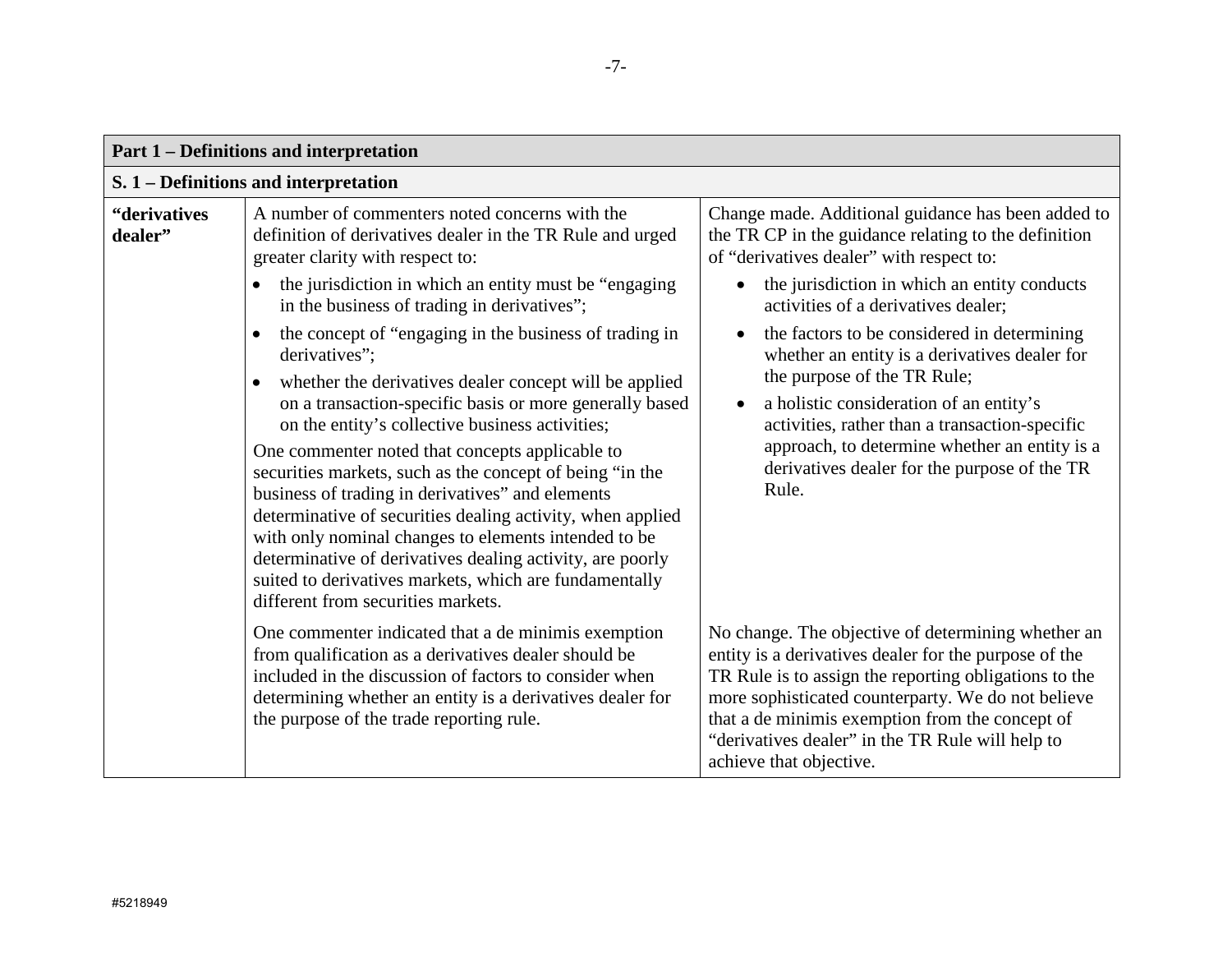| "local<br>counterparty" | Exclusion of "derivatives dealer"<br>A number of commenters supported the exclusion of<br>derivatives dealers from the definition of local<br>counterparty in the TR Rule.<br>Comments were mixed on whether the exclusion may lead<br>to uncertainty in whether a foreign counterparty that is the<br>derivatives dealer for the derivative would be required to<br>act as the reporting counterparty.                                  | Change made. "Derivatives dealer" has been<br>reinserted into the definition of "local counterparty"<br>to harmonize with the corresponding definition in the<br>local TR Rules in Manitoba, Ontario and Québec.<br>At the same time, the Authorities believe that<br>derivatives data relating to derivatives that do not<br>involve a resident counterparty is not necessary to<br>further our respective mandates. New section 42<br>excludes such derivatives from the reporting<br>requirements. |
|-------------------------|------------------------------------------------------------------------------------------------------------------------------------------------------------------------------------------------------------------------------------------------------------------------------------------------------------------------------------------------------------------------------------------------------------------------------------------|-------------------------------------------------------------------------------------------------------------------------------------------------------------------------------------------------------------------------------------------------------------------------------------------------------------------------------------------------------------------------------------------------------------------------------------------------------------------------------------------------------|
|                         | <b>Affiliates</b><br>One commenter requested that additional guidance be<br>provided in relation to the concept of "guaranteed<br>affiliate" referenced in the "local counterparty" definition.<br>In particular does the "all or substantially all" refer to all<br>liabilities, liabilities relating to derivatives trades,<br>derivatives obligations on a trade-by-trade or<br>counterparty-by-counterparty basis or something else? | Change made. The "all or substantially all" language<br>has been moved from the TR CP into the TR Rule.<br>We are of the view that the phrase "all or<br>substantially all of the liabilities of the counterparty"<br>provides sufficient clarity with respect to the extent<br>of the guarantee expected.                                                                                                                                                                                            |
|                         | One commenter suggested revising the phrase to<br>"responsible for the liabilities related to derivative<br>trading".                                                                                                                                                                                                                                                                                                                    |                                                                                                                                                                                                                                                                                                                                                                                                                                                                                                       |
|                         | Inclusion of Individual<br>One commenter submitted that the inclusion of<br>"individual" is a significant divergence from the Local TR<br>Rules and will cause significant new compliance costs for<br>market participants.                                                                                                                                                                                                              | Change made. "Individual" has been removed from<br>the definition of "local counterparty" to harmonize<br>with the corresponding definition in the local TR<br>Rules in Manitoba, Ontario and Québec.                                                                                                                                                                                                                                                                                                 |
| "reporting<br>clearing  | One commenter expressed concern arising from the use of<br>the term "reporting clearing agency":                                                                                                                                                                                                                                                                                                                                         |                                                                                                                                                                                                                                                                                                                                                                                                                                                                                                       |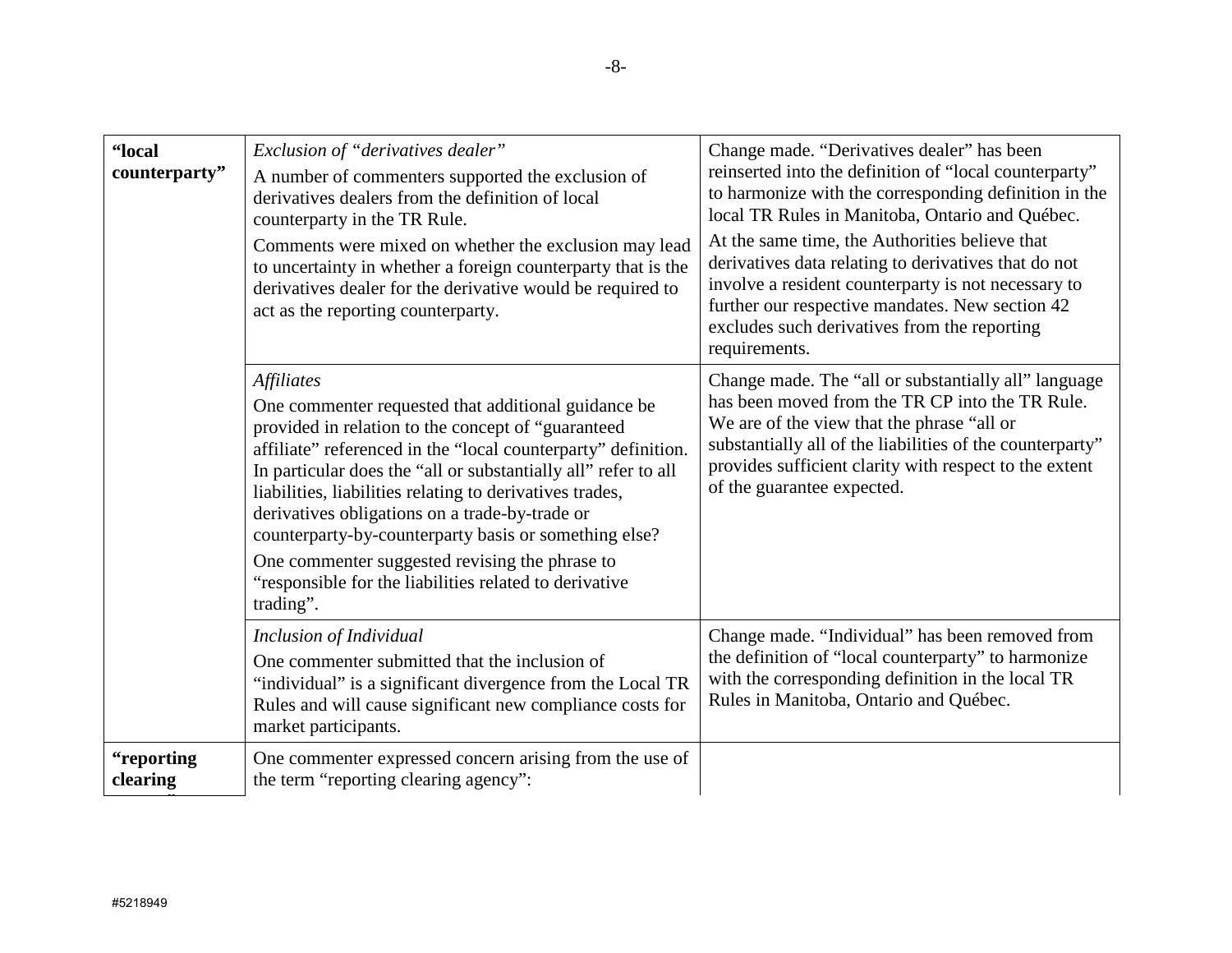|                                         | There should be certainty for clearing agencies that<br>$\bullet$<br>when they assume the role of a reporting clearing<br>agency in a province that they will not be subject to<br>any obligations beyond those prescribed in the TR<br>Rules.                                                                                                                                                                                                                                                                                             | No change. Obligations on clearing agencies<br>operating in a jurisdiction are set out in the securities<br>legislation of the jurisdiction and in any recognition<br>or exemption order granted by the Authority.                                                                                                                                                                     |
|-----------------------------------------|--------------------------------------------------------------------------------------------------------------------------------------------------------------------------------------------------------------------------------------------------------------------------------------------------------------------------------------------------------------------------------------------------------------------------------------------------------------------------------------------------------------------------------------------|----------------------------------------------------------------------------------------------------------------------------------------------------------------------------------------------------------------------------------------------------------------------------------------------------------------------------------------------------------------------------------------|
|                                         | The Authorities should maintain a list of clearing<br>$\bullet$<br>agencies that are recognized, exempted or have<br>provided a written undertaking, to provide greater<br>transparency with respect to which clearing agencies<br>have officially assumed the role of a reporting clearing<br>agency.<br>There may be gaps in the reporting of cleared<br>$\bullet$<br>derivatives, as a clearing agency that is not recognized<br>or exempted in the jurisdiction is not obligated to<br>accept the role of a reporting clearing agency. | No change. We believe that counterparties to cleared<br>derivatives should ascertain from the clearing agency<br>whether the clearing agency intends to comply with<br>its obligations under the TR Rule. We note that the<br>website of each Authority contains information about<br>clearing agencies that have been recognized or<br>exempted from recognition in the jurisdiction. |
|                                         | Neither a prescribed form nor specifications for a<br>written undertaking to be provided by the clearing<br>agency is included in TR Rule or the TR CP. The<br>undertaking may not be necessary, as clearing<br>agencies are voluntarily fulfilling the role of the<br>reporting clearing agency under the Manitoba and<br>Quebec Local TR Rules, without such an agreement.                                                                                                                                                               | No change. The Authorities will monitor compliance<br>with the reporting obligations under the TR Rule and<br>determine whether changes are necessary.                                                                                                                                                                                                                                 |
| "affiliated<br>entity" and<br>"control" | One commenter strongly urged a singular, broad<br>definition of affiliated entity across all of the derivatives<br>rules in Canada, including in the trade reporting rules for<br>determining local counterparty status or in the context of<br>an inter-affiliate exemption. Absent harmonization, the<br>derivatives of a pair of counterparties may be subject to<br>public reporting under one province's rule and not the<br>other.                                                                                                   | We continue to work with our CSA colleagues to<br>reach harmonization on definitions, including the<br>definition of "affiliated entity" for the purpose of the<br>TR Rule and other OTC derivatives rules.                                                                                                                                                                            |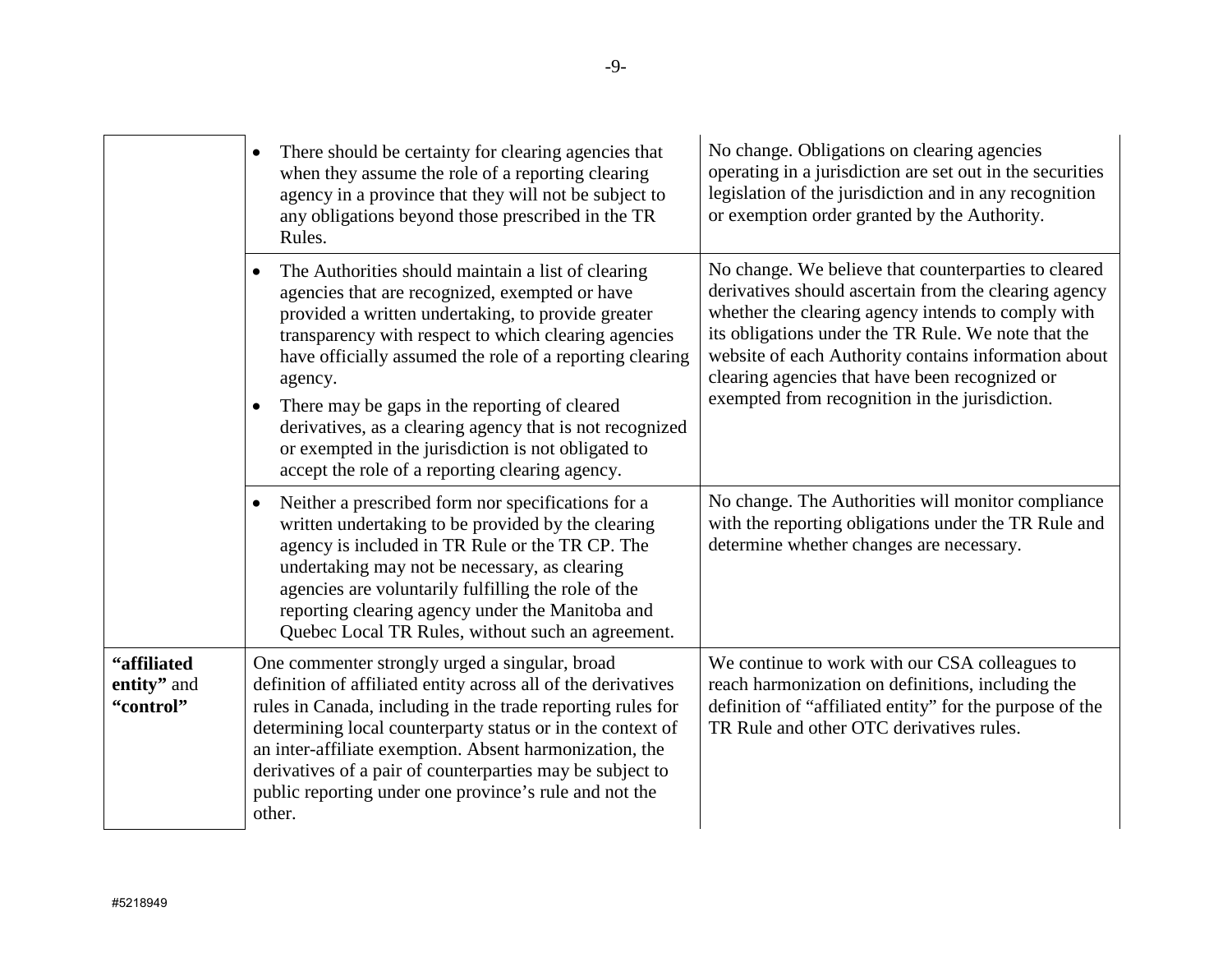|                                                                       | One commenter submitted that absent harmonization, a<br>reporting counterparty would have no choice but to obtain<br>and rely on a representation from its counterparties with<br>respect to their status as an affiliate under the relevant<br>local counterparty definition without certainty as to<br>whether provincial distinctions have been appropriately<br>considered. | We understand that reporting counterparties must<br>rely on representations made by their non-reporting<br>counterparties, with respect to a number of elements<br>of the reporting requirements. |
|-----------------------------------------------------------------------|---------------------------------------------------------------------------------------------------------------------------------------------------------------------------------------------------------------------------------------------------------------------------------------------------------------------------------------------------------------------------------|---------------------------------------------------------------------------------------------------------------------------------------------------------------------------------------------------|
|                                                                       | With respect to agreeing to a harmonized definition of<br>affiliate, we received the following comments:                                                                                                                                                                                                                                                                        | No change. We thank the commenters for their<br>submissions.                                                                                                                                      |
|                                                                       | A number of commenters supported the proposed<br>definition.                                                                                                                                                                                                                                                                                                                    |                                                                                                                                                                                                   |
|                                                                       | One commenter submitted that a wider definition of<br>affiliate is preferable, as corporate structures may<br>involve a variety of entities for tax purposes.                                                                                                                                                                                                                   |                                                                                                                                                                                                   |
|                                                                       | One commenter submitted that the definition of<br>affiliated entity in the TR Rule seems to be sufficiently<br>broad as it includes both partnerships and trusts.                                                                                                                                                                                                               |                                                                                                                                                                                                   |
|                                                                       | One commenter appreciated that the definition in the<br>TR Rule does not include the term "deemed", which<br>would imply that other relationships may also be<br>affiliates.                                                                                                                                                                                                    |                                                                                                                                                                                                   |
| <b>Part 2 - Trade Repository Recognition and Ongoing Requirements</b> |                                                                                                                                                                                                                                                                                                                                                                                 |                                                                                                                                                                                                   |
| <b>Harmonization</b><br>and<br>coordinated                            | Two commenters recommended the Authorities adopt<br>identical recognition requirements to Ontario, Manitoba<br>and Quebec.                                                                                                                                                                                                                                                      | No change. A trade repository recognition order<br>granted by an Authority is outside the scope of the<br>TR Rule.                                                                                |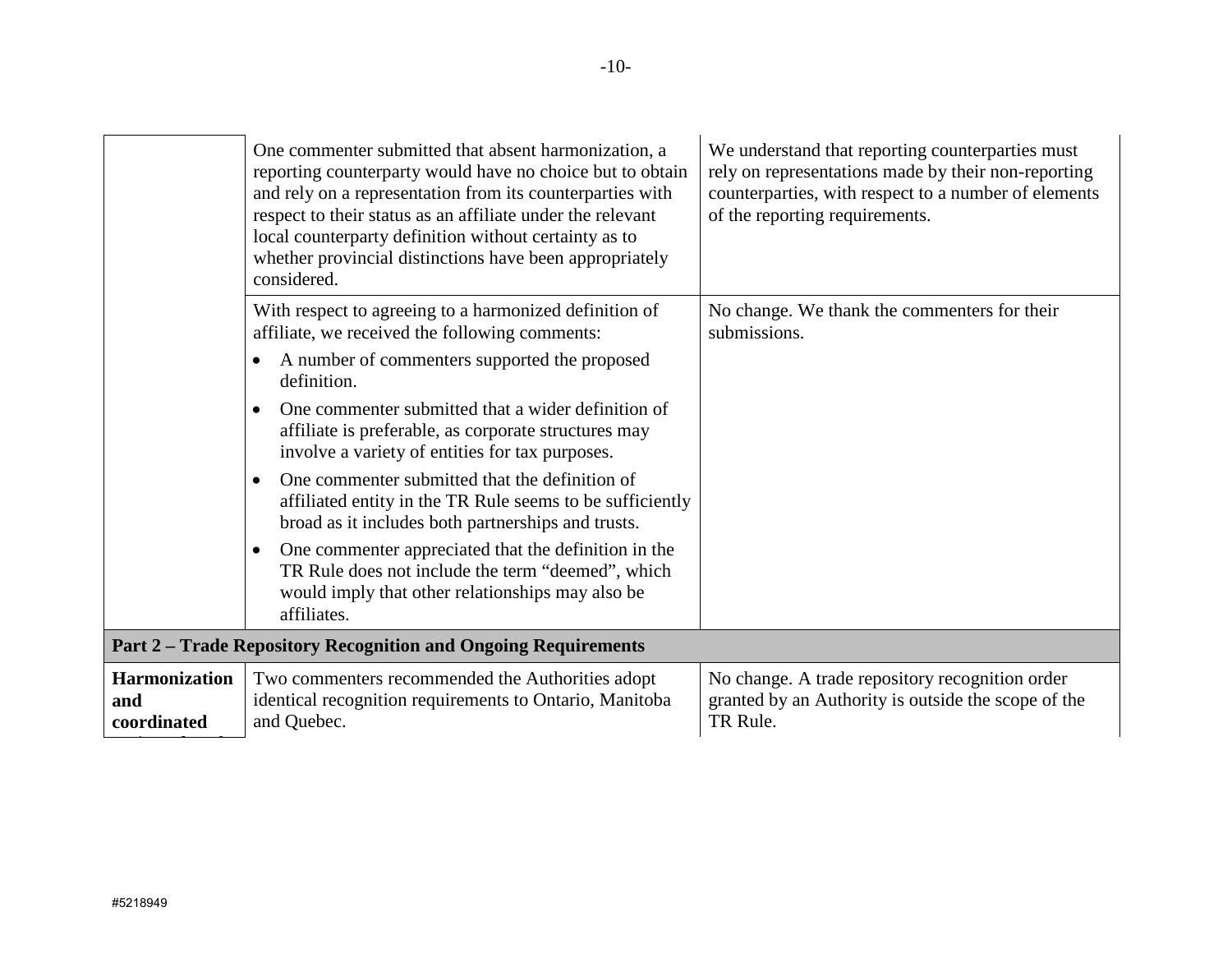|                      | One commenter urged the Authorities to coordinate the<br>review of trade repository applications, including a single<br>application to for recognition from all of the Authorities.<br>One commenter recommended that the Authorities review<br>and approve trade repositories without a public comment<br>process, in order to shorten the process and contain<br>application costs. | No change. Review of applications for recognition of<br>a trade repository is outside the scope of the TR Rule.<br>No change. An Authority's policy on public<br>comment periods for recognition orders is outside the<br>scope of the TR Rule. |
|----------------------|---------------------------------------------------------------------------------------------------------------------------------------------------------------------------------------------------------------------------------------------------------------------------------------------------------------------------------------------------------------------------------------|-------------------------------------------------------------------------------------------------------------------------------------------------------------------------------------------------------------------------------------------------|
|                      | S. 2 - Filing of initial information on application for recognition as a trade repository                                                                                                                                                                                                                                                                                             |                                                                                                                                                                                                                                                 |
| Former s.<br>2(2)(b) | One commenter recommended allowing trade repositories<br>to file entity-level unaudited financial statements and<br>group-level audited financial statements, consistent with<br>exemptive relief granted in Ontario, Manitoba and<br>Québec.                                                                                                                                         | No change in policy. The Authorities are aware of the<br>exemptive relief granted in relation to trade<br>repository recognition orders in Manitoba, Ontario<br>and Québec. We note that former s. $2(2)(b)$ has been<br>moved into the TR CP.  |
|                      | S. 3 – Change in information by a recognized trade repository                                                                                                                                                                                                                                                                                                                         |                                                                                                                                                                                                                                                 |
| S. 3(1)              | One commenter recommended that trade repositories be<br>permitted to make immaterial changes to fees with<br>notification the following business day, consistent with<br>practices in Ontario, Manitoba and Québec.                                                                                                                                                                   | No change. We believe that fee structures and<br>changes to fees may have a significant impact on<br>certain market participants, even where the changes<br>may seem, on the whole, immaterial.                                                 |
| $S. 12 - Fees$       |                                                                                                                                                                                                                                                                                                                                                                                       |                                                                                                                                                                                                                                                 |
| S. 12                | One commenter recommended clarifying that a trade<br>repository is not expected to disclose confidential,<br>proprietary or competitively-sensitive information on a<br>public website.<br>One commenter emphasized that access and data reporting<br>fees charged by trade repositories should not be material<br>in amount or change significantly from year to year.               | No change. We believe that disclosure of fee<br>structures is important because fees and fee structures<br>may have a significant impact on certain market<br>participants.                                                                     |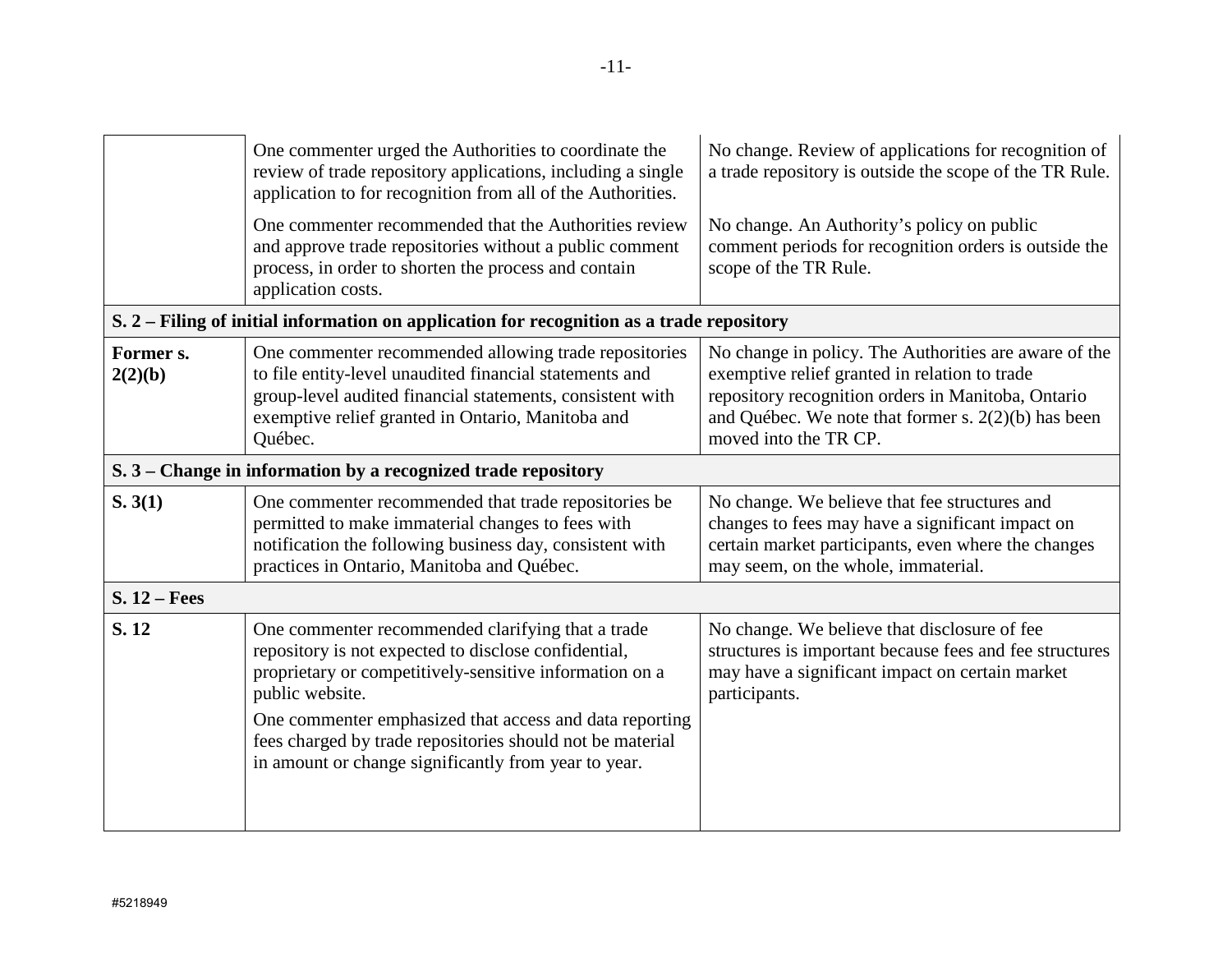|          | S. 15 - Communication policies, procedures and standards                                                                                                                                                                                                          |                                                                                                                                                                                                                                                                                                                                                                                     |  |
|----------|-------------------------------------------------------------------------------------------------------------------------------------------------------------------------------------------------------------------------------------------------------------------|-------------------------------------------------------------------------------------------------------------------------------------------------------------------------------------------------------------------------------------------------------------------------------------------------------------------------------------------------------------------------------------|--|
| S. 15    | One commenter recommended deleting section 15, in the<br>belief that certain data standards should not be forced<br>upon participants for submitting to trade repositories and<br>that trade repositories should not be forced to interconnect<br>to one another. | No change. We note that these requirements are<br>based on the Principles for Market Infrastructures<br>(the "principles"). The TR CP notes that each<br>Authority will consider the principles in its review of<br>a trade repository's application for recognition and in<br>ongoing oversight.                                                                                   |  |
|          | S. 17 – Rules, policies and procedures                                                                                                                                                                                                                            |                                                                                                                                                                                                                                                                                                                                                                                     |  |
| S. 17(6) | One commenter recommended amending or deleting<br>subsection $17(6)$ to alleviate the requirement to file<br>proposed new or amended rules, policies and procedures<br>for approval unless such changes apply specifically to<br>Canadian participants.           | No change in policy. We are of the view that new or<br>amended rules, policies and procedures that do not<br>specifically apply to Canadian participants may still<br>indirectly affect Canadian participants, particularly<br>where those new or amended rules apply to a<br>Canadian participant's counterparties. We note that<br>former s. 17(6) has been moved into the TR CP. |  |
|          | S. 21 – System and other operational risk requirements                                                                                                                                                                                                            |                                                                                                                                                                                                                                                                                                                                                                                     |  |
| S. 21(8) | One commenter recommended clarifying that a trade<br>repository is not expected to disclose confidential,<br>proprietary or competitively-sensitive information on a<br>public website.                                                                           | No change. We note that these requirements are<br>based on the principles. The TR CP notes that each<br>Authority will consider the principles in its review of<br>a trade repository's application for recognition and in<br>ongoing oversight.                                                                                                                                    |  |
|          | S. 25 – Reporting counterparty waterfall                                                                                                                                                                                                                          |                                                                                                                                                                                                                                                                                                                                                                                     |  |
| S. 25(1) | A number of commenters submitted that the streamlined<br>reporting counterparty waterfall was clear, elegant and<br>non-convoluted, and that the reporting obligation rests<br>appropriately with the parties best placed to report.                              | No change. We thank the commenters for their<br>submissions.                                                                                                                                                                                                                                                                                                                        |  |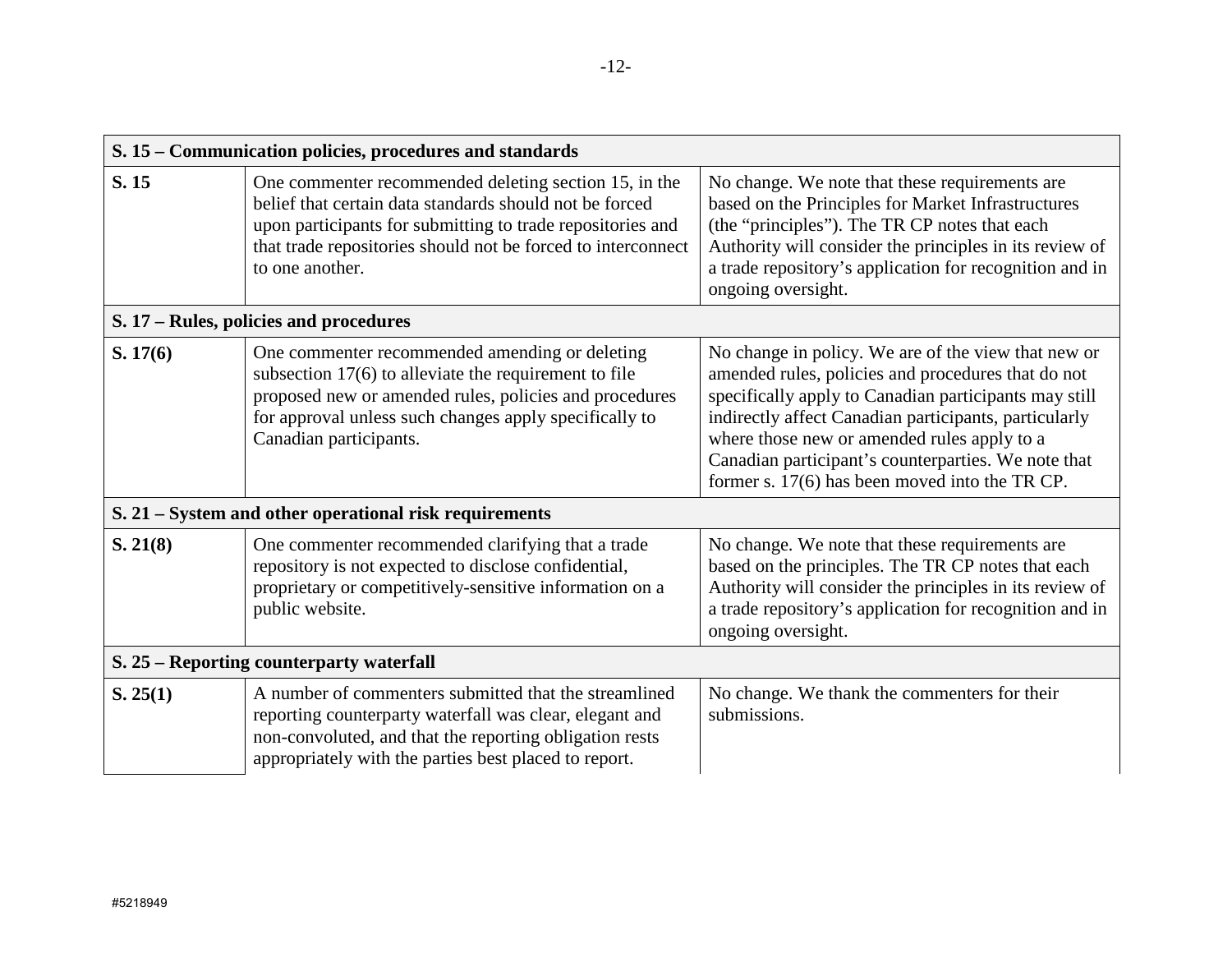|             | One commenter suggested that additional reporting tie-<br>breakers should be considered, such as threshold-based<br>distinctions, to ensure that the burden is imposed on the<br>appropriate party, particularly in the case of disparate<br>market participants.                                                                                                                                  | No change. We believe that the reporting<br>counterparty waterfall provides sufficient clarity in<br>assignment of the reporting obligations and sufficient<br>flexibility for counterparties at the same level of the<br>hierarchy.                                               |
|-------------|----------------------------------------------------------------------------------------------------------------------------------------------------------------------------------------------------------------------------------------------------------------------------------------------------------------------------------------------------------------------------------------------------|------------------------------------------------------------------------------------------------------------------------------------------------------------------------------------------------------------------------------------------------------------------------------------|
|             | One commenter suggested clarifying that the non-<br>reporting counterparty has no obligations to verify a<br>report and will not be liable for a reporting counterparty's<br>failures to comply.                                                                                                                                                                                                   | No change. We believe that the TR Rule and the TR<br>CP provide adequate guidance with respect to the<br>obligations of reporting and non-reporting<br>counterparties.                                                                                                             |
| S. 25(1)    | One commenter suggested a list of which companies are<br>derivatives dealers, advisers, large derivatives participants<br>and end users be maintained to help participants<br>determine their roles in reporting and other obligations<br>under the TR Rule.                                                                                                                                       | No change. We believe that participants in the OTC<br>derivatives market will be able to determine their<br>roles and responsibilities under the TR Rule,<br>including through the use of industry-standard<br>representation letters such as those developed by<br>ISDA and IECA. |
| S. 25(1)(a) | A number of commenters urged clarification in the TR<br>Rule with respect to reporting responsibilities for cleared<br>derivatives; in particular, the act of submitting a derivative<br>to a clearing agency for clearing should completely<br>discharge any reporting obligation for either counterparty<br>to the original derivative.                                                          | No change. We note that reporting obligations with<br>respect to cleared derivatives are being discussed by<br>a number of regulators. We are monitoring these<br>discussions and will determine whether changes are<br>appropriate.                                               |
| S. 25(1)(b) | A number of commenters were concerned that the<br>reporting waterfall is dependent on appropriately<br>identifying derivatives dealers, and noted the importance<br>of this concept being clear.<br>One commenter was concerned that a foreign entity that<br>otherwise met the definition of derivatives dealer would<br>simply refuse to act as the reporting counterparty to the<br>derivative. | Change made. Additional guidance has been added to<br>the TR CP with respect to the concept of derivatives<br>dealer for the purpose of the TR Rule.                                                                                                                               |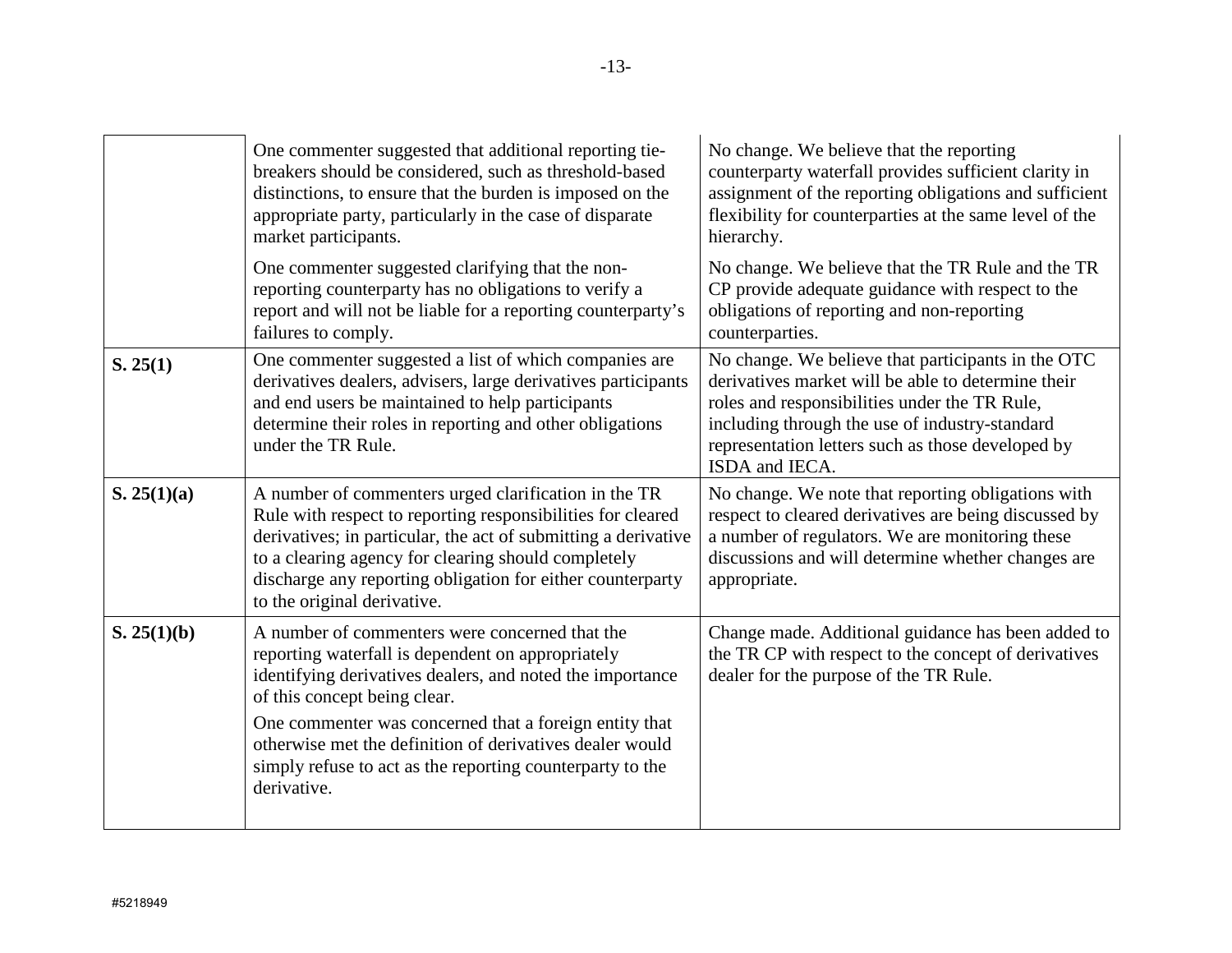| Former s.<br>25(1)(c)            | One commenter urged that the "Canadian financial<br>institution" prong be deleted from the reporting<br>counterparty waterfall, to conform with the waterfall in<br><b>Ontario Local TR Rule.</b><br>Another commenter urged that the reference to financial<br>institution be expanded to include foreign financial<br>institutions, as foreign financial entities that may not<br>qualify as a derivatives dealer in a jurisdiction should still<br>bear the burden of trade reporting when transacting with<br>an end-user. | Change made. "Canadian financial institution" has<br>been removed from the TR Rule, including from the<br>reporting counterparty waterfall.                                                                                  |
|----------------------------------|--------------------------------------------------------------------------------------------------------------------------------------------------------------------------------------------------------------------------------------------------------------------------------------------------------------------------------------------------------------------------------------------------------------------------------------------------------------------------------------------------------------------------------|------------------------------------------------------------------------------------------------------------------------------------------------------------------------------------------------------------------------------|
| <b>Renumbered s.</b><br>25(1)(c) | A number of commenters supported the approach of<br>allowing parties to enter into agreements regarding<br>reporting obligations.<br>Another commenter foresaw no issue with respect to<br>parties at the same level in the reporting counterparty<br>waterfall agreeing on whom will be the reporting<br>counterparty.                                                                                                                                                                                                        | No change. We thank the commenters for their<br>submissions.                                                                                                                                                                 |
| <b>Renumbered s.</b><br>25(1)(d) | One commenter was concerned about potentially<br>inconsistent reporting requirements for two local<br>counterparties who are neither derivatives dealers nor<br>Canadian financial institutions, and do not agree in<br>writing who will report. The commenter suggested that<br>the ISDA methodology in the Ontario TR Rule provides<br>certainty and is well understood by market participants.                                                                                                                              | No change. The TR CP provides that the ISDA<br>methodology referred to in the OSC Local TR Rule is<br>an acceptable form of agreement.<br>We note that renumbered paragraph $25(1)(d)$ now<br>refers to "each counterparty". |
| Former s. $25(4)$                | A number of commenters expressed concern relating to<br>the proposed requirement for counterparties, who cannot<br>agree as to which will be the reporting counterparty, to<br>each submit the unique transaction identifier (UTI)<br>assigned by the trade repository to the derivative:<br>The additional burden will create a compliance risk for<br>$\bullet$                                                                                                                                                              | Change made. In consideration of comments received<br>and in the interest of harmonization with the Local<br>TR Rules, the proposed provision has been deleted.                                                              |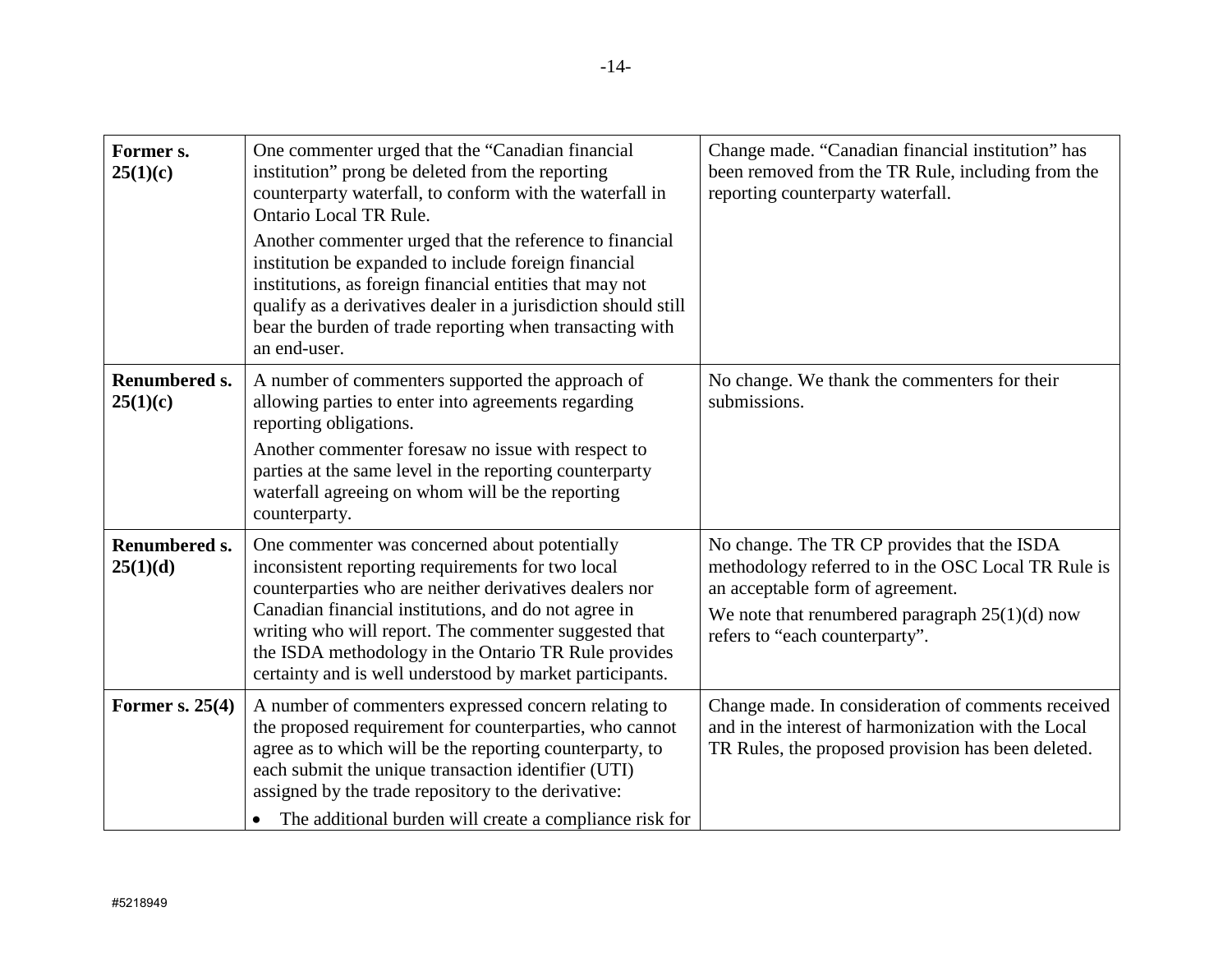|                               | otherwise compliant and reporting parties if the other<br>party fails to, or is unwilling to, provide the requisite<br>information.                                                                                                                                                                                              |                                                                                                                                                                                                                                                |
|-------------------------------|----------------------------------------------------------------------------------------------------------------------------------------------------------------------------------------------------------------------------------------------------------------------------------------------------------------------------------|------------------------------------------------------------------------------------------------------------------------------------------------------------------------------------------------------------------------------------------------|
|                               | The requirement should not apply (i) to parties that<br>$\bullet$<br>report the same UTI as their counterparty, or (ii) where<br>there is only one local counterparty in the applicable<br>province, given that the local regulator will not gain<br>any additional information from the stand-alone UTI<br>report.              |                                                                                                                                                                                                                                                |
|                               | The requirement would complicate post-trade<br>$\bullet$<br>processes for non-dealers while doing little to improve<br>the accuracy of UTIs in the regulator's records.                                                                                                                                                          |                                                                                                                                                                                                                                                |
| S. 26 – Duty to report        |                                                                                                                                                                                                                                                                                                                                  |                                                                                                                                                                                                                                                |
| S. 26(1)                      | One commenter sought more information about penalties<br>for non-compliance with reporting requirements, and<br>recommended a grace period following implementation.                                                                                                                                                             | No change. Enforcement actions and penalties for<br>non-compliance are outside the scope of the TR Rule.                                                                                                                                       |
| <b>Renumbered s.</b><br>26(3) | One commenter expressed concern that a reporting<br>counterparty is still obligated to report a derivative to a<br>recognized trade repository, limiting the value of<br>substituted compliance.                                                                                                                                 | No change. The limitations of the substituted<br>compliance provision are necessary to ensure the<br>Authorities' access to trade repository data, in light of<br>certain foreign legislative requirements that are<br>outside of our control. |
|                               | One commenter encouraged Canadian regulators to enter<br>into a Memorandum of Understanding with regulators in<br>other jurisdictions to obtain direct access to relevant<br>derivatives data reported pursuant to the foreign<br>requirements, to eliminate the need for the conditions in s.<br>$26(5)(b)$ and s. $26(5)(c)$ . | No change. A Memorandum of Understanding with<br>foreign regulators is outside the scope of the TR<br>Rule.                                                                                                                                    |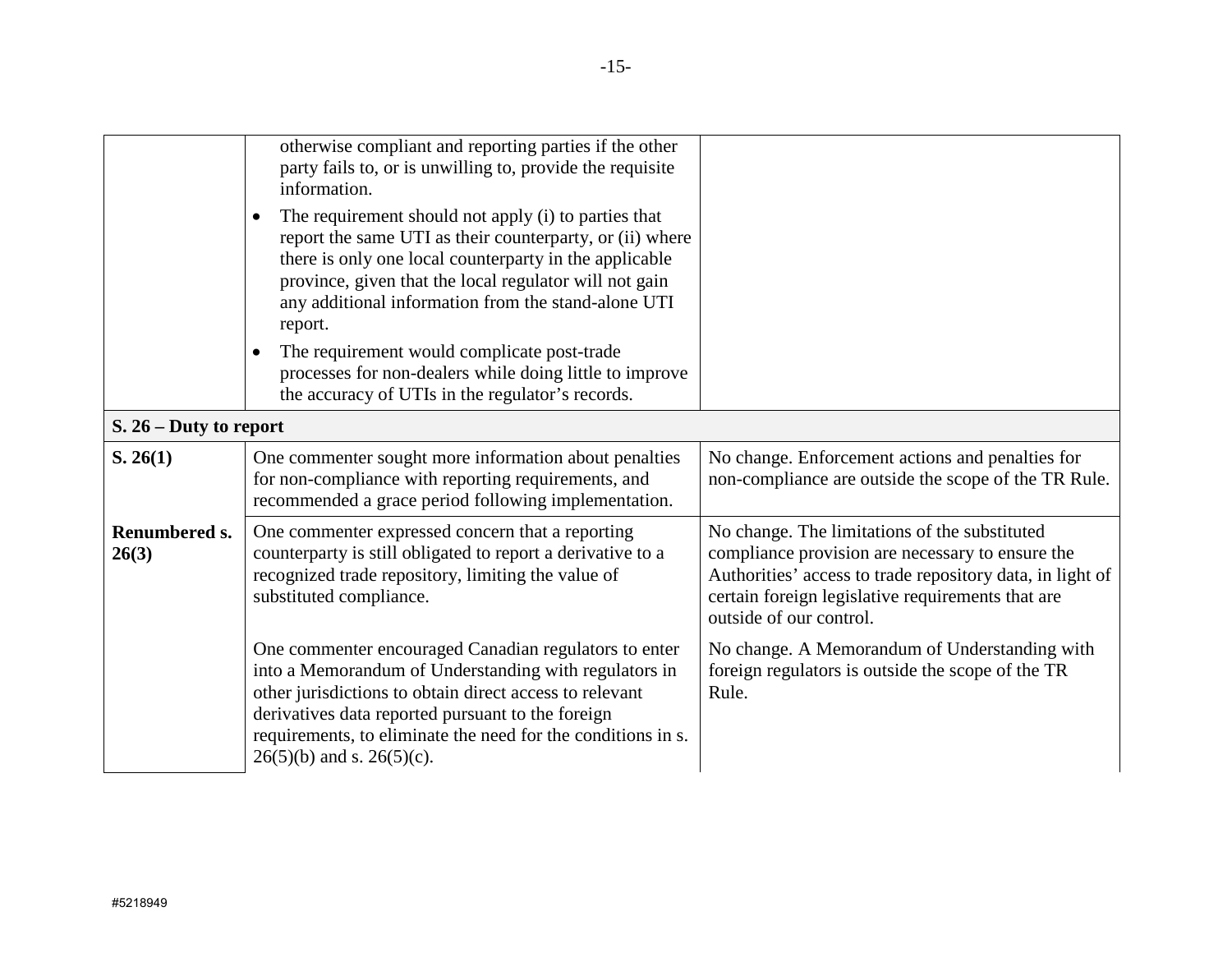|                                                      | One commenter suggested that the concept of substituted<br>compliance in s. $26(5)$ of the TR Rule be expanded to<br>apply to all reporting counterparties.                                                                                                                                                                                                                                                                                                                             | No change. We believe that the objectives of the TR<br>Rule are better served by data that is comparable<br>across derivatives; data reported pursuant to foreign<br>regimes will not necessarily be comparable, as<br>different data fields maybe required to be reported. |
|------------------------------------------------------|-----------------------------------------------------------------------------------------------------------------------------------------------------------------------------------------------------------------------------------------------------------------------------------------------------------------------------------------------------------------------------------------------------------------------------------------------------------------------------------------|-----------------------------------------------------------------------------------------------------------------------------------------------------------------------------------------------------------------------------------------------------------------------------|
|                                                      | One commenter encouraged accommodation for a trade<br>repository that (i) is a subsidiary entity of a recognized<br>trade repository, or (ii) wishes to obtain recognition only<br>for the purposes of facilitating substituted compliance.<br>However, another commenter submitted that all trade<br>repositories operating under the Authorities' oversight<br>should be subject to the application process, to ensure all<br>applicants fully meet the TR Rule's core principles and | No change. Each Authority will undertake an<br>appropriate review of an application for recognition<br>by any trade repository.                                                                                                                                             |
|                                                      | operating requirements.<br>Another commenter noted that, if derivatives data resides<br>in a trade repository in another jurisdiction, there is<br>additional complexity for data access by the Authorities<br>and further costs to this trade repository to ensure this<br>access, and that a trade repository operating under<br>substituted compliance will need to pass these additional<br>costs along to the reporting parties.                                                   | No change. We note that the trade repository would<br>not be operating under substituted compliance; rather,<br>the reporting counterparty would benefit from<br>substituted compliance with its reporting obligations.                                                     |
|                                                      | One commenter requested clarity on when the list of<br>equivalent trade reporting laws will be provided in<br>Appendix B.                                                                                                                                                                                                                                                                                                                                                               | No change. We anticipate publishing proposed<br>amendments to the TR Rule in the near future.                                                                                                                                                                               |
| <b>Renumbered s.</b><br>26(6)<br>and<br><b>TR CP</b> | One commenter wrote that the phrase "as soon as<br>technologically practicable" implies "as soon as the fastest<br>available technology allows" and, inconsistent with the<br>guidance offered in the TR CP, does not consider costs or<br>intermediary administrative steps on behalf of the user.<br>The commenter suggested using a term such as "as soon<br>as commercially reasonable" or "as soon as reasonably                                                                   | Change made. Renumbered s. 26(6) now requires a<br>reporting counterparty to report an error or omission<br>as soon as practicable after discovery of the error or<br>omission.                                                                                             |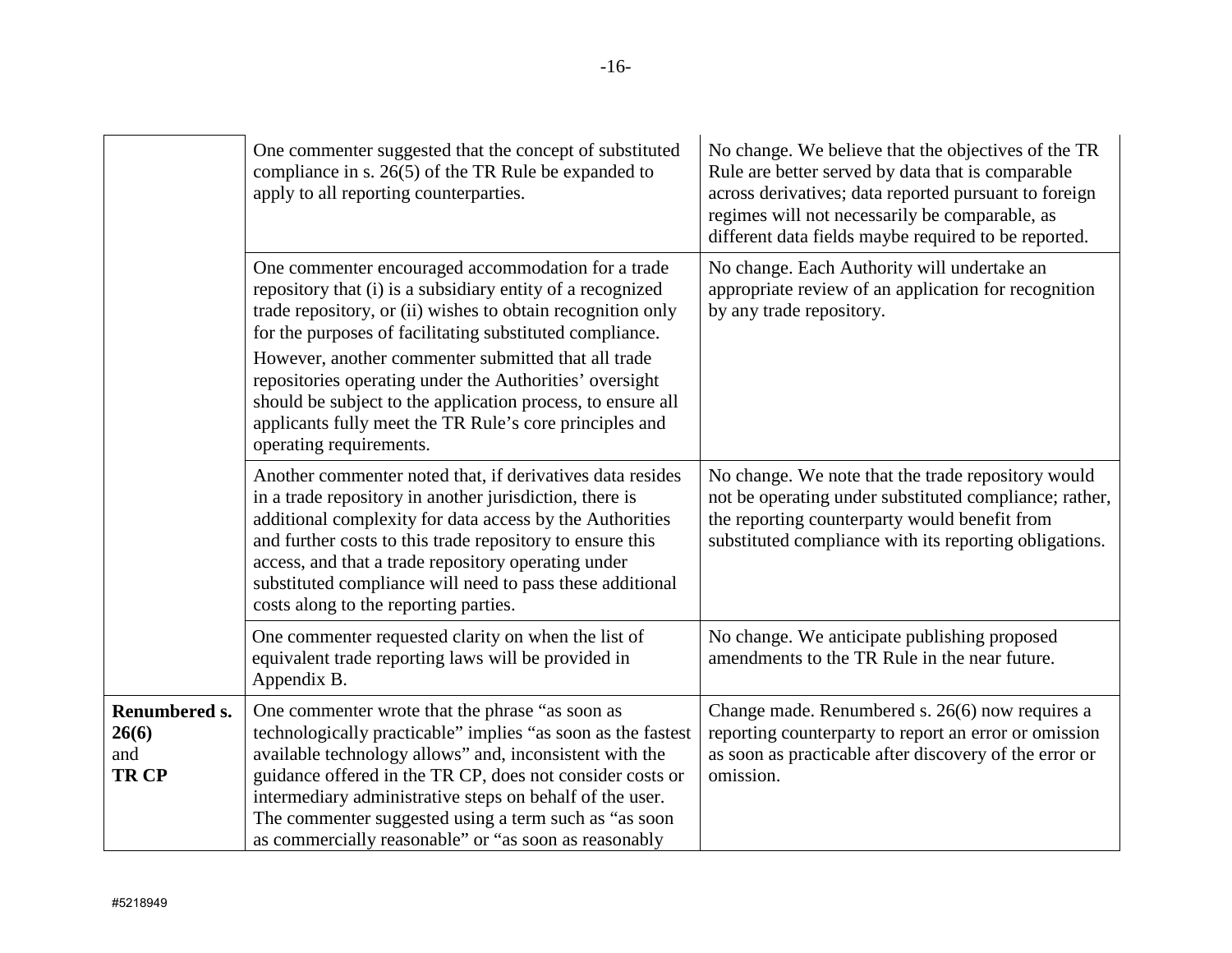|                                 | practicable".                                                                                                                                                                                                                                                                                                                                                                                                                                                                             |                                                                                                                                                                                                                                                                                                                           |
|---------------------------------|-------------------------------------------------------------------------------------------------------------------------------------------------------------------------------------------------------------------------------------------------------------------------------------------------------------------------------------------------------------------------------------------------------------------------------------------------------------------------------------------|---------------------------------------------------------------------------------------------------------------------------------------------------------------------------------------------------------------------------------------------------------------------------------------------------------------------------|
| S. 28 -Legal entity identifiers |                                                                                                                                                                                                                                                                                                                                                                                                                                                                                           |                                                                                                                                                                                                                                                                                                                           |
| S. 28                           | One commenter urged a direct obligation in the TR Rule<br>requiring all counterparties to obtain a LEI.<br>A number of commenters urged that the Authorities permit<br>a reporting counterparty to submit an alternative identifier<br>or client code in limited circumstances such as:<br>while the requirement to obtain an LEI expands<br>globally;<br>where the non-reporting party has not obtained a LEI;<br>where the non-reporting party is not eligible for an LEI.<br>$\bullet$ | We direct the commenters to proposed amendments<br>to the Local TR Rules in Manitoba, Ontario and<br>Québec and note that staff anticipate publishing<br>corresponding proposed amendments in the near<br>future. We are working with our CSA colleagues<br>towards a harmonized approach to legal entity<br>identifiers. |
|                                 | S. 29 – Unique transaction identifiers (UTIs)                                                                                                                                                                                                                                                                                                                                                                                                                                             |                                                                                                                                                                                                                                                                                                                           |
| S. 29(2)                        | One commenter urged that the TR rule should state that a<br>trade repository should only create a UTI where: (i) the<br>trade is not centrally cleared and not executed on a trading<br>platform; (ii) where there is not already an existing unique<br>identifier assigned to the transaction; or (iii) at the request<br>of the reporting party.                                                                                                                                        | No change. We believe that subsection $29(2)$ of the<br>TR Rule provides sufficient flexibility with respect to<br>UTI assignment. We note efforts are under way to<br>develop international standards for UTIs.                                                                                                          |
|                                 | S. 30 – Unique product identifiers                                                                                                                                                                                                                                                                                                                                                                                                                                                        |                                                                                                                                                                                                                                                                                                                           |
| S. 30                           | One commenter recommended flexibility with respect to<br>product taxonomies, to ensure more useful reporting to the<br>Authorities, relieve reporting counterparties of the burden<br>of creating a unique product identifier (UPI) when a UPI is<br>not available in a particular taxonomy, and conform to<br>other trade reporting rules.                                                                                                                                               | Change made to introduce flexibility into the<br>assignment of a UPI. We note efforts are under way<br>to develop international standards for UTIs.                                                                                                                                                                       |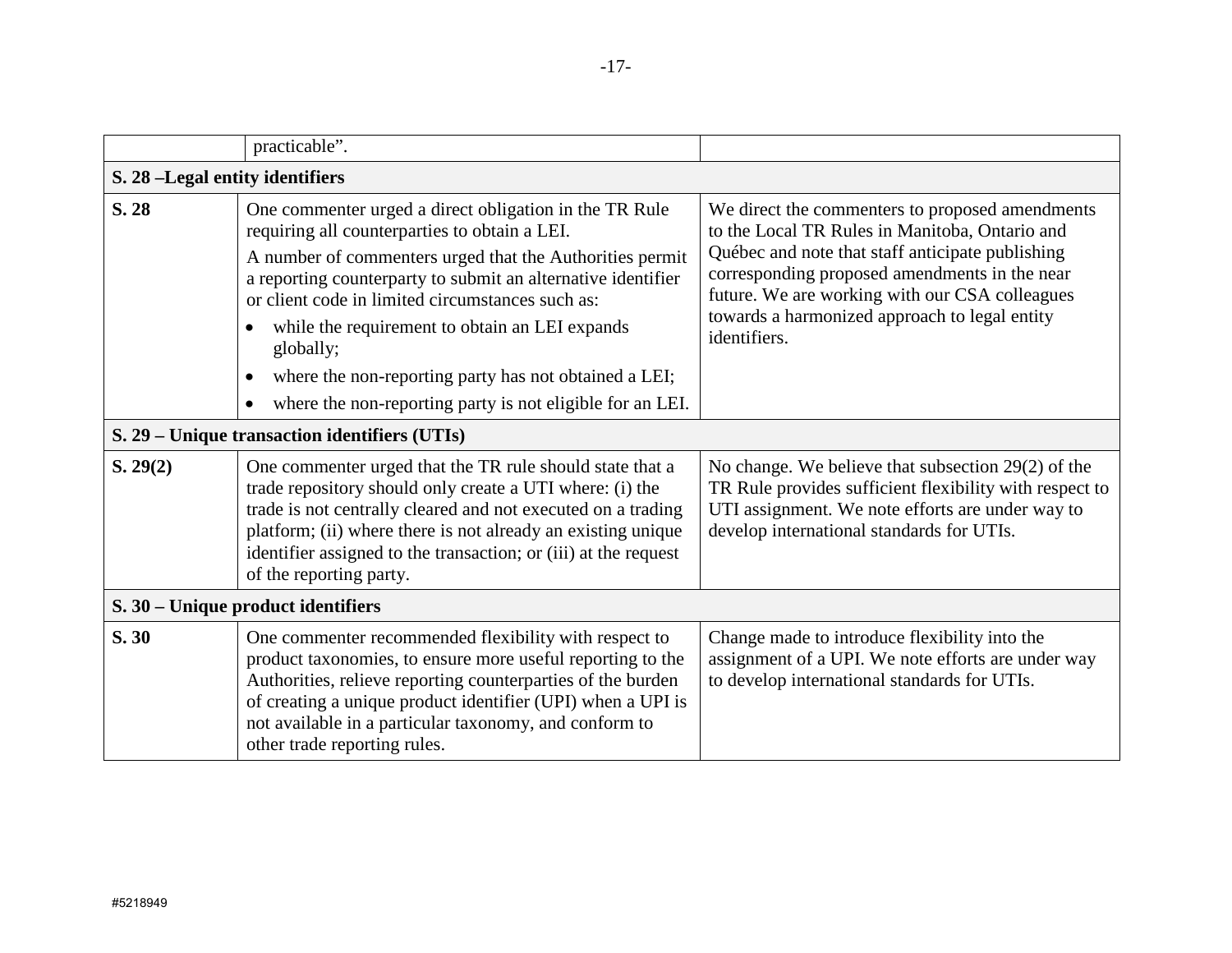|                                  | S. 33 - Valuation data                                                                                                                                                                                                                                                                                                                                                                                                                                                                                                                                                                                                    |                                                                                                                                                                                                                                                                      |  |
|----------------------------------|---------------------------------------------------------------------------------------------------------------------------------------------------------------------------------------------------------------------------------------------------------------------------------------------------------------------------------------------------------------------------------------------------------------------------------------------------------------------------------------------------------------------------------------------------------------------------------------------------------------------------|----------------------------------------------------------------------------------------------------------------------------------------------------------------------------------------------------------------------------------------------------------------------|--|
| S. 33(1)                         | One commenter urged that Canadian financial institutions<br>that are not derivatives dealers should not be required to<br>submit valuation data on a daily basis but instead on a<br>quarterly basis like other non-dealers, to harmonize with<br>Ontario and the U.S.                                                                                                                                                                                                                                                                                                                                                    | Change made. "Canadian financial institution" has<br>been removed from the TR Rule, including from the<br>provisions relating to valuation data reporting.                                                                                                           |  |
| S. 34 – Pre-existing derivatives |                                                                                                                                                                                                                                                                                                                                                                                                                                                                                                                                                                                                                           |                                                                                                                                                                                                                                                                      |  |
| S. 34                            | One commenter expressed concern that a reporting<br>counterparty may not be able to predict which derivatives<br>may be subject to a negotiated unwind, novation, credit<br>event or other termination event that would render the<br>trade no longer subject to reporting and, therefore, to the<br>deemed consent provision, and thus may breach data<br>privacy restrictions. The commenter suggested clarifying<br>that the scope of reportable pre-existing derivatives<br>excludes those which are no longer live as of the deadline<br>or the date on which the reporting counterparty fulfills its<br>obligation. | Change made. Paragraphs $34(1)(c)$ and $34(2)(c)$ of<br>the TR Rule now provide that contractual obligations<br>be outstanding as of the earlier of the date that the<br>derivative is reported and the relevant deadline for<br>reporting pre-existing derivatives. |  |
|                                  | S. 37 – Data available to regulators                                                                                                                                                                                                                                                                                                                                                                                                                                                                                                                                                                                      |                                                                                                                                                                                                                                                                      |  |
| S. 37(1)(c)                      | One commenter recommended conforming valuation data<br>reporting with the approach under trade repository<br>recognition orders in Ontario, Quebec and Manitoba and<br>under CFTC rules.                                                                                                                                                                                                                                                                                                                                                                                                                                  | No change. We anticipate that trade repository<br>recognition orders granted by the Authorities will be<br>consistent with those granted in Manitoba, Ontario<br>and Québec.                                                                                         |  |
| S. 37(3)                         | One commenter suggested replacing the phrase "best"<br>efforts" with the phrase "reasonable efforts".<br>Another commenter requested clarification on what would                                                                                                                                                                                                                                                                                                                                                                                                                                                          | No change. We believe that the TR CP provides<br>adequate guidance on the obligations of a reporting<br>counterparty.                                                                                                                                                |  |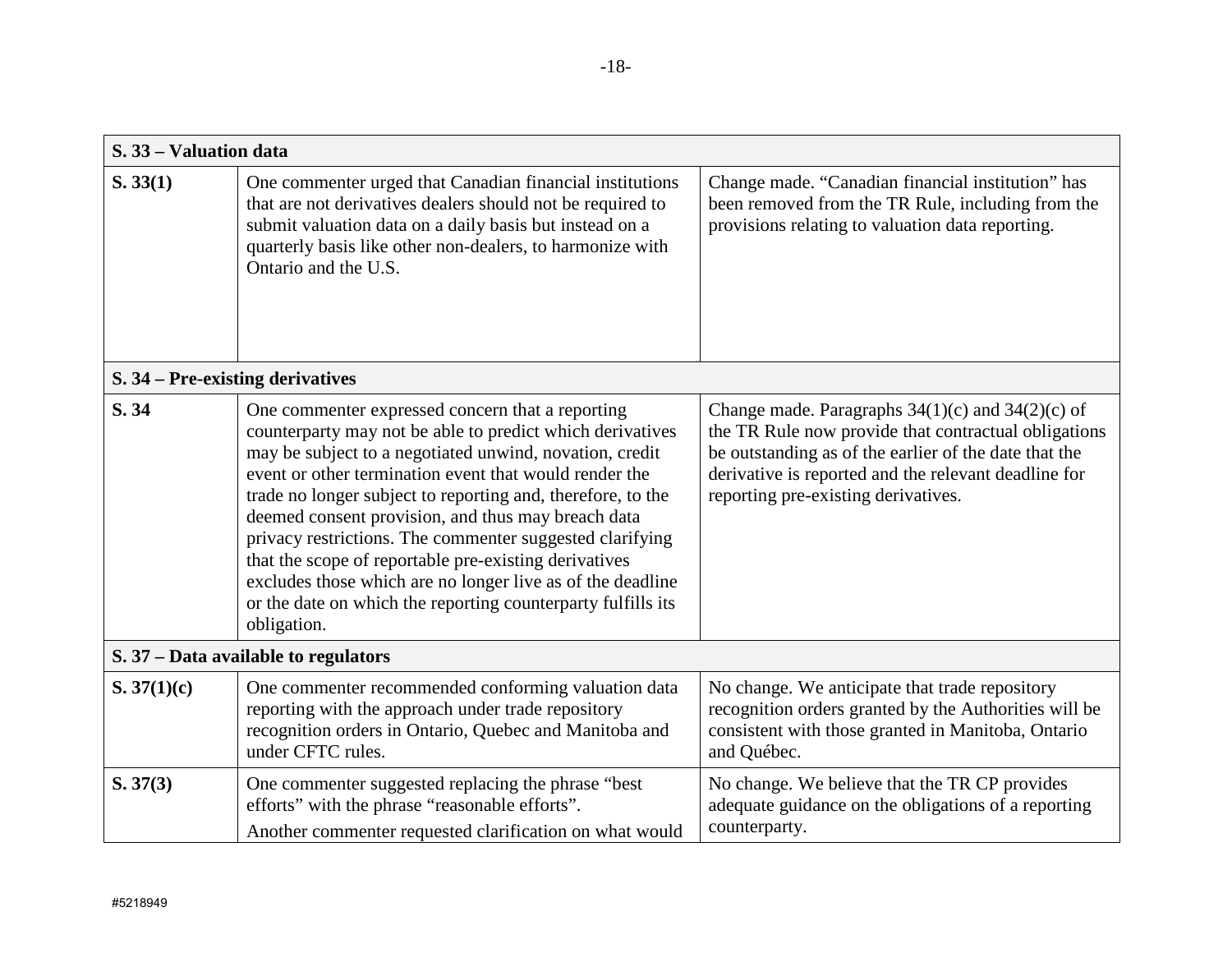|                                  | be expected of a reporting counterparty under this section -<br>e.g., is instructing the trade repository to provide access<br>sufficient?                                                                                                                                                                                                                                                                                                                                                                                                                                                                                                                                                                                                            |                                                                                                                                                                                                                                                                                                                                                                                                                                 |
|----------------------------------|-------------------------------------------------------------------------------------------------------------------------------------------------------------------------------------------------------------------------------------------------------------------------------------------------------------------------------------------------------------------------------------------------------------------------------------------------------------------------------------------------------------------------------------------------------------------------------------------------------------------------------------------------------------------------------------------------------------------------------------------------------|---------------------------------------------------------------------------------------------------------------------------------------------------------------------------------------------------------------------------------------------------------------------------------------------------------------------------------------------------------------------------------------------------------------------------------|
|                                  | S. 38 - Data available to counterparties                                                                                                                                                                                                                                                                                                                                                                                                                                                                                                                                                                                                                                                                                                              |                                                                                                                                                                                                                                                                                                                                                                                                                                 |
| S. 38(4)                         | One commenter expressed concern that the "deemed<br>consent" provision in subsection 38(3) would override any<br>confidentiality agreement or section within an agreement<br>between the counterparties and requested the inclusion of<br>an explicit safe harbour that is similar to the safe harbour<br>in U.S. rules for large trader reporting of physical<br>commodity swaps.                                                                                                                                                                                                                                                                                                                                                                    | No change. The large trader reporting of physical<br>commodity swaps rules in the U.S. do not serve a<br>comparable objective to the TR Rule.                                                                                                                                                                                                                                                                                   |
| S. 39 – Data available to public |                                                                                                                                                                                                                                                                                                                                                                                                                                                                                                                                                                                                                                                                                                                                                       |                                                                                                                                                                                                                                                                                                                                                                                                                                 |
| s. 39                            | Confidentiality concerns<br>Two commenters expressed concern that publicly<br>disseminating trade data relating to illiquid derivative<br>markets within one or two days of trade execution may<br>disclose commercially sensitive information,<br>compromising the ability to effectively hedge or conduct<br>business, including entering into pricing/supply<br>agreements, by (1) enabling the identification of one or<br>both of the counterparties, (2) providing information<br>relating to a key business contracts, or (3) increasing the<br>total cost of transacting to end-users hedging commercial<br>exposures.<br>One commenter noted that making transaction data<br>available to the public was not part of the G20<br>Commitments. | We direct the commenters to proposed amendments<br>to the Local TR Rules in Manitoba, Ontario and<br>Québec and note that staff anticipate publishing<br>corresponding proposed amendments in the near<br>future. We are working with our CSA colleagues<br>towards a harmonized approach that we believe<br>adequately balances the objectives of confidentiality<br>of market participants and transparency in the<br>market. |
|                                  | Timing of public dissemination<br>A number of commenters urged harmonization by<br>Canadian authorities with respect to timing for public                                                                                                                                                                                                                                                                                                                                                                                                                                                                                                                                                                                                             | We direct the commenters to proposed amendments<br>to the Local TR Rules in Manitoba, Ontario and<br>Québec and note that staff anticipate publishing                                                                                                                                                                                                                                                                           |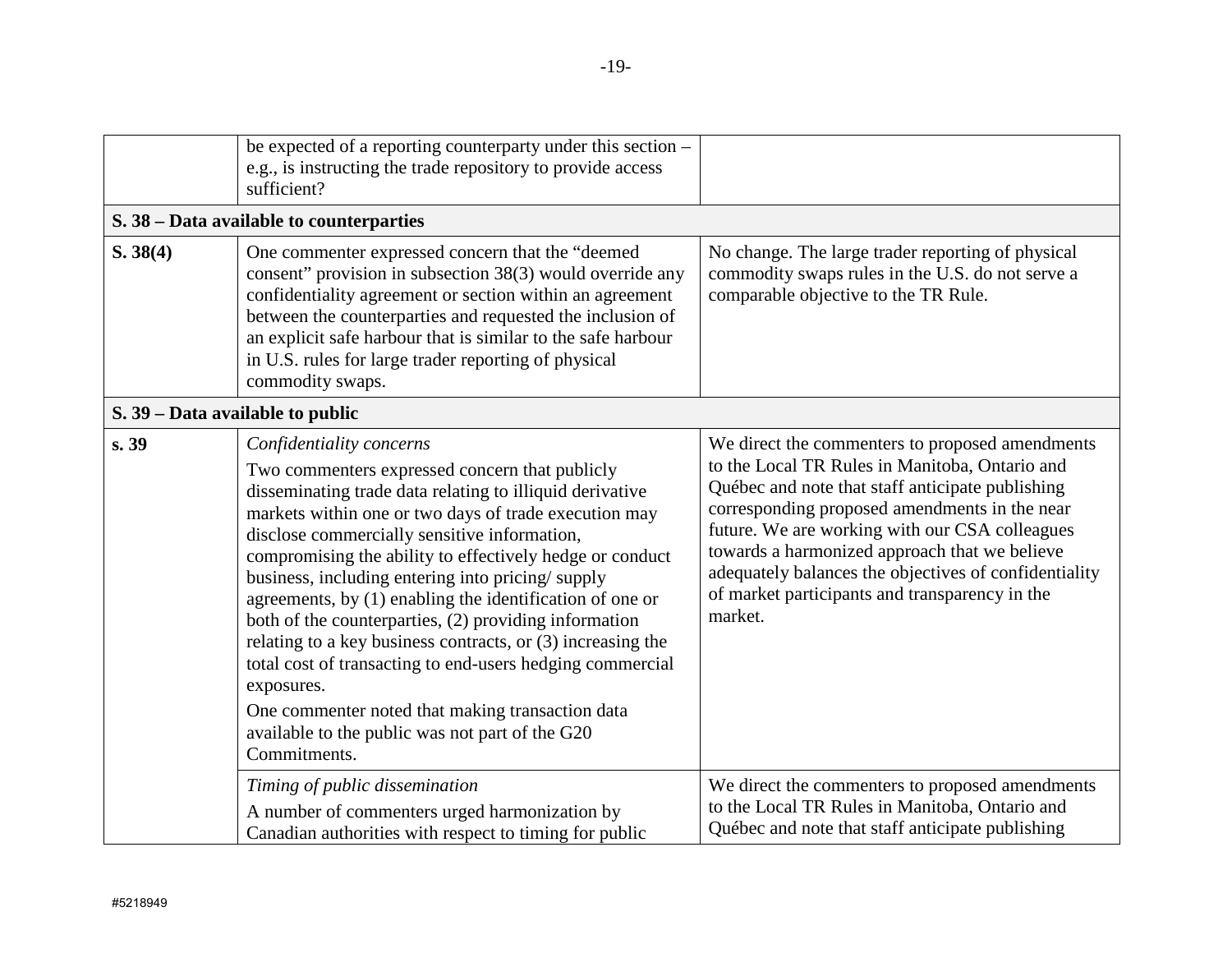|                              | dissemination of transaction-level data for derivatives<br>involving different types of counterparties, including<br>Canadian financial institutions.                                                                                                                                                                                                                                                              | corresponding proposed amendments in the near<br>future.                                                                                                                                                                                           |
|------------------------------|--------------------------------------------------------------------------------------------------------------------------------------------------------------------------------------------------------------------------------------------------------------------------------------------------------------------------------------------------------------------------------------------------------------------|----------------------------------------------------------------------------------------------------------------------------------------------------------------------------------------------------------------------------------------------------|
| S. 40 – Commodity derivative |                                                                                                                                                                                                                                                                                                                                                                                                                    |                                                                                                                                                                                                                                                    |
| S.40                         | Harmonization<br>One commenter submitted that, while it supports an<br>exclusion for the reporting of commodity derivatives for<br>end-users, it urged harmonization across trade reporting<br>rules in Canada. If it is determined that the threshold<br>amount or calculation should be different than currently<br>provided in the Local TR Rules, the Local TR Rules<br>should be harmonized with the TR Rule. | We continue to work with our CSA colleagues to<br>reach appropriate harmonization on the requirements<br>and exemptions under the TR Rule.                                                                                                         |
|                              | Market impact of the exemption<br>A number of commenters submitted that, regardless of<br>approach, the exemption will not have a significant impact,<br>because:<br>The nature of the commodity derivatives market does<br>٠                                                                                                                                                                                      | We have carefully reviewed all of the comments<br>received, and thank the commenters for their<br>submissions.                                                                                                                                     |
|                              | not lend itself to speculation; rather commodity<br>derivatives tend to serve an end-user community with<br>direct exposures.                                                                                                                                                                                                                                                                                      |                                                                                                                                                                                                                                                    |
|                              | There are few commodity derivative derivatives<br>$\bullet$<br>between end-users. Derivatives involving only one end-<br>user would be required to be reported by the other<br>party.                                                                                                                                                                                                                              |                                                                                                                                                                                                                                                    |
|                              | Proposed \$250 million notional threshold<br>One commenter submitted that the \$500 000 threshold<br>$\bullet$<br>is so low that it is almost equivalent to having no<br>exemption.                                                                                                                                                                                                                                | We have carefully reviewed all of the comments<br>received, and thank the commenters for their<br>submissions. After considering the comments and<br>weighing a number of factors we believe that we<br>have struck an appropriate balance between |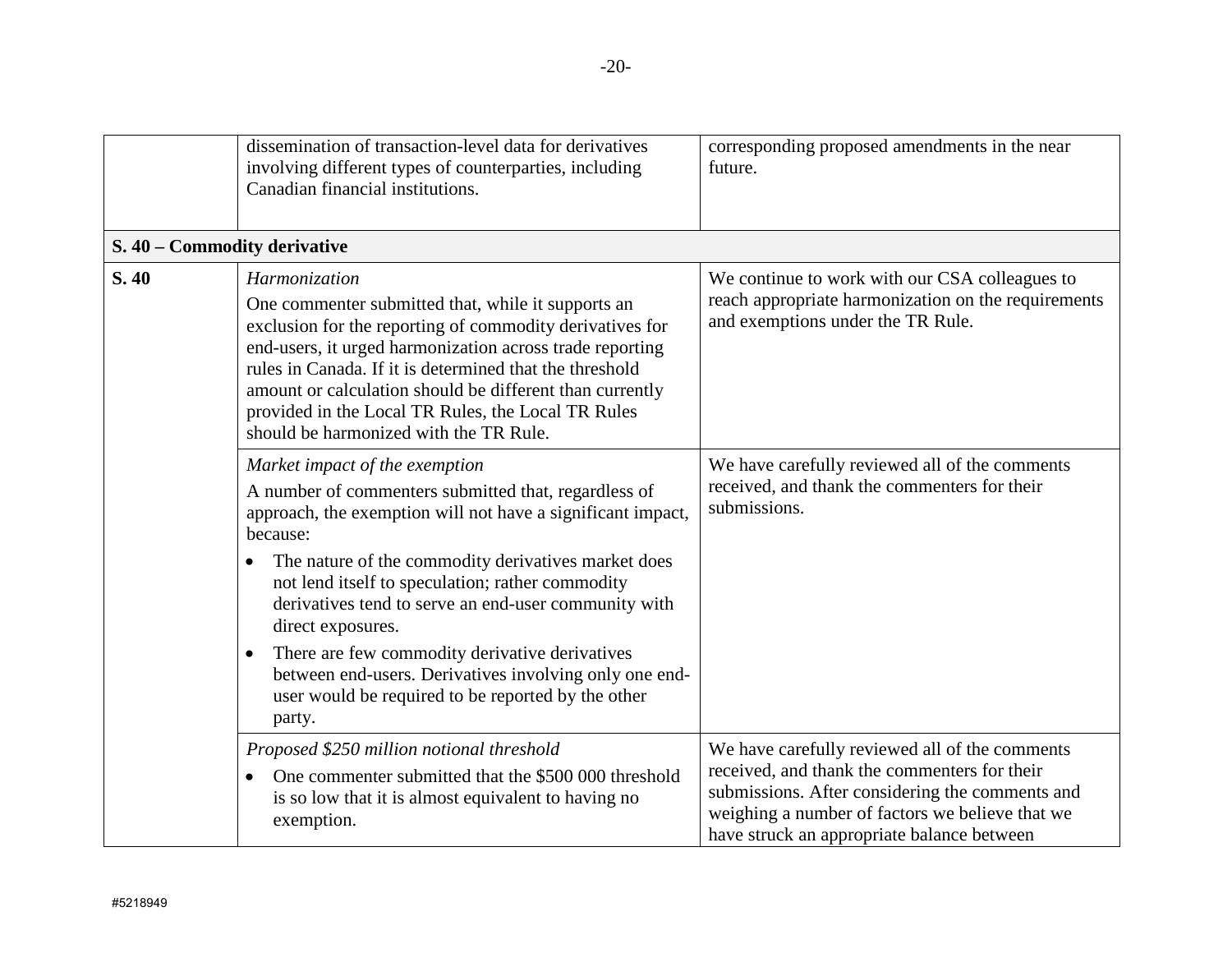| One commenter suggested that a threshold in the order<br>$\bullet$<br>of \$10 million would be more appropriate than the<br>\$500 000 threshold for smaller participants in the<br>natural gas market.<br>A number of commenters were supportive of the \$250<br>$\bullet$                                                                                                                    | achieving the policy aims of the TR Rule and<br>mitigating the regulatory burden on smaller end-users<br>of commodity-based derivatives.<br>We have retained the \$250 million threshold amount,<br>but have altered the calculation of the notional<br>amount outstanding for the purposes of the threshold.<br>The revised provision requires including all<br>outstanding commodity-based derivatives entered<br>into by a local counterparty and each affiliated entity<br>that is also a local counterparty in a jurisdiction of<br>Canada, excluding inter-affiliate derivatives. |
|-----------------------------------------------------------------------------------------------------------------------------------------------------------------------------------------------------------------------------------------------------------------------------------------------------------------------------------------------------------------------------------------------|-----------------------------------------------------------------------------------------------------------------------------------------------------------------------------------------------------------------------------------------------------------------------------------------------------------------------------------------------------------------------------------------------------------------------------------------------------------------------------------------------------------------------------------------------------------------------------------------|
| million threshold.<br>One commenter suggested that the exemption be<br>$\bullet$<br>available where only one counterparty is below the<br>\$250 million threshold and neither party is a derivatives<br>dealer.<br>Some commenters were concerned that the \$250<br>$\bullet$<br>million threshold remains too low and may result in<br>reporting for derivatives users who pose little or no |                                                                                                                                                                                                                                                                                                                                                                                                                                                                                                                                                                                         |
| systemic risk.<br>One commenter submitted that a number of companies<br>$\bullet$<br>who trade in commodity-based OTC derivatives may<br>still do so for speculative purposes at amounts far lower<br>than \$250 million and that these derivatives should be<br>reportable.<br>Three commenters suggested a threshold of at least \$1<br>٠<br>billion                                        |                                                                                                                                                                                                                                                                                                                                                                                                                                                                                                                                                                                         |
| Calculation method and threshold metric<br>A number of commenters urged that the threshold be<br>$\bullet$<br>based on net exposure, e.g., for derivatives executed<br>with the same counterparty under the same master<br>agreement, as net exposure is seen as a better measure<br>of the potential risk that the entity represents to the<br>market.                                       | No change. We believe that a counterparty's month-<br>end gross notional amount outstanding provides a<br>useful proxy for the counterparty's derivatives<br>activity.                                                                                                                                                                                                                                                                                                                                                                                                                  |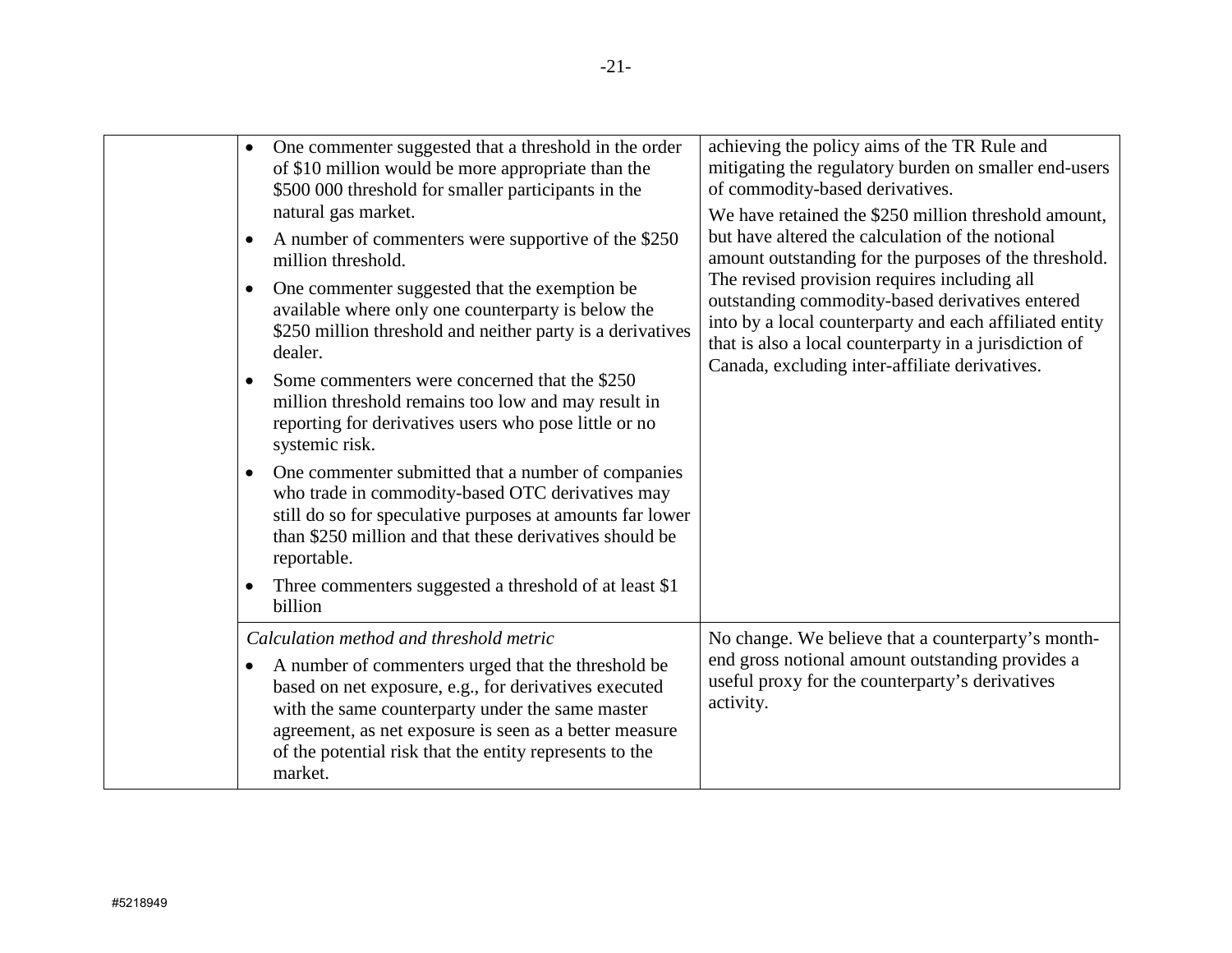|  | One commenter noted that it may be easier for some<br>$\bullet$<br>parties to calculate their aggregate notional based on a<br>single asset class rather than on all outstanding<br>derivatives.                                                                                                                                                                                                                                                                                                                                  | No change. We thank the commenters for their<br>submissions.                                                                                                                                                                                                                         |
|--|-----------------------------------------------------------------------------------------------------------------------------------------------------------------------------------------------------------------------------------------------------------------------------------------------------------------------------------------------------------------------------------------------------------------------------------------------------------------------------------------------------------------------------------|--------------------------------------------------------------------------------------------------------------------------------------------------------------------------------------------------------------------------------------------------------------------------------------|
|  | Several commenters sought clarification on whether the<br>\$250 million aggregate notional value calculation includes:<br>transactions entered into on an exchange,<br>$\bullet$<br>derivatives with Canadian financial institutions, and<br>$\bullet$<br>derivatives with affiliated entities.                                                                                                                                                                                                                                   | Changes made. The TR Rule now explicitly refers to<br>the scope of instruments considered to be<br>"derivatives" under the TR Rule, and specifies the<br>scope of contracts to be included in the calculation of<br>a counterparty's month-end gross notional amount<br>outstanding. |
|  | Implementation considerations<br>A number of commenters were concerned that Option #1<br>in the Proposed TR Rule implied that the parties must<br>know each others' status under the provision to determine<br>whether the derivative may be exempted from reporting,<br>which would require specific representations and separate<br>systems logic to determine whether the exemption applies<br>in each province relevant to a local counterparty. Such<br>complexity and burden would undermine the value of the<br>exclusion. | Change made. The exemption provision has been<br>redrafted to clarify that the exemption applies to a<br>local counterparty if it is below the prescribed<br>threshold.                                                                                                              |
|  | A number of commenters noted the importance of an<br>exemption that can be practically administered, and raised<br>practical concerns with calculating a fluctuating aggregate<br>notional value:                                                                                                                                                                                                                                                                                                                                 |                                                                                                                                                                                                                                                                                      |
|  | At what point in time do the reporting requirements<br>$\bullet$<br>apply to a counterparty that temporarily exceeds the<br>threshold?                                                                                                                                                                                                                                                                                                                                                                                            | No change. We direct the commenters to proposed<br>amendments anticipated to be published in the near<br>future.                                                                                                                                                                     |
|  | If a counterparty's exposure moves above and below<br>the threshold, are they then obliged to report existing<br>contracts?                                                                                                                                                                                                                                                                                                                                                                                                       | No change. We direct the commenters to proposed<br>amendments anticipated to be published in the near<br>future.                                                                                                                                                                     |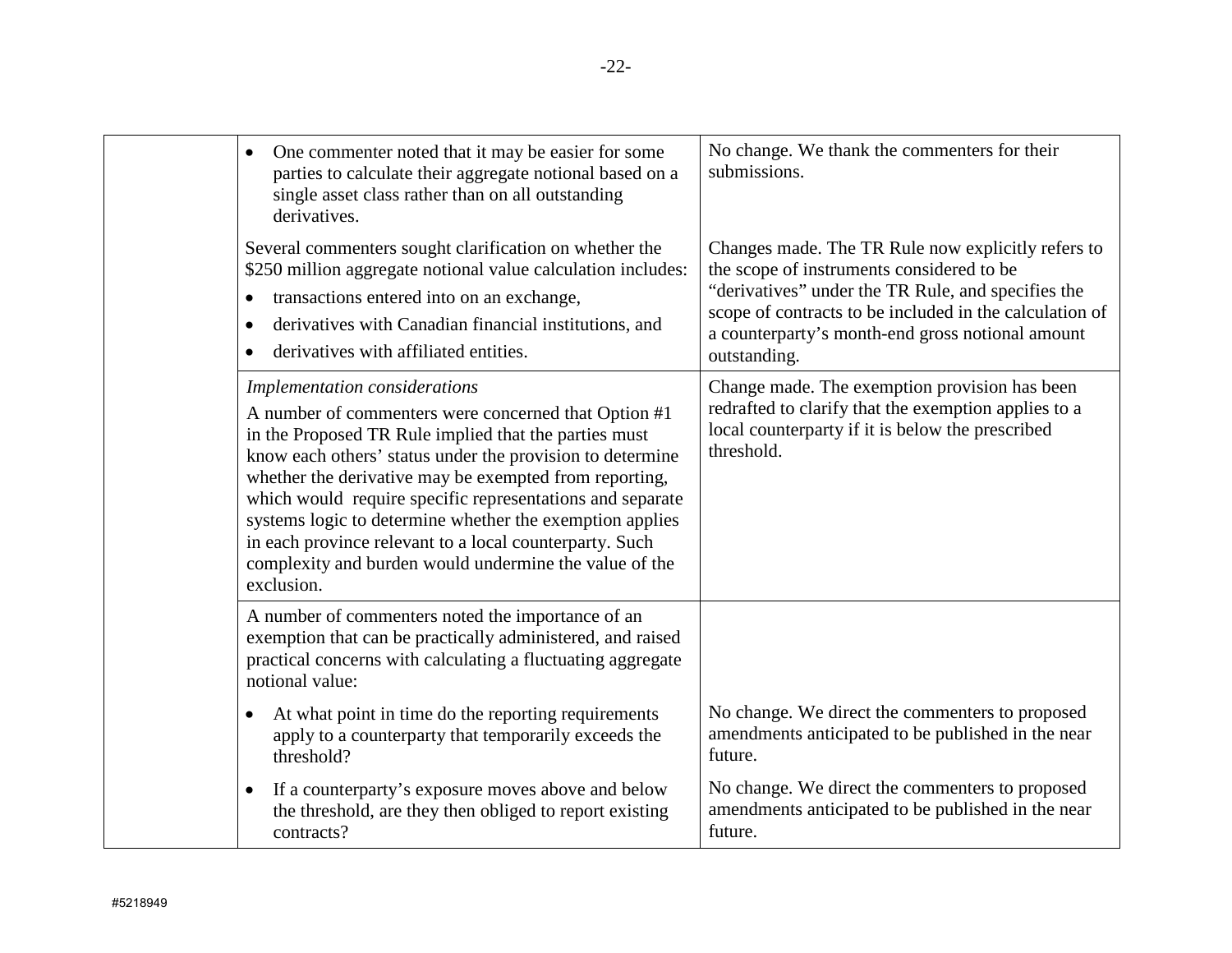|                               | Can an entity qualify for the exemption again at a later<br>$\bullet$<br>date if the aggregate notional value of outstanding<br>commodity derivatives falls below \$250 million?<br>Assuming notional amounts should be converted to<br>$\bullet$<br>Canadian dollars for aggregation, at what date and/or<br>exchange rate should they be converted? | Change made. The TR Rule now provides that a local<br>counterparty qualifies for the exemption if it stays<br>below the threshold for 12 months.<br>Change made. The TR CP now provides that notional<br>amount currency conversions are made at the time of<br>the transaction, based on official published exchange<br>rates. |
|-------------------------------|-------------------------------------------------------------------------------------------------------------------------------------------------------------------------------------------------------------------------------------------------------------------------------------------------------------------------------------------------------|---------------------------------------------------------------------------------------------------------------------------------------------------------------------------------------------------------------------------------------------------------------------------------------------------------------------------------|
| $S. 43 - Exemption - general$ |                                                                                                                                                                                                                                                                                                                                                       |                                                                                                                                                                                                                                                                                                                                 |
| <b>Renumbered</b><br>s.43     | One commenter urged the Authorities to offer a<br>mechanism for a participant to make a single request for<br>exemptive relief under the TR Rule from all or more than<br>one of the Authorities.                                                                                                                                                     | No change. Cross-jurisdictional coordination on<br>applications for exemptive relief is outside the scope<br>of the Instruments.                                                                                                                                                                                                |
| S. 44 – Transition period     |                                                                                                                                                                                                                                                                                                                                                       |                                                                                                                                                                                                                                                                                                                                 |
| <b>Renumbered</b><br>s.44(1)  | A number of commenters supported staged implementation<br>for non-dealers as both necessary and appropriate.<br>One commenter suggested that staged implementation of<br>reporting requirements would not be necessary if sufficient<br>time is given before the obligations commence.                                                                | No change. The separate phase-in dates for the start<br>of reporting obligations on (i) clearing agencies and<br>derivatives dealers and (ii) all other counterparties<br>have been retained in the TR Rule.                                                                                                                    |
| Ss. 43(2) and<br>(3)          | One commenter submitted that a separate, subsequent<br>phase for reporting pre-existing derivatives will benefit<br>data quality as reporting counterparties will not be working<br>to prepare for and comply with the requirements to report<br>both new derivatives and pre-existing derivatives<br>simultaneously.                                 | No change. The separate phase-in period for pre-<br>existing derivatives has been retained in the TR Rule.                                                                                                                                                                                                                      |
| S 45 - Effective Date         |                                                                                                                                                                                                                                                                                                                                                       |                                                                                                                                                                                                                                                                                                                                 |
| <b>Renumbered</b><br>s.45     | Comments were mixed on an appropriate phase-in of<br>obligations under the TR Rule to allow reporting<br>counterparties to onboard to a recognized trade repository                                                                                                                                                                                   | Change made. We have provided a phase-in period of<br>more than 6 months following publication of the final<br>TR Rule before the reporting obligations begin for<br>clearing agencies and derivatives dealers, and an                                                                                                          |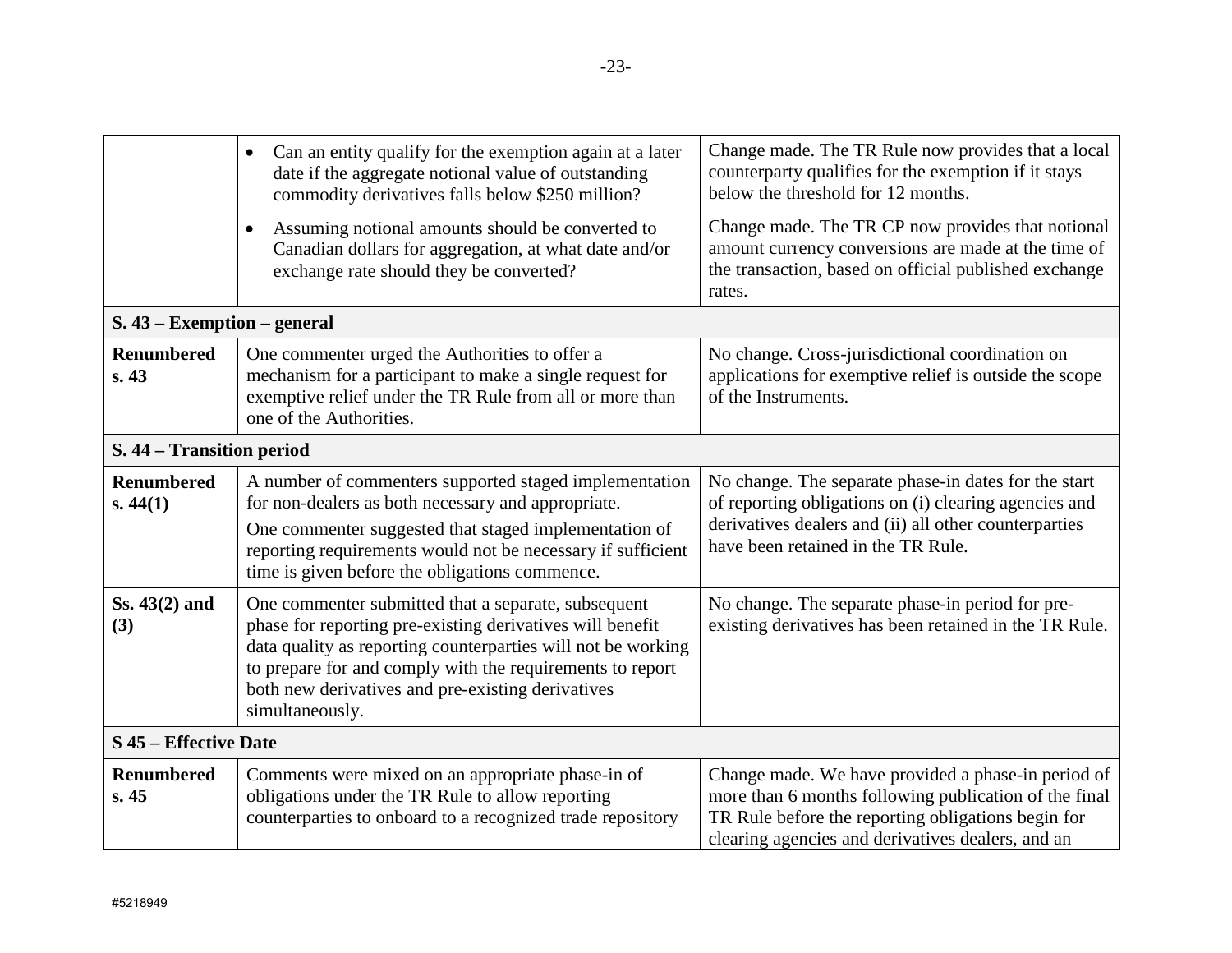|                                               | and implement and test systems:<br>One commenter supported the proposed three month<br>$\bullet$<br>period for trade repositories to seek and obtain<br>recognition.<br>A number of commenters urged a minimum period of 6<br>$\bullet$<br>months from the effective date of the final instrument<br>and/or the recognition of at least one TR in the<br>jurisdiction.<br>Two commenters suggested a period of 1 year from the<br>$\bullet$<br>date final rules are released. | additional three month period before reporting<br>obligations begin for all other counterparties.                                                                                                                                                                                                                                                                                                        |
|-----------------------------------------------|-------------------------------------------------------------------------------------------------------------------------------------------------------------------------------------------------------------------------------------------------------------------------------------------------------------------------------------------------------------------------------------------------------------------------------------------------------------------------------|----------------------------------------------------------------------------------------------------------------------------------------------------------------------------------------------------------------------------------------------------------------------------------------------------------------------------------------------------------------------------------------------------------|
|                                               | One commenter recommended that implementation and<br>$\bullet$<br>transition dates not coincide with the end of the natural<br>gas contract year, as companies' resources are focused<br>on negotiating physical natural gas annual contracts.                                                                                                                                                                                                                                |                                                                                                                                                                                                                                                                                                                                                                                                          |
| <b>Appendix A – Data fields</b>               |                                                                                                                                                                                                                                                                                                                                                                                                                                                                               |                                                                                                                                                                                                                                                                                                                                                                                                          |
| <b>General</b>                                | One commenter commended the Authorities for<br>harmonizing the data fields in Appendix A to the<br>corresponding data fields in Ontario, Quebec and<br>Manitoba, and urged that, as in Ontario, Quebec and<br>Manitoba, the field names reported on derivatives should<br>not have to exactly match the field names listed in<br>Appendix A, as long as the necessary data is reported.                                                                                       | No change. We note that the Authorities seek an<br>approach to reporting of data fields that is<br>harmonized across the CSA.                                                                                                                                                                                                                                                                            |
| "delivery<br>type" and<br>"delivery<br>point" | One commenter requested clarification on the "delivery"<br>type" and "delivery point" data fields, which indicate<br>whether a derivative is settled physically or in cash, despite<br>the exclusion in the Product Determination Rule for<br>derivatives that are intended to be settled physically.                                                                                                                                                                         | No change. We believe that the Product<br>Determination Rule and Product Determination CP<br>provide adequate guidance on what derivatives are<br>subject to the reporting requirements under the TR<br>Rule. We also note that the instructions in Appendix<br>A state that the reporting counterparty is not required<br>to provide a response to a field that is not applicable<br>to the derivative. |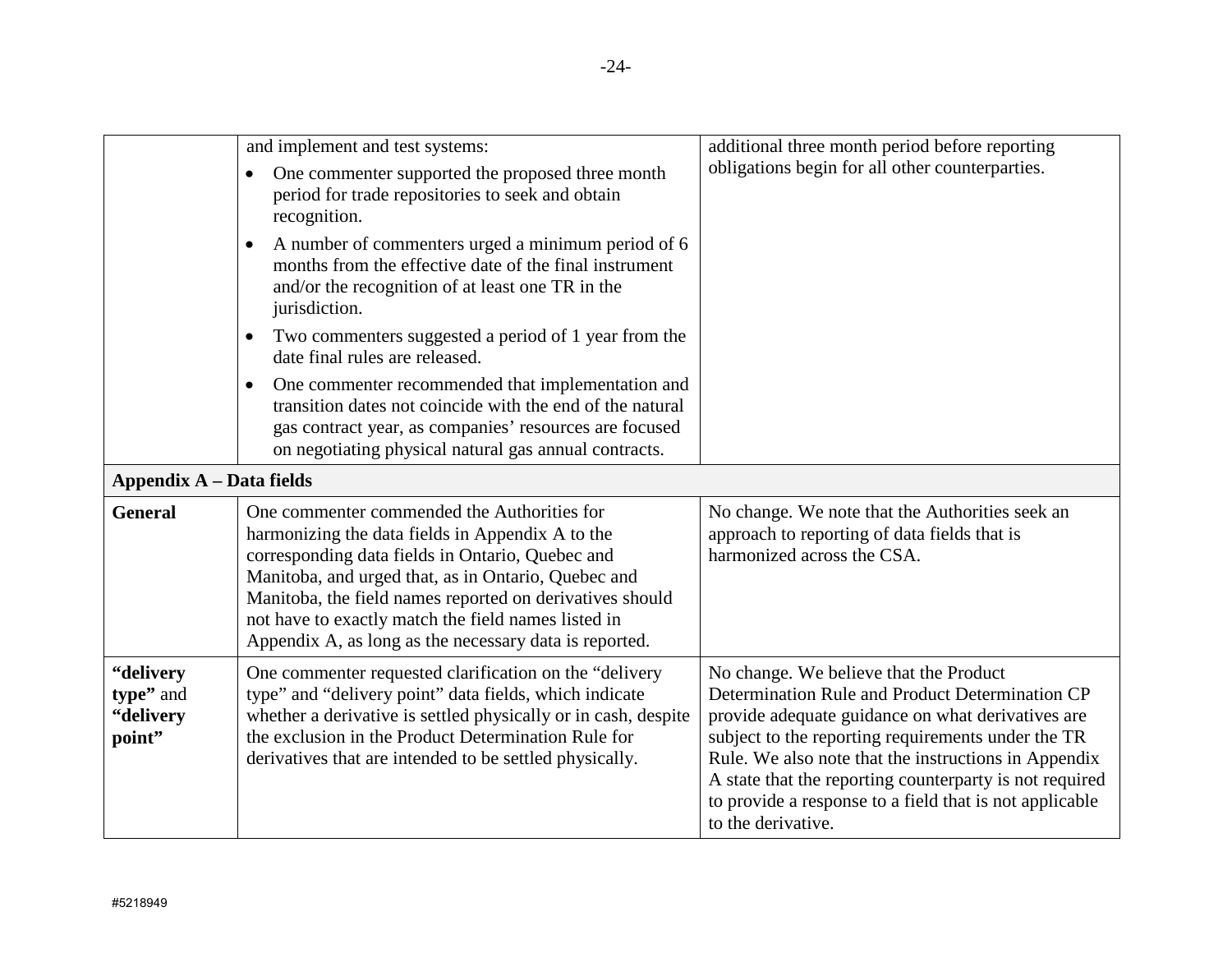# **List of Commenters:**

- 1. BP Canada Energy Group ULC
- 2. The Canadian Advocacy Council (CFA Institute)
- 3. The Canadian Market Infrastructure Committee
- 4. Capital Power
- 5. Enbridge Inc.
- 6. Encana Corporation
- 7. Enmax Corporation
- 8. Fasken Martineau DuMoulin LLP
- 9. Intercontinental Exchange Trade Vault, LLC
- 10. The International Energy Credit Association
- 11. The International Swaps and Derivatives Association, Inc.
- 12. Markit North America Inc.
- 13. SaskEnergy Incorporated
- 14. Sutherland Asbill & Brennan LLP
- 15. TMX Group Limited
- 16. TransCanada Corporation
- 17. FortisBC Energy Inc. and FortisBC Inc.
- 18. Dentons LLP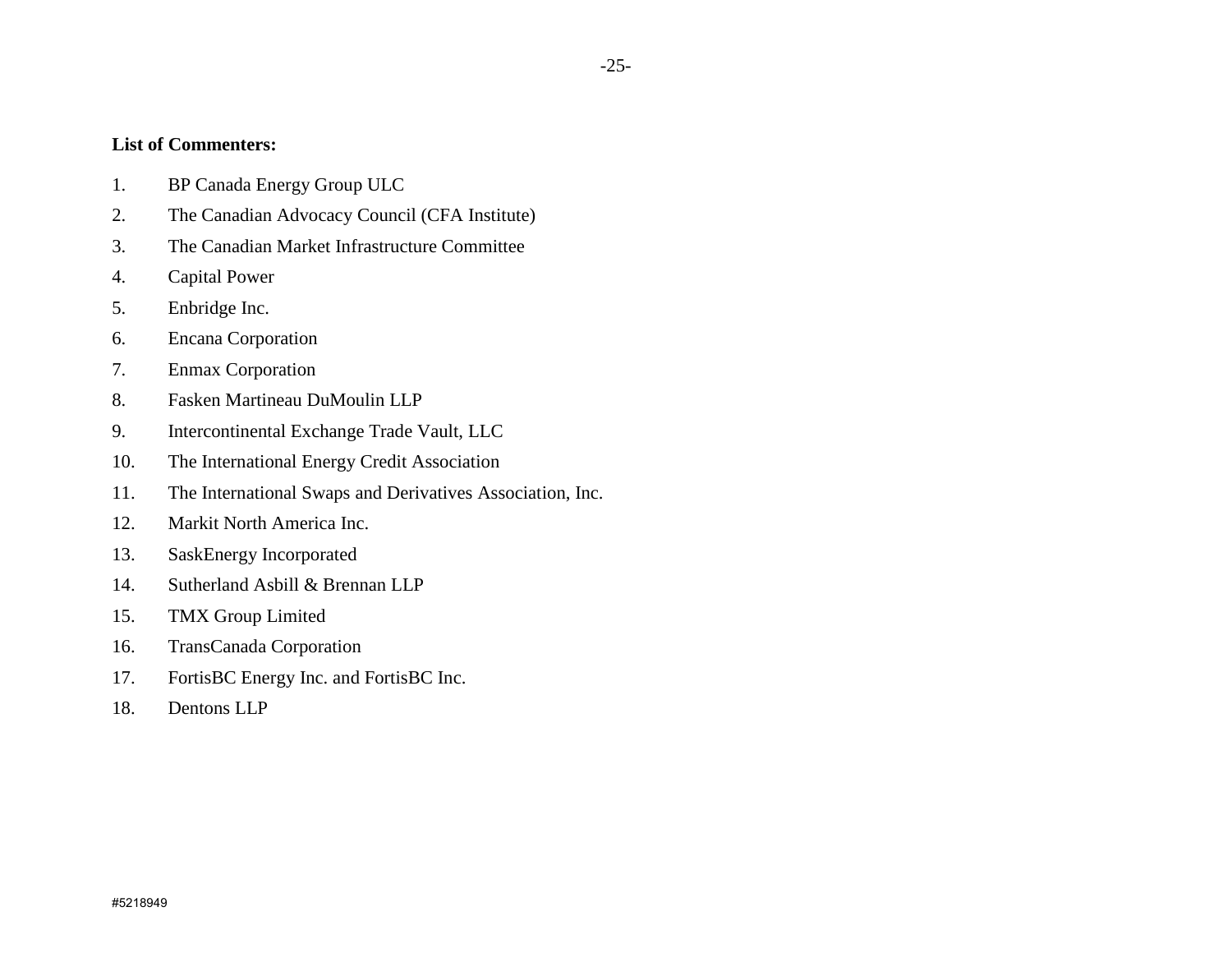## **ANNEX B**

# **MULTILATERAL INSTRUMENT 91-101**  *DERIVATIVES: PRODUCT DETERMINATION*

### **Definitions and interpretation**

- **1. (1)** This Instrument applies to Multilateral Instrument 96-101 *Trade Repositories and Derivatives Data Reporting*.
	- **(2)** In this Instrument, a person or company is an affiliated entity of another person or company if one of them controls the other or if each of them is controlled by the same person or company.
	- **(3)** In this Instrument, a person or company (the first party) is considered to control another person or company (the second party) if any of the following apply:
		- (a) the first party beneficially owns or directly or indirectly exercises control or direction over securities of the second party carrying votes which, if exercised, would entitle the first party to elect a majority of the directors of the second party unless the first party holds the voting securities only to secure an obligation;
		- (b) the second party is a partnership, other than a limited partnership, and the first party holds more than 50% of the interests of the partnership;
		- (c) the second party is a limited partnership and the general partner of the limited partnership is the first party;
		- (d) the second party is a trust and a trustee of the trust is the first party.
	- **(4)** In British Columbia, Newfoundland and Labrador, Northwest Territories, Nunavut, Prince Edward Island and Yukon, in this Instrument, "derivative" means a contract or instrument if each of the following apply:
		- (a) it is an option, swap, future, forward, or other financial or commodity contract or instrument whose market price, value, or delivery, payment or settlement obligations are derived from, referenced to or based on an underlying interest including a value, price, index, event, probability or thing;
		- (b) it is a "security", as defined in securities legislation, solely by reason of it being one or more of the following:
			- (i) a document evidencing an option, subscription or other interest in a security;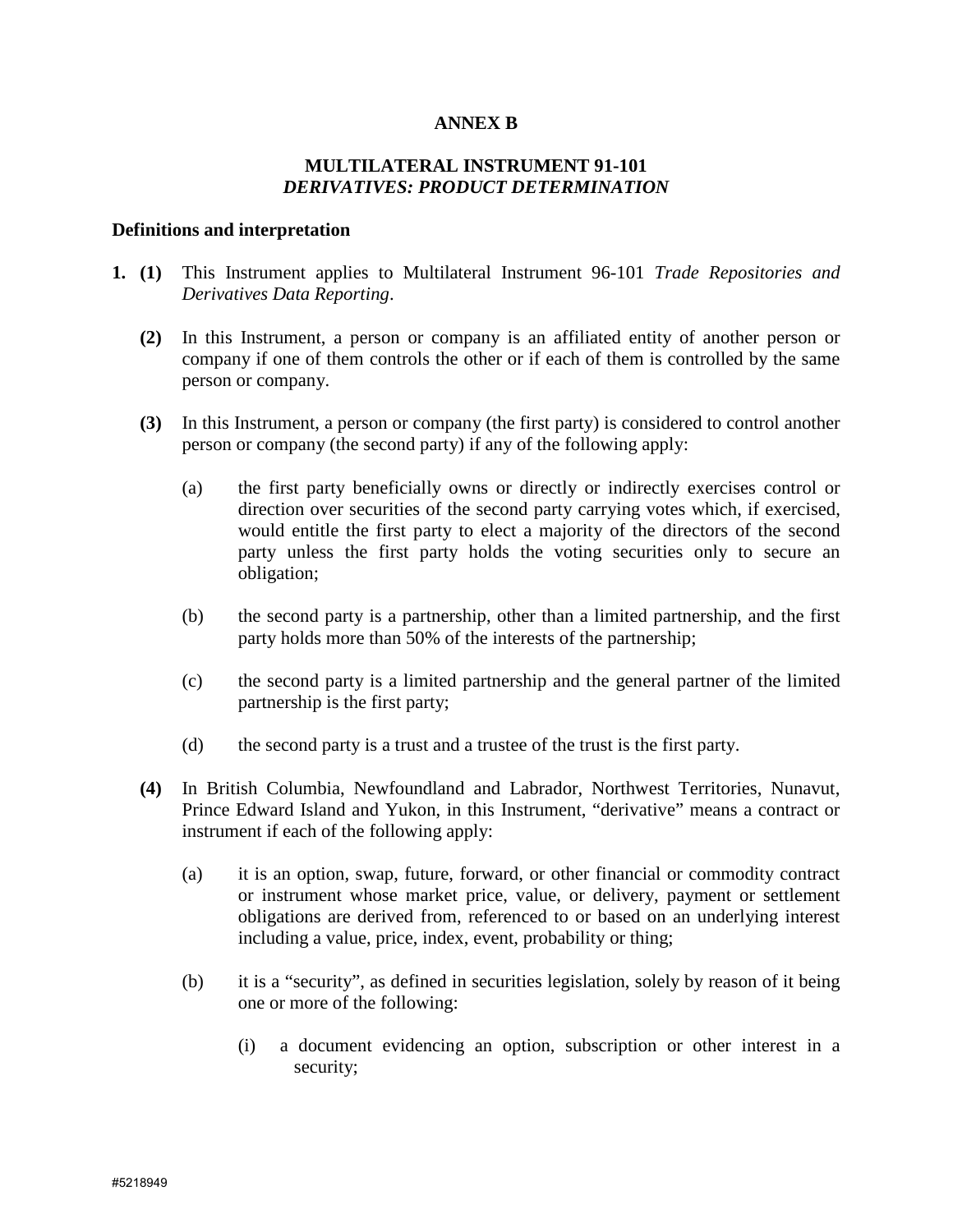- (ii) a futures contract;
- (iii) an investment contract;
- (iv) an option.
- **(5)** In this Instrument, subject to subsection 2(1), "specified derivative" means
	- (a) in Alberta, New Brunswick, Nova Scotia and Saskatchewan, a "derivative" as defined in the securities legislation of the local jurisdiction, and
	- (b) in British Columbia, Newfoundland and Labrador, Northwest Territories, Nunavut, Prince Edward Island and Yukon, a "derivative" as defined in subsection 1(4).

### **Excluded contracts and instruments**

- **2. (1)** Despite subsection 1(5), in this Instrument, "specified derivative" does not include any of the following:
	- (a) a contract or instrument that is regulated by any of the following:
		- (i) gaming control legislation of Canada or of a jurisdiction of Canada;
		- (ii) gaming control legislation of a foreign jurisdiction, if each of the following apply to the contract or instrument:
			- (A) it is entered into outside of Canada;
			- (B) it would be regulated under gaming control legislation of Canada or the local jurisdiction if it had been entered into in the local jurisdiction;
	- (b) an insurance contract or an income or annuity contract or instrument, entered into
		- (i) with an insurer holding a licence under insurance legislation of Canada or a jurisdiction of Canada and regulated as insurance under that legislation, or
		- (ii) outside of Canada with an insurer holding a licence under insurance legislation of a foreign jurisdiction, if it would be regulated as insurance under insurance legislation of Canada or of the local jurisdiction if it had been entered into in the local jurisdiction;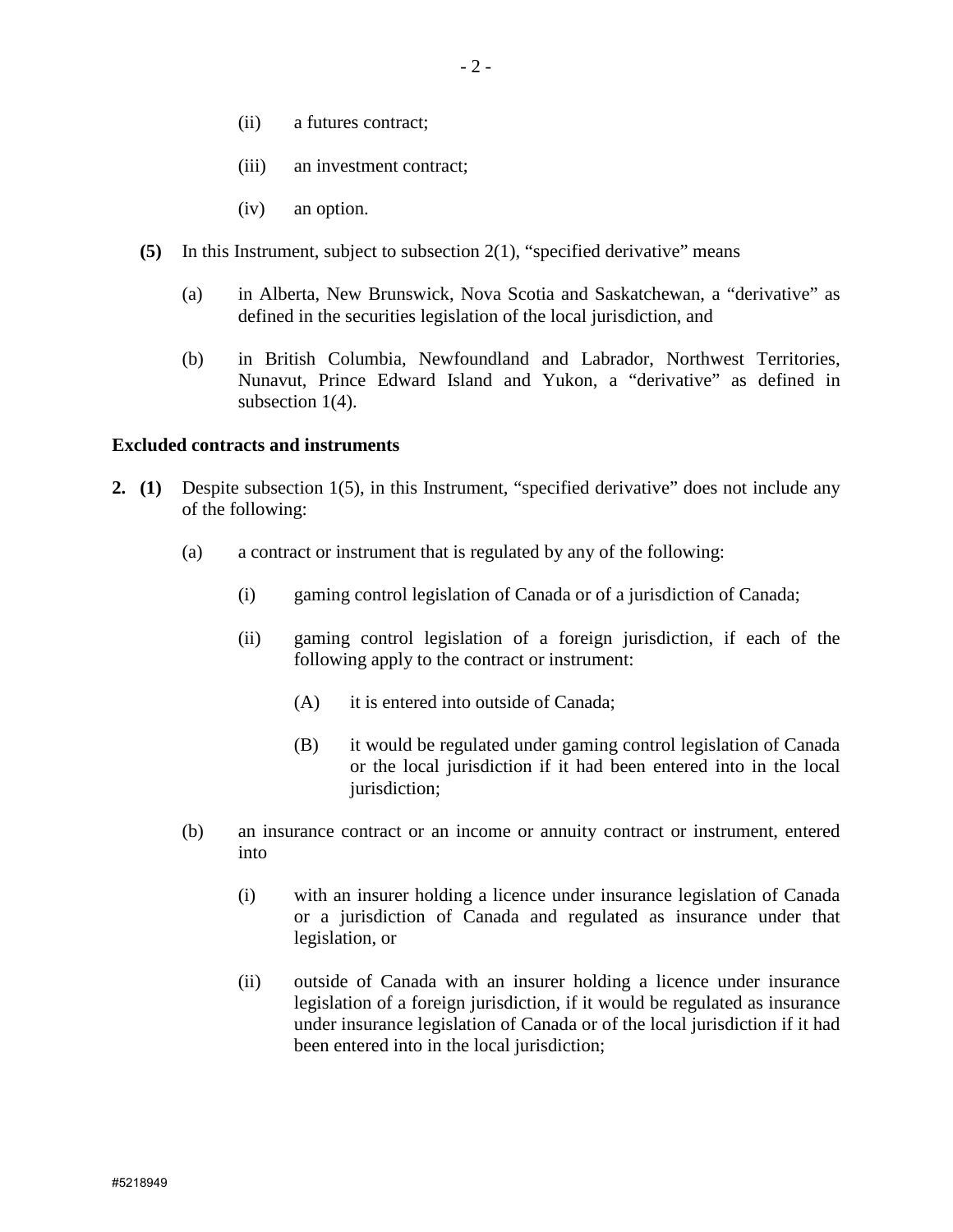- (c) a contract or instrument for the purchase and sale of currency if all of the following apply:
	- (i) except if all or part of the delivery of the currency referenced in the contract or instrument is rendered impossible or commercially unreasonable by an intervening event or occurrence not reasonably within the control of the counterparties to the contract or instrument, their affiliated entities or their agents, the contract or instrument requires settlement by the delivery of the currency referenced in the contract or instrument on or before either of the following:
		- (A) the 2nd business day after the date of execution of the transaction;
		- (B) if the contract or instrument was entered into concurrently with a related trade in a security, the settlement date for the related trade in the security;
	- (ii) the counterparties intended, at the time of the execution of the contract or instrument, that the contract or instrument would be settled by the delivery of the currency referenced in the contract or instrument within the time periods set out in subparagraph (i);
	- (iii) the counterparties to the contract or instrument do not enter into an arrangement or practice that would permit the settlement date of the contract or instrument to be extended or that has the effect of extending the settlement date of the contract or instrument, whether by simultaneously terminating the contract or instrument and entering into another contract or instrument with similar terms or otherwise;
- (d) a contract or instrument for delivery of a commodity, other than currency, to which each of the following apply:
	- (i) the counterparties intended, at the time of execution of the transaction, that the contract or instrument would be settled by delivery of the commodity;
	- (ii) the contract or instrument does not permit cash settlement in place of delivery of the commodity except if all or part of the delivery is rendered impossible or commercially unreasonable by an intervening event or occurrence not reasonably within the control of the counterparties, their affiliated entities or their agents;
- (e) a contract or instrument that is evidence of a deposit issued by a bank listed in Schedule I, II or III to the *Bank Act* (Canada), by an association to which the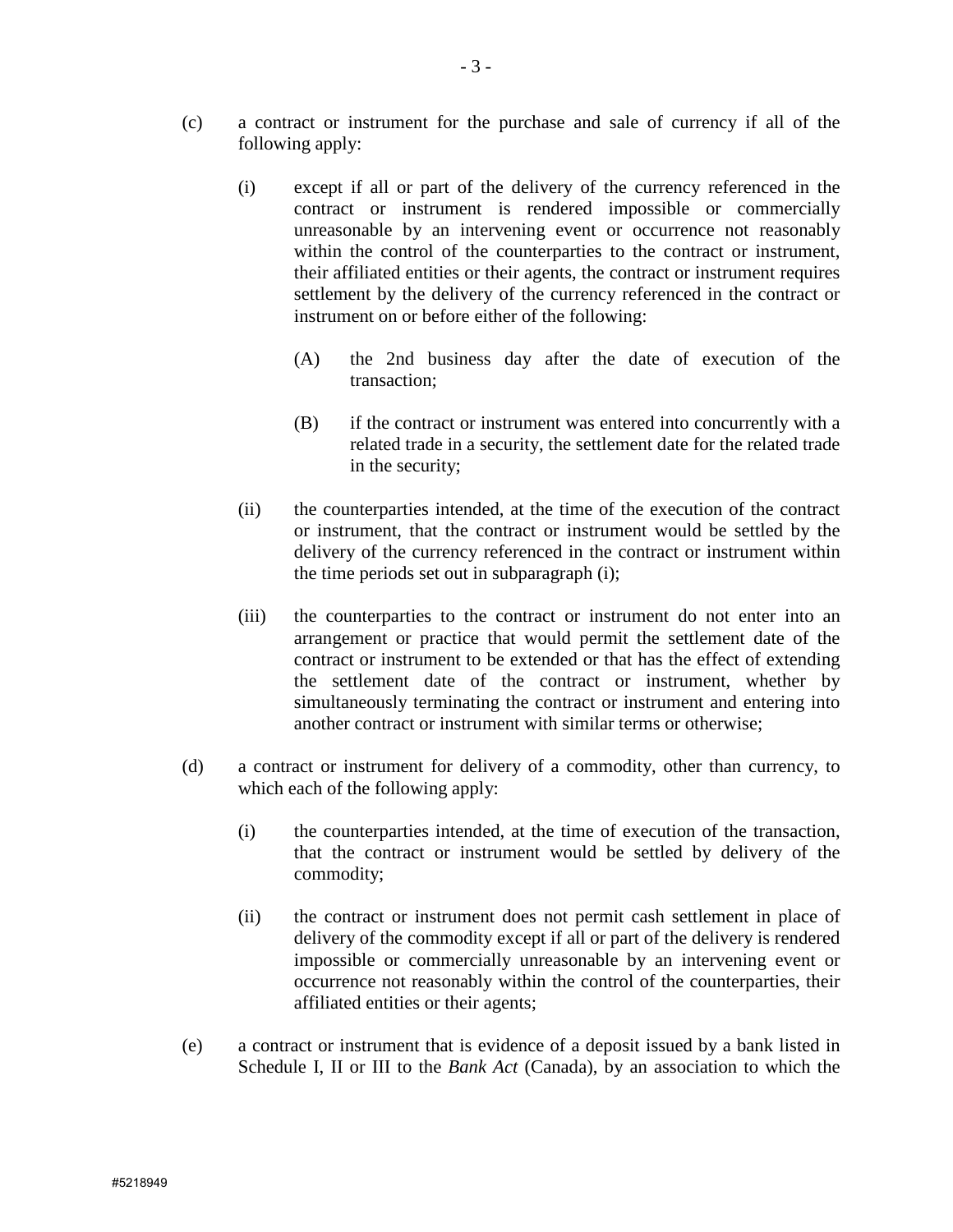*Cooperative Credit Associations Act* (Canada) applies or by a company to which the *Trust and Loan Companies Act* (Canada) applies;

- (f) a contract or instrument that is evidence of a deposit issued by a credit union, league, caisse populaire, loan corporation, treasury branch or trust company operated under legislation in a jurisdiction of Canada;
- (g) a contract or instrument that is traded on an exchange if that exchange is any of the following:
	- (i) recognized by a securities regulatory authority in a jurisdiction of Canada;
	- (ii) exempt from recognition by a securities regulatory authority in a jurisdiction of Canada;
	- (iii) an exchange in a foreign jurisdiction that is a signatory to the International Organization of Securities Commissions' Multilateral Memorandum of Understanding;
	- (iv) in Northwest Territories, Nunavut, Prince Edward Island and Yukon, designated under the securities legislation of the local jurisdiction;
- (h) in New Brunswick, Nova Scotia and Saskatchewan, a contract or instrument that would be a security but for the exclusion of derivatives from the definition of security, unless the contract or instrument would be a security solely by reason of it being an investment contract;
- (i) in British Columbia, Newfoundland and Labrador, Northwest Territories, Nunavut, Prince Edward Island and Yukon, a contract or instrument to which all of the following apply:
	- (i) the contract or instrument is issued by any of the following:
		- (A) an issuer;
		- (B) a control person of an issuer;
		- (C) an insider of an issuer;
	- (ii) the underlying interest of the contract or instrument is a security of the issuer or of an affiliated entity of the issuer;
	- (iii) the contract or instrument is used for either or both of the following purposes: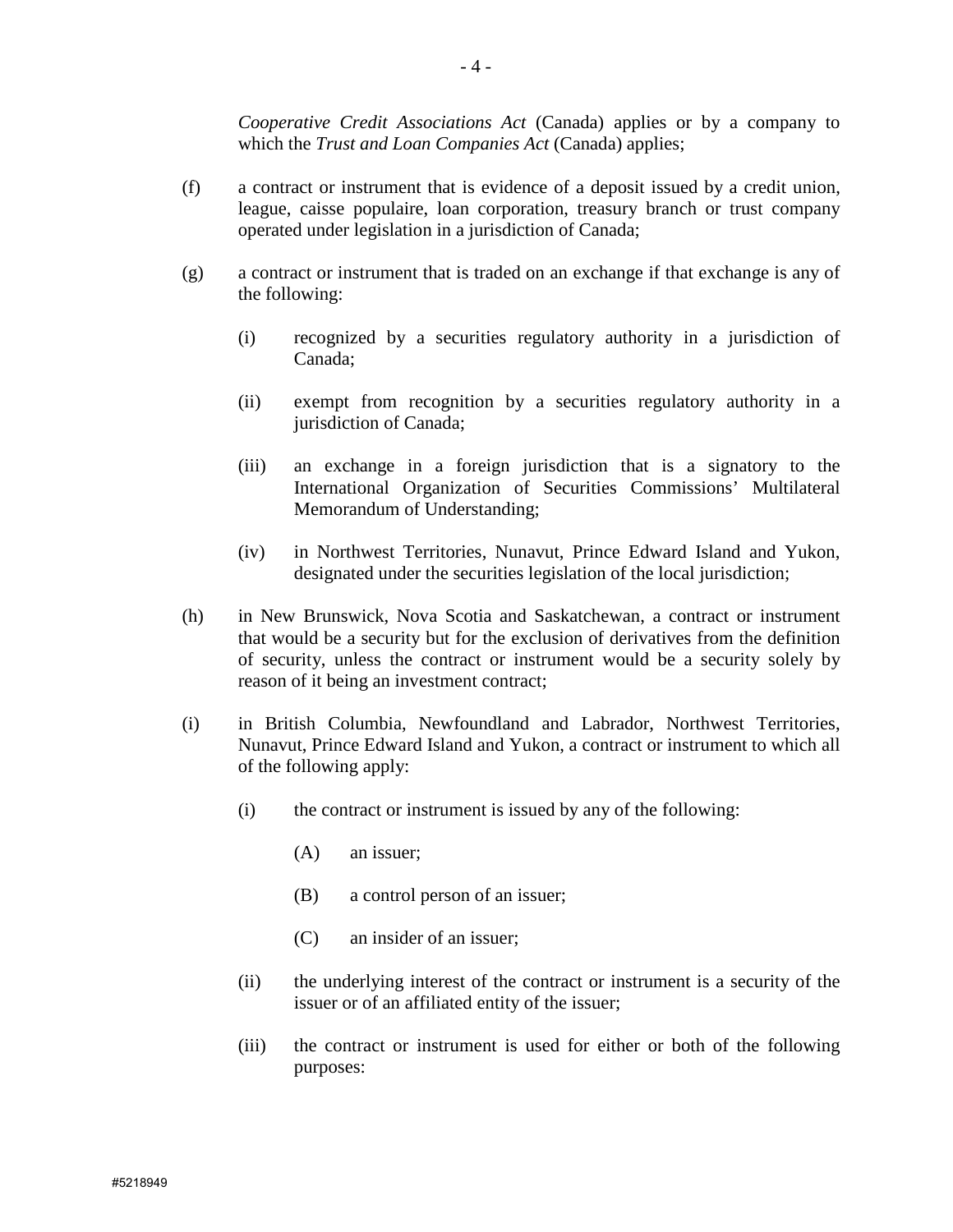- (A) to compensate or incent the performance of a director, employee or service provider of the issuer or an affiliated entity of the issuer;
- (B) as a financing instrument in connection with the raising of capital for the issuer or an affiliated entity of the issuer or for the acquisition of a business or property by the issuer or an affiliated entity of the issuer.

In the securities legislation of New Brunswick, Nova Scotia and Saskatchewan, contracts or instruments referred to in paragraph  $2(1)(i)$  are securities and do not fall within the definition of "derivative" and, as a result, these contracts or instruments are not subject to the requirements in the specified instrument.

The Alberta Securities Commission has made an order designed to achieve the same effect as subparagraphs  $1(4)(b(iii)$  and (iv) and paragraph  $2(1)(i)$ .

- **(2)** For the purposes of paragraph (1)(g), a reference to "exchange" does not include the following:
	- (a) a swap execution facility as that term is defined in the Commodity Exchange Act, 7 U.S.C. §1a(50) (United States);
	- (b) a security-based swap execution facility as that term is defined in the 1934 Act;
	- (c) a multilateral trading facility as that term is defined in Directive 2014/65/EU Article 4(1)(22) of the European Parliament;
	- (d) an organized trading facility as that term is defined in Directive 2014/65/EU Article 4(1)(23) of the European Parliament;
	- (e) an entity organised in a foreign jurisdiction that is similar to an entity described in any of paragraphs (a) to (d).

# **Effective date**

- **3. (1)** This Instrument comes into force on May 1, 2016.
	- **(2)** In Saskatchewan, despite subsection (1), if these regulations are filed with the Registrar of Regulations after May 1, 2016, these regulations come into force on the day on which they are filed with the Registrar of Regulations.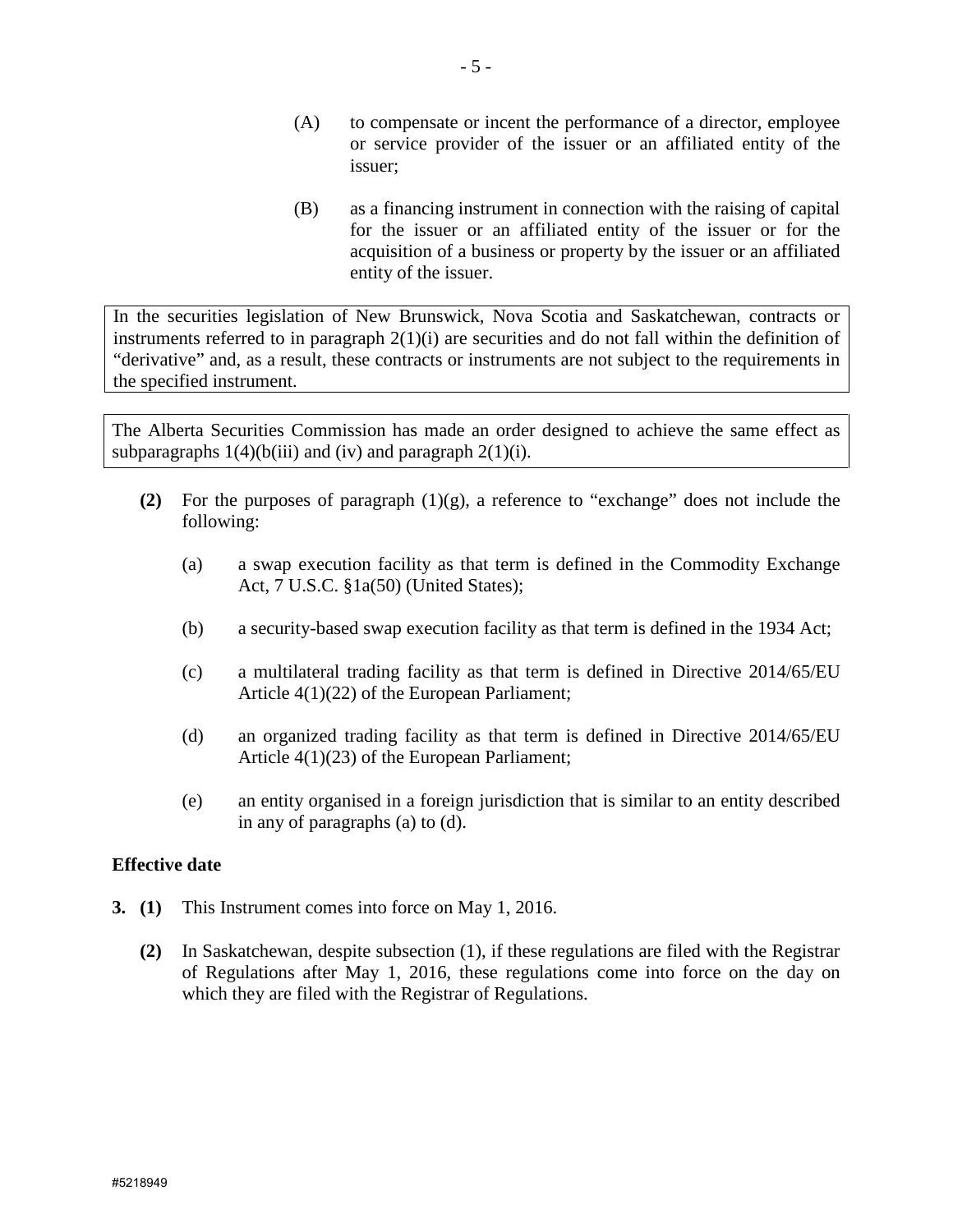# **ANNEX C**

# **COMPANION POLICY 91-101**  *DERIVATIVES: PRODUCT DETERMINATION*

# **TABLE OF CONTENTS**

- *PART TITLE*
- PART 1 **GENERAL COMMENTS**

Introduction

Definitions and interpretation

- PART 2 GUIDANCE
- Section 2 Excluded contracts and instruments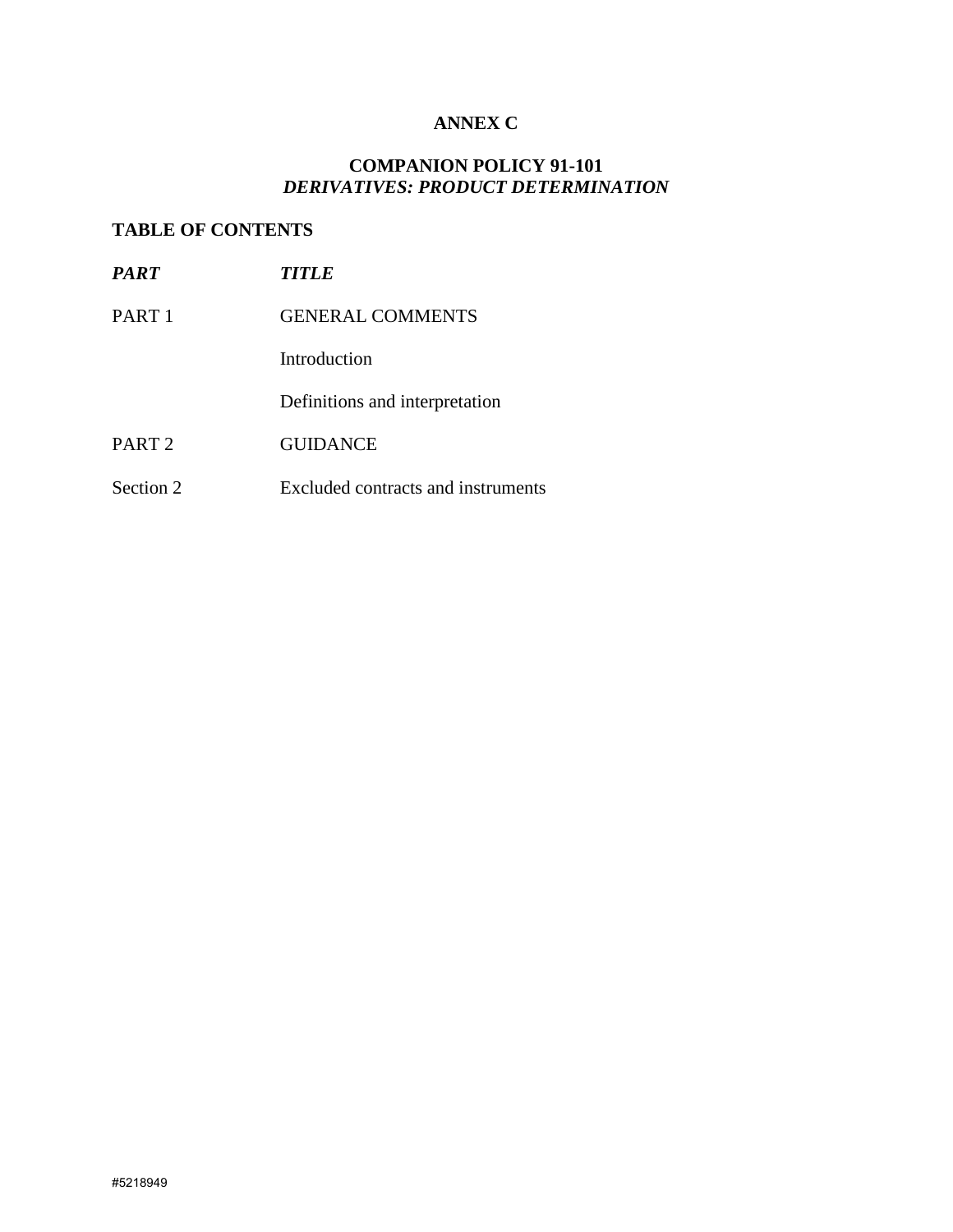### **PART 1 GENERAL COMMENTS**

### **Introduction**

This companion policy (the "Policy") provides guidance on how those members ("participating jurisdictions" or "we") of the Canadian Securities Administrators participating in Multilateral Instrument 91-101 *Derivatives: Product Determination* (the "Instrument") interpret various matters in the Instrument.

Except for Part 1, the numbering and headings of sections and subsections in this Policy generally correspond to the numbering and headings in the Instrument. Any general guidance for a section appears immediately after the section name. Any specific guidance on a section in the Instrument follows any general guidance. If there is no guidance for a Part or section, the numbering in this Policy will skip to the next provision that does have guidance.

Unless defined in the Instrument or this Policy, terms used in the Instrument and in this Policy have the meaning given to them in securities legislation, including in National Instrument 14-101 *Definitions*.

### **Definitions and interpretation of terms in this Policy and in the Instrument**

**1(1)** In this Policy, "contract" is interpreted to mean "contract or instrument".

**(2)** The Instrument includes a definition of the term "derivative" that will apply in local jurisdictions that do not have a definition of derivatives in their securities legislation that is consistent with the definitions in the securities legislation in Alberta, New Brunswick, Nova Scotia and Saskatchewan. In Alberta, the definition of "derivative" in the *Securities Act* (Alberta) includes a security or class of securities designated to be a derivative.

**(3)** The Instrument is drafted in the form of a definition of the term "specified derivative", to specify the scope of derivatives to which certain references and requirements relating to overthe-counter (**OTC**) derivatives apply. It is intended that the term "specified derivative" will capture the same contracts and instruments in each of the participating jurisdictions.

#### **PART 2 GUIDANCE**

### **Excluded contracts and instruments**

Section 2(1) provides that "specified derivative", as defined in subsection 1(5), does not include certain categories of contracts that fall under the definition of derivative but, for a variety of reasons, should be excluded from certain requirements relating to OTC derivatives.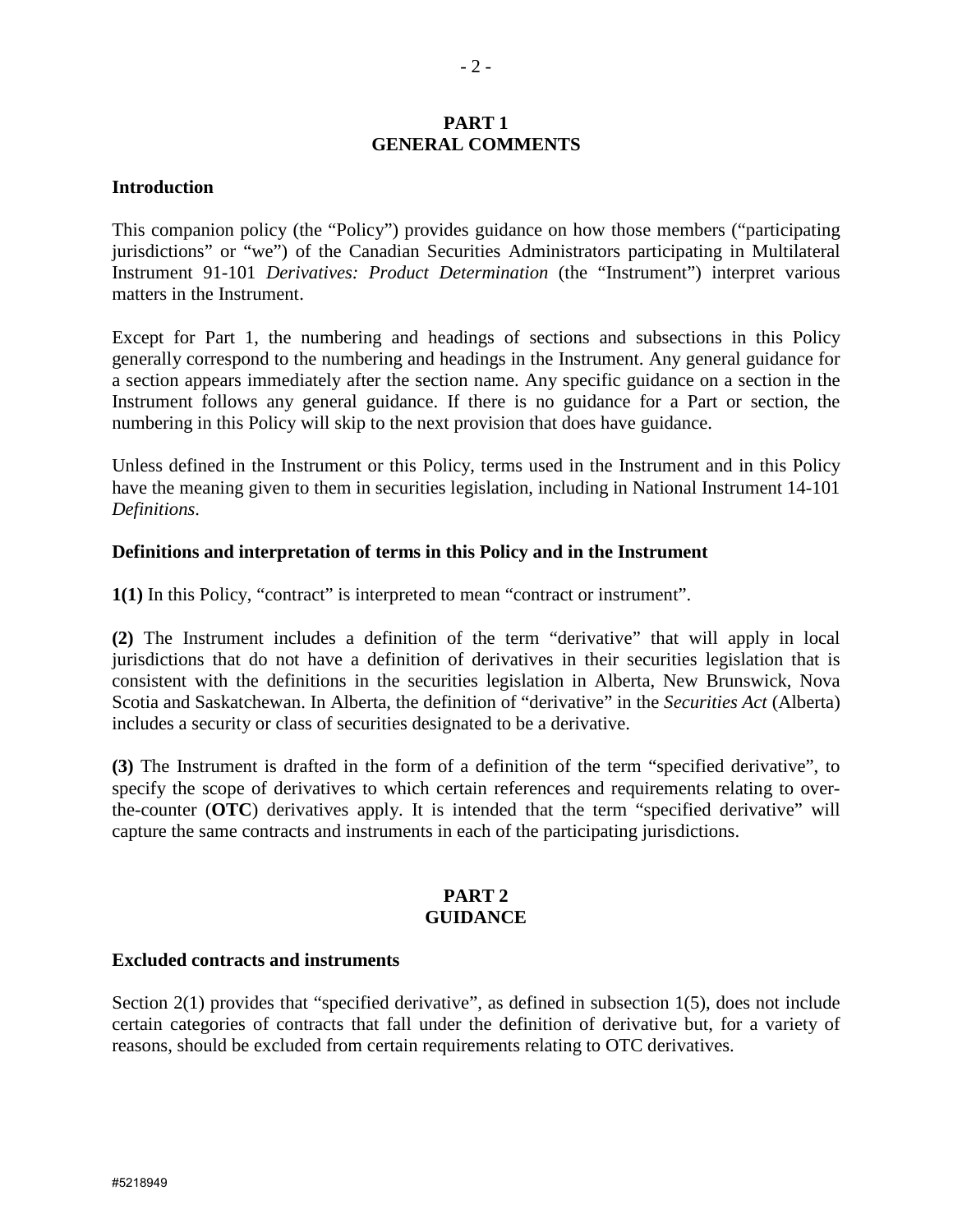## **2. (1)(a)** *Gaming contracts*

Paragraph 2(1)(a) of the Instrument excludes certain domestic and foreign gaming contracts from the definition of "specified derivative".

While a gaming contract may come within the definition of "derivative", it is generally not recognized as being a financial derivative and typically does not pose the same potential risk to the financial system as do other derivatives products. The participating jurisdictions are of the view that certain requirements relating to OTC derivatives are not appropriate for a product that is subject to gaming control legislation of Canada (or a jurisdiction of Canada), or equivalent gaming control legislation of a foreign jurisdiction.

With respect to subparagraph  $2(1)(a)(ii)$ , a contract that is regulated by gaming control legislation of a foreign jurisdiction would only qualify for this exclusion if: (A) it is entered into outside of Canada, and (B) it would be considered a gaming contract under domestic legislation. If a contract would be treated as a derivative if entered into in the local jurisdiction, but would be considered a gaming contract in a foreign jurisdiction, the contract does not qualify for this exclusion, irrespective of its characterization in the foreign jurisdiction.

# **(b)** *Insurance contracts and income or annuity contracts*

Paragraph 2(1)(b) of the Instrument excludes an insurance contract or income or annuity contract from the definition of "specified derivative" if the contract meets the criteria in subparagraphs  $2(1)(b)(i)$  and (ii). A reinsurance contract would be considered to be an insurance contract or income or annuity contract.

While an insurance contract or income or annuity contract may come within the definition of "derivative", it is generally not recognized as a financial derivative and typically does not pose the same potential risk to the financial system as do other derivatives products. The participating jurisdictions are of the view that certain requirements relating to OTC derivatives are not appropriate for contracts governed by the insurance legislation of Canada or a jurisdiction of Canada, or equivalent insurance legislation of a foreign jurisdiction.

Certain derivatives that have characteristics similar to insurance contracts or income or annuity contracts but that are not subject to regulation under insurance legislation, including credit derivatives and climate-based derivatives, will be treated as derivatives and are not excluded from the definition of "specified derivative" under paragraph 2(1)(b) as insurance contracts or income or annuity contracts.

In order to qualify for this exclusion, subparagraph  $2(1)(b)(i)$  requires an insurance contract or income or annuity contract to be entered into with a domestically licensed insurer and to be regulated as an insurance contract or income or annuity contract under insurance legislation of Canada or a jurisdiction of Canada. Therefore, for example, an interest rate derivative entered into by a licensed insurance company would not be an excluded derivative.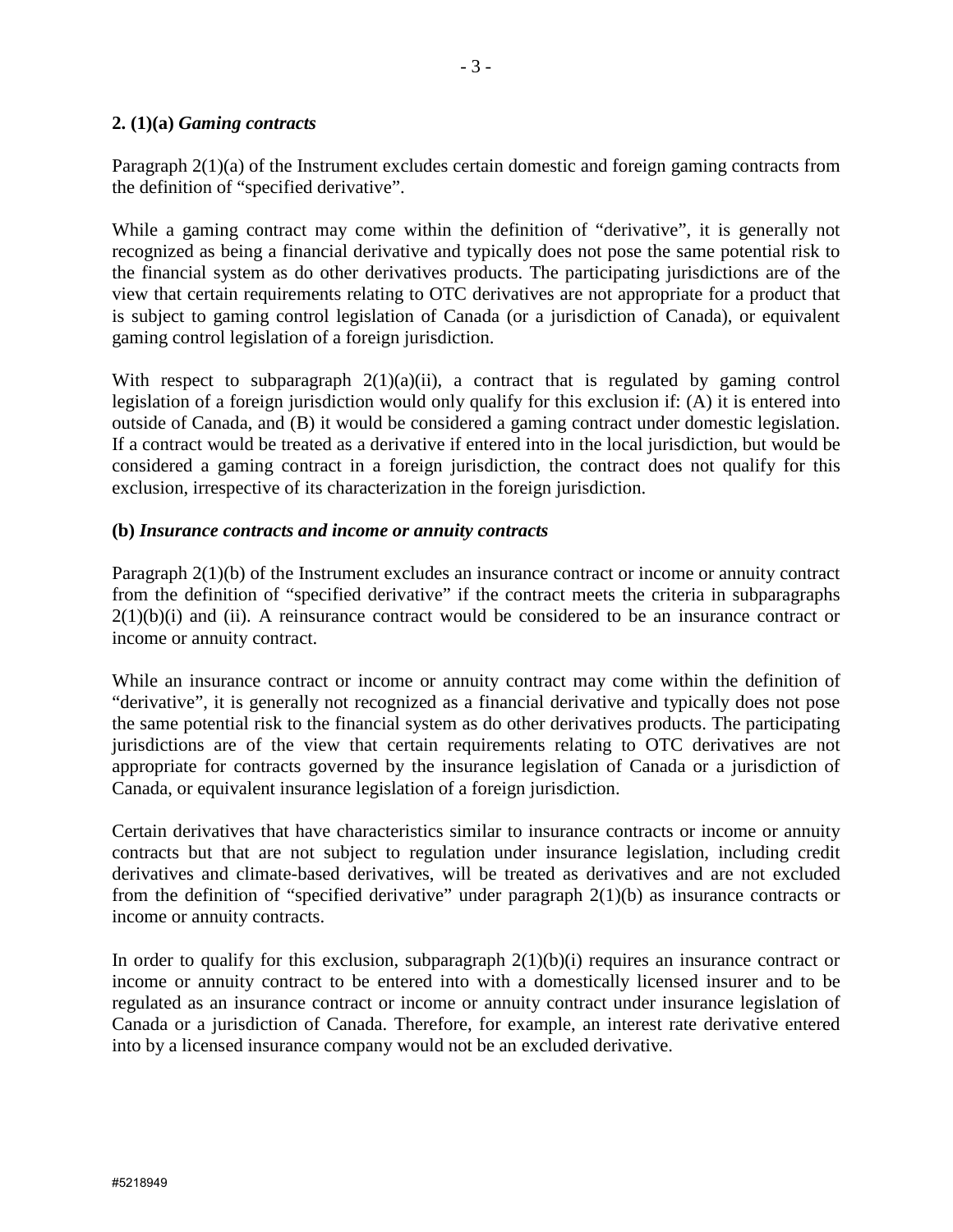With respect to subparagraph 2(1)(b)(ii), an insurance contract or income or annuity contract that is made outside of Canada would only qualify for this exclusion if it would be regulated under insurance legislation of Canada or the local jurisdiction if made in the local jurisdiction. Where a contract would otherwise be treated as a derivative if entered into in the local jurisdiction, but is considered an insurance contract in a foreign jurisdiction, the contract does not qualify for this exclusion, irrespective of its characterization in the foreign jurisdiction. Subparagraph 2(1)(b)(ii) is included to address the situation where a local counterparty purchases insurance for an interest that is located outside of Canada and the insurer is not required to be licensed in Canada or any jurisdiction of Canada.

# **(c)** *Currency exchange contracts*

Paragraph  $2(1)(c)$  of the Instrument excludes a short-term contract for the purchase and sale of a currency from the definition of "specified derivative" if the contract is settled within the time limits set out in subparagraph  $2(1)(c)(i)$ . This provision is intended to apply exclusively to contracts that facilitate the conversion of one currency into another currency specified in the contract. These currency exchange services are often provided by financial institutions or other businesses that exchange one currency for another for clients' personal or business use (e.g., for purposes of travel or to make payment of an obligation denominated in a foreign currency).

# Timing of delivery (subparagraph  $2(1)(c)(i)$ )

To qualify for this exclusion, the contract must require physical delivery of the currency referenced in the contract within the time periods prescribed in subparagraph  $2(1)(c)(i)$ . If a contract does not have a fixed settlement date or otherwise allows for settlement beyond the prescribed periods or permits settlement by delivery of a currency other than the currency referenced in the contract, it will not qualify for this exclusion.

Clause  $2(1)(c)(i)(A)$  applies to a transaction that settles by delivery of the referenced currency within two business days – being the industry standard maximum settlement period for a spot foreign exchange transaction.

Clause  $2(1)(c)(i)(B)$  allows for a longer settlement period if the foreign exchange transaction is entered into contemporaneously with a related securities trade. This exclusion reflects the fact that the settlement period for certain securities trades can be three or more days. In order for the provision to apply, the securities trade and foreign exchange transaction must be related, meaning that the currency to which the foreign exchange transaction pertains was used to facilitate the settlement of the related security purchase.

Where a contract for the purchase or sale of a currency provides for multiple exchanges of cash flows, all such exchanges must occur within the timelines prescribed in subparagraph  $2(1)(c)(i)$ in order for the exclusion to apply.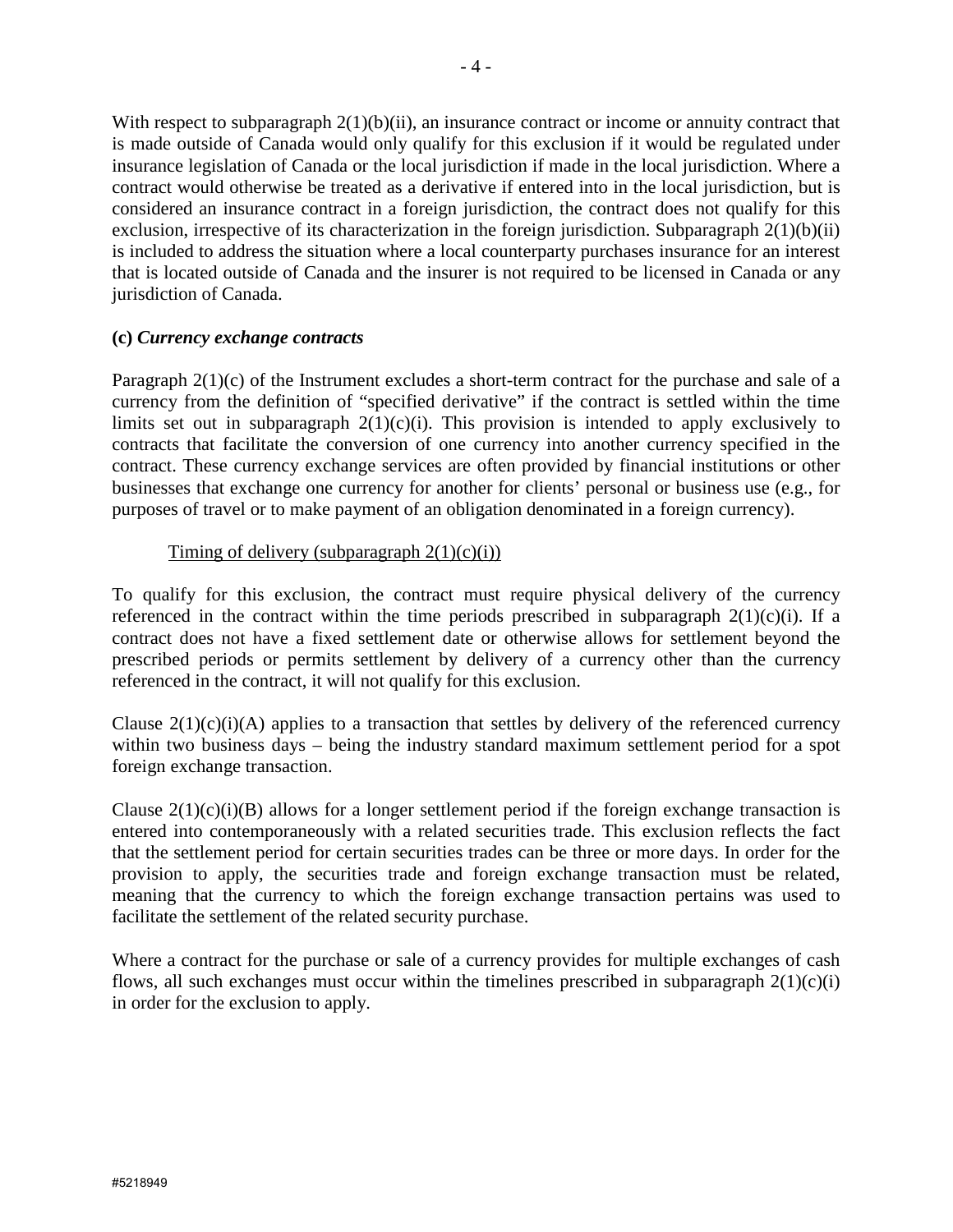# Settlement by delivery except where impossible or commercially unreasonable  $subparamph 2(1)(c)(i)$

Subparagraph  $2(1)(c)(i)$  requires that, to qualify for the exclusion, a contract must not permit settlement in a currency other than what is referenced in the contract unless delivery is rendered impossible or commercially unreasonable as a result of events not reasonably within the control of the counterparties.

Settlement by delivery of the currency referenced in the contract requires the currency contracted for to be delivered and not an equivalent amount in a different currency. For example, where a contract references Japanese Yen, such currency must be delivered in order for this exclusion to apply. We consider delivery to mean actual delivery of the original currency contracted for either in cash or through electronic funds transfer. In situations where settlement takes place through the delivery of an alternate currency or account notation without actual currency transfer, there is no settlement by delivery and therefore this exclusion would not apply.

The participating jurisdictions consider events that are not reasonably within the control of the counterparties to include events that cannot be reasonably anticipated, avoided or remedied. An example of an intervening event that would render delivery to be commercially unreasonable would include a situation where a government in a foreign jurisdiction imposes capital controls that restrict the flow of the currency required to be delivered. A change in the market value of the currency itself will not render delivery commercially unreasonable.

# Intention requirement (subparagraph  $2(1)(c)(ii)$ )

Subparagraph  $2(1)(c)(ii)$  excludes from the definition of "specified derivative" a contract for the purchase and sale of a currency that is intended to be settled through the delivery of the currency referenced in such contract. The intention to settle a contract by delivery may be inferred from the terms of the relevant contract as well as from the surrounding facts and circumstances.

When examining the specific terms of a contract for evidence of intention to deliver, we take the position that the contract must create an obligation on the counterparties to make or take delivery of the currency and not merely an option to make or take delivery. Any agreement, arrangement or understanding between the parties, including a side agreement, standard account terms or operational procedures that allow for settlement in a currency other than the referenced currency or on a date after the time period specified in subparagraph  $2(1)(c)(i)$  is an indication that the parties do not intend to settle the transaction by delivery of the prescribed currency within the specified time periods.

We are generally of the view that certain provisions, including standard industry provisions, the effect of which may result in a transaction not being physically settled, will not necessarily negate the intention to deliver. The contract as a whole needs to be reviewed in order to determine whether the counterparties' intention was to actually deliver the contracted currency. Examples of provisions that may be consistent with the intention requirement under subparagraph  $2(1)(c)(ii)$  include: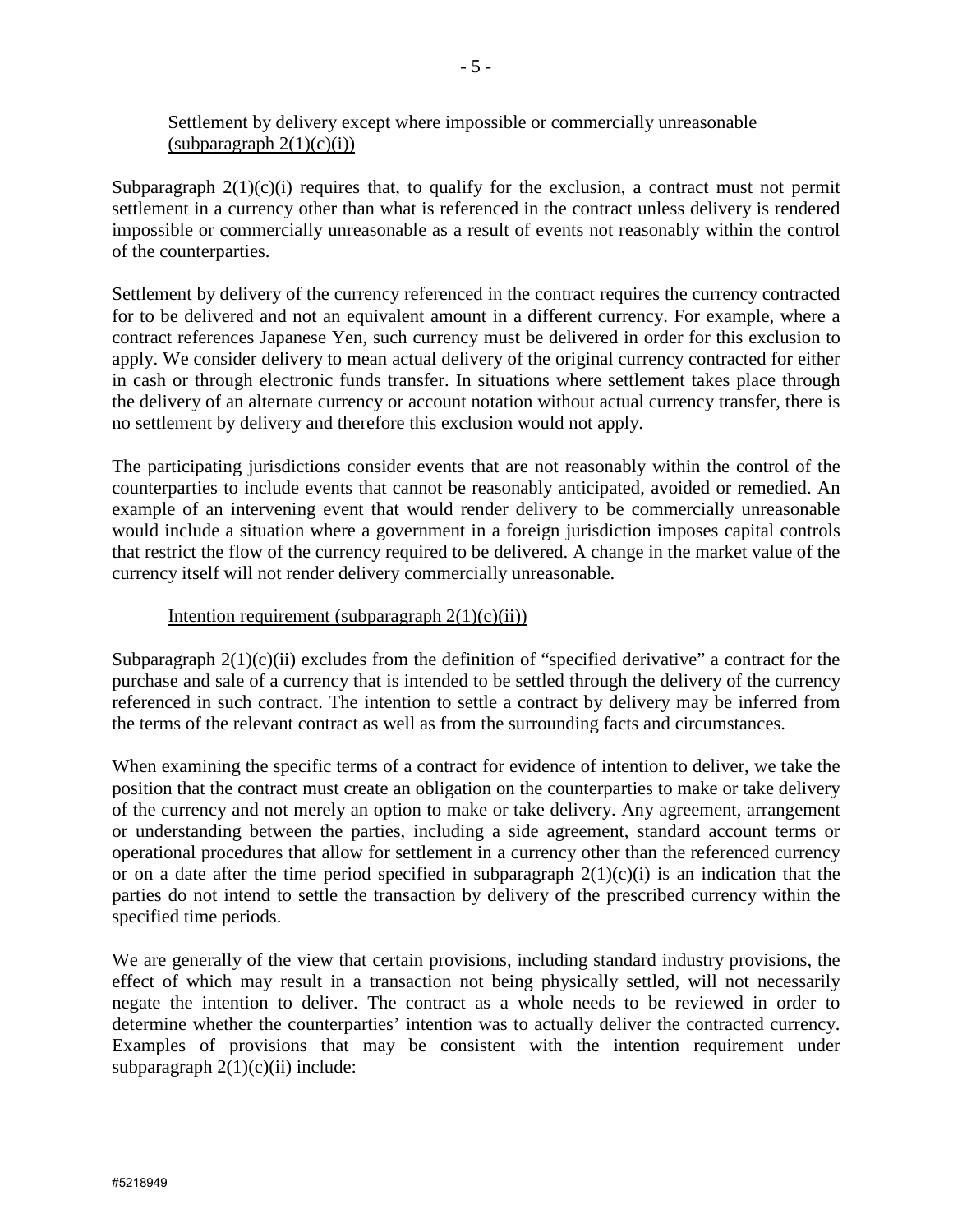- a netting provision that allows two counterparties who are party to multiple contracts that require delivery of a currency to net offsetting obligations, provided that the counterparties intended to settle through delivery at the time each contract was created and the netted settlement is physically settled in the currency prescribed by the contract;
- a provision where cash settlement is triggered by a termination right that arises as a result of a breach of the terms of the contract.

Although these types of provisions permit settlement by means other than the delivery of the relevant currency, they are included in the contract for practical and efficiency reasons.

In addition to the contract itself, intention may also be inferred from the conduct of the counterparties. Where a counterparty's conduct indicates an intention not to settle by delivery, the contract will not qualify for the exclusion in paragraph  $2(1)(c)$ . For example, where it could be inferred from the conduct that one or both counterparties intend to rely on breach or frustration provisions in the contract in order to achieve an economic outcome that is, or is akin to, settlement by means other than delivery of the relevant currency, the contract will not qualify for the exclusion. Similarly, a contract would not qualify for this exclusion where it can be inferred from their conduct that the counterparties intend to enter into collateral or amending agreements which, together with the original contract, achieve an economic outcome that is, or is akin to, settlement by means other than delivery of the relevant currency.

# Rolling over (subparagraph  $2(1)(c)(iii)$ )

Subparagraph  $2(1)(c)(iii)$  provides that, in order to qualify for the exclusion in paragraph  $2(1)(c)$ , a currency exchange contract must not permit an extension of the settlement date or have the effect of extending the settlement date of a contract. This is commonly referred to as a rollover. Therefore, physical delivery of the relevant currencies must occur in the time periods prescribed in subparagraph  $2(1)(c)(i)$ . To the extent that a contract does not have a fixed settlement date or otherwise allows for the settlement date to be extended beyond the periods prescribed in subparagraph  $2(1)(c)(i)$ , we would consider it to permit a rollover of the contract. Similarly, any terms or practice that permits the settlement date of the contract to be extended by simultaneously closing the contract and entering into a new contract without delivery of the relevant currencies would also not qualify for the exclusion.

We do not intend that the exclusion will apply to contracts entered into through platforms that facilitate investment or speculation based on the relative value of currencies. These platforms typically do not provide for physical delivery of the currency referenced in the contract, but instead close out the positions by crediting client accounts held by the person operating the platform, often applying the credit using a standard currency.

# **(d)** *Commodities contracts*

Paragraph  $2(1)(d)$  of the Instrument excludes a contract for the delivery of a commodity from the definition of "specified derivative" if the contract meets the criteria in subparagraphs  $2(1)(d)(i)$ and (ii).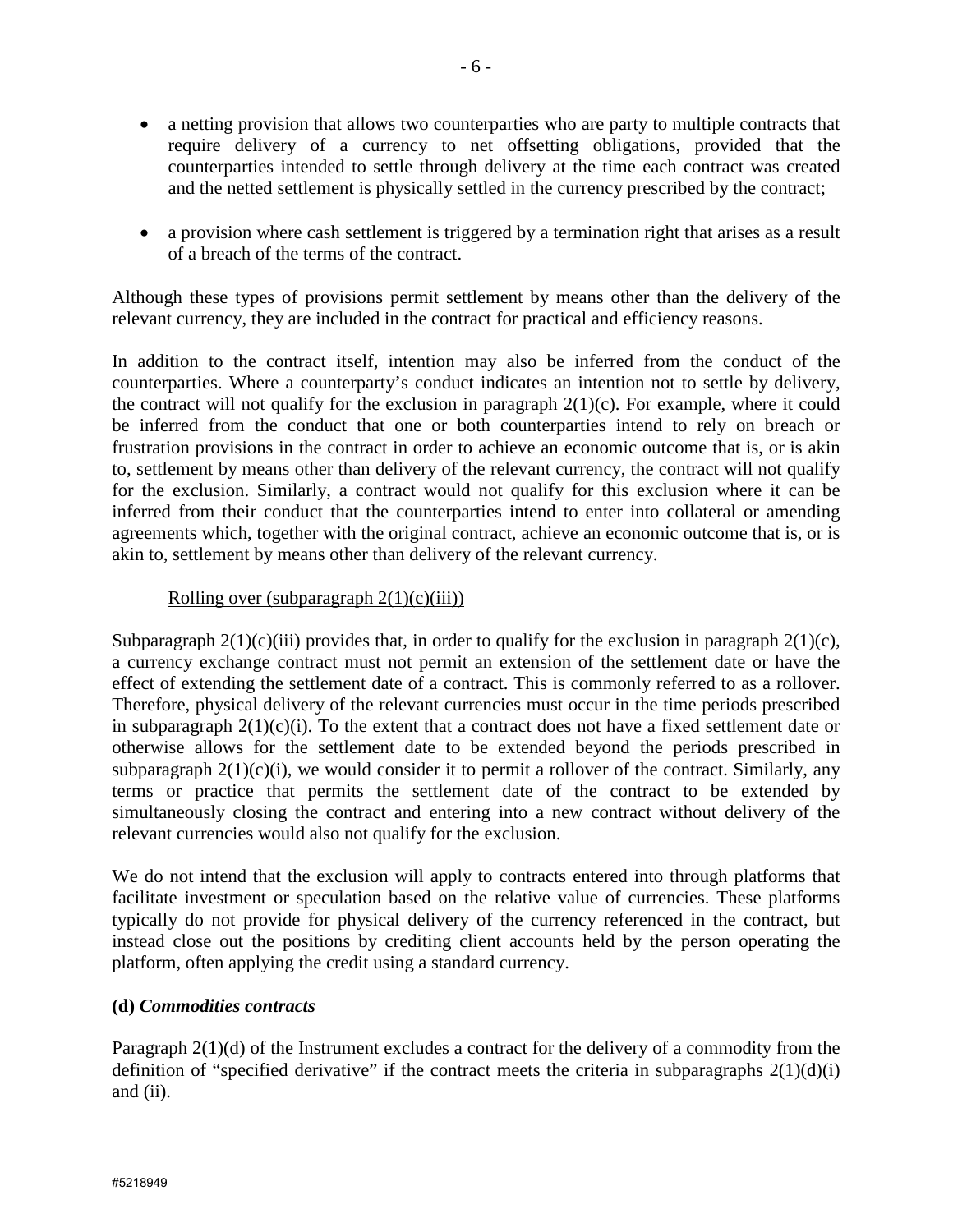### Commodity

The exclusion available under paragraph  $2(1)(d)$  is limited to commercial transactions in goods that can be delivered either in a physical form or by delivery of the instrument evidencing ownership of the commodity. The participating jurisdictions are of the view that commodities include goods such as agricultural products, forest products, products of the sea, minerals, metals, hydrocarbon fuel, precious stones or other gems, electricity, oil and natural gas (and byproducts, and associated refined products, thereof), and water. We also consider certain intangible commodities, such as carbon credits and emission allowances, to be commodities. In contrast, this exclusion will not apply to financial commodities such as currencies, interest rates, securities and indexes.

### Intention requirement (subparagraph  $2(1)(d)(i)$ )

Subparagraph 2(1)(d)(i) of the Instrument requires that the counterparties *intend* to settle the contract by delivering the commodity. Intention can be inferred from the terms of the relevant contract as well as from the surrounding facts and circumstances.

When examining the specific terms of a contract for evidence of an intention to deliver, we are of the view that the contract must create an obligation on the counterparties to make or take delivery of the commodity. Subject to the comments below on subparagraph  $2(1)(d)(ii)$ , we are of the view that a contract containing a provision that permits the contract to be settled by means other than delivery of the commodity, or that includes an option or has the effect of creating an option to settle the contract by a method other than through the delivery of the commodity, would not satisfy the intention requirement and therefore does not qualify for this exclusion.

The participating jurisdictions are generally of the view that certain provisions, including standard industry provisions, the effect of which may result in a transaction not being physically settled, may not necessarily negate the intention to deliver. The contract as a whole needs to be reviewed in order to determine whether the counterparties' intention was to actually deliver the commodity. Examples of provisions that may be consistent with the intention requirement under subparagraph  $2(1)(d)(i)$  include:

- an option to change the volume or quantity, or the timing or manner of delivery, of the commodity to be delivered;
- a netting provision that allows two counterparties who are party to multiple contracts that require delivery of a commodity to net offsetting obligations provided that the counterparties intended to settle each contract through delivery at the time the contract was created;
- an option that allows the counterparty that is to accept delivery of a commodity to assign the obligation to accept delivery of the commodity to a third-party;
- a provision where cash settlement is triggered by a termination right arising as a result of the breach of the terms of the contract or an event of default thereunder.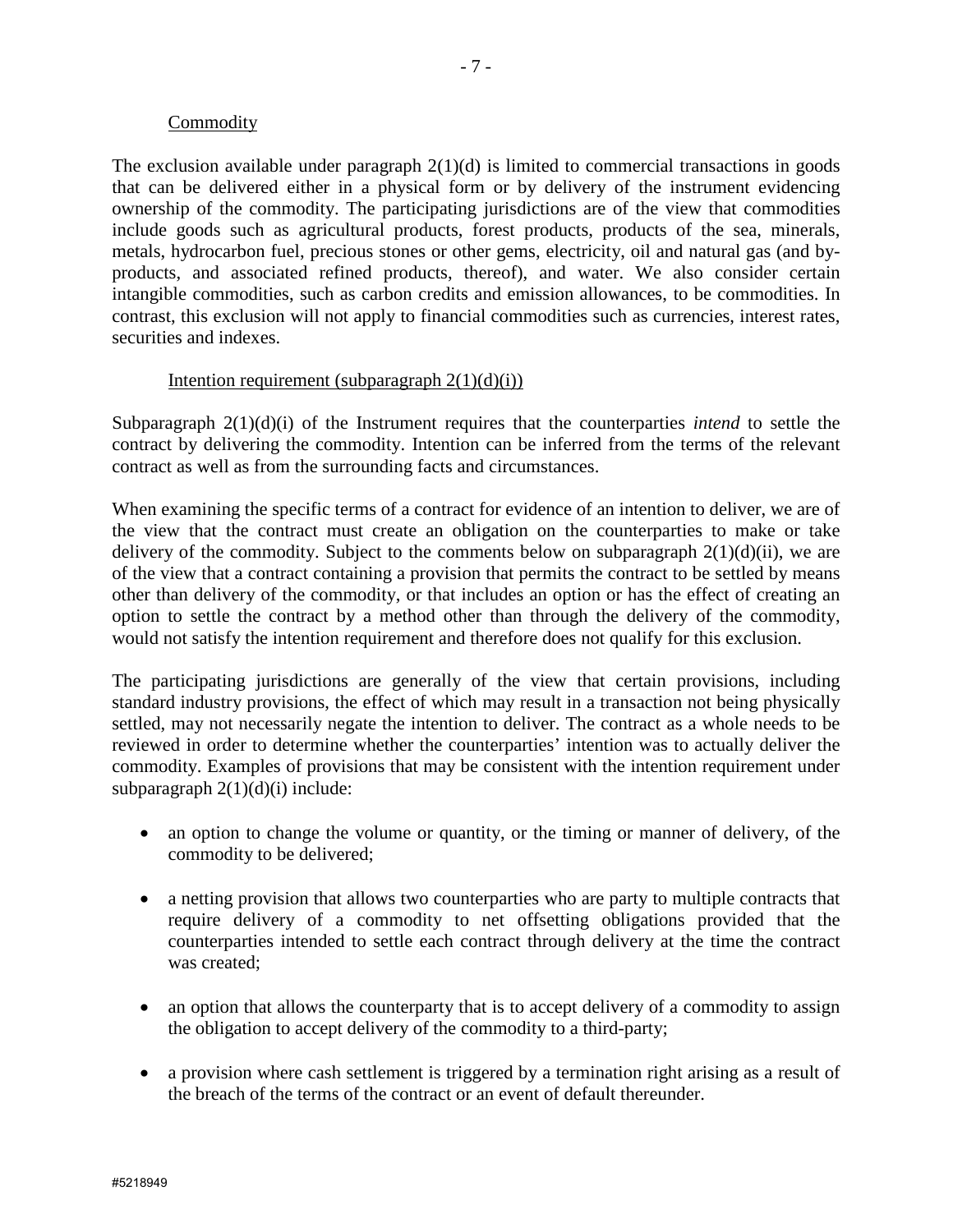Although these types of provisions permit some form of cash settlement, they are included in the contract for practical and efficiency reasons.

Embedded optionality with respect to the volume or quantity, or the timing or manner of delivery, of the commodity to be delivered may be consistent with the intention requirement in subparagraph  $2(1)(d)(i)$  where the terms of the contract make it clear that the parties intend to settle the contract by physical delivery of the commodity and not by cash or any other means.

A contract that is an option for the delivery of a commodity which, if exercised, results in an obligation to make or take delivery of the commodity referenced in the contract may be consistent with the intention requirement in subparagraph  $2(1)(d)(i)$  where the terms of the contract make it clear that the parties intend to settle the contract by physical delivery of the commodity and not by cash or any other means.

In addition to the contract itself, intention may also be inferred from the conduct of the counterparties. For example, where it could be inferred from their conduct that the counterparties intend to rely on breach or frustration provisions in the contract in order to achieve an economic outcome that is, or is akin to, cash settlement, the contract will not qualify for this exclusion. Similarly, a contract will not qualify for this exclusion where it can be inferred from their conduct that the counterparties intend to enter into collateral or amending agreements which, together with the original contract, achieve an economic outcome that is, or is akin to, cash settlement of the original contract.

When determining the intention of the counterparties, we will examine their conduct at execution and throughout the duration of the contract. Factors that we will generally consider include whether a counterparty is in the business of producing, delivering or using the commodity in question and whether the counterparties regularly make or take delivery of the commodity relative to the frequency with which they enter into such contracts in relation to the commodity.

Situations may exist where, after entering into the contract for delivery of the commodity, the counterparties enter into an agreement that terminates their obligation to deliver or accept delivery of the commodity (often referred to as a "book-out" agreement). Book-out agreements are typically separately negotiated, new agreements where the counterparties have no obligation to enter into such agreements and such book-out agreements are not provided for by the terms of the contract as initially entered into. A book-out will generally be considered to qualify for this exclusion provided that, at the time of execution of the original contract, the counterparties intended that the commodity would be delivered.

The participating jurisdictions are of the view that, in the context of a commodity that is marketed or distributed through a regulated pool arrangement, such as electricity or natural gas, and taking into account the intention of the counterparties at the time of the transaction, a transaction in a contract for the delivery of the commodity through the pool would constitute "physical delivery" of the commodity for the purposes of paragraph 2(1)(d) in the Instrument and the guidance in this section.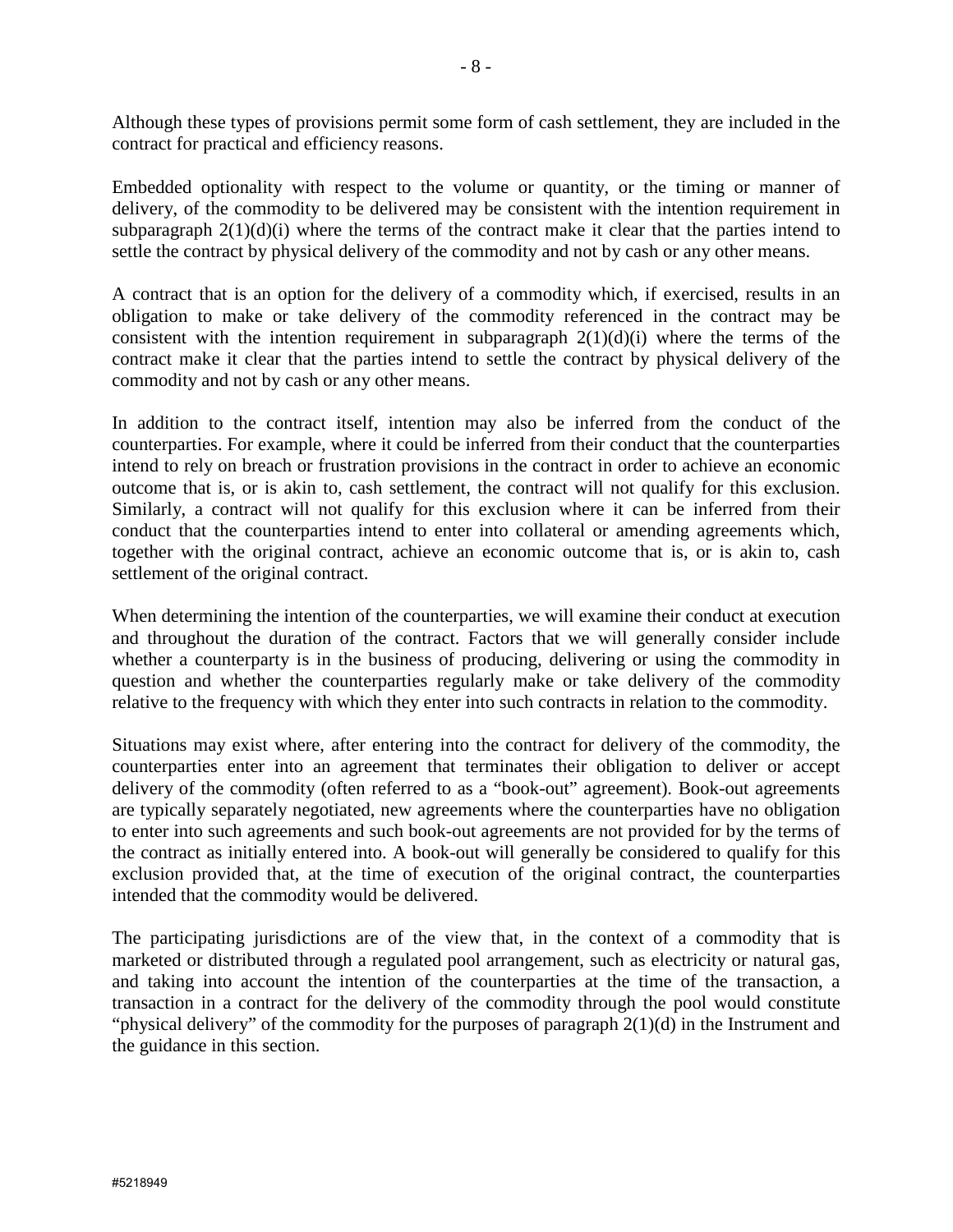# Settlement by delivery except where impossible or commercially unreasonable  $subparagnh 2(1)(d)(ii)$

Subparagraph  $2(1)(d)(ii)$  requires that, to be excluded from the definition of "specified derivative", a contract must not permit cash settlement in place of delivery unless physical settlement is rendered impossible or commercially unreasonable as a result of an intervening event or occurrence not reasonably within the control of the counterparties, their affiliates or their agents. A change in the market value of the commodity itself will not render delivery commercially unreasonable. In general, we consider examples of events not reasonably within the control of the counterparties to include:

- events to which typical *force majeure* clauses would apply;
- problems in delivery systems such as the unavailability of transmission lines for electricity or a pipeline for oil or gas where an alternative method of delivery is not reasonably available;
- problems incurred by a counterparty in producing the commodity that they are obliged to deliver such as a fire at an oil refinery or a drought preventing crops from growing where an alternative source for the commodity is not reasonably available.

In our view, cash settlement in these circumstances would not preclude the requisite intention under subparagraph 2(1)(d)(i) from being satisfied.

# **(e) and (f)** *Evidences of deposit*

Paragraphs 2(1)(e) and (f) of the Instrument exclude certain evidences of deposit from the definition of "specified derivative". Paragraph 2(1)(f) references deposits issued by any credit union, league, caisse populaire, loan corporation or trust company that is operating under the legislation of the federal government (in addition to the specific legislation referenced in paragraph 2(1)(e)) or under the legislation of any province or territory of Canada.

# **(g)** *Exchange-traded derivatives*

Paragraph  $2(1)(g)$  of the Instrument excludes a contract from the definition of "specified" derivative" if it is traded on one or more prescribed exchanges. Exchange-trading of derivatives provides certain benefits to the derivatives market and the financial system in general, including a measure of transparency to regulators and to the public with respect to trading activity, as well as processing through an accepted clearing and settlement system. For this reason, exchange-traded derivatives are not subject to certain requirements relating to OTC derivatives. A transaction that is cleared through a clearing agency, but not traded on an exchange, is not considered to be exchange-traded and is a specified derivative and subject to certain requirements relating to OTC derivatives, as applicable. The participating jurisdictions interpret a contract "traded on an exchange" to include a contract that is made pursuant to the rules of an exchange and reported to the exchange after execution.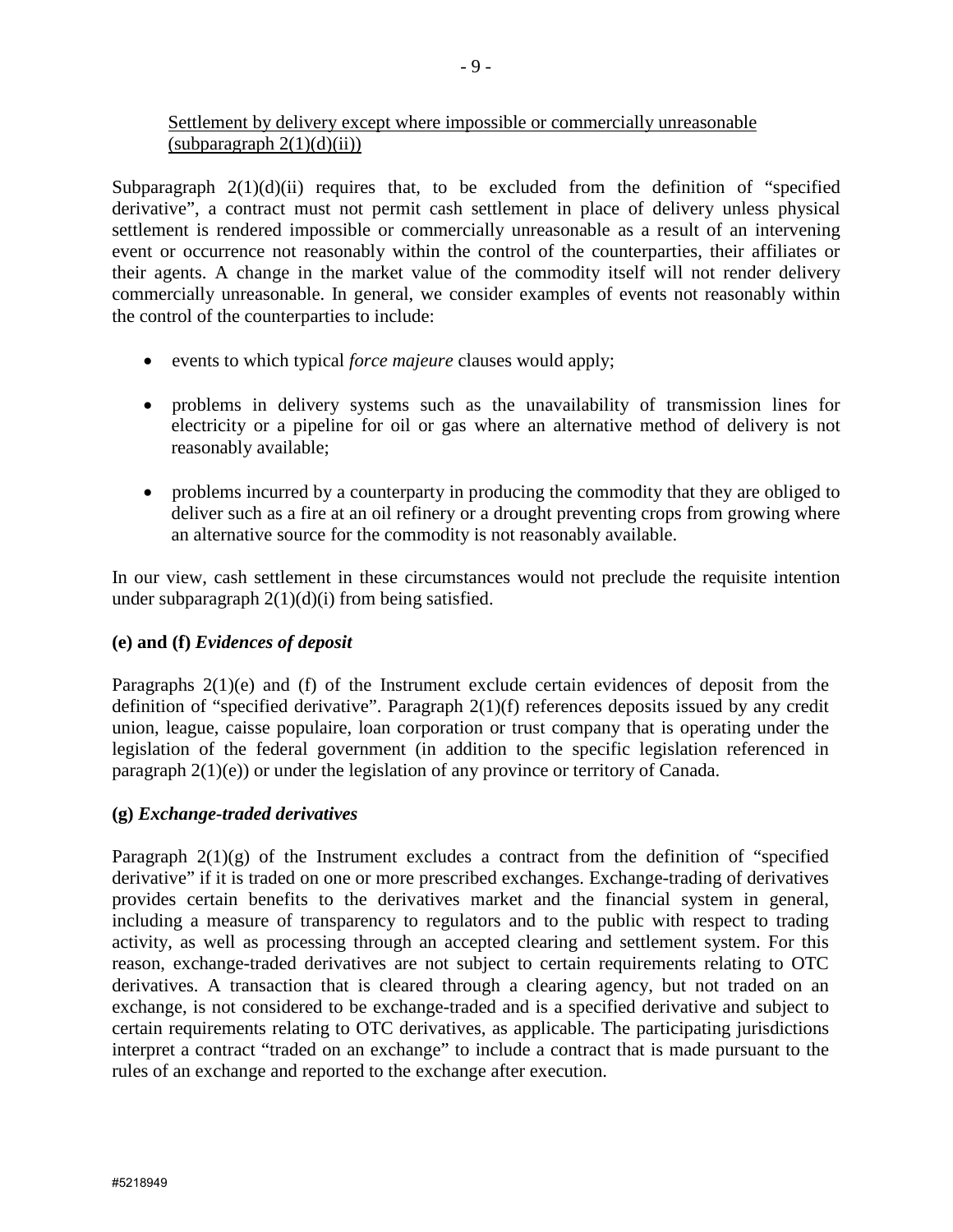# **(h)** *Securities in New Brunswick, Nova Scotia and Saskatchewan*

Some types of contracts traded over-the-counter, such as foreign exchange contracts and contracts for difference, meet the definition of "derivative" (because their market price, value, delivery obligations, payment obligations or settlement obligations are derived from, referenced to or based on an underlying interest) in the securities legislation of the local jurisdiction, but also meet the definition of "security" (because they are investment contracts) in the securities legislation of the local jurisdiction. In New Brunswick, Nova Scotia and Saskatchewan, these contracts would meet the definition of "security" but for the exclusion of derivatives from the definition of "security". This paragraph provides that such contracts are excluded from the definition of "specified derivative".

# **(i)** *Stock options, warrants and similar instruments in British Columbia, Newfoundland and Labrador, Northwest Territories, Nunavut, Prince Edward Island and Yukon*

Some types of contracts that meet the definition of derivative but that also meet the definition of "security" can have a similar or identical economic effect as a security. We are of the view that the requirements generally applicable to securities are more appropriate for these types of contracts. As a result, in certain jurisdictions, paragraph 2(1)(i) provides that such contracts are excluded from the definition of "specified derivative".

Examples of the types of contracts contemplated as being more appropriately subject to the requirements generally applicable to securities include the following: compensation or incentive instruments such as stock options, phantom stock units, restricted share units, deferred share units, restricted share awards, performance share units, stock appreciation rights and compensation instruments provided to service providers, such as broker options; and contracts issued for the purpose of raising capital, including any of the aforementioned instruments as well as rights, warrants and special warrants, or subscription rights/receipts or convertible instruments issued to raise capital for any purpose. A contract that is issued with a profit motive would not generally be considered to be a financing instrument issued in connection with the raising of capital. An equity swap, for example, would generally not be considered a financing instrument issued in connection with the raising of capital.

In New Brunswick, Nova Scotia and Saskatchewan, these types of contracts or instruments are securities and do not fall within the definition of "derivative" and, as a result, these contracts are excluded from the definition of "specified derivative".

# *Investment contracts and options, and stock options, warrants and similar instruments in Alberta*

In Alberta, the definition of "derivative" in the securities legislation excludes a contract or instrument that is a security. Options and certain investment contracts fall within the definition of a "security". They also fall within the first prong of the definition of "derivative" but are excluded by the second prong because they are securities. However, in Alberta, the Alberta Securities Commission has authority to designate a security or class of securities to be a derivative. In Alberta, certain options and certain investment contracts are designated pursuant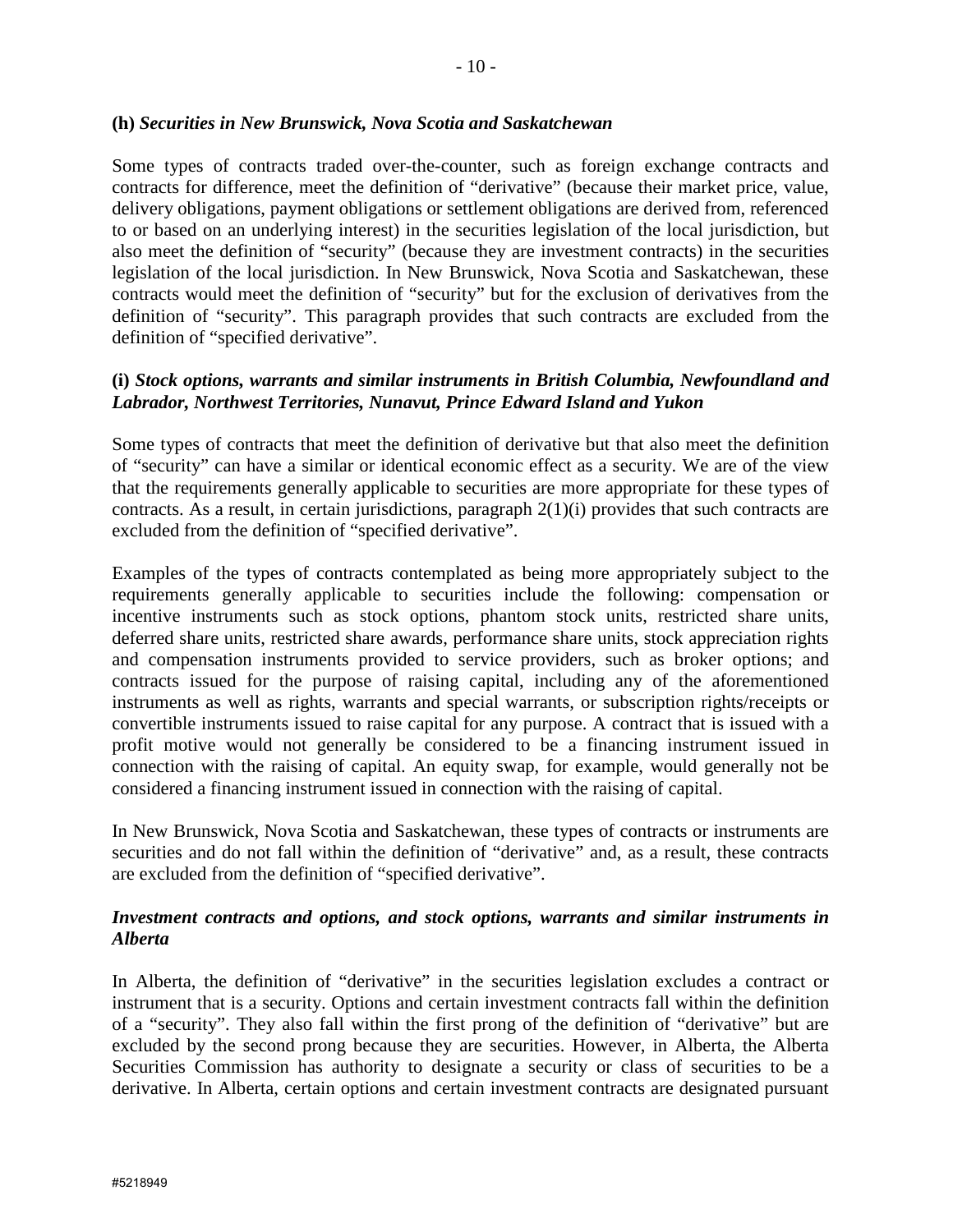to an order of the Alberta Securities Commission to be derivatives and not to be securities, but only for the purpose of the Instrument.

As a result of the designation order, in Alberta, the following are derivatives and are therefore included in the definition of "specified derivative" unless otherwise excluded under section 2 of the Instrument:

- a contract that meets the first prong of the definition of "derivative" and is a security solely by reason of being an investment contract under the definition of "security";
- an option that is only a security because the definition of "security" includes an option.

In Alberta, options, such as stock options, that are also securities under other prongs of the definition of "security", for example, because they are commonly known as a security, remain securities. Where applicable, certain requirements relating to OTC derivatives apply to those options that do not meet other prongs of the definition of security. This treatment applies only to options that are traded over-the-counter; under paragraph  $2(1)(g)$ , transactions involving exchange-traded options are excluded from the definition of "specified derivative".

# *Additional contracts not considered to be derivatives*

Apart from the contracts expressly excluded from the definition of "specified derivative" by section 2 of the Instrument, there are other contracts that are not considered to be "derivatives" for the purposes of securities or derivatives legislation. A feature common to these contracts is that they are entered into for consumer, business or non-profit purposes that do not involve investment, speculation or hedging. Typically, they provide for the transfer of ownership of a good or the provision of a service. In most cases, they are not traded on a market.

These contracts include, but are not limited to:

- a consumer or commercial contract to acquire or lease real or personal property, to provide personal services, to sell or assign rights, equipment, receivables or inventory, or to obtain a loan or mortgage, including a loan or mortgage with a variable rate of interest, interest rate cap, interest rate lock or embedded interest rate option;
- a consumer contract to purchase non-financial products or services at a fixed, capped or collared price;
- an employment contract or retirement benefit arrangement;
- a guarantee;
- a performance bond;
- a commercial sale, servicing, or distribution arrangement;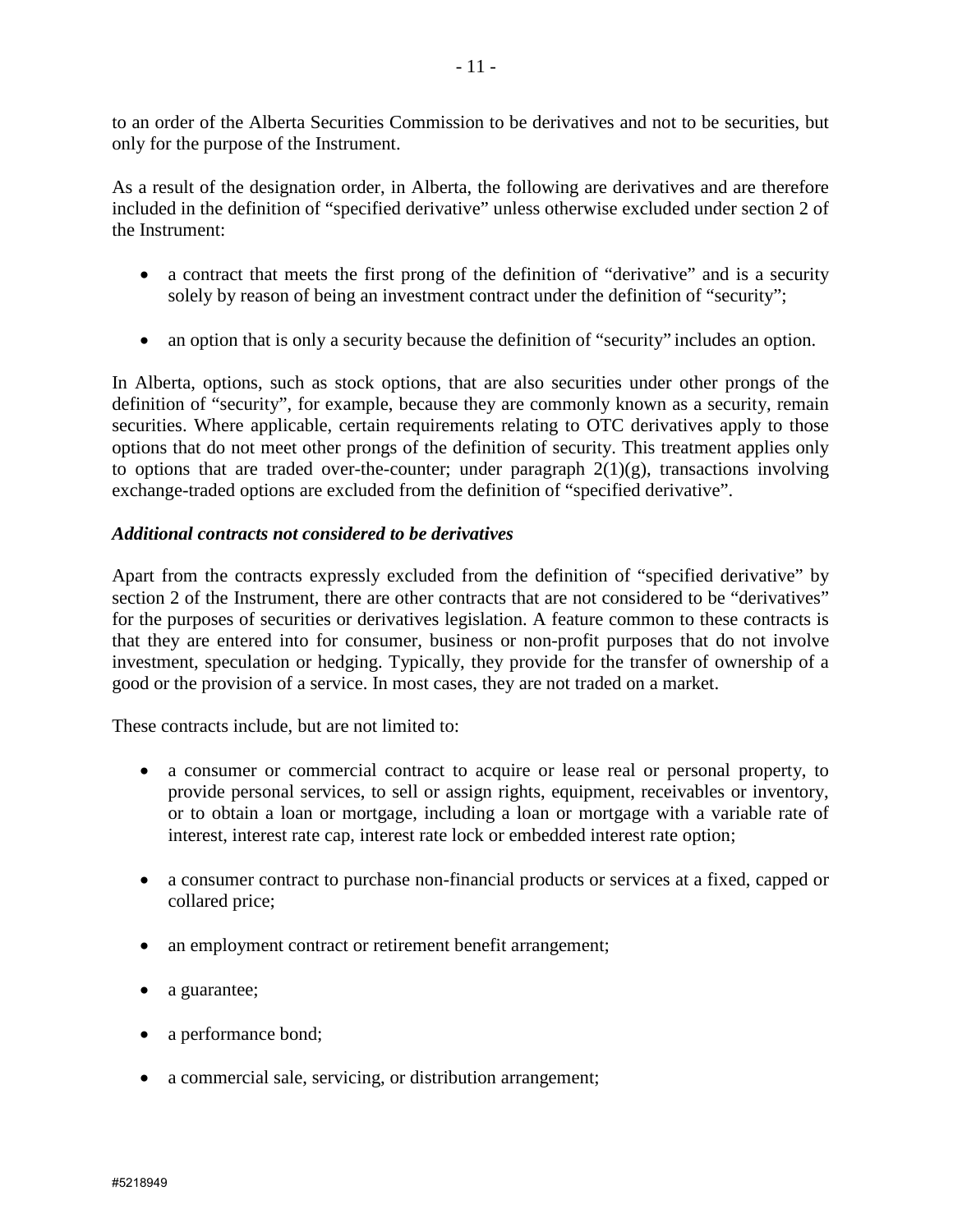- a contract for the purpose of effecting a business purchase and sale or combination transaction;
- a contract representing a lending arrangement in connection with building an inventory of assets in anticipation of a securitization of such assets;
- a commercial contract containing mechanisms indexing the purchase price or payment terms for inflation such as via reference to an interest rate or consumer price index.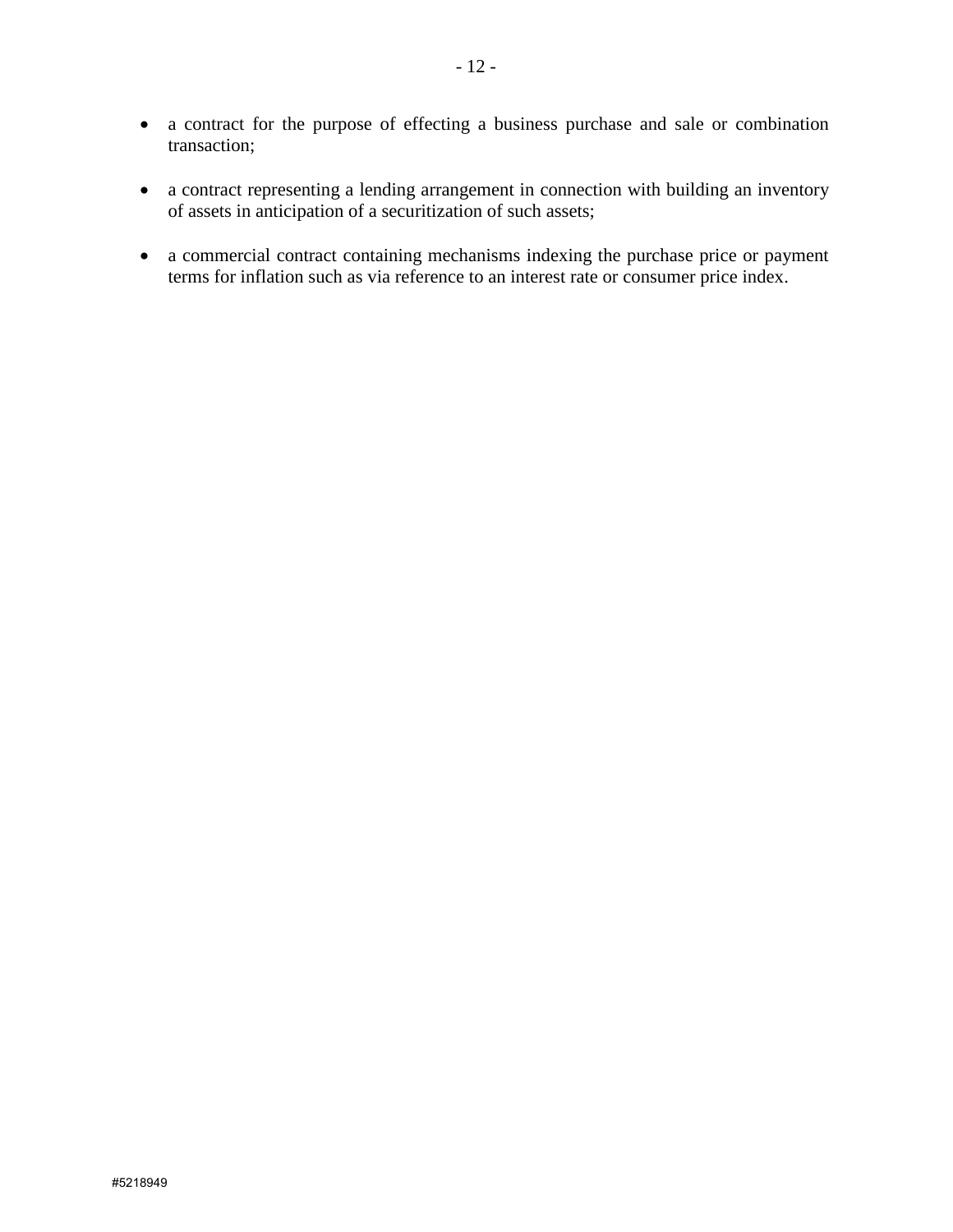### **ANNEX D**

# **MULTILATERAL INSTRUMENT 96-101**  *TRADE REPOSITORIES AND DERIVATIVES DATA REPORTING*

# **PART 1 DEFINITIONS AND INTERPRETATION**

#### **Definitions and interpretation**

#### **1. (1)** In this Instrument

"accounting principles" means accounting principles as defined in National Instrument 52-107 *Acceptable Accounting Principles and Auditing Standards*;

"auditing standards" means auditing standards as defined in National Instrument 52-107 *Acceptable Accounting Principles and Auditing Standards*;

"asset class" means the category of the underlying interest of a derivative and includes, for greater certainty, interest rate, foreign exchange, credit, equity and commodity;

"board of directors" means, in the case of a recognized trade repository that does not have a board of directors, a group of individuals that acts in a capacity similar to a board of directors;

"creation data" means data resulting from a transaction which is within the classes of data described in the fields listed in Appendix A, other than valuation data;

"derivatives data" means all data that is required to be reported under Part 3;

"derivatives dealer" means a person or company engaging in or holding himself, herself or itself out as engaging in the business of trading in derivatives as principal or agent;

"Global LEI System" means the system for unique identification of parties to financial transactions developed by the Legal Entity Identifier Regulatory Oversight Committee;

"interim period" means interim period as defined in section 1.1 of National Instrument 51-102 *Continuous Disclosure Obligations*;

"Legal Entity Identifier System Regulatory Oversight Committee" means the international working group established by the finance ministers and the central bank governors of the Group of Twenty nations and the Financial Stability Board, under the Charter of the Regulatory Oversight Committee for the Global Legal Entity Identifier System dated November 5, 2012;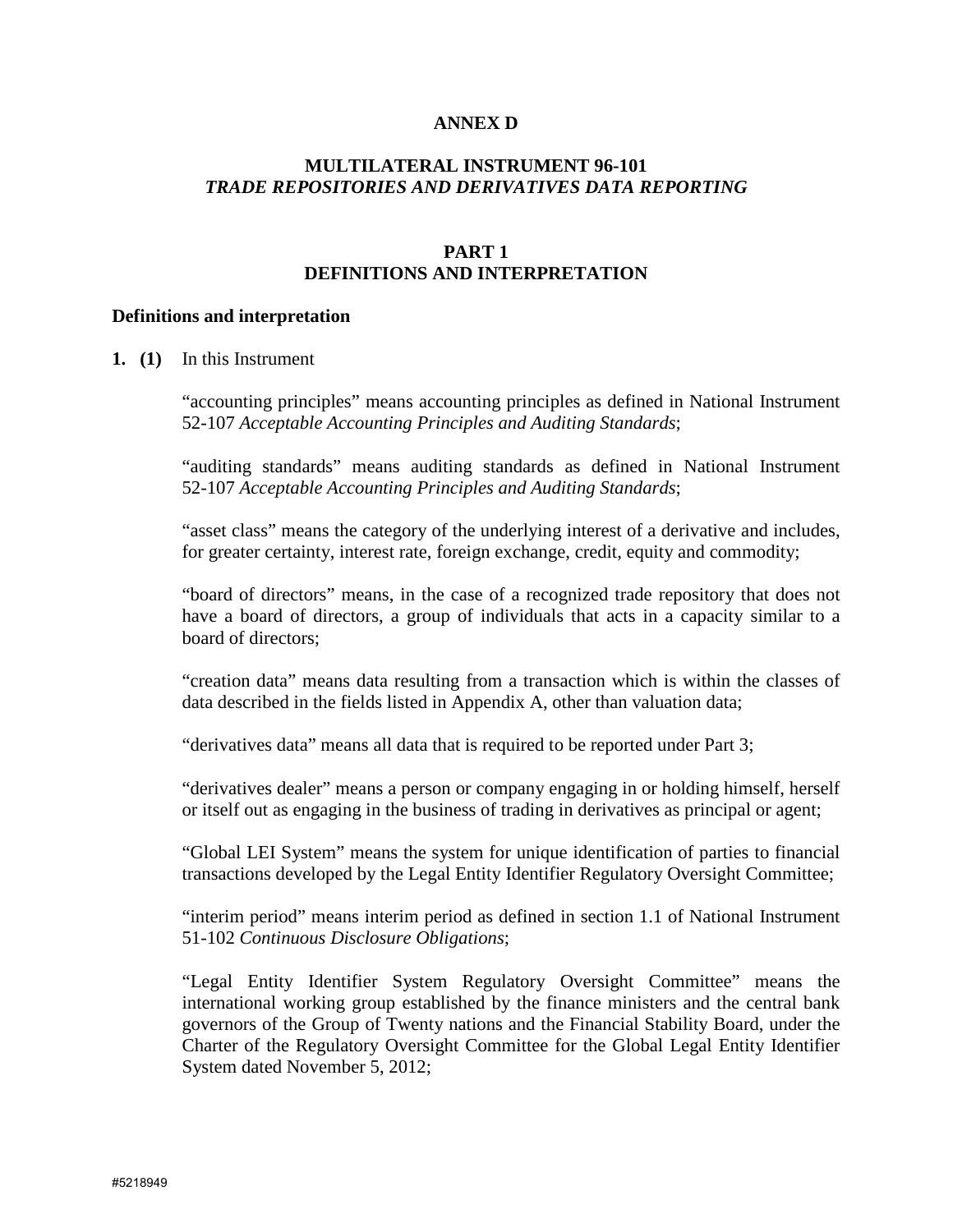"life-cycle event" means an event that results in a change to derivatives data reported to a recognized trade repository in respect of a derivative;

"life-cycle event data" means data reflecting changes to derivatives data resulting from a life-cycle event;

"local counterparty" means a counterparty to a derivative if, at the time of the transaction, one or more of the following apply:

- (a) the counterparty is a person or company, other than an individual, to which one or more of the following apply:
	- (i) it is organized under the laws of the local jurisdiction;
	- (ii) its head office is in the local jurisdiction;
	- (iii) its principal place of business is in the local jurisdiction;
- (b) the counterparty is a derivatives dealer in the local jurisdiction;
- (c) the counterparty is an affiliated entity of a person or company to which paragraph (a) applies and the person or company is liable for all or substantially all of the liabilities of the counterparty;

"participant" means a person or company that has entered into an agreement with a recognized trade repository to access the services of the recognized trade repository;

"publicly accountable enterprise" means a publicly accountable enterprise as defined in Part 3 of National Instrument 52-107 *Acceptable Accounting Principles and Auditing Standards*;

"reporting clearing agency" means either of the following:

- (a) a person or company recognized or exempted from recognition as a clearing agency under securities legislation;
- (b) a clearing agency that has provided a written undertaking to the regulator or securities regulatory authority to act as the reporting counterparty with respect to derivatives cleared by it that are subject to this Instrument;

"reporting counterparty" has the same meaning as in subsection 25(1);

"transaction" means any of the following:

(a) entering into, assigning, selling or otherwise acquiring or disposing of a derivative;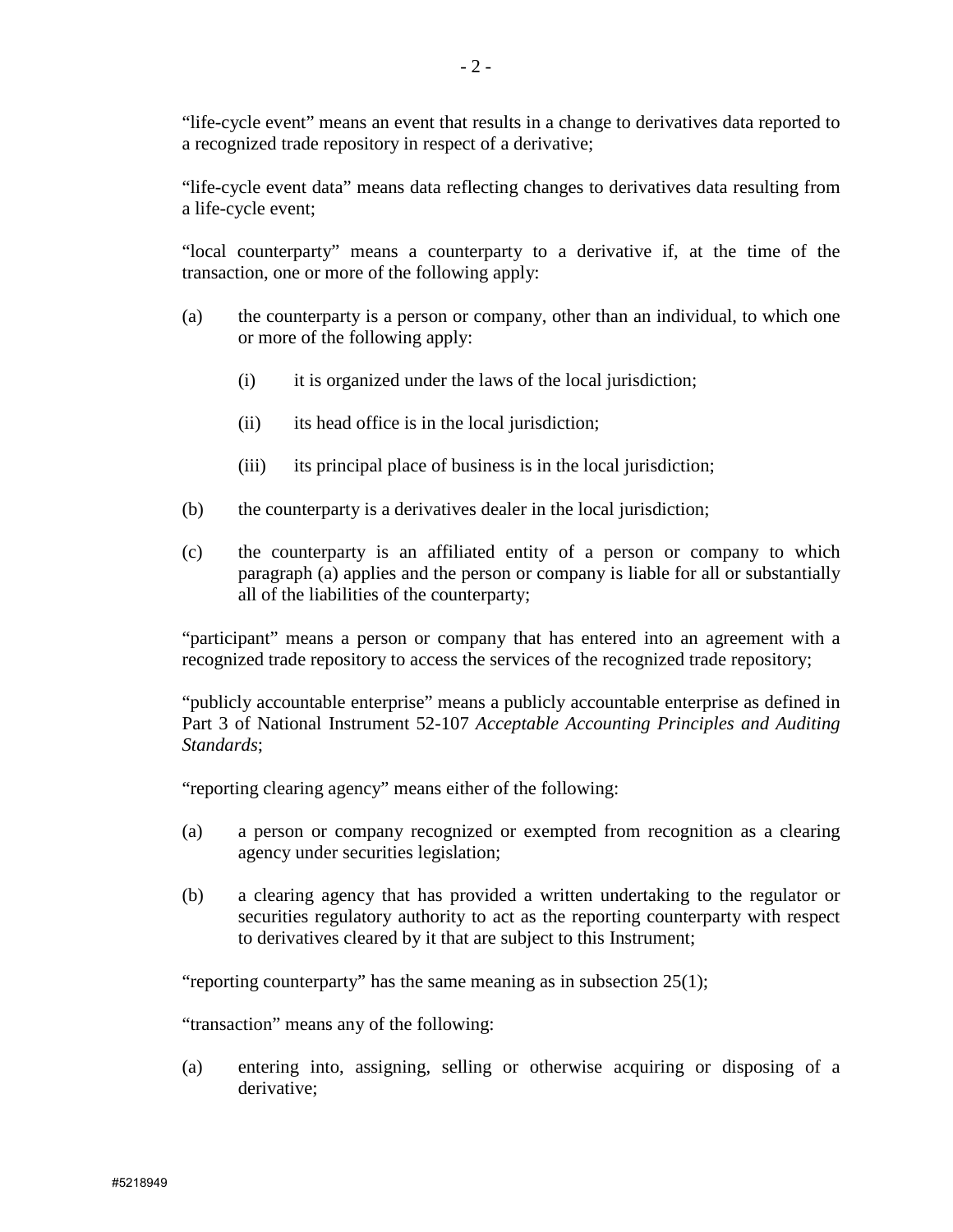(b) the novation of a derivative;

"U.S. AICPA GAAS" means auditing standards of the American Institute of Certified Public Accountants, as amended from time to time;

"U.S. GAAP" means generally accepted accounting principles in the United States of America that the SEC has identified as having substantial authoritative support, as supplemented by Regulation S-X under the 1934 Act, as amended from time to time;

"U.S. PCAOB GAAS" means auditing standards of the Public Company Accounting Oversight Board (United States of America), as amended from time to time;

"user" means, in respect of a recognized trade repository, a counterparty to a derivative that has been reported to the recognized trade repository under this Instrument including, for greater certainty, a delegate of a counterparty acting in its delegated capacity;

"valuation data" means data within the classes of data described in the fields listed in Appendix A under Item E – "Valuation Data".

- **(2)** In this Instrument, a person or company is an affiliated entity of another person or company if one of them controls the other or if each of them is controlled by the same person or company.
- **(3)** In this Instrument, a person or company (the first party) is considered to control another person or company (the second party) if any of the following apply:
	- (a) the first party beneficially owns or directly or indirectly exercises control or direction over securities of the second party carrying votes which, if exercised, would entitle the first party to elect a majority of the directors of the second party unless the first party holds the voting securities only to secure an obligation;
	- (b) the second party is a partnership, other than a limited partnership, and the first party holds more than 50% of the interests of the partnership;
	- (c) the second party is a limited partnership and the general partner of the limited partnership is the first party;
	- (d) the second party is a trust and a trustee of the trust is the first party.
- **(4)** In this Instrument, "derivative" means a "specified derivative" as defined in Multilateral Instrument 91-101 *Derivatives: Product Determination*.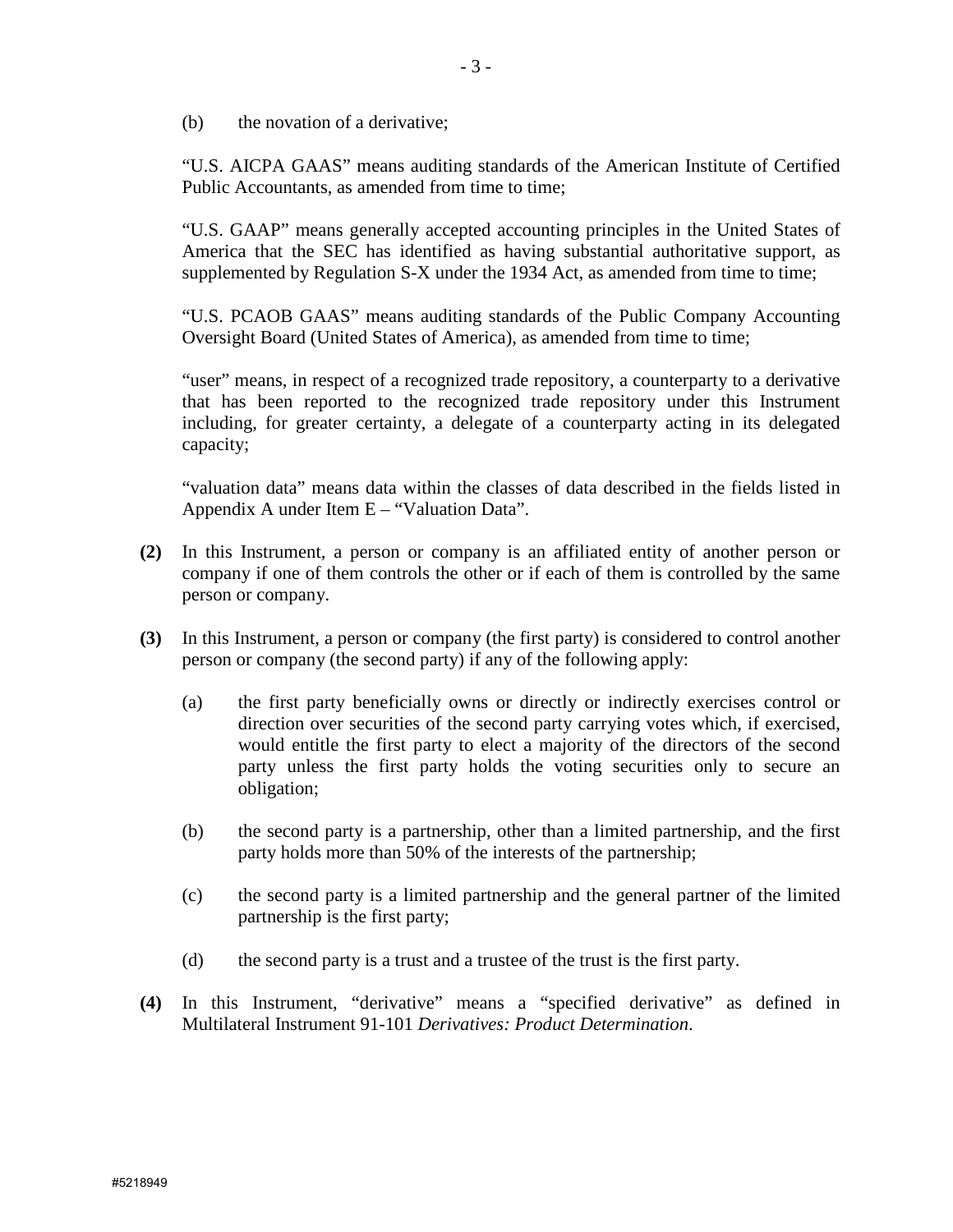- **(5)** In this Instrument, "trade repository" means
	- (a) in British Columbia, Newfoundland and Labrador, Northwest Territories, Nunavut, Prince Edward Island and Yukon, a quotation and trade reporting system for derivatives, and
	- (b) in Nova Scotia, a derivatives trade repository.

# **PART 2**

# **TRADE REPOSITORY RECOGNITION AND ONGOING REQUIREMENTS**

# **Filing of initial information on application for recognition as a trade repository**

- **2. (1)** A person or company applying for recognition as a trade repository must file Form 96-101F1 *Application for Recognition – Trade Repository Information Statement* as part of its application.
	- **(2)** A person or company applying for recognition as a trade repository whose head office or principal place of business is located in a foreign jurisdiction must file Form 96-101F2 *Trade Repository Submission to Jurisdiction and Appointment of Agent for Service of Process*.
	- **(3)** No later than the  $7<sup>th</sup>$  day after becoming aware of an inaccuracy in or making a change to the information provided in Form 96-101F1, a person or company that has filed Form 96-101F1 must file an amendment to Form 96-101F1 in the manner set out in Form 96-101F1.

# **Change in information by a recognized trade repository**

- **3. (1)** A recognized trade repository must not implement a significant change to a matter set out in Form 96-101F1 *Application for Recognition – Trade Repository Information Statement* unless it has filed an amendment to the information provided in Form 96-101F1 in the manner set out in Form 96-101F1 no later than 45 days before implementing the change.
	- **(2)** Despite subsection (1), a recognized trade repository must not implement a change to a matter set out in Exhibit I (Fees) of Form 96-101F1 unless it has filed an amendment to the information provided in Exhibit I no later than 15 days before implementing the change.
	- **(3)** For a change to a matter set out in Form 96-101F1 other than a change referred to in subsection (1) or (2), a recognized trade repository must file an amendment to the information provided in Form 96-101F1 by the earlier of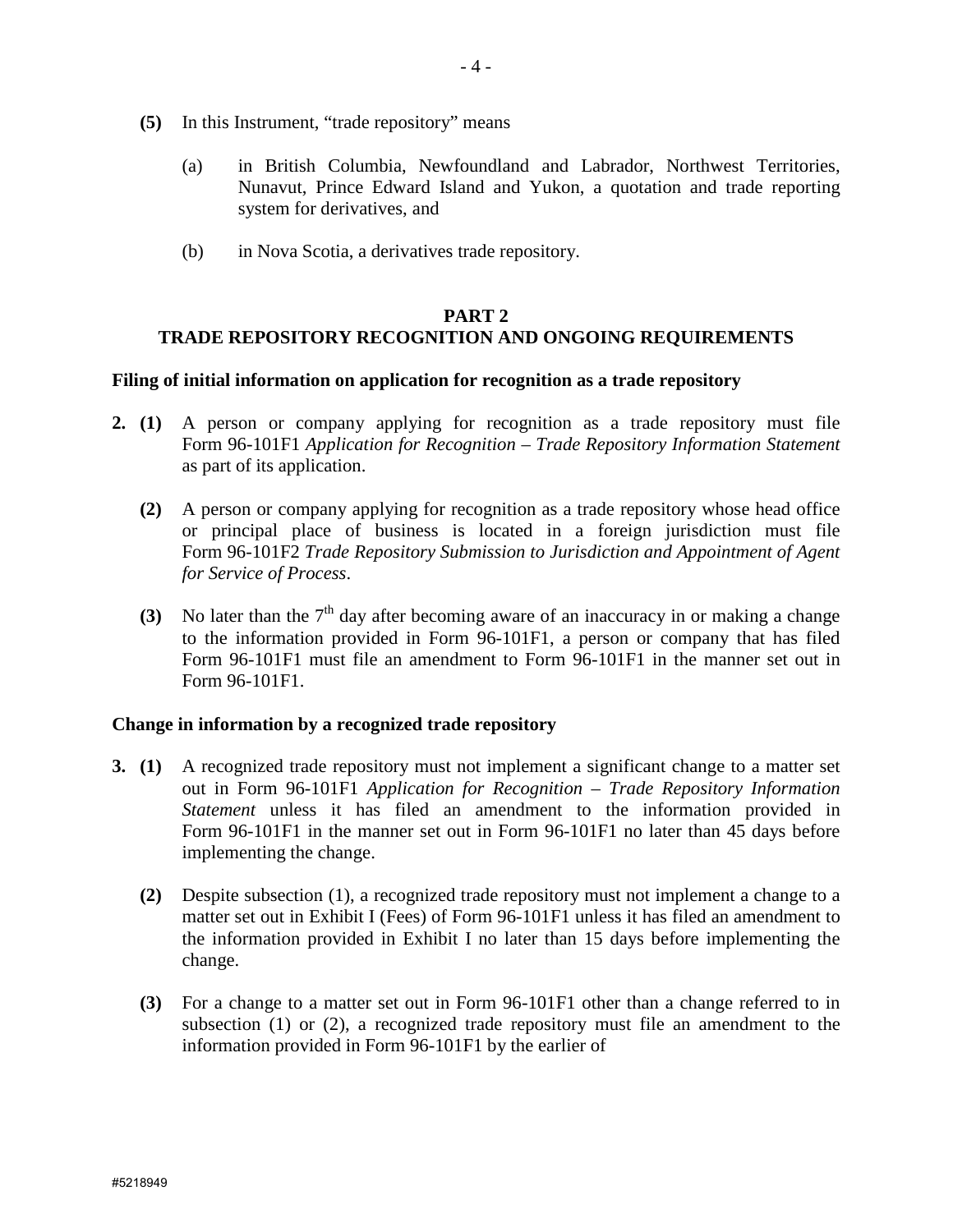- (a) the close of business of the recognized trade repository on the 10th day after the end of the month in which the change was made, or
- (b) the time the recognized trade repository discloses the change.

### **Filing of initial audited financial statements**

- **4. (1)** A person or company applying for recognition as a trade repository must file audited financial statements for its most recently completed financial year as part of its application for recognition as a trade repository.
	- **(2)** The financial statements referred to in subsection (1) must
		- (a) be prepared in accordance with one of the following:
			- (i) Canadian GAAP applicable to publicly accountable enterprises;
			- (ii) IFRS;
			- (iii) U.S. GAAP, if the person or company is incorporated or organized under the laws of the United States of America or a jurisdiction of the United States of America,
		- (b) identify in the notes to the financial statements the accounting principles used to prepare the financial statements,
		- (c) disclose the presentation currency, and
		- (d) be audited in accordance with one of the following:
			- (i) Canadian GAAS;
			- (ii) International Standards on Auditing;
			- (iii) U.S. AICPA GAAS or U.S. PCAOB GAAS, if the person or company is incorporated or organized under the laws of the United States of America or a jurisdiction of the United States of America.
	- **(3)** The financial statements referred to in subsection (1) must be accompanied by an auditor's report that
		- (a) is prepared in accordance with the same auditing standards used to conduct the audit and,
			- (i) if prepared in accordance with Canadian GAAS or International Standards on Auditing, expresses an unmodified opinion, or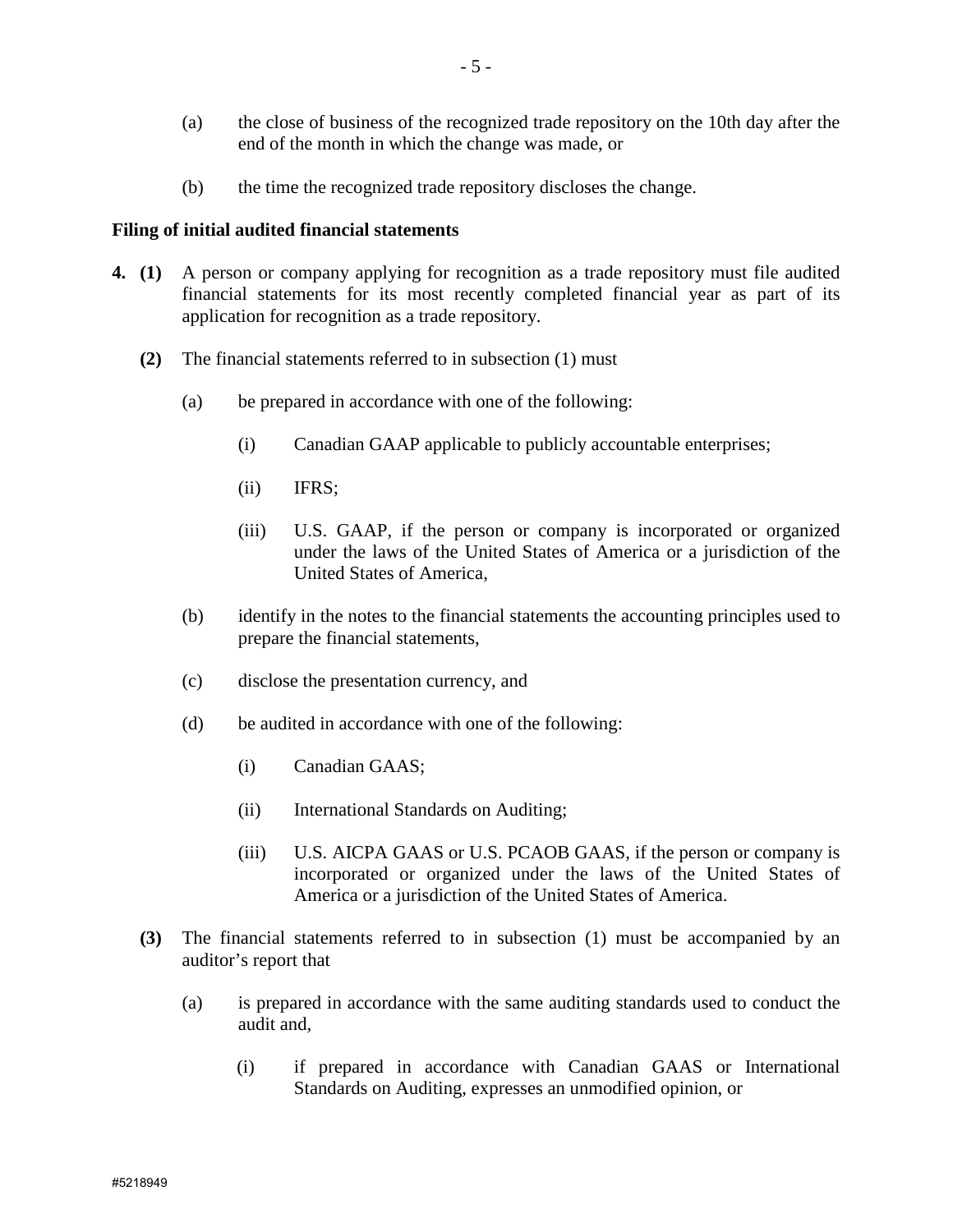- (ii) if prepared in accordance with U.S. AICPA GAAS or U.S. PCAOB GAAS, expresses an unqualified opinion,
- (b) identifies all financial periods presented for which the auditor has issued the auditor's report,
- (c) identifies the auditing standards used to conduct the audit,
- (d) identifies the accounting principles used to prepare the financial statements, and
- (e) is prepared and signed by a person or company that is authorized to sign an auditor's report under the laws of a jurisdiction of Canada or a foreign jurisdiction, and that meets the professional standards of that jurisdiction.

# **Filing of annual audited and interim financial statements by a recognized trade repository**

- **5. (1)** A recognized trade repository must file annual audited financial statements that comply with subsections  $4(2)$  and (3) no later than the  $90<sup>th</sup>$  day after the end of its financial year.
	- **(2)** A recognized trade repository must file interim financial statements no later than the  $45<sup>th</sup>$  day after the end of each interim period.
	- **(3)** The interim financial statements referred to in subsection (2) must
		- (a) be prepared in accordance with one of the following:
			- (i) Canadian GAAP applicable to publicly accountable enterprises;
			- (ii) IFRS;
			- (iii) U.S. GAAP, if the person or company is incorporated or organized under the laws of the United States of America or a jurisdiction of the United States of America, and
		- (b) identify in the notes to the financial statements the accounting principles used to prepare the financial statements.

#### **Ceasing to carry on business**

**6. (1)** A recognized trade repository that intends to cease carrying on business as a trade repository in the local jurisdiction must file a report on Form 96-101F3 *Cessation of Operations Report for Recognized Trade Repository* no later than the 180<sup>th</sup> day before the date on which it intends to cease carrying on that business.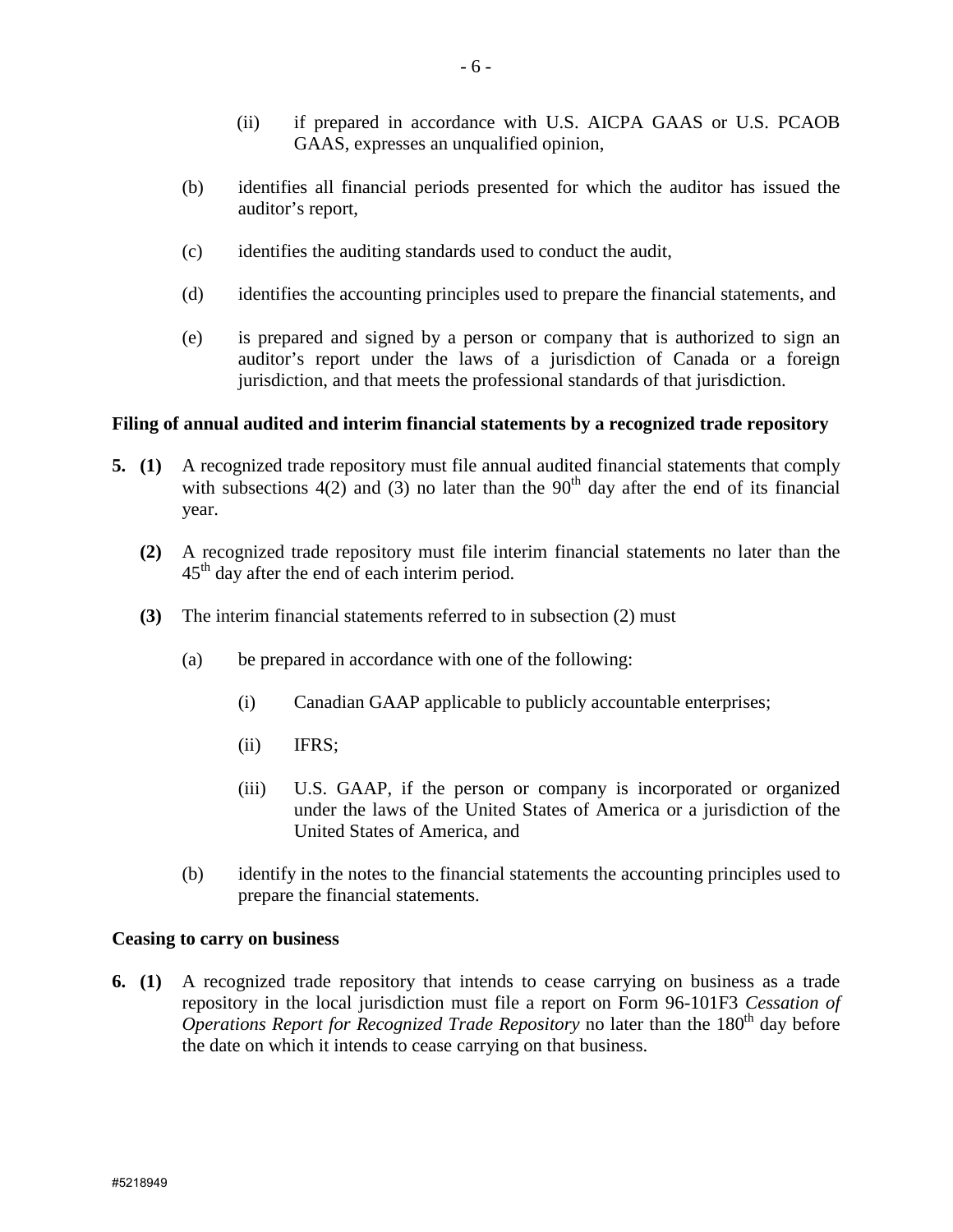**(2)** A recognized trade repository that involuntarily ceases to carry on business as a trade repository in the local jurisdiction must file a report on Form 96-101F3 as soon as practicable after it ceases to carry on that business.

### **Legal framework**

- **7. (1)** A recognized trade repository must establish, implement and maintain clear and transparent written rules, policies and procedures that are not contrary to the public interest and that are reasonably designed to ensure that
	- (a) each material aspect of its activities complies with applicable laws,
	- (b) its rules, policies, procedures and contractual arrangements applicable to its users are consistent with applicable laws,
	- (c) the rights and obligations of its users and owners with respect to the use of derivatives data reported to the trade repository are clear and transparent, and
	- (d) where a reasonable person would conclude that it is appropriate to do so, an agreement that it enters into clearly states service levels, rights of access, protection of confidential information, who possesses intellectual property rights and levels of operational reliability of the recognized trade repository's systems, as applicable.
	- **(2)** Without limiting the generality of subsection (1), a recognized trade repository must implement rules, policies and procedures that clearly establish the status of records of contracts for derivatives reported to the trade repository and whether those records of contracts are the legal contracts of record.

#### **Governance**

- **8. (1)** A recognized trade repository must establish, implement and maintain clear and transparent written governance arrangements that set out a clear organizational structure with direct lines of responsibility and are reasonably designed to do each of the following:
	- (a) provide for internal controls;
	- (b) provide for the safety of the recognized trade repository;
	- (c) ensure oversight of the recognized trade repository;
	- (d) support the stability of the financial system and other relevant public interest considerations;
	- (e) balance the interests of relevant stakeholders.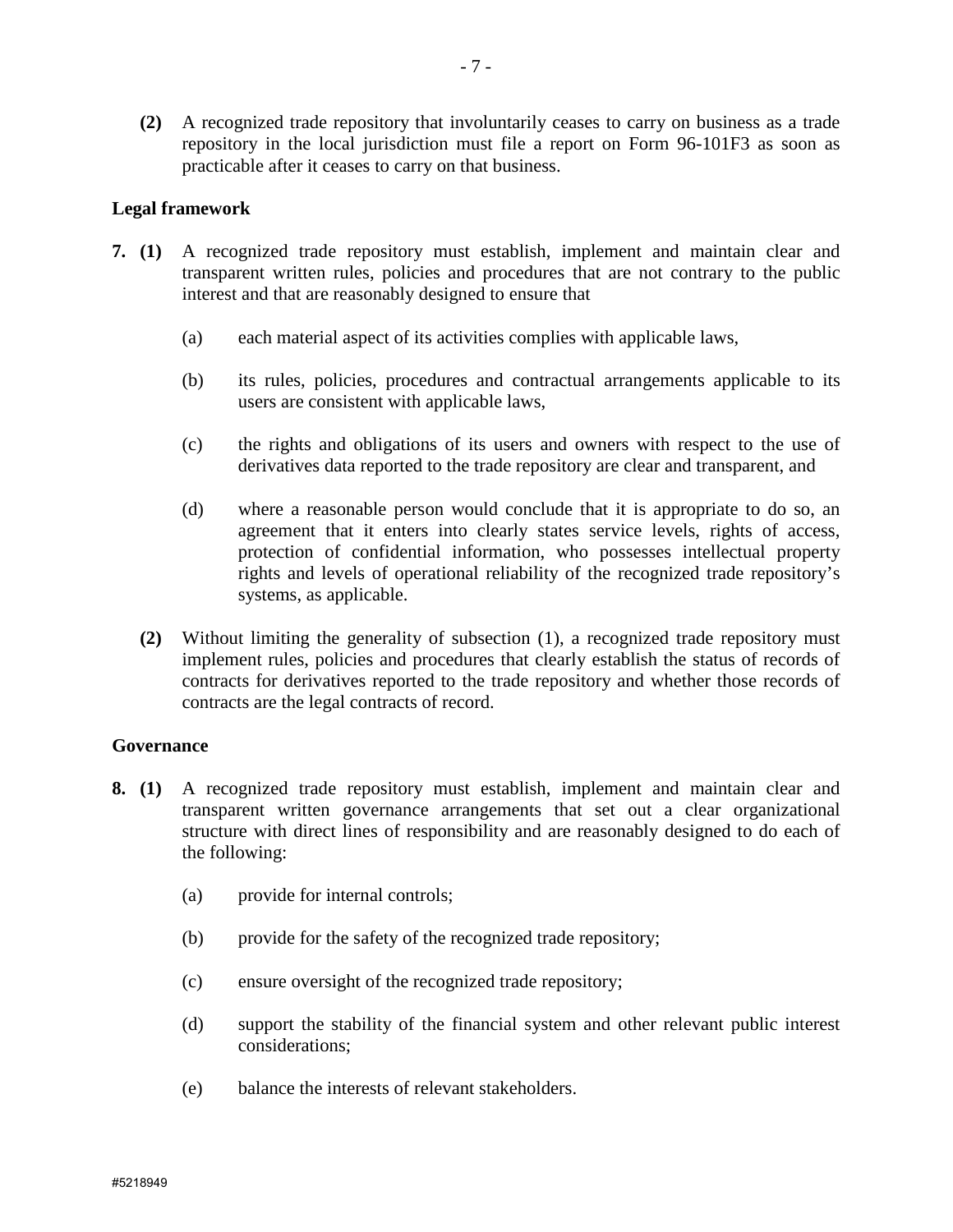- **(2)** A recognized trade repository must establish, implement and maintain written rules, policies and procedures reasonably designed to identify and manage or resolve conflicts of interest.
- **(3)** A recognized trade repository must disclose on its website, in a manner that is easily accessible to the public,
	- (a) the governance arrangements required under subsection (1), and
	- (b) the rules, policies and procedures required under subsection (2).

### **Board of directors**

- **9. (1)** A recognized trade repository must have a board of directors.
	- **(2)** The board of directors of a recognized trade repository must include
		- (a) individuals who have sufficient skill and experience to effectively oversee the management of its operations in accordance with all relevant laws, and
		- (b) reasonable representation by individuals who are independent of the recognized trade repository.
	- **(3)** The board of directors of a recognized trade repository must, in consultation with the chief compliance officer of the recognized trade repository, manage or resolve conflicts of interest identified by the chief compliance officer.

#### **Management**

- **10. (1)** A recognized trade repository must establish, implement and maintain written policies and procedures that
	- (a) specify the roles and responsibilities of management, and
	- (b) ensure that management has sufficient skill and experience to effectively discharge its roles and responsibilities.
	- **(2)** A recognized trade repository must notify the regulator or securities regulatory authority no later than the  $5<sup>th</sup>$  business day after appointing or replacing its chief compliance officer, chief executive officer or chief risk officer.

#### **Chief compliance officer**

**11. (1)** The board of directors of a recognized trade repository must appoint a chief compliance officer with sufficient skill and experience to effectively serve in that capacity.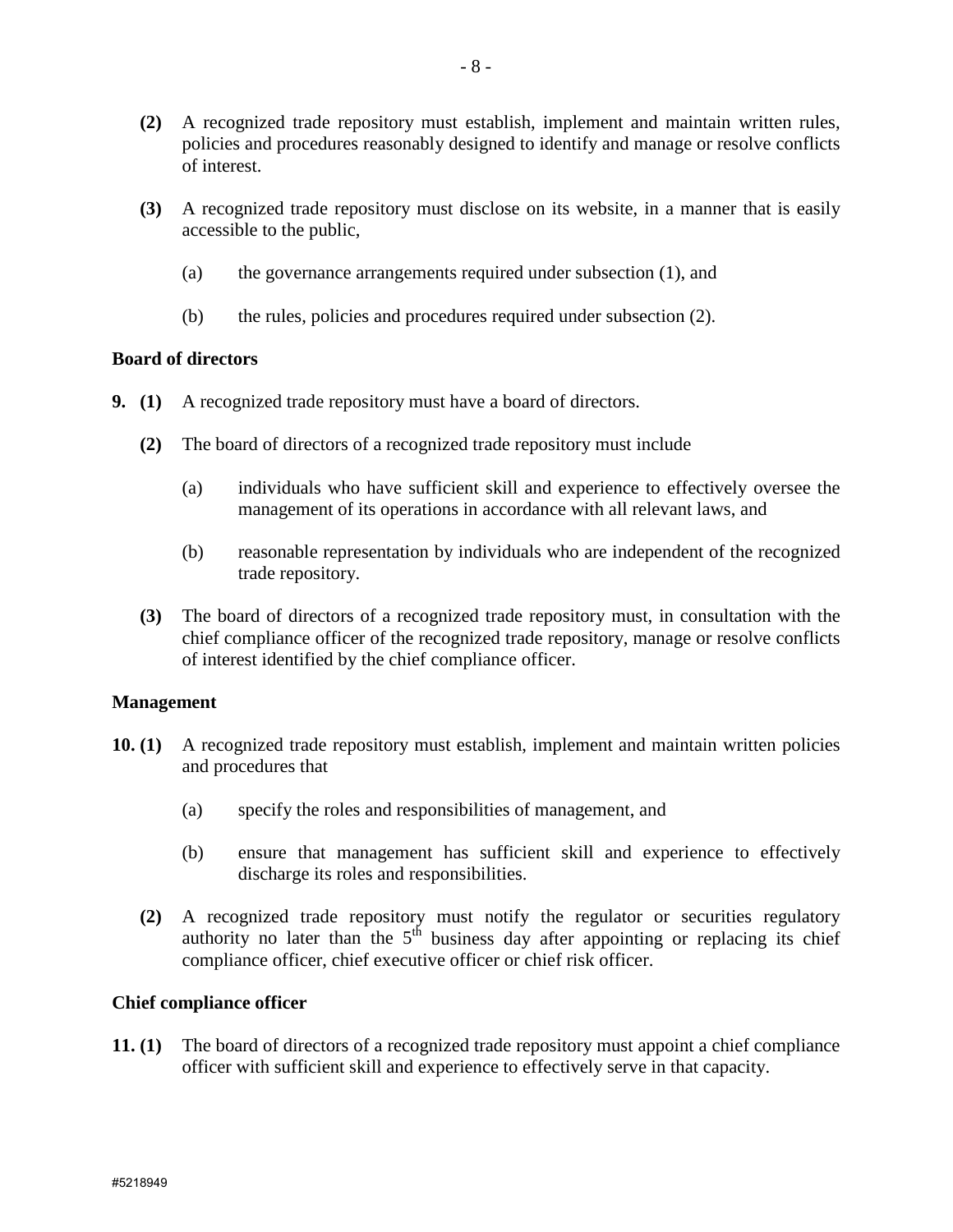- **(2)** The chief compliance officer of a recognized trade repository must report directly to the board of directors of the recognized trade repository or, if so directed by the board of directors, to the chief executive officer of the recognized trade repository.
- **(3)** The chief compliance officer of a recognized trade repository must
	- (a) establish, implement and maintain written rules, policies and procedures designed to identify and resolve conflicts of interest,
	- (b) establish, implement and maintain written rules, policies and procedures designed to ensure that the recognized trade repository complies with securities legislation,
	- (c) monitor compliance with the rules, policies and procedures required under paragraphs (a) and (b) on an ongoing basis,
	- (d) report to the board of directors of the recognized trade repository as soon as practicable upon becoming aware of a circumstance indicating that the recognized trade repository, or an individual acting on its behalf, has not complied with securities legislation in any jurisdiction, including a foreign jurisdiction, in which it operates and any of the following apply:
		- (i) the non-compliance creates a risk of harm to a user;
		- (ii) the non-compliance creates a risk of harm to the capital markets;
		- (iii) the non-compliance is part of a pattern of non-compliance;
		- (iv) the non-compliance could impact the ability of the recognized trade repository to carry on business as a trade repository in compliance with securities legislation,
	- (e) report to the board of directors of the recognized trade repository as soon as practicable upon becoming aware of a conflict of interest that creates a risk of harm to a user or to the capital markets, and
	- (f) prepare and certify an annual report assessing compliance by the recognized trade repository, and individuals acting on its behalf, with securities legislation and submit the report to the board of directors.
- **(4)** Concurrently with submitting a report under paragraph (3)(d), (e) or (f), the chief compliance officer must file a copy of the report with the regulator or securities regulatory authority.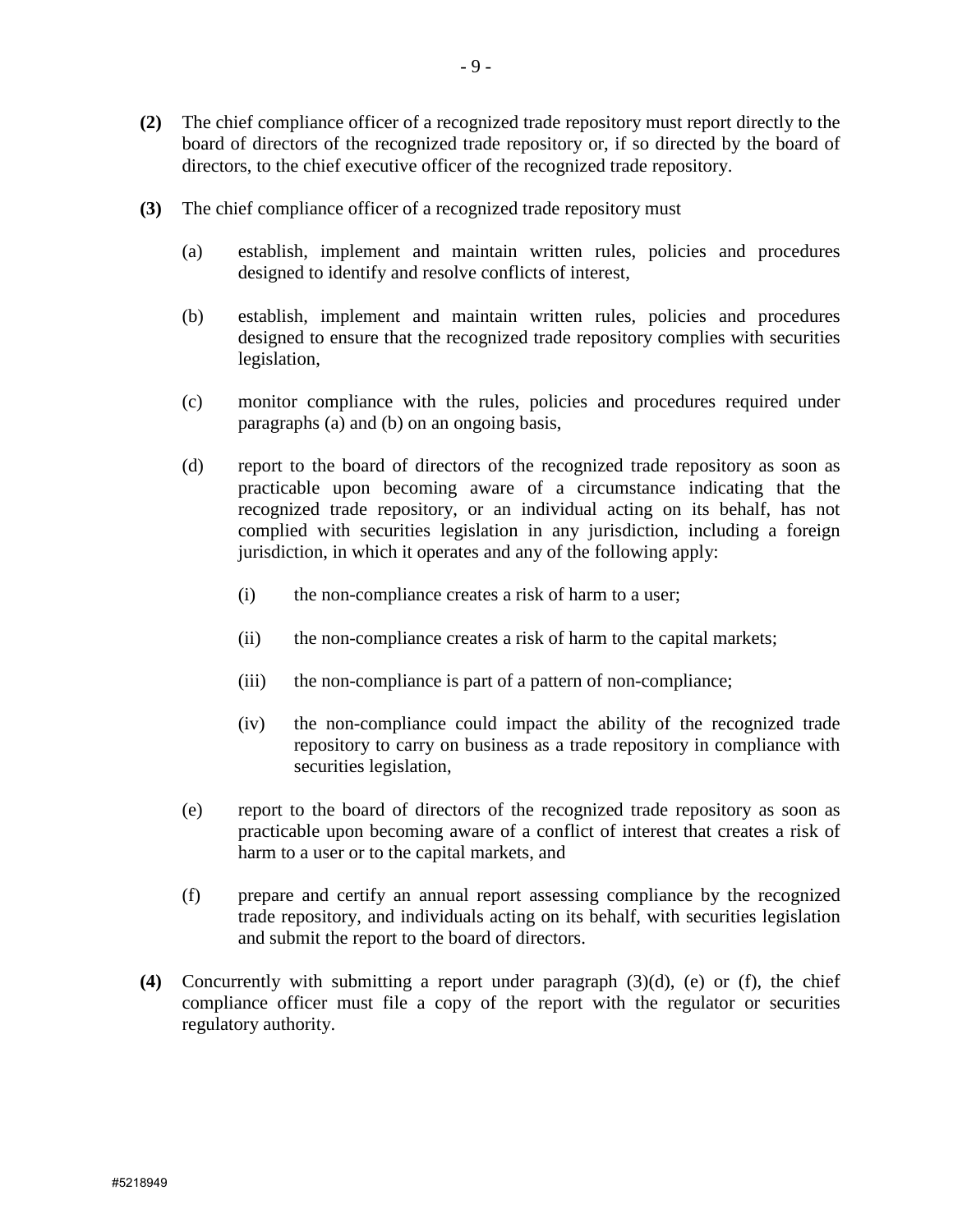### **Fees**

**12.** A recognized trade repository must disclose on its website, in a manner that is easily accessible to the public, all fees and other material charges imposed by it on its participants for each service it offers with respect to the collection and maintenance of derivatives data.

### **Access to recognized trade repository services**

- **13. (1)** A recognized trade repository must establish, implement and maintain written objective risk-based criteria for participation that permit fair and open access to the services it provides.
	- **(2)** A recognized trade repository must disclose the criteria referred to in subsection (1) on its website in a manner that is easily accessible to the public.
	- **(3)** A recognized trade repository must not do any of the following:
		- (a) unreasonably prevent, condition or limit access by a person or company to the services offered by it;
		- (b) unreasonably discriminate between or among its participants;
		- (c) impose an unreasonable barrier to competition;
		- (d) require a person or company to use or purchase another service to utilize the trade reporting service offered by the trade repository.

# **Acceptance of reporting**

**14.** A recognized trade repository must accept derivatives data from a participant for all derivatives of an asset class set out in the recognition order for the trade repository.

# **Communication policies, procedures and standards**

- **15.** A recognized trade repository must use or accommodate relevant internationally accepted communication procedures and standards that facilitate the efficient exchange of data between its systems and those of
	- (a) its participants,
	- (b) other trade repositories,
	- (c) clearing agencies, exchanges and other platforms that facilitate derivatives transactions, and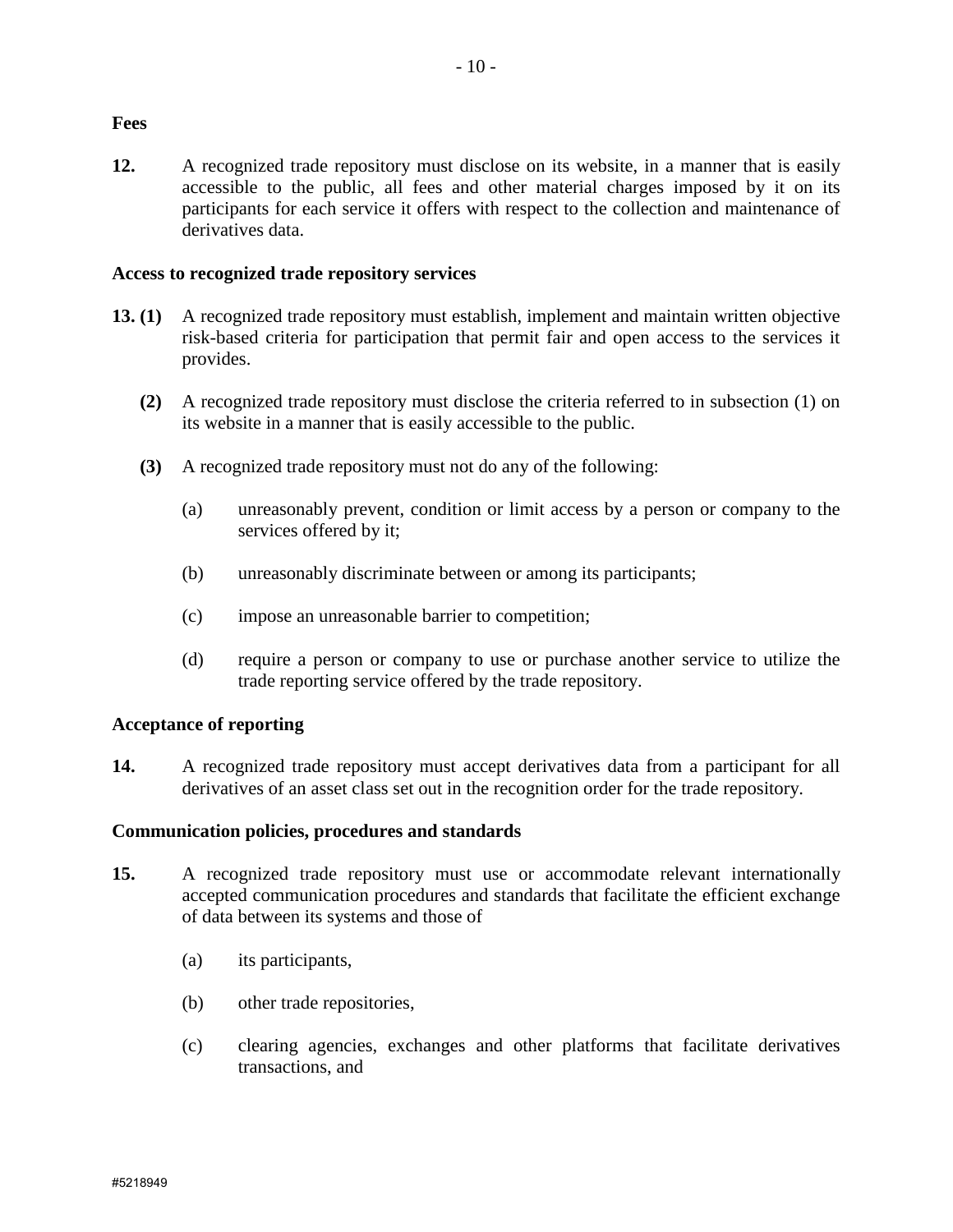(d) its service providers.

### **Due process**

- **16. (1)** Before making a decision that directly and adversely affects a participant or an applicant that applies to become a participant, a recognized trade repository must give the participant or applicant an opportunity to be heard.
	- **(2)** A recognized trade repository must keep records of, give reasons for, and provide for reviews of its decisions, including, for each applicant, the reasons for granting, denying or limiting access.

### **Rules, policies and procedures**

- **17. (1)** A recognized trade repository must have rules, policies and procedures that
	- (a) allow a reasonable participant to understand each of the following:
		- (i) the participant's rights, obligations and material risks resulting from being a participant of the recognized trade repository;
		- (ii) the fees and other charges that the participant may incur in using the services of the recognized trade repository,
	- (b) allow a reasonable user to understand the conditions of accessing derivatives data relating to a derivative to which it is a counterparty, and
	- (c) are reasonably designed to govern all aspects of the services it offers with respect to the collection and maintenance of derivatives data and other information relating to a derivative.
	- **(2)** The rules, policies and procedures of a recognized trade repository must not be inconsistent with securities legislation.
	- **(3)** A recognized trade repository must monitor compliance with its rules, policies and procedures on an ongoing basis.
	- **(4)** A recognized trade repository must establish, implement and maintain written rules, policies and procedures that provide appropriate sanctions for violations of its rules, policies and procedures applicable to its participants.
	- **(5)** A recognized trade repository must disclose on its website, in a manner that is easily accessible to the public,
		- (a) the rules, policies and procedures required under this section, and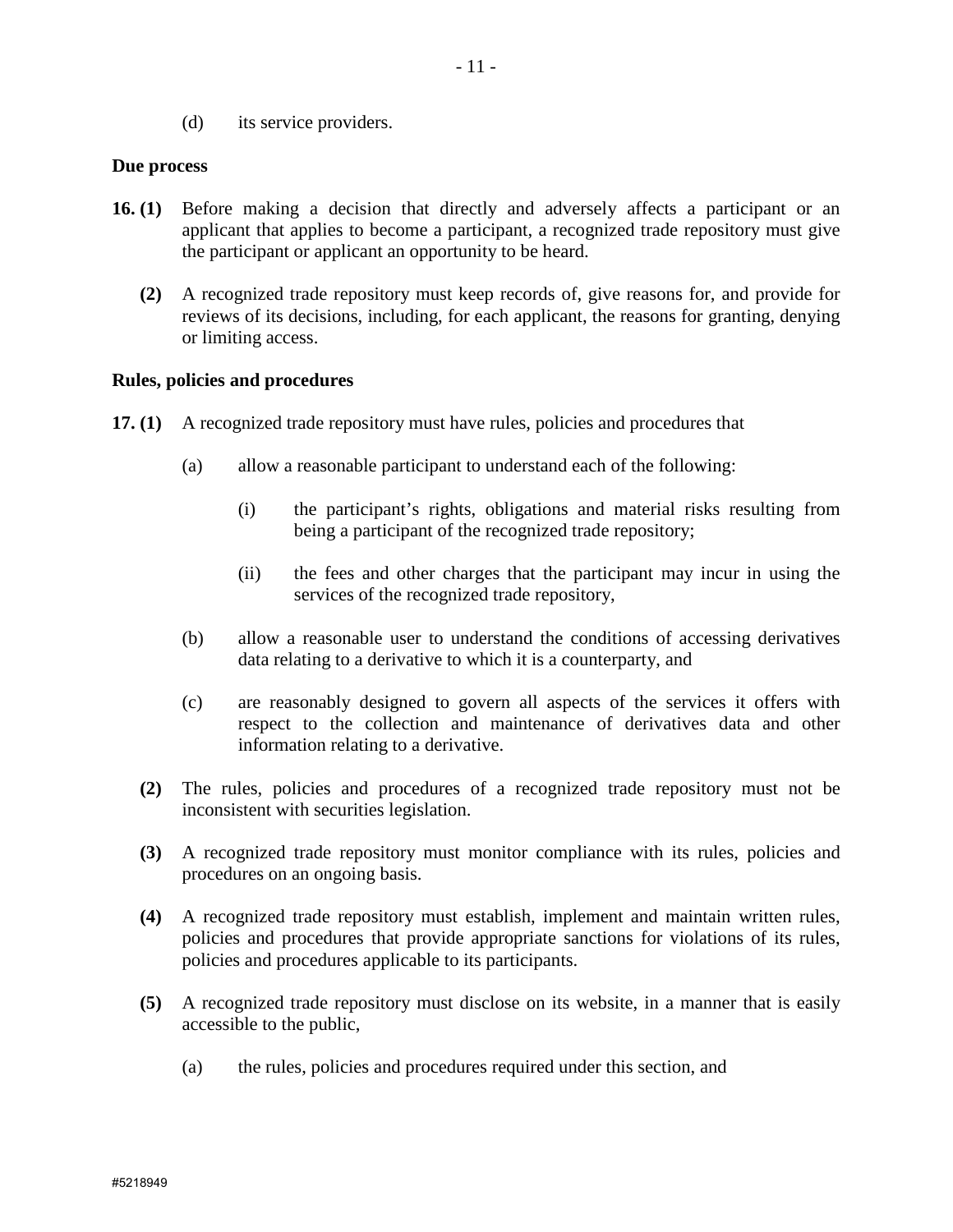(b) its procedures for adopting new rules, policies and procedures or amending existing rules, policies and procedures.

### **Records of data reported**

- **18. (1)** A recognized trade repository must have recordkeeping procedures reasonably designed to ensure that it records derivatives data accurately, completely and on a timely basis.
	- **(2)** A recognized trade repository must keep, in a safe location and in a durable form, records of derivatives data relating to a derivative required to be reported under this Instrument for 7 years after the date on which the derivative expires or terminates.
	- **(3)** A recognized trade repository must create and maintain at least one copy of each record of derivatives data required to be kept under subsection (2), for the same period as referenced in subsection (2), in a safe location and in a durable form, separate from the location of the original record.

#### **Comprehensive risk-management framework**

**19.** A recognized trade repository must establish, implement, and maintain a written riskmanagement framework reasonably designed to comprehensively manage risks including general business, legal and operational risks.

#### **General business risk**

- **20. (1)** A recognized trade repository must establish, implement and maintain appropriate systems, controls and procedures reasonably designed to identify, monitor, and manage its general business risk.
	- **(2)** Without limiting the generality of subsection (1), a recognized trade repository must hold sufficient insurance coverage and liquid net assets funded by equity to cover potential general business losses in order that it can continue operations and services as a going concern and in order to achieve a recovery or an orderly wind-down if those losses materialize.
	- **(3)** For the purposes of subsection (2), a recognized trade repository must hold, at a minimum, liquid net assets funded by equity equal to 6 months of current operating expenses.
	- **(4)** A recognized trade repository must have policies and procedures reasonably designed to identify scenarios that could potentially prevent it from being able to provide its critical operations and services as a going concern and to assess the effectiveness of a full range of options for an orderly wind-down.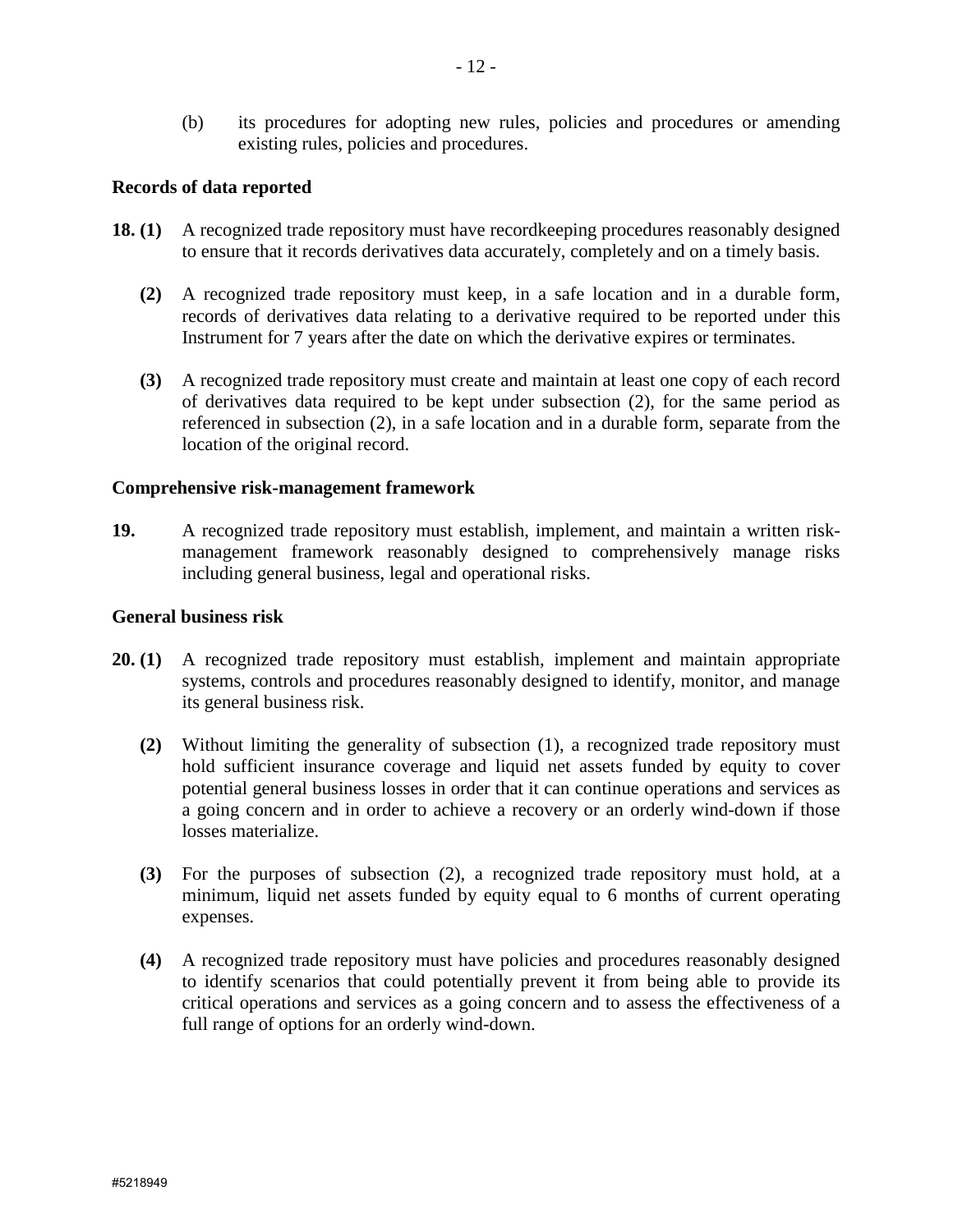- **(5)** A recognized trade repository must establish, implement and maintain written rules, policies and procedures reasonably designed to facilitate its orderly wind-down based on the results of the assessment required by subsection (4).
- **(6)** A recognized trade repository must establish, implement and maintain written rules, policies and procedures reasonably designed to ensure that it or a successor entity, insolvency administrator or other legal representative will be able to continue to comply with the requirements of subsection 6(2) and section 37 in the event of the bankruptcy or insolvency of the recognized trade repository or the wind-down of the recognized trade repository's operations.

### **System and other operational risk requirements**

- **21. (1)** A recognized trade repository must establish, implement and maintain appropriate systems, controls and procedures reasonably designed to identify and minimize the impact of the plausible sources of operational risk, both internal and external, including risks to data integrity, data security, business continuity and capacity and performance management.
	- **(2)** The systems, controls and procedures required under subsection (1) must be approved by the board of directors of the recognized trade repository.
	- **(3)** Without limiting the generality of subsection (1), a recognized trade repository must
		- (a) develop and maintain
			- (i) an adequate system of internal controls over its systems, and
			- (ii) adequate information technology general controls, including, without limitation, controls relating to information systems operations, information security and integrity, change management, problem management, network support and system software support,
		- (b) in accordance with prudent business practice, on a reasonably frequent basis and, in any event, at least annually,
			- (i) make reasonable current and future capacity estimates, and
			- (ii) conduct capacity stress tests to determine the ability of those systems to process derivatives data in an accurate, timely and efficient manner, and
		- (c) promptly notify the regulator or securities regulatory authority of a material systems failure, malfunction, delay or other disruptive incident, or a breach of data security, integrity or confidentiality, and provide a post-incident report that includes a root-cause analysis as soon as practicable.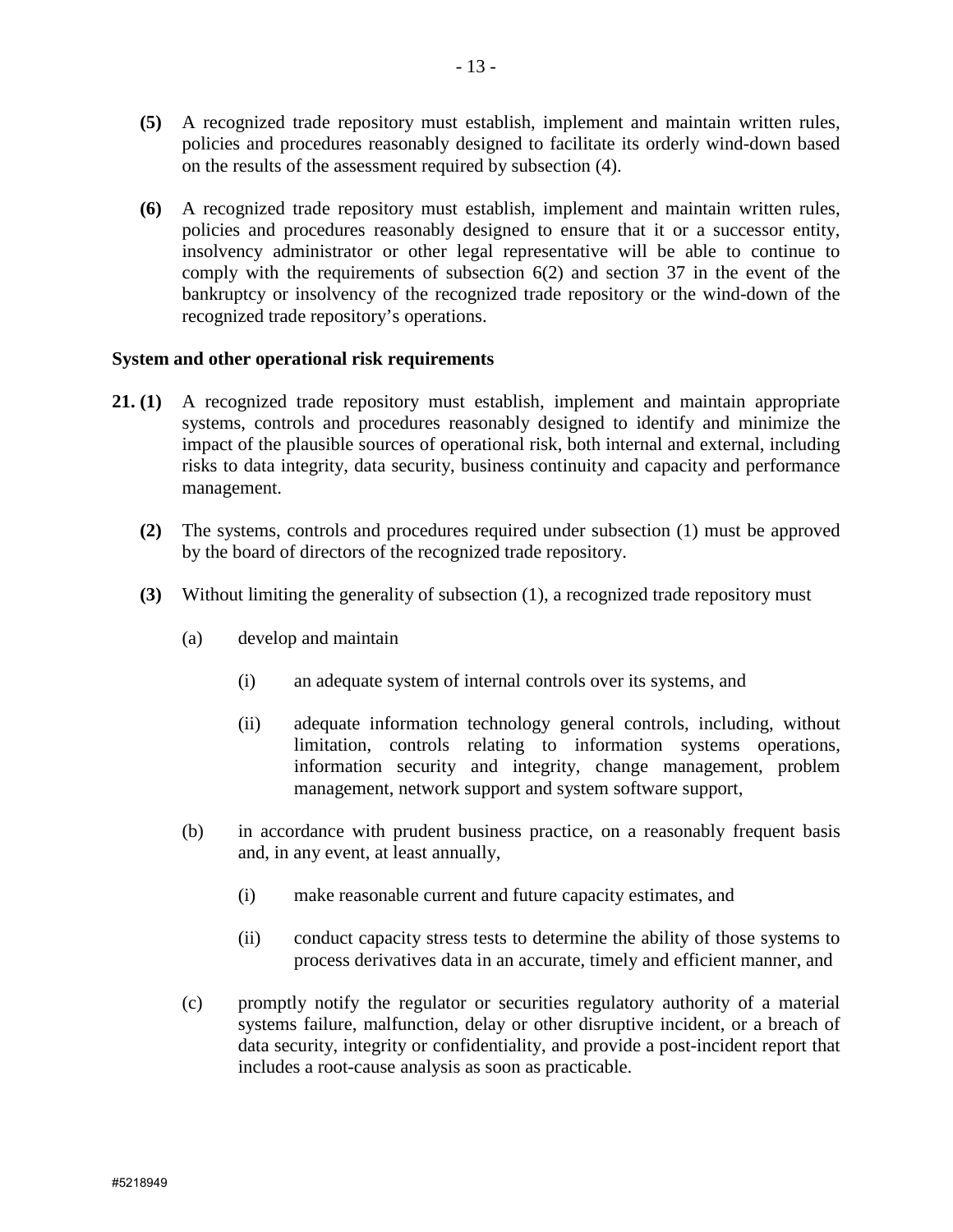- **(4)** Without limiting the generality of subsection (1), a recognized trade repository must establish, implement and maintain business continuity plans, including disaster recovery plans, reasonably designed to
	- (a) achieve prompt recovery of its operations following a disruption,
	- (b) allow for the timely recovery of information, including derivatives data, in the event of a disruption, and
	- (c) provide for the exercise of authority in the event of an emergency.
- **(5)** A recognized trade repository must test its business continuity plans, including disaster recovery plans, at least annually.
- **(6)** For each of its systems for collecting and maintaining reports of derivatives data, a recognized trade repository must annually engage a qualified party to conduct an independent review and prepare a report in accordance with established audit standards to ensure that the recognized trade repository is in compliance with paragraphs  $(3)(a)$ and (b) and subsections (4) and (5).
- **(7)** A recognized trade repository must provide the report referred to in subsection (6) to
	- (a) its board of directors or audit committee promptly upon the completion of the report, and
	- (b) the regulator or securities regulatory authority not later than the  $30<sup>th</sup>$  day after providing the report to its board of directors or audit committee.
- **(8)** A recognized trade repository must disclose on its website, in a manner that is easily accessible to the public, all technology requirements regarding interfacing with or accessing the services provided by the recognized trade repository
	- (a) if operations have not begun, sufficiently in advance of operations to allow a reasonable period for testing and system modification by participants, and
	- (b) if operations have begun, sufficiently in advance of implementing a material change to technology requirements to allow a reasonable period for testing and system modification by participants.
- **(9)** A recognized trade repository must make available testing facilities for interfacing with or accessing the services provided by the recognized trade repository,
	- (a) if operations have not begun, sufficiently in advance of operations to allow a reasonable period for testing and system modification by participants, and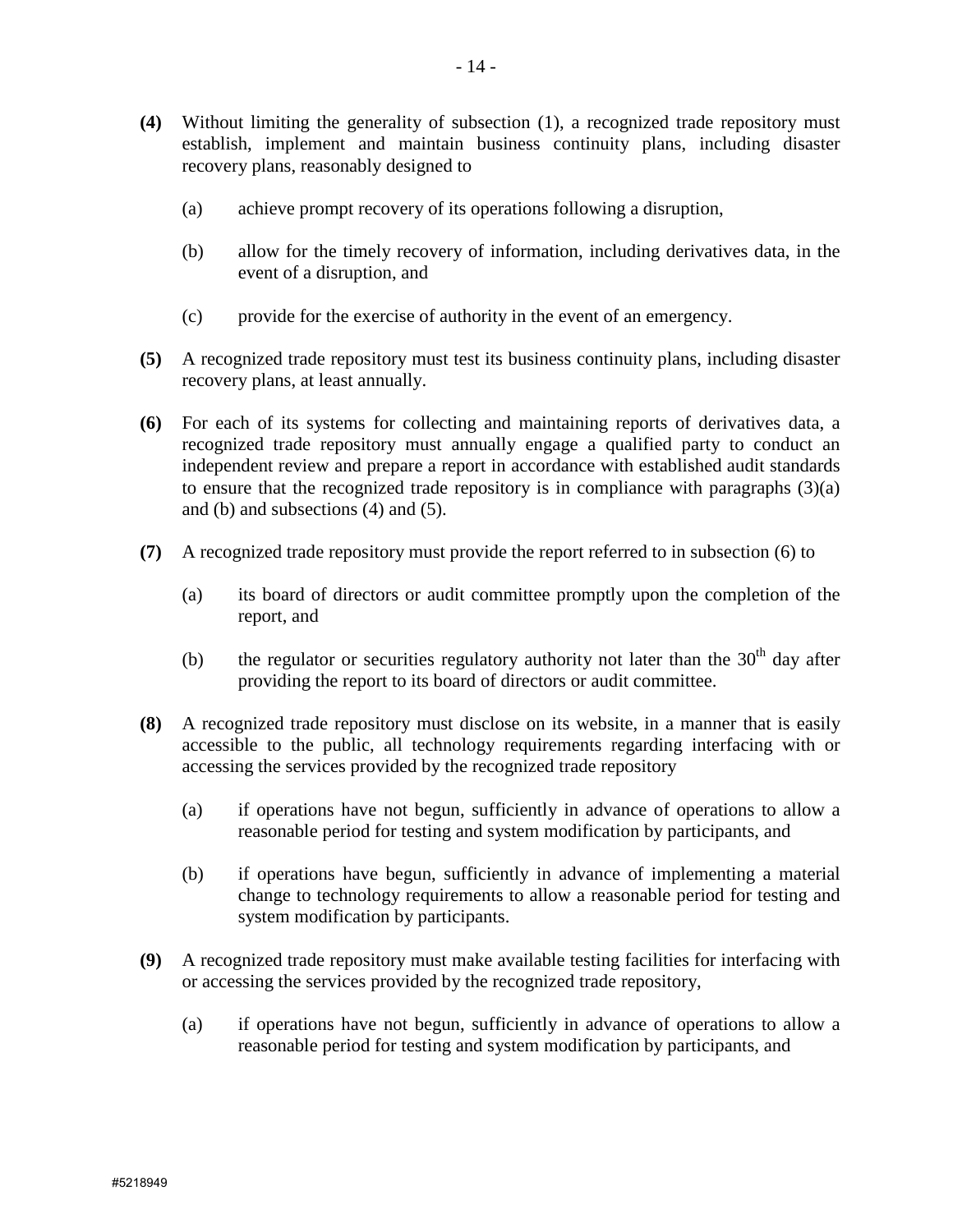- (b) if operations have begun, sufficiently in advance of implementing a material change to technology requirements to allow a reasonable period for testing and system modification by participants.
- **(10)** A recognized trade repository must not begin operations in the local jurisdiction unless it has complied with paragraphs  $(8)(a)$  and  $(9)(a)$ .
- **(11)** Paragraphs (8)(b) and (9)(b) do not apply to a recognized trade repository if
	- (a) the change to the recognized trade repository's technology requirements must be made immediately to address a failure, malfunction or material delay of its systems or equipment,
	- (b) the recognized trade repository immediately notifies the regulator or securities regulatory authority of its intention to make the change to its technology requirements, and
	- (c) the recognized trade repository discloses on its website, in a manner that is easily accessible to the public, the changed technology requirements as soon as practicable.

# **Data security and confidentiality**

- **22. (1)** A recognized trade repository must establish, implement and maintain written rules, policies and procedures reasonably designed to ensure the safety, privacy and confidentiality of derivatives data reported to it under this Instrument.
	- **(2)** A recognized trade repository must not release derivatives data for commercial or business purposes unless one or more of the following apply:
		- (a) the derivatives data has otherwise been disclosed under section 39;
		- (b) the counterparties to the derivative have provided the recognized trade repository with their express written consent to use or release the derivatives data.

# **Confirmation of data and information**

- **23. (1)** A recognized trade repository must establish, implement and maintain written rules, policies and procedures reasonably designed to allow for confirmation by each counterparty to a derivative that has been reported under this Instrument that the derivatives data reported in relation to the derivative is accurate.
	- **(2)** Despite subsection (1), a recognized trade repository is not required to establish, implement and maintain written rules, policies or procedures referred to in that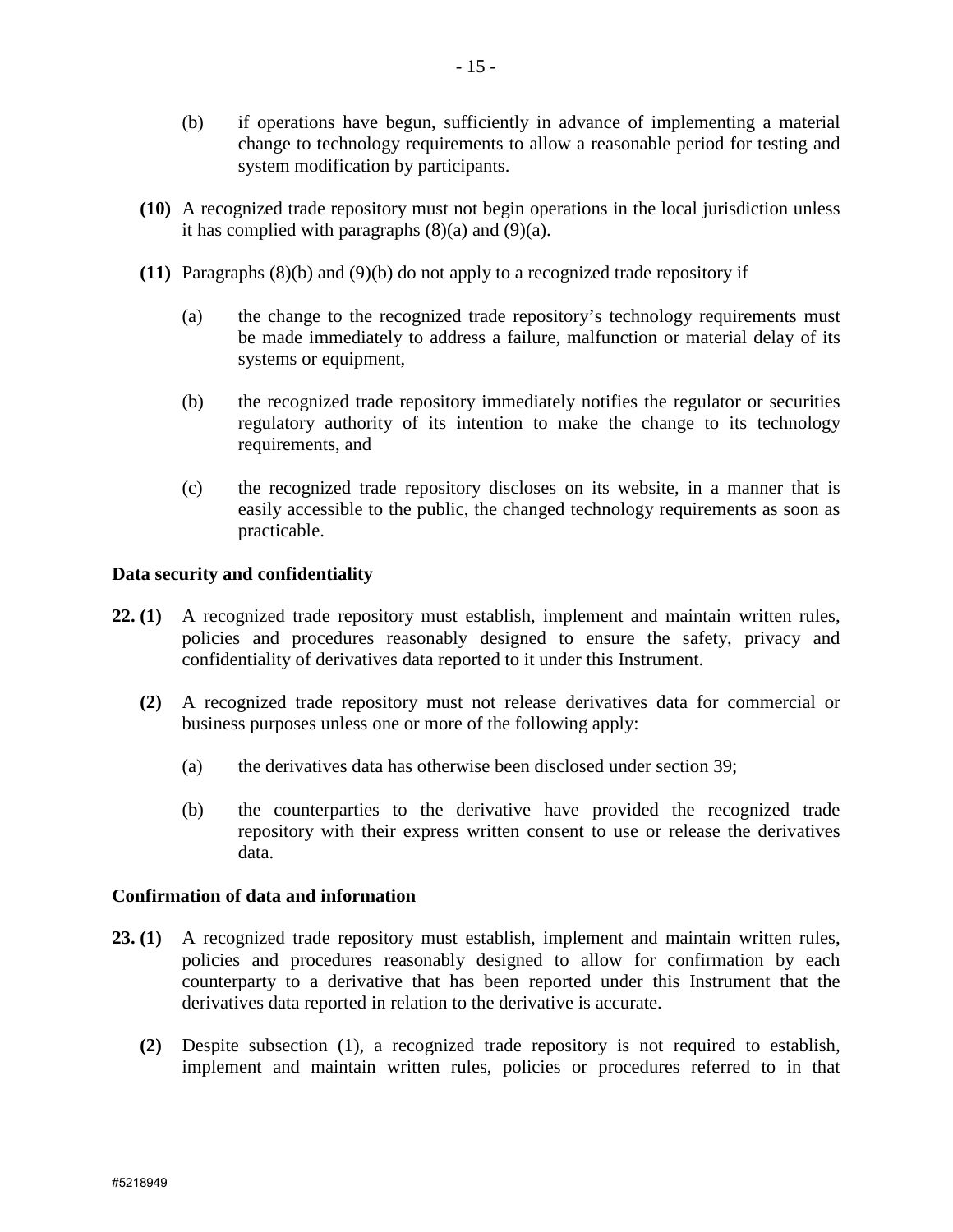subsection in respect of a counterparty that is not a participant of the recognized trade repository.

### **Outsourcing**

- **24.** If a recognized trade repository outsources a material service or system to a service provider, including to an associate or affiliated entity of the recognized trade repository, the recognized trade repository must do each of the following:
	- (a) establish, implement and maintain written rules, policies and procedures for the selection of a service provider to which a material service or system may be outsourced and for the evaluation and approval of such an outsourcing arrangement;
	- (b) identify any conflicts of interest between the recognized trade repository and a service provider to which a material service or system is outsourced, and establish, implement, maintain and enforce written rules, policies and procedures to mitigate and manage or resolve those conflicts of interest;
	- (c) enter into a written contract with the service provider that is appropriate for the materiality and nature of the outsourced activity and that provides for adequate termination procedures;
	- (d) maintain access to the books and records of the service provider relating to the outsourced activity;
	- (e) ensure that the regulator or securities regulatory authority has the same access to all data, information and systems maintained by the service provider on behalf of the recognized trade repository that it would have absent the outsourcing arrangement;
	- (f) ensure that all persons or companies conducting an audit or independent review of the recognized trade repository under this Instrument have appropriate access to all data, information and systems maintained by the service provider on behalf of the recognized trade repository that those persons or companies would have absent the outsourcing arrangement;
	- (g) take appropriate measures to determine that a service provider to which a material service or system is outsourced establishes, maintains and periodically tests an appropriate business continuity plan, including a disaster recovery plan in accordance with the requirements set out in section 21;
	- (h) take appropriate measures to ensure that the service provider protects the safety, privacy and confidentiality of derivatives data and of users' confidential information in accordance with the requirements set out in section 22;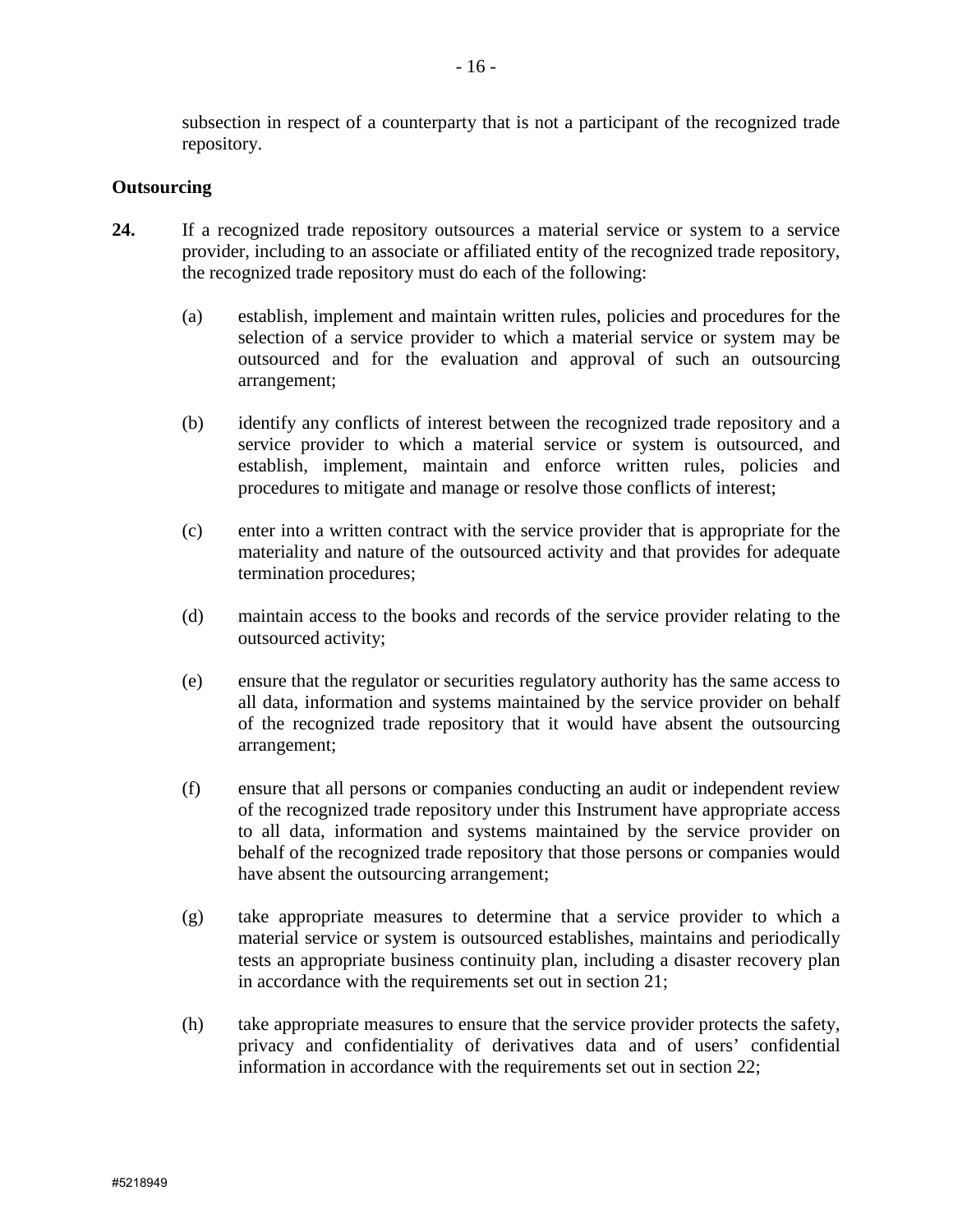(i) establish, implement, maintain and enforce written rules, policies and procedures to regularly review the performance of the service provider under the outsourcing agreement.

## **PART 3 DATA REPORTING**

#### **Reporting counterparty**

- **25. (1)** In this Instrument, "reporting counterparty", with respect to a derivative involving a local counterparty, means
	- (a) if the derivative is cleared through a reporting clearing agency, the reporting clearing agency,
	- (b) if paragraph (a) does not apply and the derivative is between a derivatives dealer and a counterparty that is not a derivatives dealer, the derivatives dealer,
	- (c) if paragraphs (a) and (b) do not apply and the counterparties to the derivative have, at the time of the transaction, agreed in writing that one of them will be the reporting counterparty, the counterparty determined to be the reporting counterparty under the terms of that agreement, and
	- (d) in any other case, each counterparty to the derivative.
	- **(2)** A local counterparty to a derivative to which paragraph (1)(c) applies must keep a record of the written agreement referred to in that paragraph for 7 years after the date on which the derivative expires or terminates.
	- **(3)** The records required to be maintained under subsection (2) must be kept in
		- (a) a safe location and in a durable form, and
		- (b) a manner that permits the records to be provided to the regulator within a reasonable time following request.
	- **(4)** Despite section 40, a local counterparty that agrees under paragraph (1)(c) to be the reporting counterparty for a derivative to which section 40 applies must report derivatives data relating to the derivative in accordance with this Instrument.

### **Duty to report**

**26. (1)** A reporting counterparty to a derivative involving a local counterparty must report, or cause to be reported, the data required to be reported under this Part to a recognized trade repository.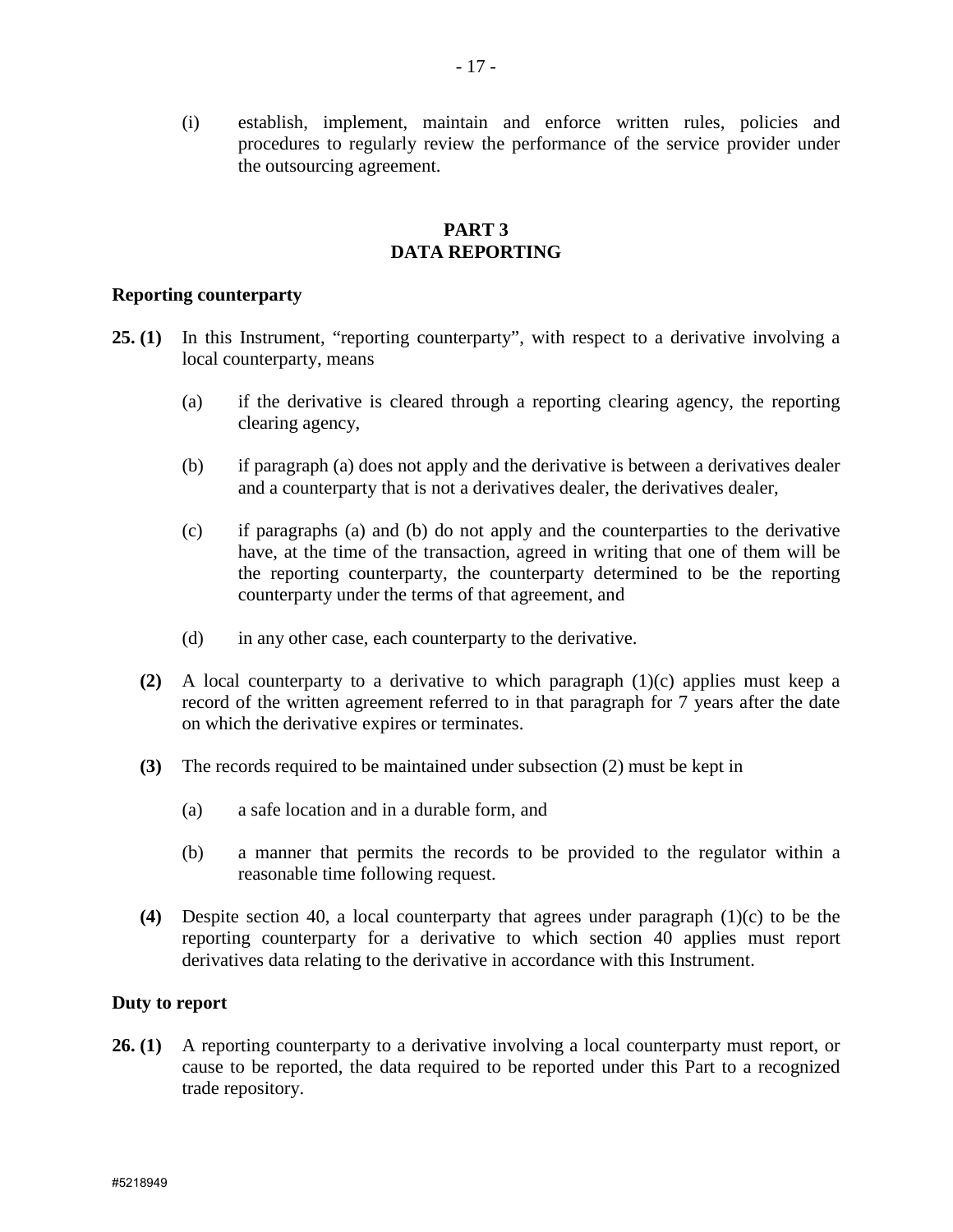- **(2)** Despite subsection (1), if no recognized trade repository accepts the data required to be reported under this Part, the reporting counterparty must electronically report the data required to be reported under this Part to the regulator or securities regulatory authority.
- **(3)** A reporting counterparty satisfies the reporting obligation in respect of a derivative required to be reported under subsection (1) if each of the following applies:
	- (a) one of the following applies to the derivative:
		- (i) the derivative is required to be reported solely because a counterparty to the derivative is a local counterparty under subparagraph (a)(i) of the definition of "local counterparty" and that local counterparty does not conduct business in the local jurisdiction other than incidental to being organized under the laws of the local jurisdiction;
		- (ii) the derivative is required to be reported solely because a counterparty to the derivative is a local counterparty under paragraph (c) of the definition of "local counterparty";
	- (b) the derivative is reported to a recognized trade repository under one or more of the following:
		- (i) Manitoba Securities Commission Rule 91-507 *Trade Repositories and Derivatives Data Reporting*, as amended from time to time;
		- (ii) Ontario Securities Commission Rule 91-507 *Trade Repositories and Derivatives Data Reporting*, as amended from time to time;
		- (iii) Quebec Regulation 91-507 respecting trade repositories and derivatives data reporting, as amended from time to time;
	- (c) the reporting counterparty instructs the recognized trade repository referred to in paragraph (b) to provide the regulator or securities regulatory authority with access to the derivatives data that it is required to report under this Instrument and otherwise uses its best efforts to provide the regulator or securities regulatory authority with access to such derivatives data.
- **(4)** A reporting counterparty must report all derivatives data relating to a derivative to the same recognized trade repository to which an initial report was made.
- **(5)** A reporting counterparty must not submit derivatives data that is false or misleading to a recognized trade repository.
- **(6)** A reporting counterparty must report an error or omission in the derivatives data it has reported as soon as practicable after discovery of the error or omission and, in any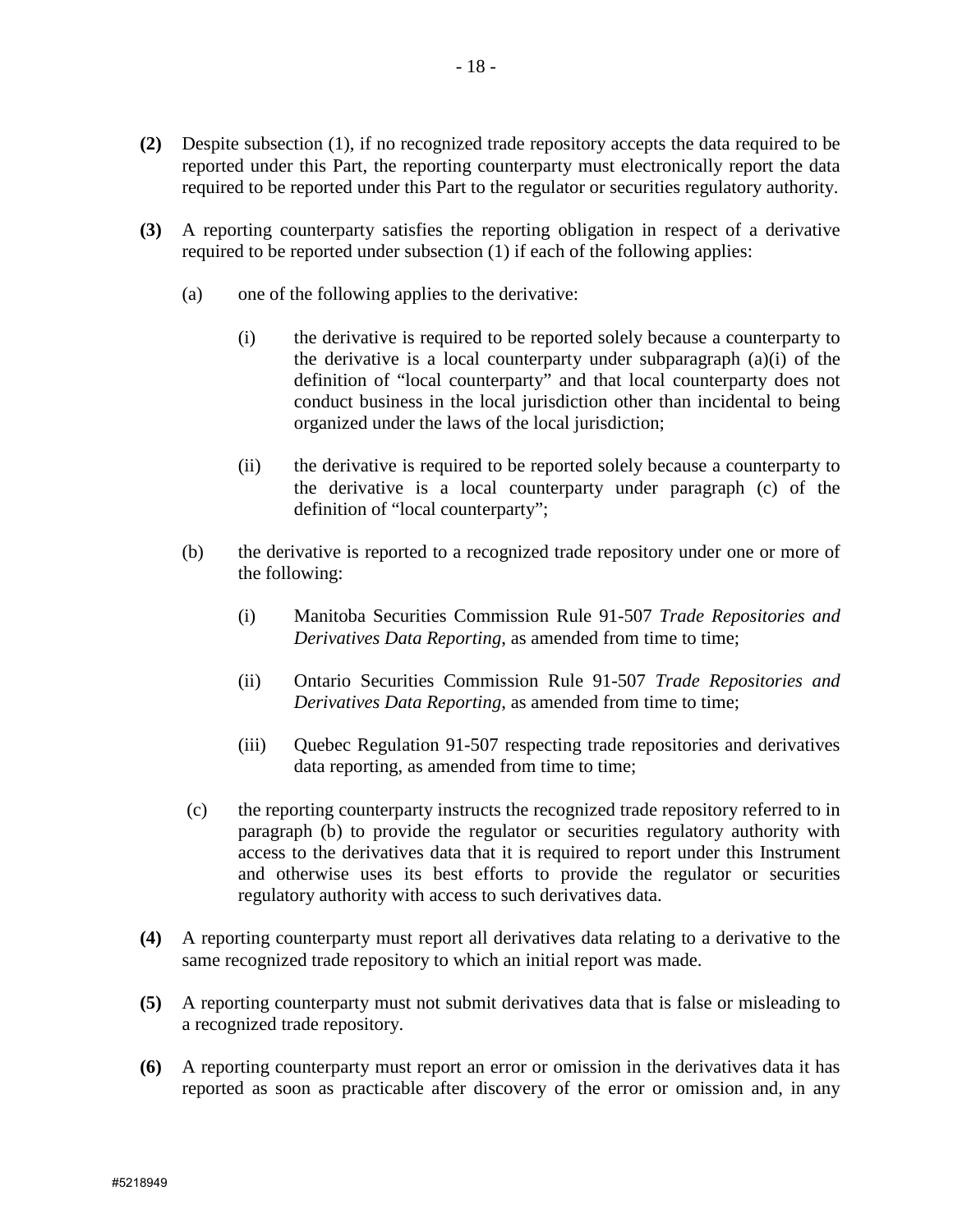event, no later than the end of the business day following the day of discovery of the error or omission.

- **(7)** A local counterparty, other than the reporting counterparty, must notify the reporting counterparty of an error or omission with respect to derivatives data relating to a derivative to which it is a counterparty as soon as practicable after discovery of the error or omission and, in any event, no later than the end of the business day following the day of discovery of the error or omission.
- **(8)** If a local counterparty to a derivative that is required to be reported under this Instrument and is cleared through a reporting clearing agency has specified a recognized trade repository to which derivatives data in relation to the derivative is to be reported, the reporting clearing agency must report the derivatives data to that recognized trade repository.

### **Identifiers, general**

- **27. (1)** In a report of creation data required under this Part, a reporting counterparty must include each of the following:
	- (a) the legal entity identifier of each counterparty to the derivative as set out in section 28;
	- (b) the unique product identifier for the derivative as set out in section 30.
	- **(2)** In a report of life-cycle data or valuation data required under this Part, a reporting counterparty must include the unique transaction identifier for the transaction relating to the derivative as set out in section 29.

# **Legal entity identifiers**

- 28. (1) A recognized trade repository must identify each counterparty to a derivative that is required to be reported under this Instrument in all recordkeeping and all reporting required under this Instrument by means of a single legal entity identifier.
	- **(2)** Subject to subsection (3), the legal entity identifier referred to in subsection (1) must be a unique identification code assigned to a counterparty in accordance with the standards set by the Global LEI System.
	- **(3)** If the Global LEI System is unavailable to a counterparty to a derivative at the time when a report under this Instrument is required to be made, each of the following applies:
		- (a) each counterparty to the derivative must obtain a substitute legal entity identifier which complies with the standards established March 8, 2013 by the Legal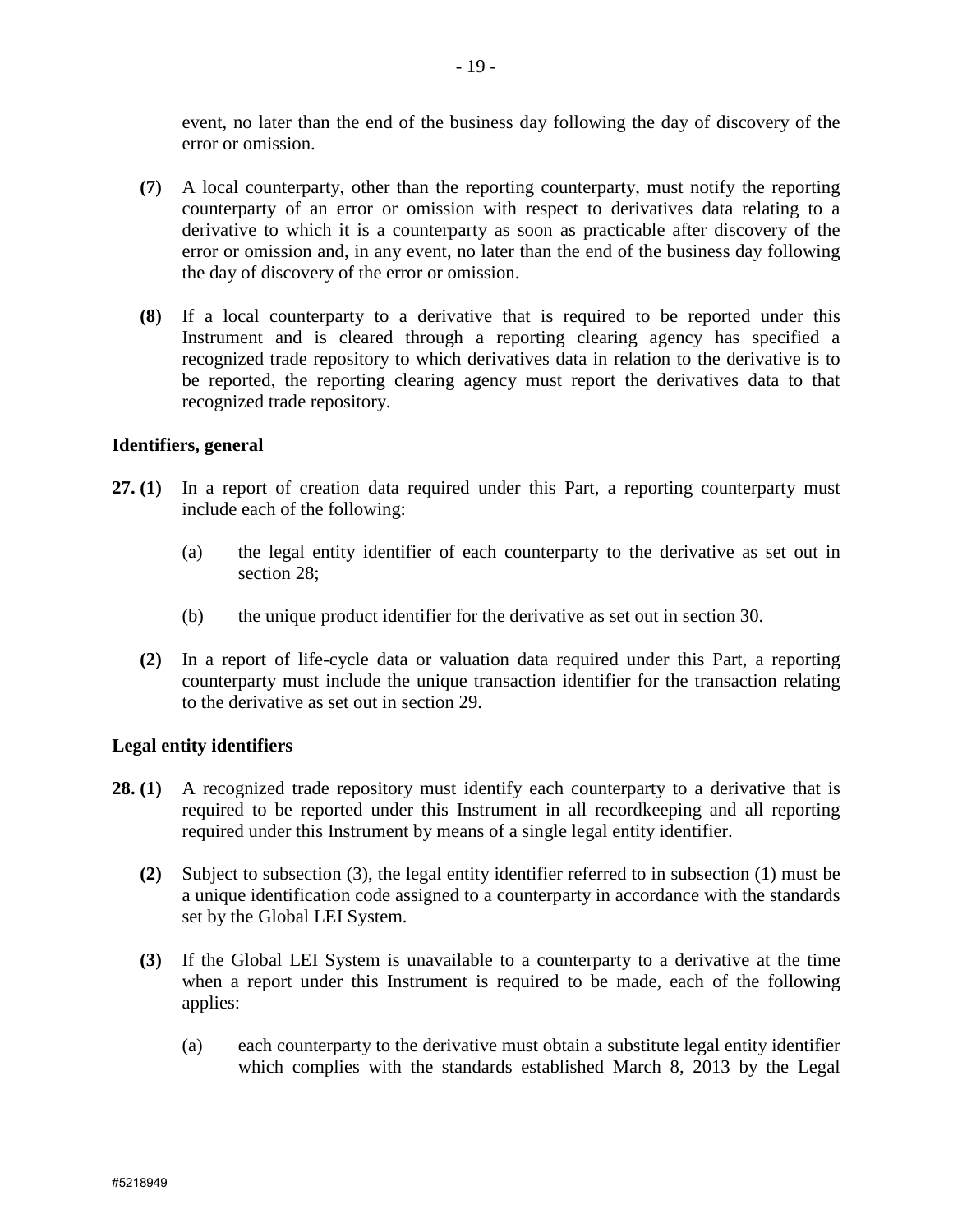Entity Identifier Regulatory Oversight Committee for pre-legal entity identifiers;

- (b) a local counterparty must use the substitute legal entity identifier until a legal entity identifier is assigned to the counterparty in accordance with the standards set by the Global LEI System as required under subsection (2);
- (c) after the holder of a substitute legal entity identifier is assigned a legal entity identifier in accordance with the standards set by the Global LEI System as required under subsection (2), the local counterparty must ensure that it is identified only by the assigned legal entity identifier in all derivatives data reported under this Instrument in respect of a derivative to which it is a counterparty.
- **(4)** If a local counterparty to a derivative required to be reported under this Instrument is not eligible to receive a legal entity identifier assigned by the Global LEI System, the reporting counterparty must identify the counterparty by a single alternative identifier.

### **Unique transaction identifiers**

- **29. (1)** A recognized trade repository must identify each transaction relating to a derivative that is required to be reported under this Instrument in all recordkeeping and all reporting required under this Instrument by means of a unique transaction identifier.
	- **(2)** A recognized trade repository must assign a unique transaction identifier to a transaction, using its own methodology or incorporating a unique transaction identifier previously assigned to the transaction.
	- **(3)** A recognized trade repository must not assign more than one unique transaction identifier to a transaction.

#### **Unique product identifiers**

- **30. (1)** In this section, "unique product identifier" means a code that uniquely identifies a subtype of derivative and is assigned in accordance with international or industry standards.
	- **(2)** For each derivative that is required to be reported under this Instrument, the reporting counterparty must assign a unique product identifier that identifies the sub-type of the derivative.
	- **(3)** A reporting counterparty must not assign more than one unique product identifier to a derivative.
	- **(4)** If international or industry standards for a unique product identifier are not reasonably available for a particular sub-type of derivative at the time a report is made under this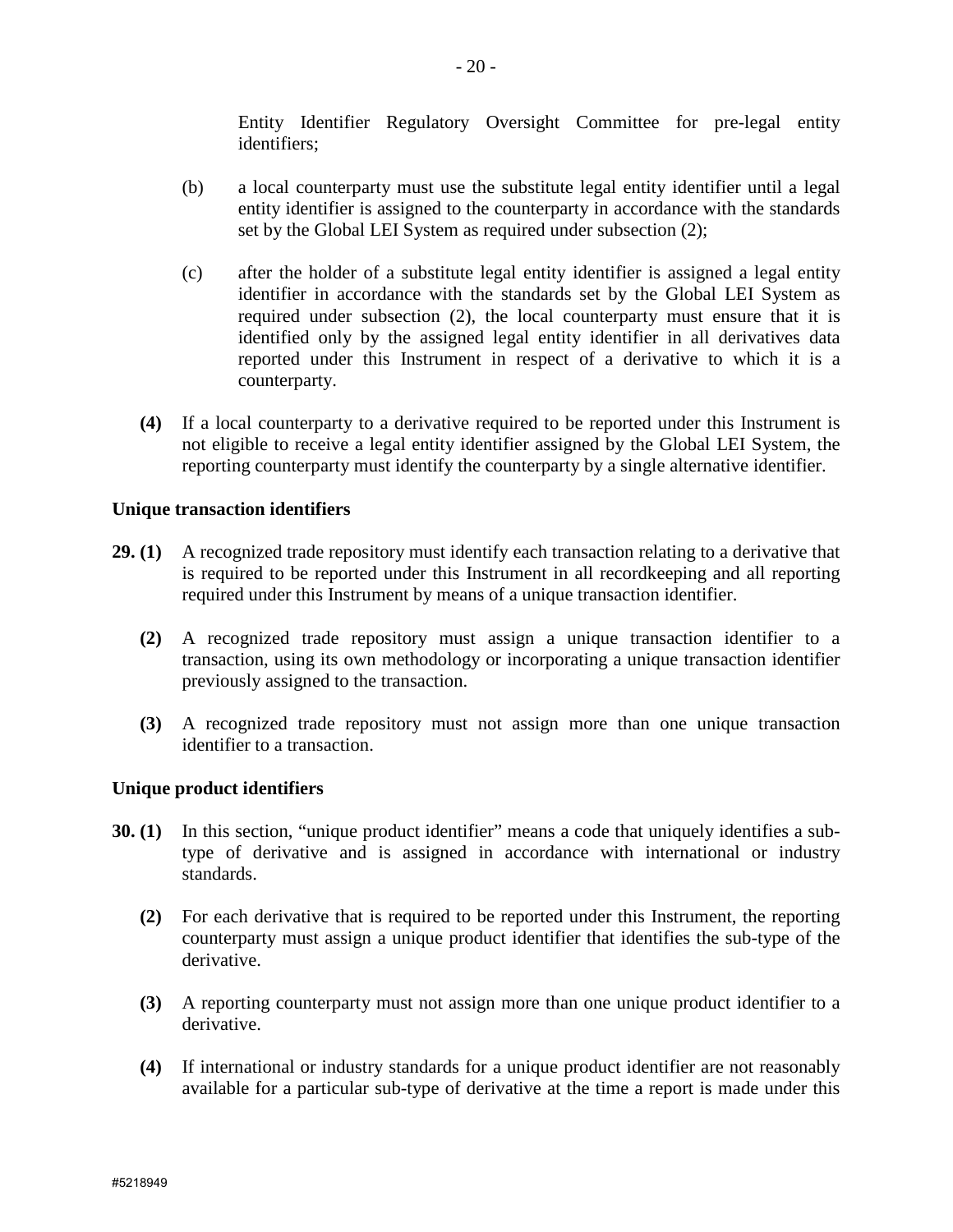Instrument, a reporting counterparty must assign a unique product identifier to the derivative using its own methodology or incorporating a unique product identifier previously assigned to the derivative.

### **Creation data**

- **31. (1)** A reporting counterparty must report creation data relating to a derivative that is required to be reported under this Instrument to a recognized trade repository immediately following the transaction.
	- **(2)** Despite subsection (1), if it is not practicable to immediately report the creation data, a reporting counterparty must report creation data as soon as practicable and in no event later than the end of the business day following the day on which the data would otherwise be required to be reported.

### **Life-cycle event data**

- **32. (1)** A reporting counterparty must report all life-cycle event data relating to a derivative that is required to be reported under this Instrument to a recognized trade repository by the end of the business day on which the life-cycle event occurs.
	- **(2)** Despite subsection (1), if it is not practicable to report life-cycle event data by the end of the business day on which the life-cycle event occurs, the reporting counterparty must report life-cycle event data no later than the end of the business day following the day on which the life-cycle event occurs.

### **Valuation data**

- **33. (1)** A reporting counterparty must report valuation data relating to a derivative that is required to be reported under this Instrument to a recognized trade repository in accordance with industry accepted valuation standards
	- (a) daily, based on relevant closing market data from the previous business day, if the reporting counterparty is a reporting clearing agency or a derivatives dealer, or
	- (b) quarterly, as of the last day of each calendar quarter, if the reporting counterparty is not a reporting clearing agency or a derivatives dealer.
	- **(2)** Despite subsection (1), valuation data required to be reported under paragraph (1)(b) must be reported to the recognized trade repository no later than the 30th day after the end of the calendar quarter.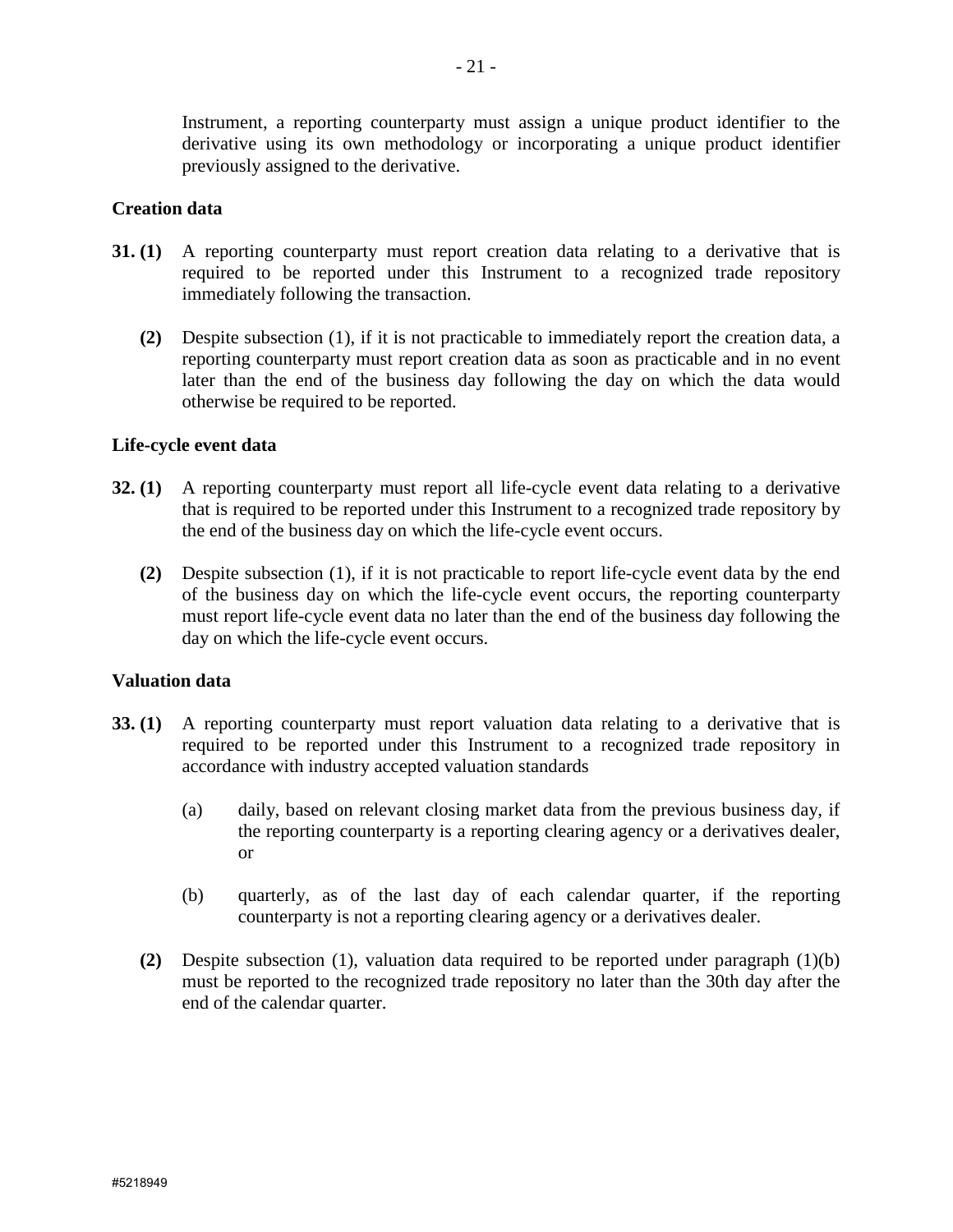### **Pre-existing derivatives**

- **34. (1)** Despite section 31 and subject to subsection 44(2), on or before December 1, 2016, a reporting counterparty must report creation data relating to a derivative if all of the following apply:
	- (a) the reporting counterparty is a reporting clearing agency or a derivatives dealer;
	- (b) the transaction was entered into before May 1, 2016;
	- (c) there were outstanding contractual obligations with respect to the derivative on the earlier of the date that the derivative is reported or December 1, 2016.
	- **(2)** Despite section 31 and subject to subsection 44(3), on or before February 1, 2017, a reporting counterparty must report creation data relating to a derivative if all of the following apply:
		- (a) the reporting counterparty is not a reporting clearing agency or a derivatives dealer;
		- (b) the transaction was entered into before May 1, 2016;
		- (c) there were outstanding contractual obligations with respect to the derivative on the earlier of the date that the derivative is reported or February 1, 2017.
	- **(3)** Despite section 31, a reporting counterparty to a derivative to which subsection (1) or (2) applies is required to report, in relation to the derivative, only the creation data indicated in the column in Appendix A entitled "Required for Pre-existing Derivatives".
	- **(4)** Despite section 32, a reporting counterparty is not required to report life-cycle event data relating to a derivative to which subsection  $(1)$  or  $(2)$  applies until the reporting counterparty has reported creation data in accordance with subsection (1) or (2).
	- **(5)** Despite section 33, a reporting counterparty is not required to report valuation data relating to a derivative to which subsection (1) or (2) applies until the reporting counterparty has reported creation data in accordance with subsection (1) or (2).

#### **Timing requirements for reporting data to another recognized trade repository**

**35**. Despite subsection 26(4) and sections 31 to 34, if a recognized trade repository ceases operations or stops accepting derivatives data for an asset class of derivatives, a reporting counterparty may fulfill its reporting obligations under this Instrument by reporting the derivatives data to another recognized trade repository or, if there is not an available recognized trade repository, the regulator or securities regulatory authority.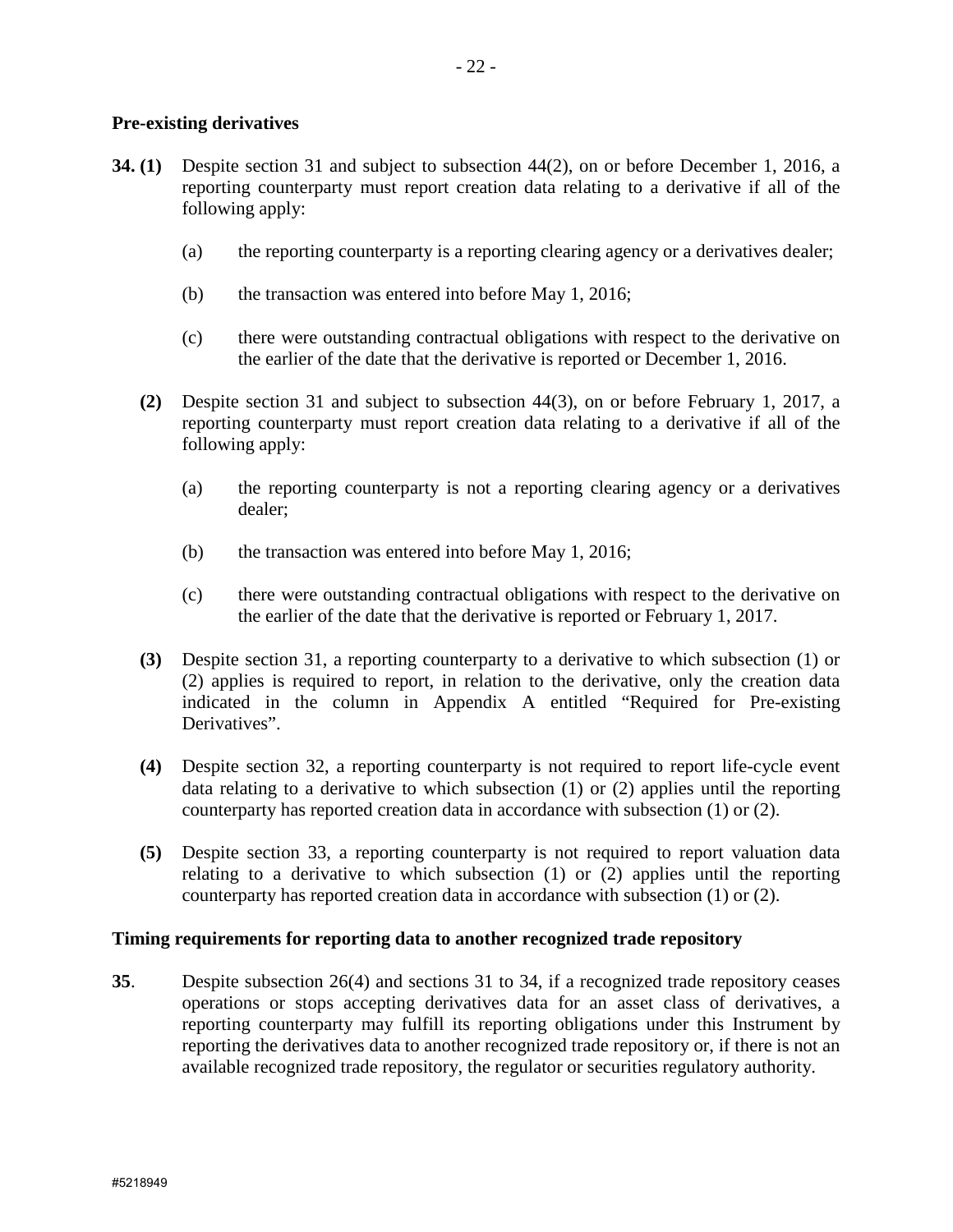### **Records of data reported**

- **36. (1)** A reporting counterparty must keep records relating to a derivative that is required to be reported under this Instrument, including transaction records, for 7 years after the date on which the derivative expires or terminates.
	- **(2)** A reporting counterparty must keep the records referred to in subsection (1) in a safe location and in a durable form.

### **PART 4 DATA DISSEMINATION AND ACCESS TO DATA**

#### **Data available to regulators**

- **37. (1)** A recognized trade repository must
	- (a) provide to the regulator or securities regulatory authority direct, continuous and timely electronic access to derivatives data in the possession of the recognized trade repository that has been reported under this Instrument or that may impact the capital markets,
	- (b) provide the data referenced in paragraph (a) on an aggregated basis, and
	- (c) notify the regulator or securities regulatory authority of the manner in which the derivatives data provided under paragraph (b) has been aggregated.
	- **(2)** A recognized trade repository must establish, implement and maintain rules, policies or operations designed to ensure that it meets or exceeds the access standards and recommendations published by the International Organization of Securities Commissions in the August, 2013 report entitled "Authorities' access to trade repository data", as amended from time to time.
	- **(3)** A reporting counterparty must use its best efforts to provide the regulator or securities regulatory authority with prompt access to all derivatives data that it is required to report under this Instrument, including instructing a trade repository to provide the regulator or securities regulatory authority with access to that data.

#### **Data available to counterparties**

**38. (1)** A recognized trade repository must provide all counterparties to a derivative with timely access to all derivatives data relating to that derivative which is submitted to the recognized trade repository.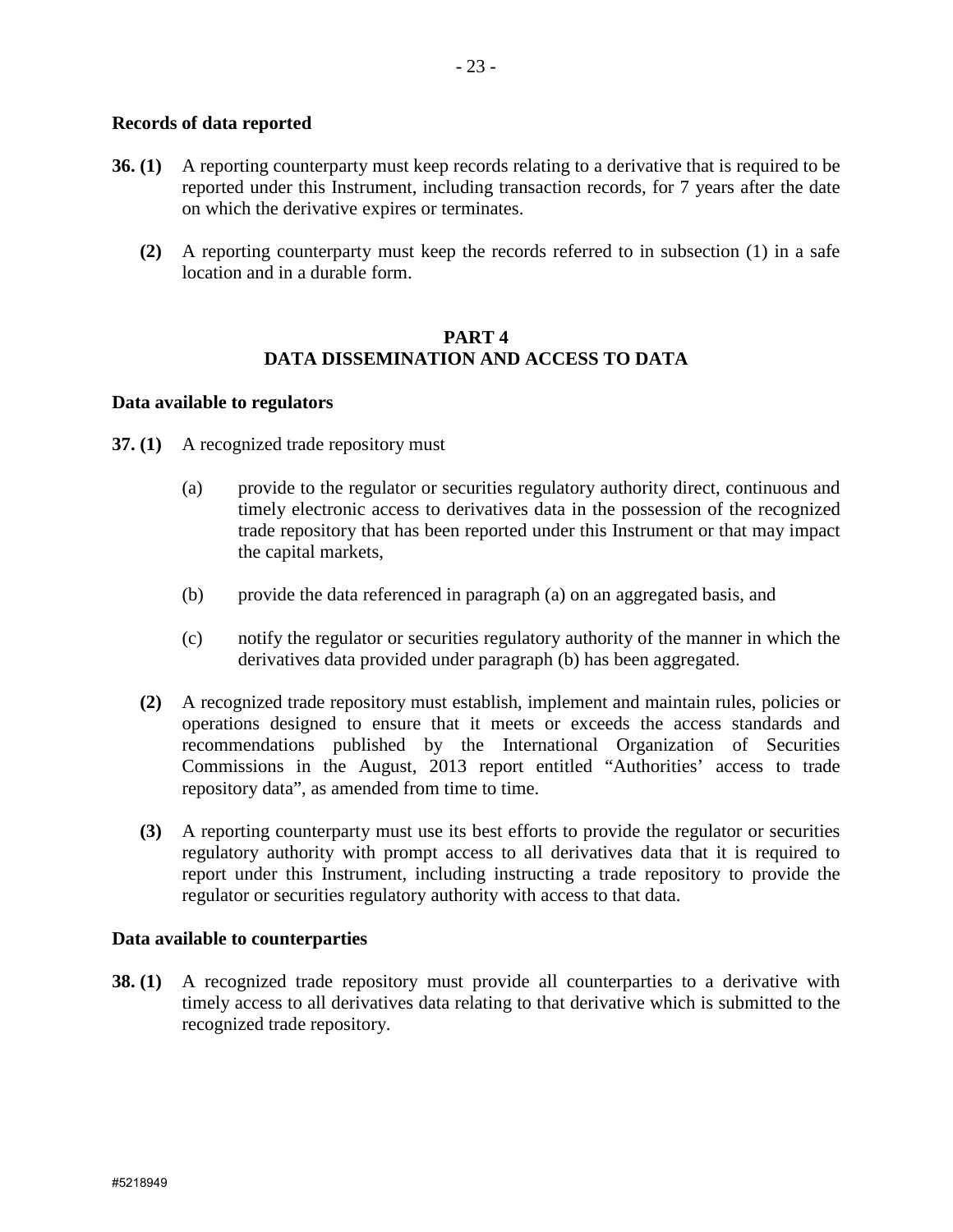- **(2)** A recognized trade repository must have appropriate verification and authorization procedures in place to deal with access pursuant to subsection (1) by a non-reporting counterparty or a delegate of a non-reporting counterparty.
- **(3)** Each counterparty to a derivative must permit the release of all derivatives data required to be reported or disclosed under this Instrument.
- **(4)** Subsection (3) applies despite any agreement to the contrary between the counterparties to a derivative.

### **Data available to public**

- **39. (1)** Unless otherwise governed by the requirements or conditions of a decision of the securities regulatory authority, a recognized trade repository must, on a reasonably frequent basis, create and make available on its website, in a manner that is easily accessible to the public, at no cost, aggregate data on open positions, volume, number and, if applicable, price, relating to the derivatives reported to it under this Instrument.
	- **(2)** The data made available under subsection (1) must include, at a minimum, breakdowns, if applicable, by currency of denomination, geographic location of reference entity or asset, asset class, contract type, maturity and whether the derivative is cleared.
	- **(3)** A recognized trade repository must make transaction level reports available to the public at no cost.
	- **(4)** In making transaction level reports available for the purpose of subsection (3), a recognized trade repository must not disclose the identity of either counterparty to the derivative.
	- **(5)** A recognized trade repository must make the data referred to in this section available to the public on its website or through a similar medium, in a usable form and in a manner that is easily accessible to the public at no cost.
	- **(6)** Despite subsections (1) to (5), a recognized trade repository must not make public derivatives data relating to a derivative between affiliated entities, unless otherwise required by law.

### **PART 5 EXCLUSIONS**

#### **Commodity derivative**

- **40.** Despite Part 3, a local counterparty is not required to report derivatives data relating to a derivative the asset class of which is a commodity, other than currency, if
	- (a) none of the counterparties to the derivative are any of the following: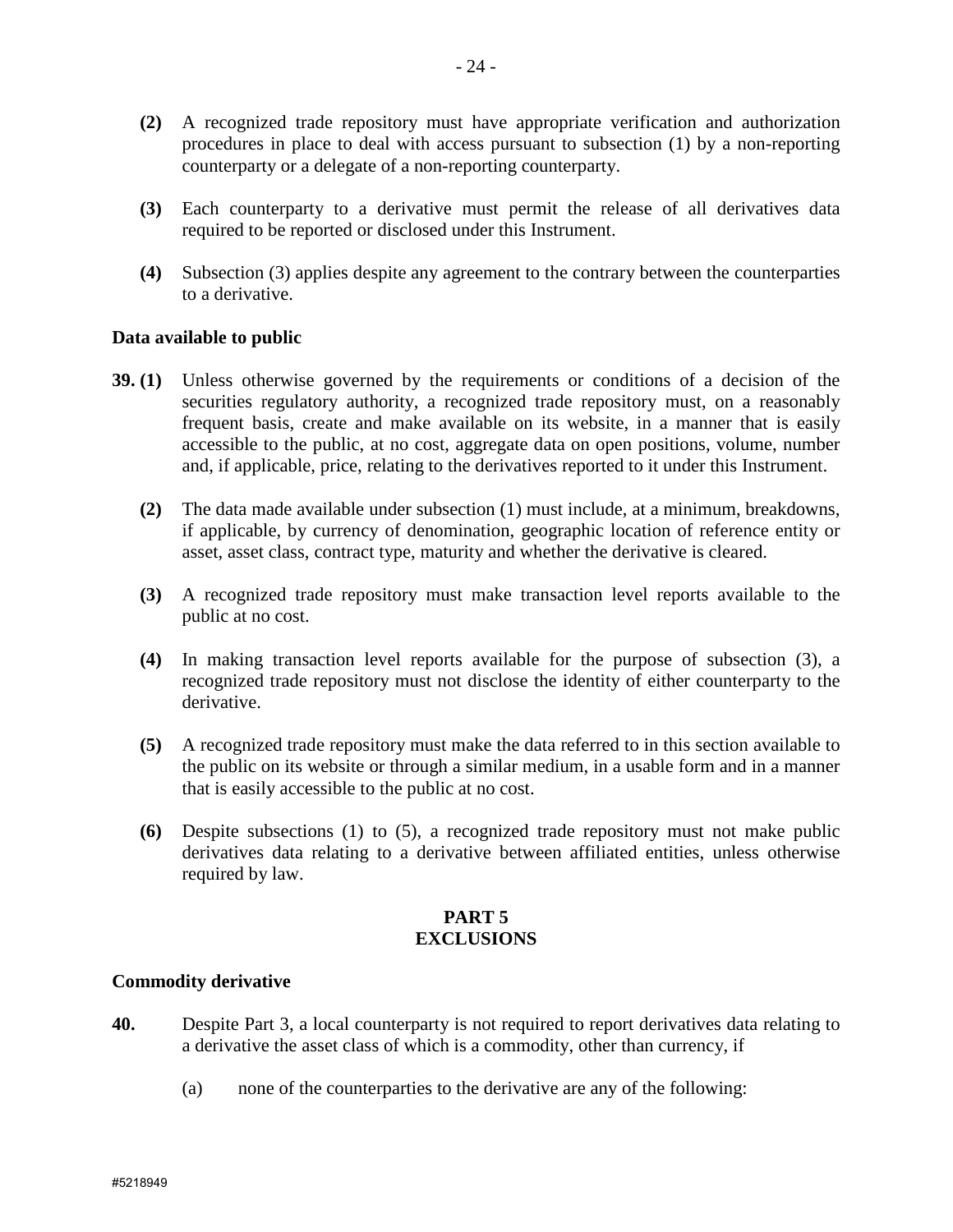- (i) a clearing agency;
- (ii) a derivatives dealer;
- (iii) an affiliated entity of a person or company referred to in subparagraph  $(i)$  or  $(ii)$ , and
- (b) the aggregate month-end gross notional amount under all outstanding derivatives the asset class of which is a commodity, other than currency, of the local counterparty and of each affiliated entity of the local counterparty that is a local counterparty in a jurisdiction of Canada, excluding derivatives with an affiliated entity, did not, in any calendar month in the preceding 12 calendar months, exceed \$250 000 000.

#### **Derivative between a government and its consolidated entity**

- **41.** Despite Part 3, a counterparty is not required to report derivatives data relating to a derivative between
	- (a) the government of a local jurisdiction, and
	- (b) a crown corporation or agency the accounts of which are consolidated for accounting purposes with those of the government referred to in paragraph (a).

#### **Derivative between a non-resident derivatives dealer and a non-local counterparty**

**42.** Despite Part 3, a counterparty is not required to report derivatives data relating to a derivative if the derivative is required to be reported solely because one or both counterparties is a local counterparty under paragraph (b) of the definition of "local counterparty".

### **PART 6 EXEMPTIONS**

#### **Exemption – general**

- **43. (1)** Except in Alberta, the regulator or securities regulatory authority may, under the statute referred to in Appendix B of National Instrument 14-101 *Definitions* opposite the name of the local jurisdiction, grant an exemption to this Instrument.
	- **(2)** In Alberta, the regulator or securities regulatory authority may grant an exemption to this Instrument, in whole or in part, subject to such terms, conditions, restrictions or requirements as may be imposed in the exemption.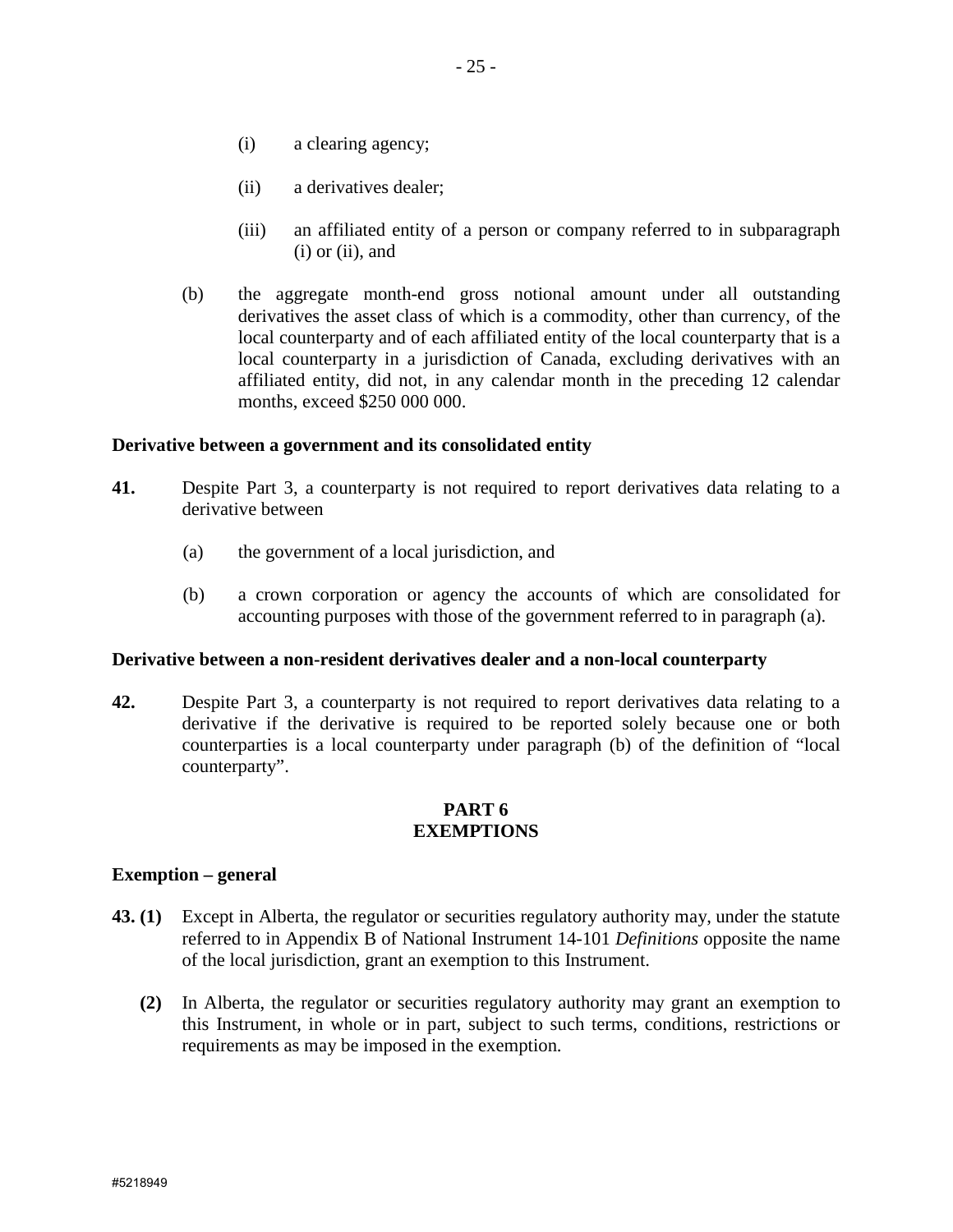#### **PART 7 TRANSITION PERIOD AND EFFECTIVE DATE**

#### **Transition period**

- **44. (1)** Despite Part 3, a reporting counterparty that is not a reporting clearing agency or a derivatives dealer is not required to make a report under that Part until November 1, 2016.
	- **(2)** Despite Part 3, a reporting counterparty is not required to report derivatives data relating to a derivative if all of the following apply:
		- (a) the derivative is entered into before May 1, 2016;
		- (b) the derivative expires or terminates on or before July 28, 2016;
		- (c) the reporting counterparty is a reporting clearing agency or a derivatives dealer.
	- **(3)** Despite Part 3, a reporting counterparty is not required to report derivatives data relating to a derivative if all of the following apply:
		- (a) the derivative is entered into before May 1, 2016;
		- (b) the derivative expires or terminates on or before October 31, 2016;
		- (c) the reporting counterparty is not a reporting clearing agency or a derivatives dealer.
	- **(4)** Despite Part 3, a reporting counterparty is not required to report derivatives data relating to a derivative if all of the following apply:
		- (a) the derivative is entered into before January 1, 2017;
		- (b) the counterparties are affiliated entities at the time of the transaction;
		- (c) none of the counterparties to the derivative is one or more of the following:
			- (i) a recognized or exempt clearing agency;
			- (ii) a derivatives dealer;
			- (iii) an affiliated entity of a person or company referred to in subparagraph  $(i)$  or  $(ii)$ .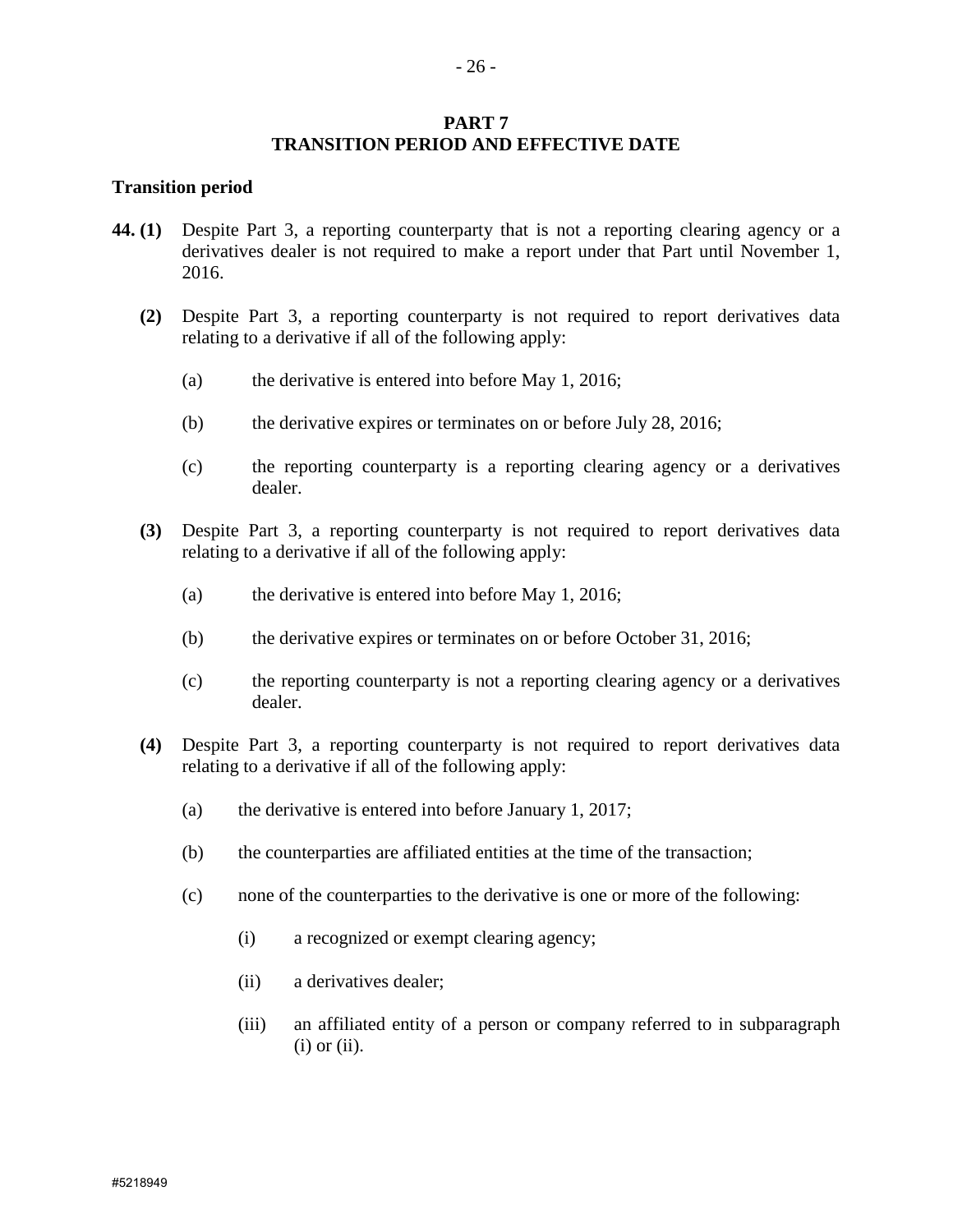# **Effective date**

- **45. (1)** This Instrument comes into force on May 1, 2016.
	- **(2)** In Saskatchewan, despite subsection (1), if these regulations are filed with the Registrar of Regulations after May 1, 2016, these regulations come into force on the day on which they are filed with the Registrar of Regulations.
	- **(3)** Despite subsection (1) and, in Saskatchewan, subject to subsection (2), Parts 3 and 5 come into force on July 29, 2016.
	- **(4)** Despite subsection (1) and, in Saskatchewan, subject to subsection (2), subsection 39(3) comes into force on January 1, 2017.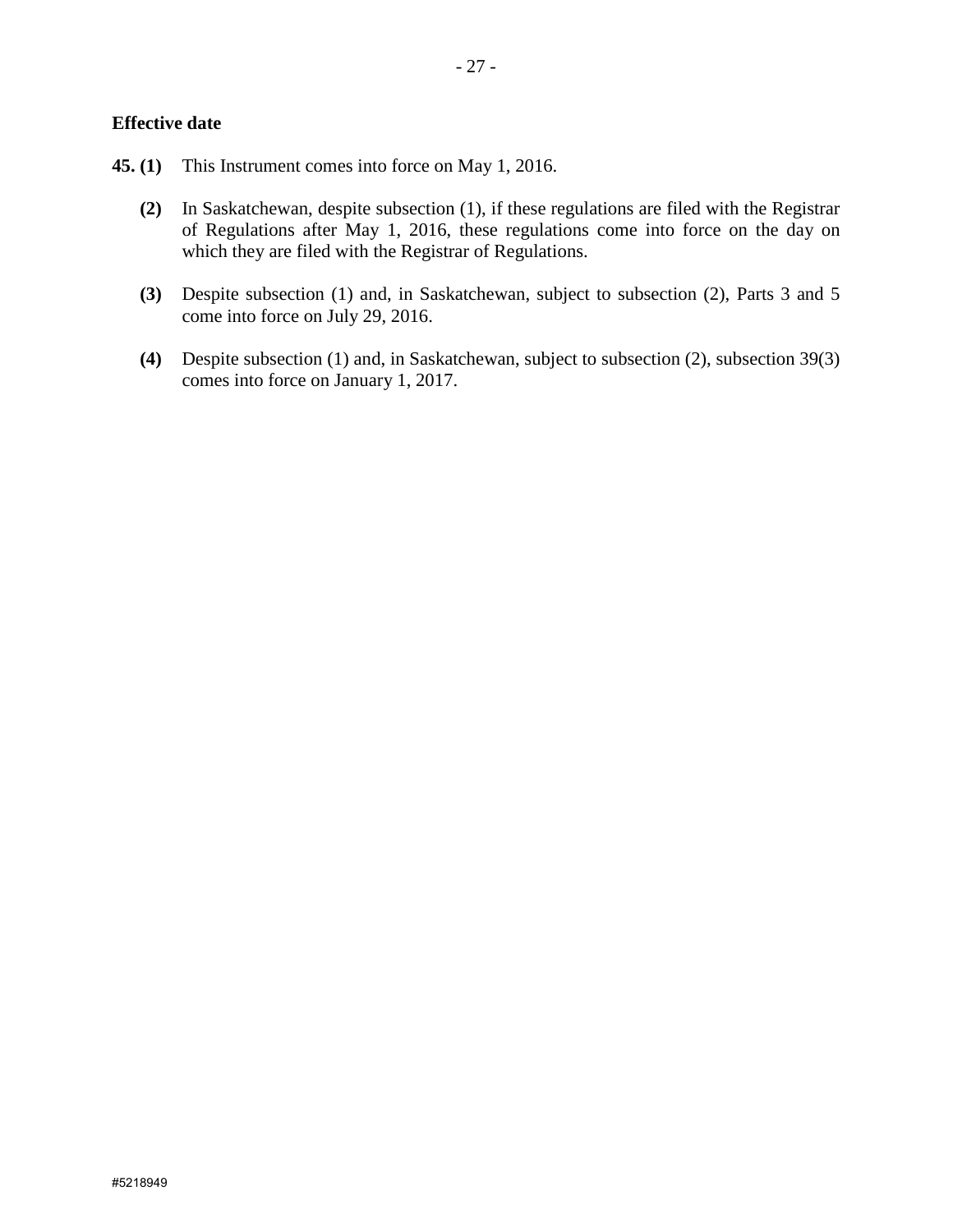# **APPENDIX A to MULTILATERAL INSTRUMENT 96-101**  *TRADE REPOSITORIES AND DERIVATIVES DATA REPORTING*

### **Minimum Data Fields Required to be Reported to a Recognized Trade Repository**

#### **Instructions:**

The reporting counterparty is required to provide a response for each of the fields unless the field is not applicable to the derivative.

| Data field                             | <b>Description</b>                                                                                                                                                                                             | <b>Required for</b><br><b>Pre-existing</b><br><b>Derivatives</b> |
|----------------------------------------|----------------------------------------------------------------------------------------------------------------------------------------------------------------------------------------------------------------|------------------------------------------------------------------|
| Transaction<br>identifier              | The unique transaction identifier as provided by the<br>recognized trade repository or the identifier as identified<br>by the two counterparties, electronic trading venue of<br>execution or clearing agency. |                                                                  |
| Master agreement<br>type               | The type of master agreement, if used for the reported<br>derivative.                                                                                                                                          |                                                                  |
| Master agreement<br>version            | Date of the master agreement version (e.g., 2002, 2006).                                                                                                                                                       | N                                                                |
| Cleared                                | Indicate whether the derivative has been cleared by a<br>clearing agency.                                                                                                                                      | Y                                                                |
| Intent to clear                        | Indicate whether the derivative will be cleared by a<br>clearing agency.                                                                                                                                       | N                                                                |
| Clearing agency                        | LEI of the clearing agency where the derivative is or will<br>be cleared.                                                                                                                                      | Y<br>(If available)                                              |
| Clearing member                        | LEI of the clearing member, if the clearing member is<br>not a counterparty.                                                                                                                                   | N                                                                |
| Clearing<br>exemption                  | Indicate whether one or more of the counterparties to the<br>derivative are exempted from a mandatory clearing<br>N<br>requirement.                                                                            |                                                                  |
| Broker/Clearing<br>intermediary        | LEI of the broker acting as an intermediary for the<br>N<br>reporting counterparty without becoming a counterparty.                                                                                            |                                                                  |
| Electronic trading<br>venue identifier | LEI of the electronic trading venue where the transaction<br>was executed.                                                                                                                                     | Y                                                                |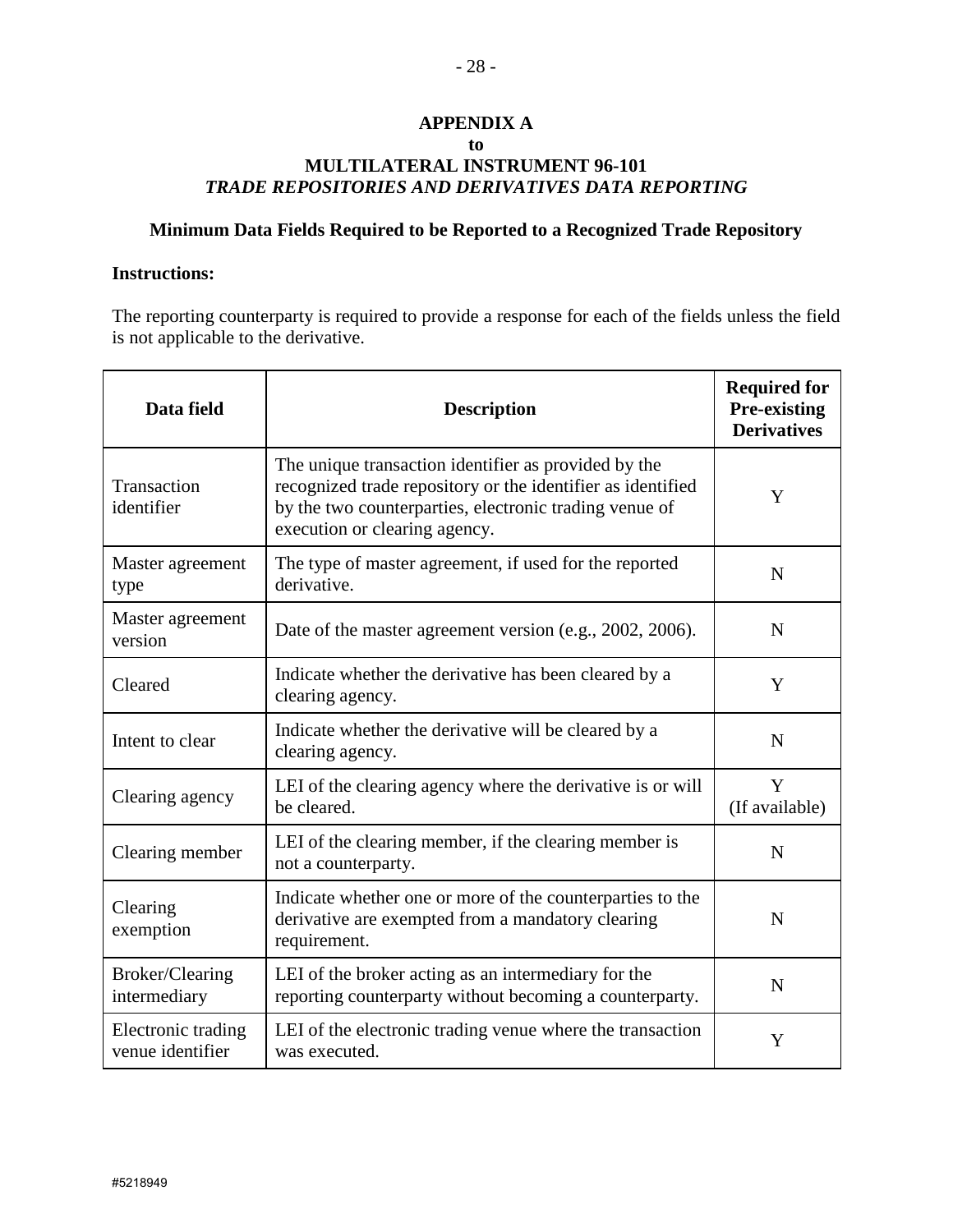| Inter-affiliate                                    | Indicate whether the derivative is between two affiliated<br>entities.                                                                                                                                                                                                                                                                             | Y<br>(If available) |
|----------------------------------------------------|----------------------------------------------------------------------------------------------------------------------------------------------------------------------------------------------------------------------------------------------------------------------------------------------------------------------------------------------------|---------------------|
| Collateralization                                  | Indicate whether the derivative is collateralized.<br><b>Field Values:</b><br>Fully (initial and variation margin required to be<br>posted by both parties);<br>Partially (variation only required to be posted by<br>$\bullet$<br>both parties);<br>One-way (one party will be required to post some<br>form of collateral);<br>Uncollateralized. | N                   |
| Identifier of<br>reporting<br>counterparty         | LEI of the reporting counterparty or, in case of an<br>individual, its client code.                                                                                                                                                                                                                                                                | Y                   |
| Identifier of non-<br>reporting<br>counterparty    | LEI of the non-reporting counterparty or, in case of an<br>individual, its client code.                                                                                                                                                                                                                                                            | Y                   |
| Counterparty side                                  | Indicate whether the reporting counterparty was the<br>buyer or seller. In the case of swaps, other than credit<br>default, the buyer will represent the payer of leg 1 and<br>the seller will be the payer of leg 2.                                                                                                                              |                     |
| Identifier of agent<br>reporting the<br>derivative | LEI of the agent reporting the derivative if reporting of<br>the derivative has been delegated by the reporting<br>counterparty.                                                                                                                                                                                                                   | $\mathbf N$         |
| Jurisdiction of<br>reporting<br>counterparty       | If the reporting counterparty is a local counterparty under<br>the derivatives data reporting rules of one or more<br>provinces of Canada, indicate all of the jurisdictions in<br>which it is a local counterparty.                                                                                                                               | Y<br>(If available) |
| Jurisdiction of<br>non-reporting<br>counterparty   | If the non-reporting counterparty is a local counterparty<br>under the derivatives data reporting rules of one or more<br>provinces of Canada, indicate all of the jurisdictions in<br>(If available)<br>which it is a local counterparty.                                                                                                         |                     |
| <b>A. Common Data</b>                              | These fields are required to be reported for all derivatives even if the<br>information may be entered in an Additional Asset Information field<br>below.<br>A field is not required to be reported if the unique product identifier<br>adequately describes the data required in that field.                                                      |                     |
| Unique product<br>identifier                       | Unique product identification code based on the<br>$\mathbf N$<br>taxonomy of the product.                                                                                                                                                                                                                                                         |                     |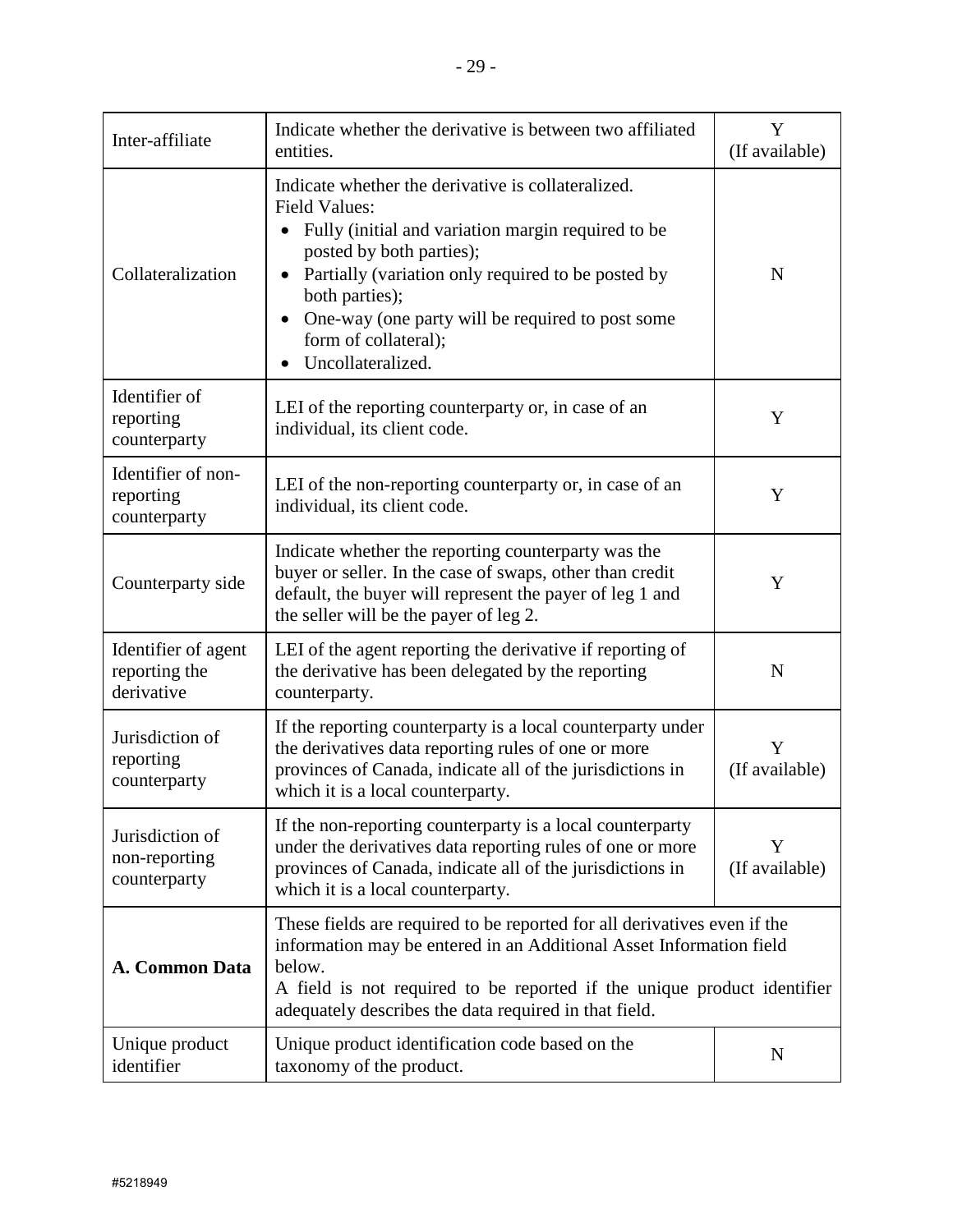| Contract or<br>instrument type                                                                                                                                                                           | The name of the contract or instrument type (e.g., swap,<br>swaption, forward, option, basis swap, index swap,<br>basket swap).                                                                                                   | Y                   |  |
|----------------------------------------------------------------------------------------------------------------------------------------------------------------------------------------------------------|-----------------------------------------------------------------------------------------------------------------------------------------------------------------------------------------------------------------------------------|---------------------|--|
| Underlying asset<br>identifier 1                                                                                                                                                                         | The unique identifier of the asset referenced in the<br>derivative.                                                                                                                                                               | Y                   |  |
| Underlying asset<br>identifier 2                                                                                                                                                                         | The unique identifier of the second asset referenced in<br>the derivative, if more than one.<br>If more than two assets identified in the derivative, report<br>the unique identifiers for those additional underlying<br>assets. | Y                   |  |
| Asset class                                                                                                                                                                                              | Major asset class of the product (e.g., interest rate, credit,<br>commodity, foreign exchange, equity).                                                                                                                           | Y<br>(If available) |  |
| Effective date or<br>start date                                                                                                                                                                          | The date the derivative becomes effective or starts.                                                                                                                                                                              | Y                   |  |
| Maturity,<br>termination or end<br>date                                                                                                                                                                  | The date the derivative expires.                                                                                                                                                                                                  | Y                   |  |
| Payment frequency<br>or dates                                                                                                                                                                            | The dates or frequency the derivative requires payments<br>to be made (e.g., quarterly, monthly).                                                                                                                                 | Y                   |  |
| Reset frequency or<br>dates                                                                                                                                                                              | The dates or frequency at which the price resets (e.g.,<br>quarterly, semi-annually, annually).                                                                                                                                   | Y                   |  |
| Day count<br>convention                                                                                                                                                                                  | Factor used to calculate the payments (e.g., 30/360,<br>$actual/360$ ).                                                                                                                                                           | Y                   |  |
| Delivery type                                                                                                                                                                                            | Indicate whether derivative is settled physically or in<br>cash.                                                                                                                                                                  | Y                   |  |
| Price 1                                                                                                                                                                                                  | The price, rate, yield, spread, coupon or similar<br>characteristic of the derivative. This must not include any<br>premiums such as commissions, collateral premiums or<br>accrued interest.                                     |                     |  |
| The price, rate, yield, spread, coupon or similar<br>characteristic of the derivative. This must not include any<br>Price 2<br>premiums such as commissions, collateral premiums or<br>accrued interest. |                                                                                                                                                                                                                                   | Y                   |  |
| Price notation type                                                                                                                                                                                      | The manner in which the price is expressed (e.g.,<br>percentage, basis points).                                                                                                                                                   | Y                   |  |
| Price notation type<br>2                                                                                                                                                                                 | The manner in which the price is expressed (e.g.,<br>percentage, basis points).                                                                                                                                                   | Y                   |  |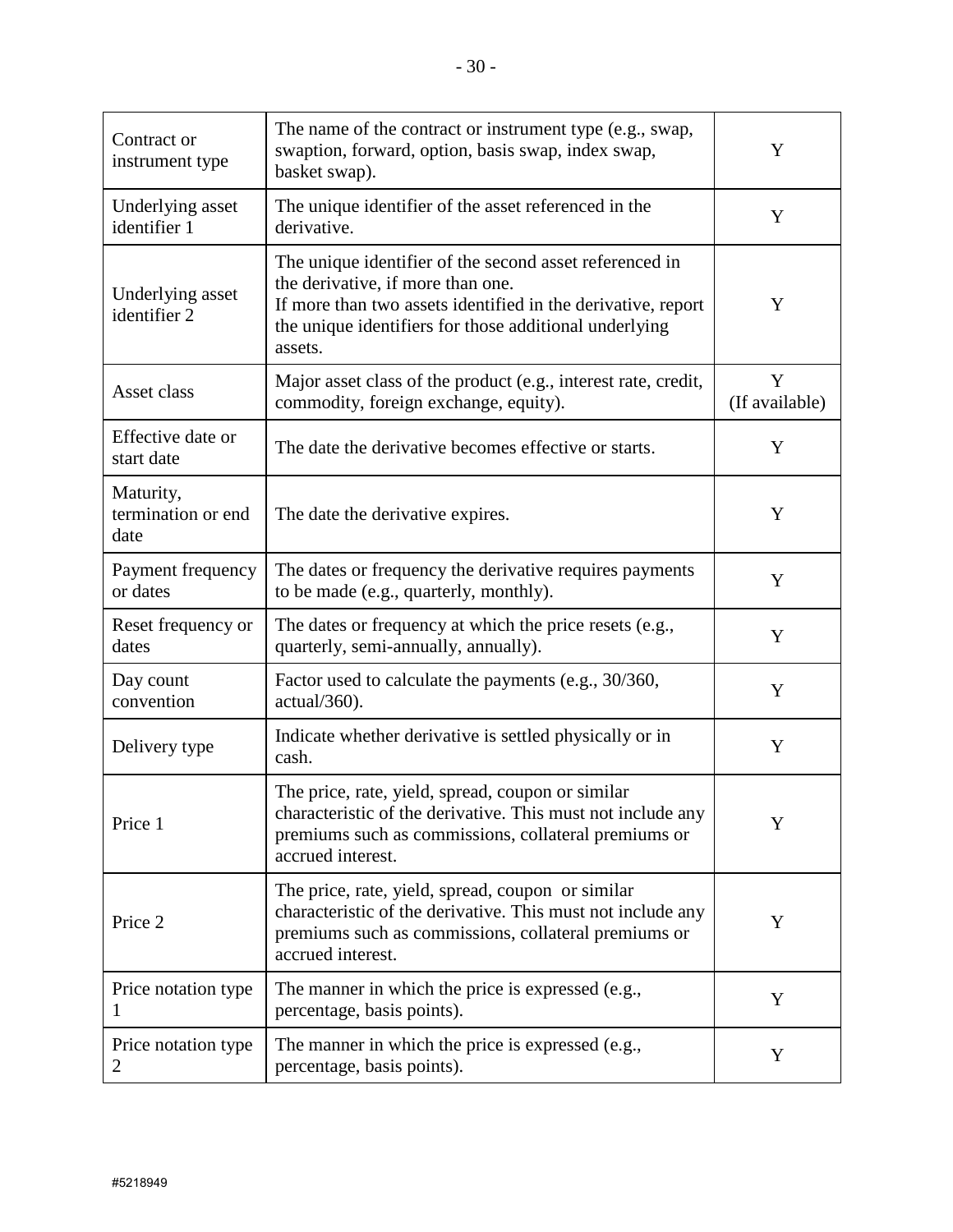| Price multiplier                                  | The number of units of the underlying reference entity<br>represented by 1 unit of the derivative.                                                                     | Y<br>(If available) |
|---------------------------------------------------|------------------------------------------------------------------------------------------------------------------------------------------------------------------------|---------------------|
| Notional amount<br>leg <sub>1</sub>               | Total notional amount(s) of leg 1 of the derivative.                                                                                                                   | Y                   |
| Notional amount<br>leg <sub>2</sub>               | Total notional amount(s) of leg 2 of the derivative.                                                                                                                   | Y                   |
| Currency leg 1                                    | Currency of leg 1.                                                                                                                                                     | Y                   |
| Currency leg 2                                    | Currency of leg 2.                                                                                                                                                     | Y                   |
| Settlement<br>currency                            | The currency used to determine the cash settlement<br>amount.                                                                                                          |                     |
| Up-front payment                                  | Amount of any up-front payment.                                                                                                                                        |                     |
| Currency or<br>currencies of up-<br>front payment | The currency or currencies in which any up-front<br>payment is made by one counterparty to another.                                                                    | N                   |
| Embedded option                                   | Indicate whether the option is an embedded option.                                                                                                                     | Y<br>(If available) |
| <b>B.</b> Additional<br><b>Asset Information</b>  | These fields are required to be reported for the respective types of<br>derivatives set out below, even if the information is entered in a Common<br>Data field above. |                     |
| i)<br><b>Interest rate</b><br>derivatives         |                                                                                                                                                                        |                     |
| Fixed rate leg 1                                  | The rate used to determine the payment amount for leg 1<br>of the derivative.                                                                                          | Y                   |
| Fixed rate leg 2                                  | The rate used to determine the payment amount for leg 2<br>Y<br>of the derivative.                                                                                     |                     |
| Floating rate leg 1                               | The floating rate used to determine the payment amount<br>Y<br>for leg 1 of the derivative.                                                                            |                     |
| Floating rate leg 2                               | The floating rate used to determine the payment amount<br>Y<br>for leg 2 of the derivative.                                                                            |                     |
| Fixed rate day<br>count convention                | Factor used to calculate the fixed payer payments (e.g.,<br>Y<br>30/360, actual/360).                                                                                  |                     |
| Fixed leg payment<br>frequency or dates           | Frequency or dates of payments for the fixed rate leg of<br>Y<br>the derivative (e.g., quarterly, semi-annually, annually).                                            |                     |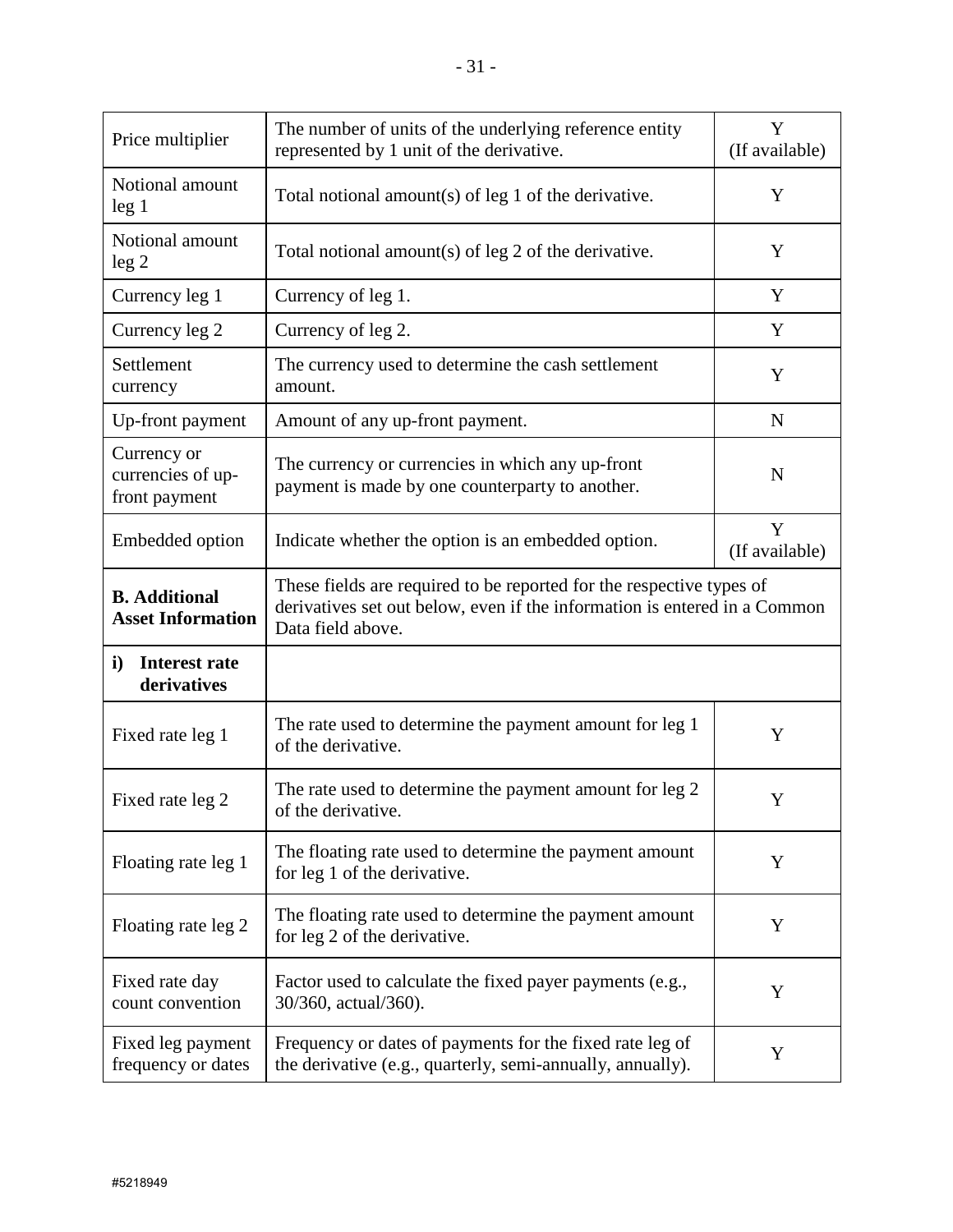| Floating leg<br>payment frequency<br>or dates | Frequency or dates of payments for the floating rate leg<br>of the derivative (e.g., quarterly, semi-annually,<br>annually).                                          | Y           |
|-----------------------------------------------|-----------------------------------------------------------------------------------------------------------------------------------------------------------------------|-------------|
| Floating rate reset<br>frequency or dates     | The dates or frequency at which the floating leg of the<br>derivative resets (e.g., quarterly, semi-annually,<br>annually).                                           | Y           |
| ii) Currency<br>derivatives                   |                                                                                                                                                                       |             |
| Exchange rate                                 | Contractual rate(s) of exchange of the currencies.                                                                                                                    | Y           |
| iii) Commodity<br>derivatives                 |                                                                                                                                                                       |             |
| Sub-asset class                               | Specific information to identify the type of commodity<br>derivative (e.g., Agriculture, Power, Oil, Natural Gas,<br>Freights, Metals, Index, Environmental, Exotic). |             |
| Quantity                                      | Total quantity in the unit of measure of an underlying<br>commodity.                                                                                                  | Y           |
| Unit of measure                               | Unit of measure for the quantity of each side of the<br>derivative (e.g., barrels, bushels).                                                                          |             |
| Grade                                         | Grade of product being delivered (e.g., grade of oil).                                                                                                                | Y           |
| Delivery point                                | The delivery location.                                                                                                                                                | $\mathbf N$ |
| Load type                                     | For power, load profile for the delivery.                                                                                                                             | Y           |
| Transmission days                             | For power, the delivery days of the week.                                                                                                                             | Y           |
| Transmission<br>duration                      | For power, the hours of day transmission starts and ends.                                                                                                             | Y           |
| <b>C.</b> Options                             | These fields are required to be reported for options derivatives, even if the<br>information is entered in a Common Data field above.                                 |             |
| Option exercise<br>date                       | Y<br>The date(s) on which the option may be exercised.                                                                                                                |             |
| Option premium                                | Fixed premium paid by the buyer to the seller.                                                                                                                        | Y           |
| Strike price<br>(cap/floor rate)              | Y<br>The strike price of the option.                                                                                                                                  |             |
| Option style                                  | Indicate whether the option can be exercised on a fixed<br>date or anytime during the life of the derivative (e.g.,<br>American, European, Bermudan, Asian).          |             |
| Option type                                   | Put/call.                                                                                                                                                             | Y           |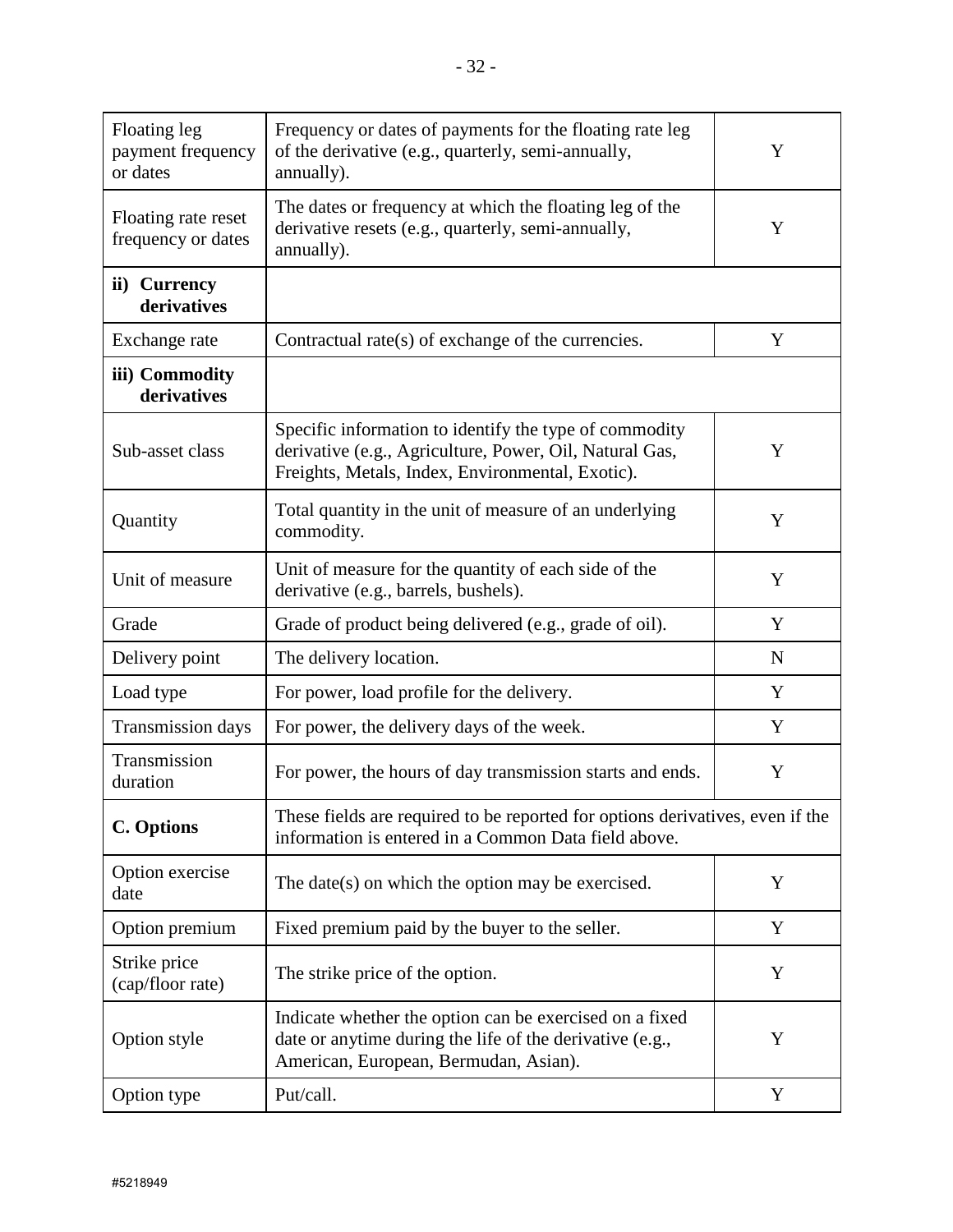| <b>D.</b> Event Data                                                  |                                                                                                                                                                  |                      |
|-----------------------------------------------------------------------|------------------------------------------------------------------------------------------------------------------------------------------------------------------|----------------------|
| Action                                                                | Describes the type of event to the derivative (e.g., new<br>transaction, modification or cancellation of existing<br>derivative).                                | N                    |
| Execution<br>timestamp                                                | The time and date of execution of a transaction,<br>including a novation, expressed using Coordinated<br>(If available)<br>Universal Time (UTC).                 |                      |
| Post-transaction<br>events                                            | Indicate whether the report results from a post-<br>transaction service (e.g., compression, reconciliation) or<br>from a life-cycle event (e.g., amendment).     | N                    |
| Reporting<br>timestamp                                                | The time and date the derivative was submitted to the<br>trade repository, expressed using UTC.                                                                  | $\mathbf N$          |
| E. Valuation data                                                     | These fields are required to be reported on a continuing basis for all<br>reported derivatives, including reported pre-existing derivatives.                     |                      |
| Value of derivative<br>calculated by the<br>reporting<br>counterparty | Mark-to-market valuation or mark-to-model valuation of<br>the derivative.                                                                                        | N                    |
| Valuation currency                                                    | Indicate the currency used when reporting the value of<br>the derivative.                                                                                        | N                    |
| Valuation date                                                        | Date of the latest mark-to-market or mark-to-model<br>$\mathbf N$<br>valuation.                                                                                  |                      |
| <b>F.</b> Other details                                               |                                                                                                                                                                  |                      |
| Other details                                                         | Where the terms of the derivative cannot be effectively<br>reported in the above prescribed fields, provide any<br>additional information that may be necessary. | Y<br>(If applicable) |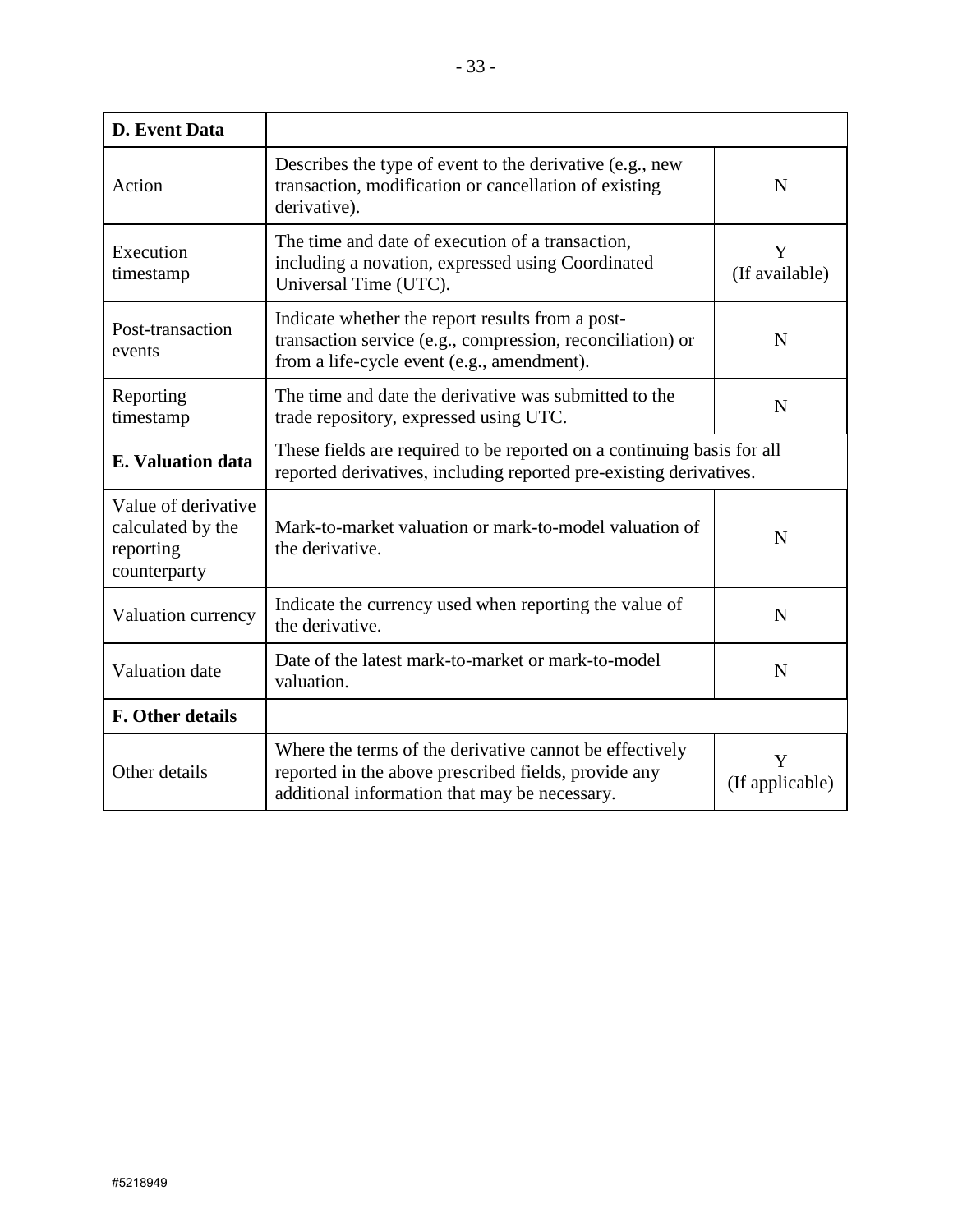# **FORM 96-101F1**  *APPLICATION FOR RECOGNITION – TRADE REPOSITORY INFORMATION STATEMENT*

**Filer:** 

# **Type of Filing:**  $\Box$  **INITIAL**  $\Box$  **AMENDMENT**

### **Name(s)**

- 1. Full name of trade repository:
- 2. Name(s) under which business is conducted, if different from item 1:
- 3. If this filing makes a name change on behalf of the trade repository in respect of the name set out in item 1 or item 2, enter the previous name and the new name.

 Previous name: New name:

### **Contact information**

4. Head office

 Address: Telephone: Fax:

- 5. Mailing address (if different):
- 6. Other office(s)

 Address: Telephone: Fax:

- 7. Website address:
- 8. Contact employee

 Name and title: Telephone: Fax: E-mail: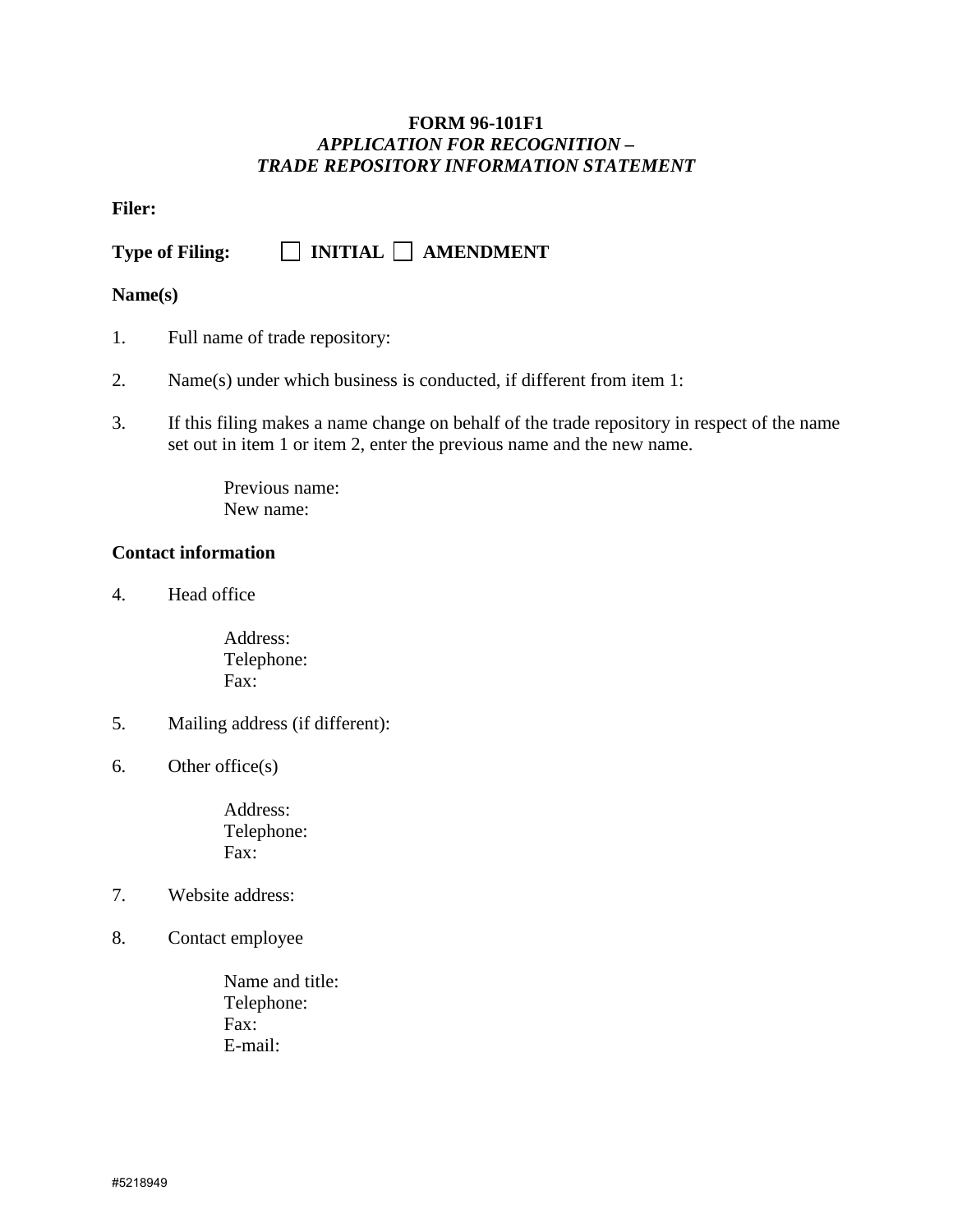9. Counsel

Firm name: Lawyer name: Telephone: Fax: E-mail:

10. Canadian counsel (if applicable)

 Firm name: Lawyer name: Telephone: Fax: E-mail:

# **EXHIBITS**

File all Exhibits with the Filing. For each Exhibit, include the name of the trade repository, the date of filing of the Exhibit and the date as of which the information is accurate (if different from the date of the filing). If any required Exhibit is inapplicable, a statement to that effect must be furnished in place of such Exhibit.

Except as provided below, if the filer files an amendment to the information provided in its Filing and the information relates to an Exhibit filed with the Filing or a subsequent amendment, the filer must, in order to comply with section 3 of the Instrument, provide a description of the change, the expected date of the implementation of the change, and file a complete and updated Exhibit. The filer must provide a clean and blacklined version showing changes from the previous filing.

If the filer has otherwise filed the information required by the previous paragraph under section 17 of the Instrument, it is not required to file the information again as an amendment to an Exhibit. However, if supplementary material relating to a filed rule is contained in an Exhibit, an amendment to the Exhibit must also be filed.

### *Exhibit A – Corporate Governance*

1. Legal status:



- **Partnership**
- Other (specify):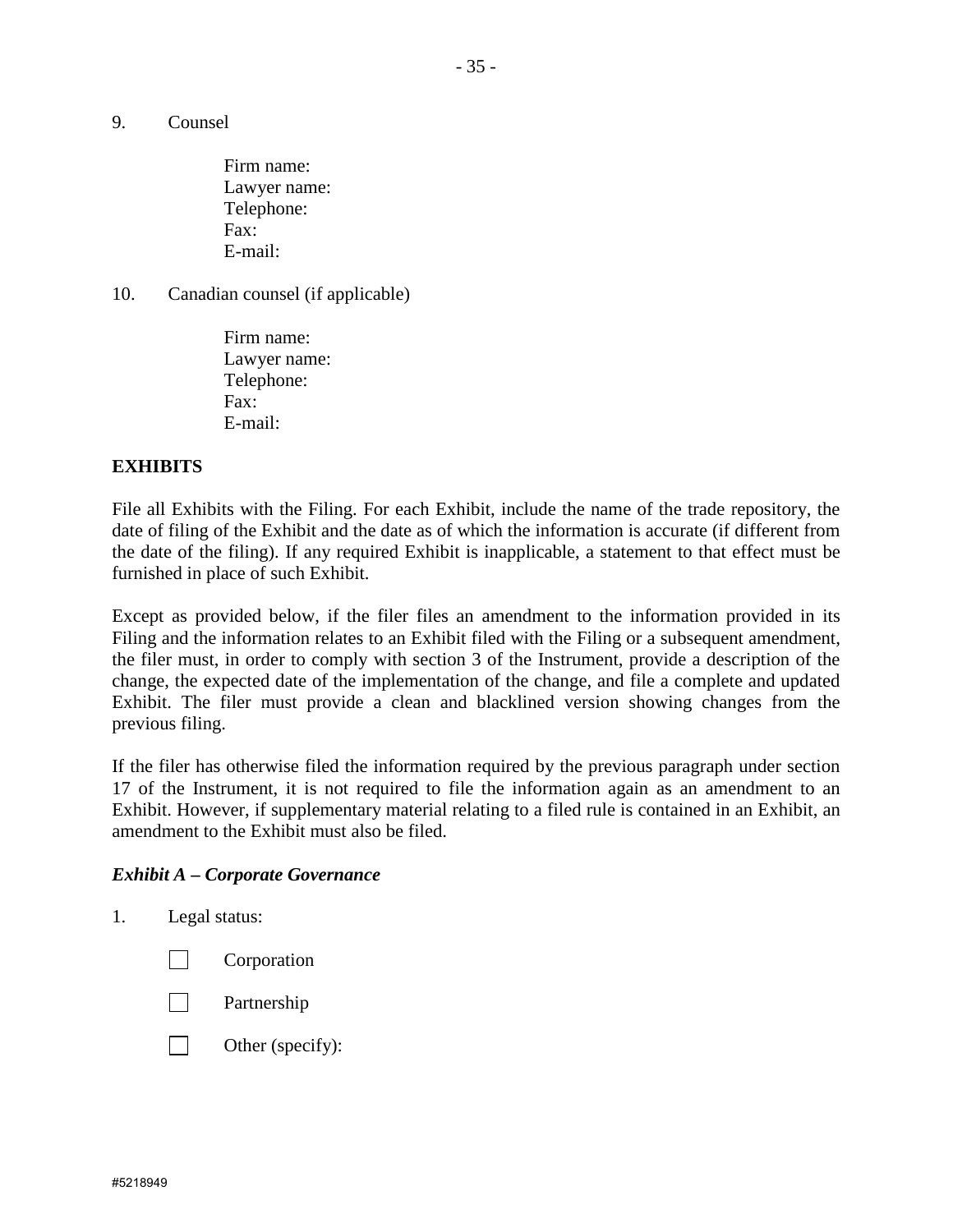- 2. Indicate the following:
	- (1) Date (DD/MM/YYYY) of formation.
	- (2) Place of formation.
	- (3) Statute under which trade repository was organized.
	- (4) Regulatory status in other jurisdictions.
- 3. Provide a copy of the constating documents (including corporate by-laws), shareholder agreements, partnership agreements and other similar documents, and all subsequent amendments.
- 4. Provide the policies and procedures to address potential conflicts of interest arising from the operation of the trade repository or the services it provides, including those related to the commercial interest of the trade repository, the interests of its owners and its operators, the responsibilities and sound functioning of the trade repository, and those between the operations of the trade repository and its regulatory responsibilities.
- 5. An applicant that is located outside of the local jurisdiction that is applying for recognition as a trade repository under the local securities legislation must additionally provide the following:
	- (1) An opinion of legal counsel that, as a matter of law, the applicant has the power and authority to provide the securities regulatory authority with prompt access to the applicant's books and records and submit to onsite inspection and examination by the securities regulatory authority.
	- (2) A completed Form 96-101F2 *Trade Repository Submission to Jurisdiction and Appointment of Agent for Service of Process*.

### *Exhibit B – Ownership*

- 1. Provide a list of the registered or beneficial holders of securities of, partnership interests in, or other ownership interests in, the trade repository, indicating the following for each:
	- (1) Name.
	- (2) Principal business or occupation and title.
	- (3) Ownership interest.
	- (4) Nature of the ownership interest, including a description of the type of security, partnership interest or other ownership interest.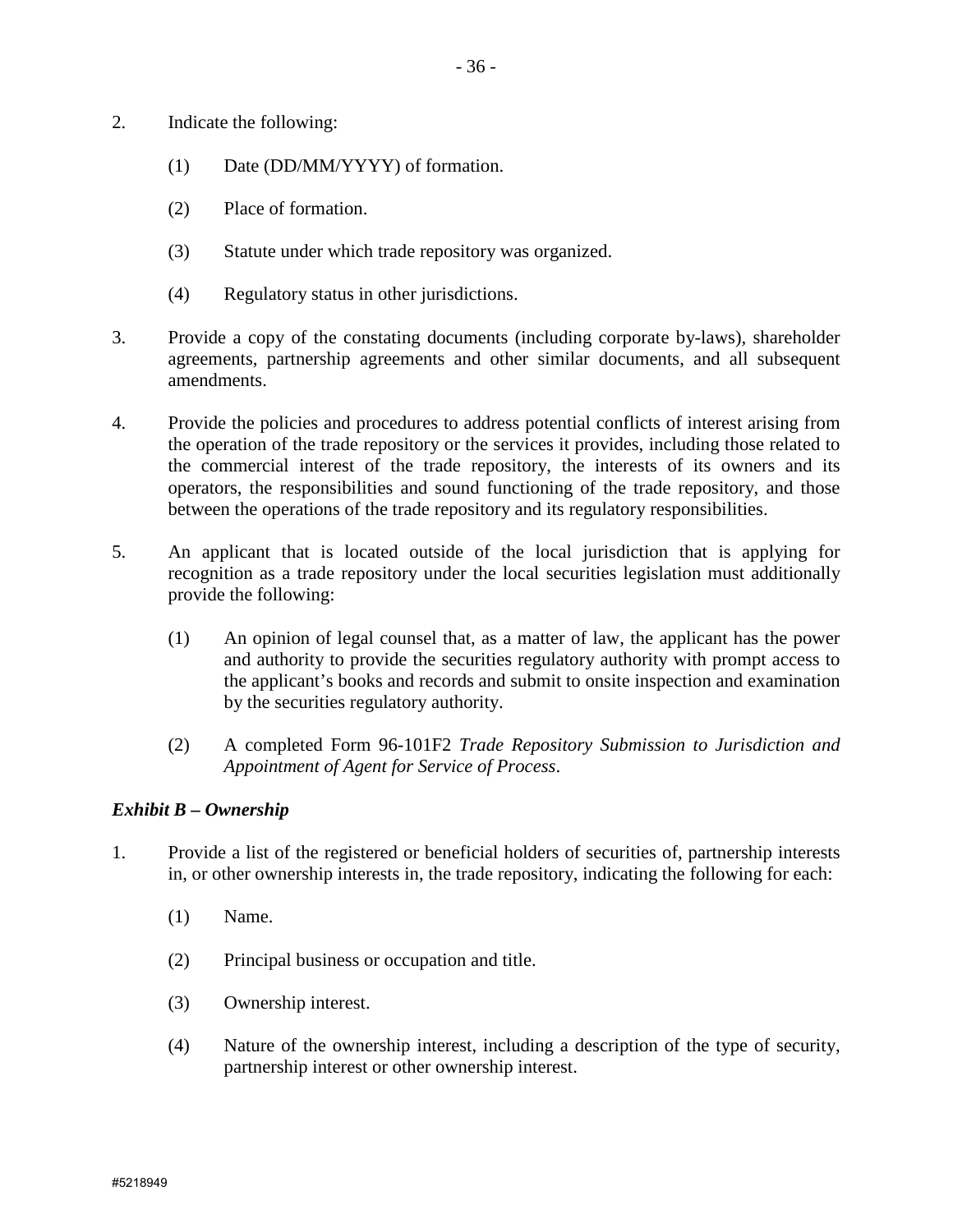2. In the case of a trade repository that is publicly traded, if the trade repository is a corporation, please only provide a list of each shareholder that directly owns 5% or more of a class of a security with voting rights.

### *Exhibit C – Organization*

- 1. Provide a list of partners, officers, governors, and members of the board of directors and any standing committees of the board, or persons performing similar functions, who presently hold or have held their offices or positions during the previous year, indicating the following for each:
	- (1) Name.
	- (2) Principal business or occupation and title.
	- (3) Dates of commencement and expiry of present term of office or position.
	- (4) Type of business in which each is primarily engaged and current employer.
	- (5) Type of business in which each was primarily engaged in the preceding five years, if different from that set out in item 4.
	- (6) Whether the person is considered to be an independent director.
- 2. Provide a list of the committees of the board, including their mandates.
- 3. Provide the name of the trade repository's Chief Compliance Officer.

# *Exhibit D – Affiliated Entities*

- 1. For each affiliated entity of the trade repository, provide the name and head office address and describe the principal business of the affiliated entity.
- 2. For each affiliated entity of the trade repository
	- (a) to which the trade repository has outsourced any of its key services or systems described in Exhibit  $E -$  Operations of the Trade Repository, including business recordkeeping, recordkeeping of trade data, trade data reporting, trade data comparison or data feed, or
	- (b) with which the trade repository has any other material business relationship, including loans or cross-guarantees,

provide the following information:

(1) Name and address of the affiliated entity.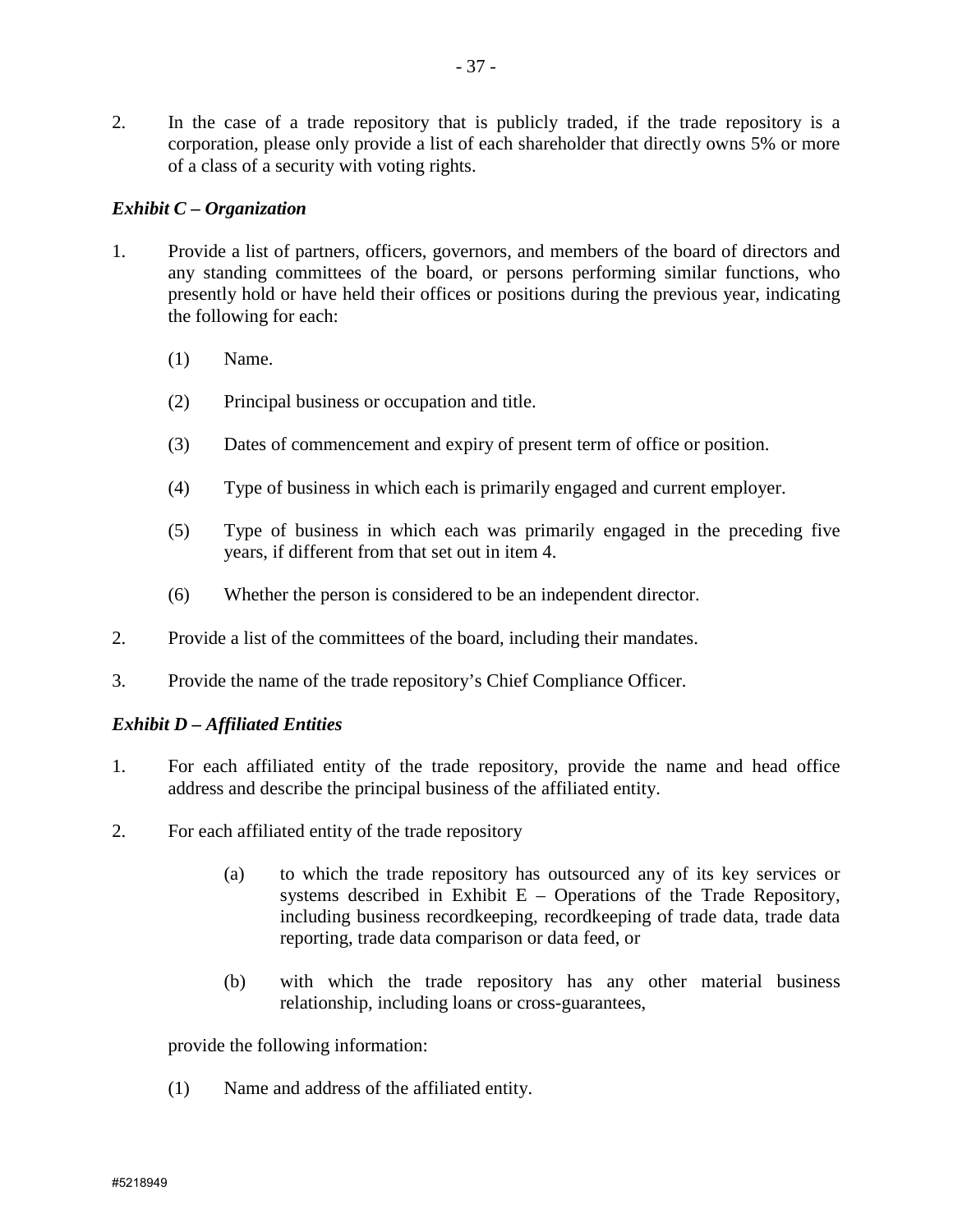- (2) The name and title of the directors and officers, or persons performing similar functions, of the affiliated entity.
- (3) A description of the nature and extent of the contractual and other agreements with the trade repository, and the roles and responsibilities of the affiliated entity under the arrangement.
- (4) A copy of each material contract relating to any outsourced functions or other material relationship.
- (5) Copies of constating documents (including corporate by-laws), shareholder agreements, partnership agreements and other similar documents.
- (6) For the latest financial year of any affiliated entity that has any outstanding loans or cross-guarantee arrangements with the trade repository, copies of financial statements, which may be unaudited, prepared in accordance with one or more of the following:
	- (a) Canadian GAAP applicable to publicly accountable enterprises;
	- (b) IFRS;
	- (c) U.S. GAAP, if the affiliated entity is incorporated or organized under the laws of the United States of America or a jurisdiction of the United States of America.

### *Exhibit E – Operations of the Trade Repository*

- 1. Describe in detail the manner of operation of the trade repository and its associated functions, including, but not limited to, the following:
	- (1) The structure of the trade repository.
	- (2) Means of access by the trade repository's participants and, if applicable, their clients to the trade repository's facilities and services.
	- (3) The hours of operation.
	- (4) The facilities and services offered by the trade repository including, but not limited to, collection and maintenance of derivatives data.
	- (5) A list of the types of derivatives instruments for which data recordkeeping is offered, including, but not limited to, a description of the features and characteristics of the instruments.
	- (6) Procedures regarding the entry, display and reporting of derivatives data.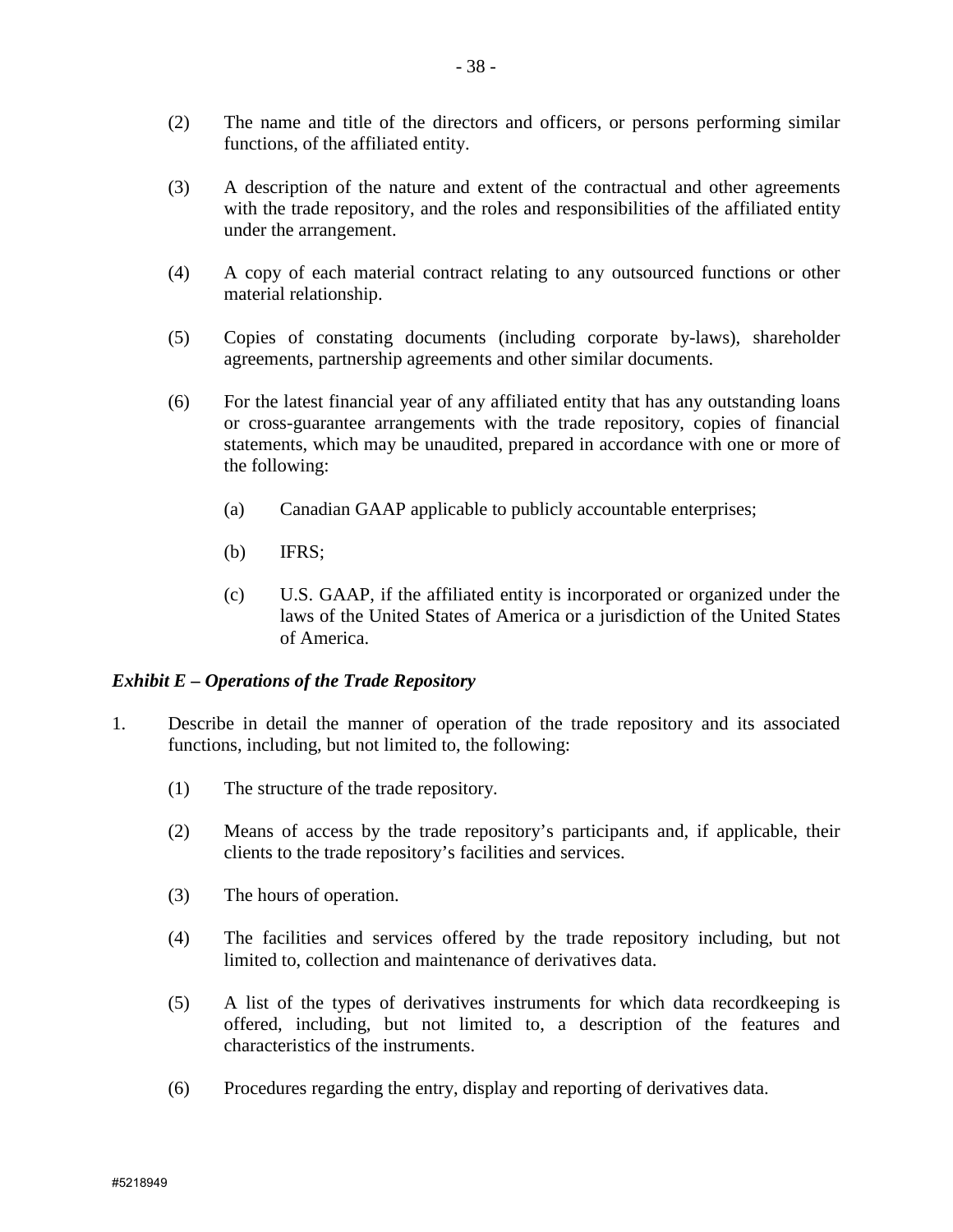- (7) Recordkeeping procedures that ensure derivatives data is recorded accurately, completely and on a timely basis.
- (8) The safeguards and procedures to protect derivatives data of the trade repository's participants, including required policies and procedures reasonably designed to protect the privacy and confidentiality of the data.
- (9) Training provided to participants and a copy of any materials provided with respect to systems and rules and other requirements of the trade repository.
- (10) Steps taken to ensure that the trade repository's participants have knowledge of and comply with the requirements of the trade repository.
- (11) The trade repository's risk management framework for comprehensively managing risks including business, legal and operational risks.
- 2. Provide all policies, procedures and manuals related to the operation of the trade repository.

# *Exhibit F – Outsourcing*

- 1. Where the trade repository has outsourced the operation of key services or systems described in Exhibit  $E -$  Operations of the Trade Repository to an arm's-length third party, including any function associated with the collection and maintenance of derivatives data, provide the following information:
	- (1) Name and address of the person or company (including any affiliated entities of the trade repository) to which the function has been outsourced.
	- (2) A description of the nature and extent of the contractual or other agreement with the trade repository and the roles and responsibilities of the arm's-length party under the arrangement.
	- (3) A copy of each material contract relating to any outsourced function.

### *Exhibit G – Systems and Contingency Planning*

- 1. For each of the systems for collecting and maintaining reports of derivatives data, describe:
	- (1) Current and future capacity estimates.
	- (2) Procedures for reviewing system capacity.
	- (3) Procedures for reviewing system security.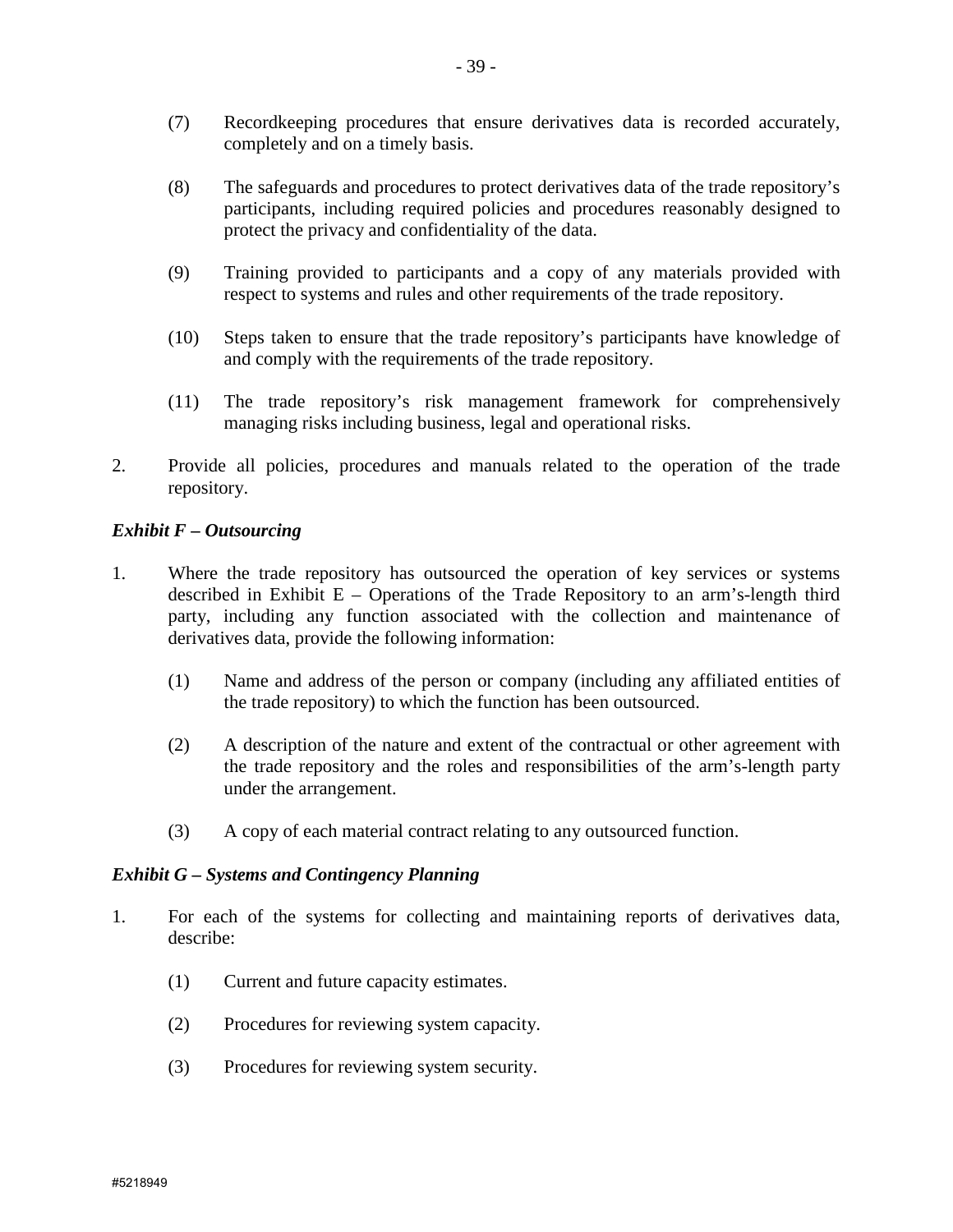- (4) Procedures to conduct stress tests.
- (5) The filer's business continuity and disaster recovery plans, including any relevant documentation.
- (6) Procedures to test business continuity and disaster recovery plans.
- (7) The list of data to be reported by all types of participants.
- (8) The data format or formats that will be available to the securities regulatory authority and other persons or companies receiving trade reporting data.

### *Exhibit H – Access to Services*

- 1. Provide a complete set of all forms, agreements or other materials pertaining to access to the services of the trade repository described in item  $1(4)$  in Exhibit E – Operations of the Trade Repository.
- 2. Describe the types of trade repository participants.
- 3. Describe the trade repository's criteria for access to the services of the trade repository.
- 4. Describe any differences in access to the services offered by the trade repository to different groups or types of participants.
- 5. Describe conditions under which the trade repository's participants may be subject to suspension or termination with regard to access to the services of the trade repository.
- 6. Describe any procedures that will be involved in the suspension or termination of a participant.
- 7. Describe the trade repository's arrangements for permitting clients of participants to have access to the trade repository. Provide a copy of any agreements or documentation relating to these arrangements.

### *Exhibit I – Fees*

1. Provide a description of the fee model and all fees charged by the trade repository, or by a party to which services have been directly or indirectly outsourced, including, but not limited to, fees relating to access and the collection and maintenance of derivatives data, how such fees are set, and any fee rebates or discounts and how the rebates and discounts are set.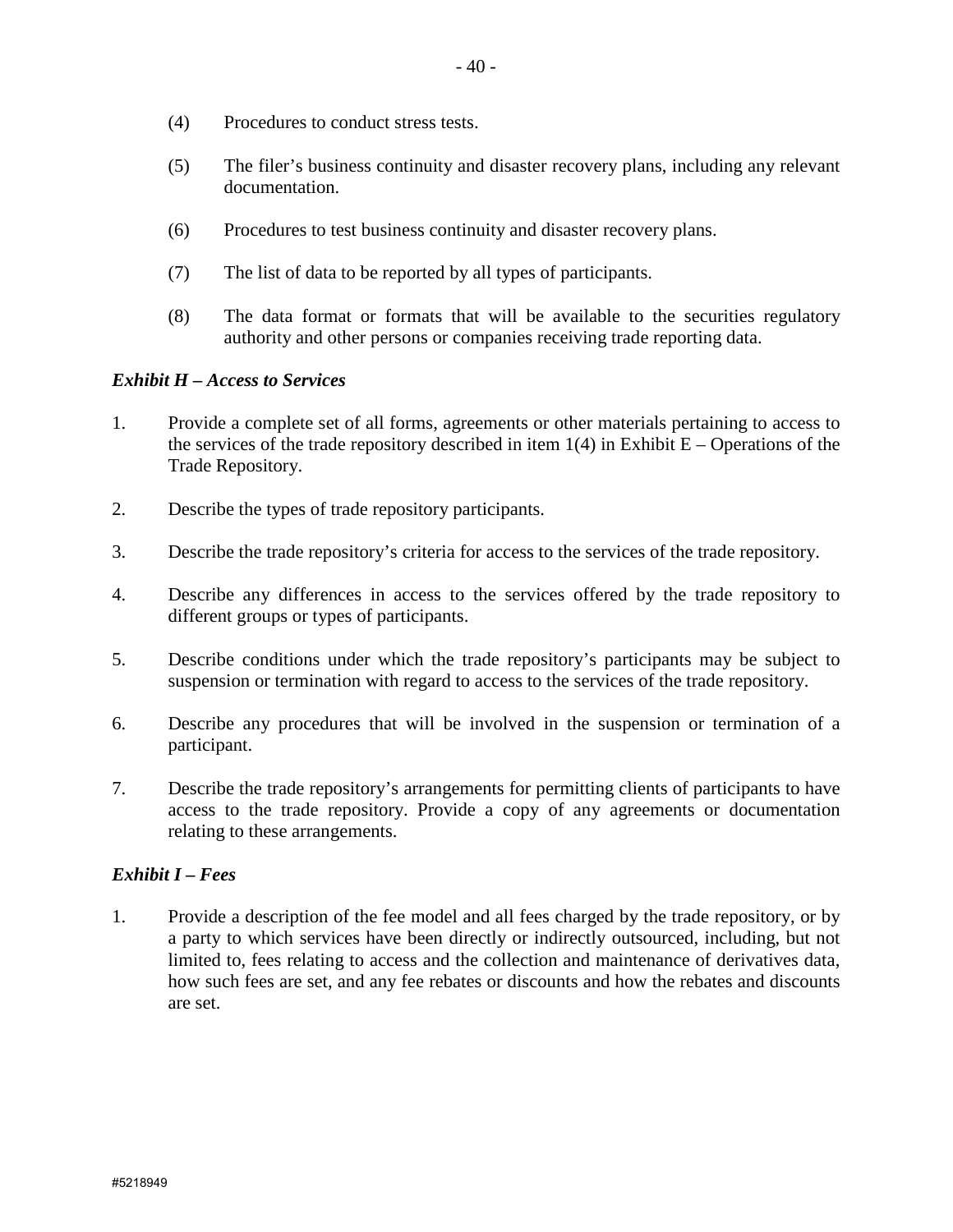# **CERTIFICATE OF TRADE REPOSITORY**

\_\_\_\_\_\_\_\_\_\_\_\_\_\_\_\_\_\_\_\_\_\_\_\_\_\_\_\_\_\_\_\_\_\_\_\_\_\_\_\_\_\_\_\_\_\_\_\_\_\_\_\_\_\_\_\_

The undersigned certifies that the information given in this report is true and correct.

DATED at \_\_\_\_\_\_\_\_\_\_\_\_ this \_\_\_\_\_\_\_\_ day of \_\_\_\_\_\_\_\_\_\_\_\_\_\_\_\_\_, 20\_\_\_\_

\_\_\_\_\_\_\_\_\_\_\_\_\_\_\_\_\_\_\_\_\_\_\_\_\_\_\_\_\_\_\_\_\_\_\_\_\_\_\_\_\_\_\_\_\_\_\_\_\_\_\_\_\_\_\_\_

\_\_\_\_\_\_\_\_\_\_\_\_\_\_\_\_\_\_\_\_\_\_\_\_\_\_\_\_\_\_\_\_\_\_\_\_\_\_\_\_\_\_\_\_\_\_\_\_\_\_\_\_\_\_\_\_

\_\_\_\_\_\_\_\_\_\_\_\_\_\_\_\_\_\_\_\_\_\_\_\_\_\_\_\_\_\_\_\_\_\_\_\_\_\_\_\_\_\_\_\_\_\_\_\_\_\_\_\_\_\_\_\_

(Name of trade repository)

(Name of director, officer or partner – please type or print)

(Signature of director, officer or partner)

(Official capacity – please type or print)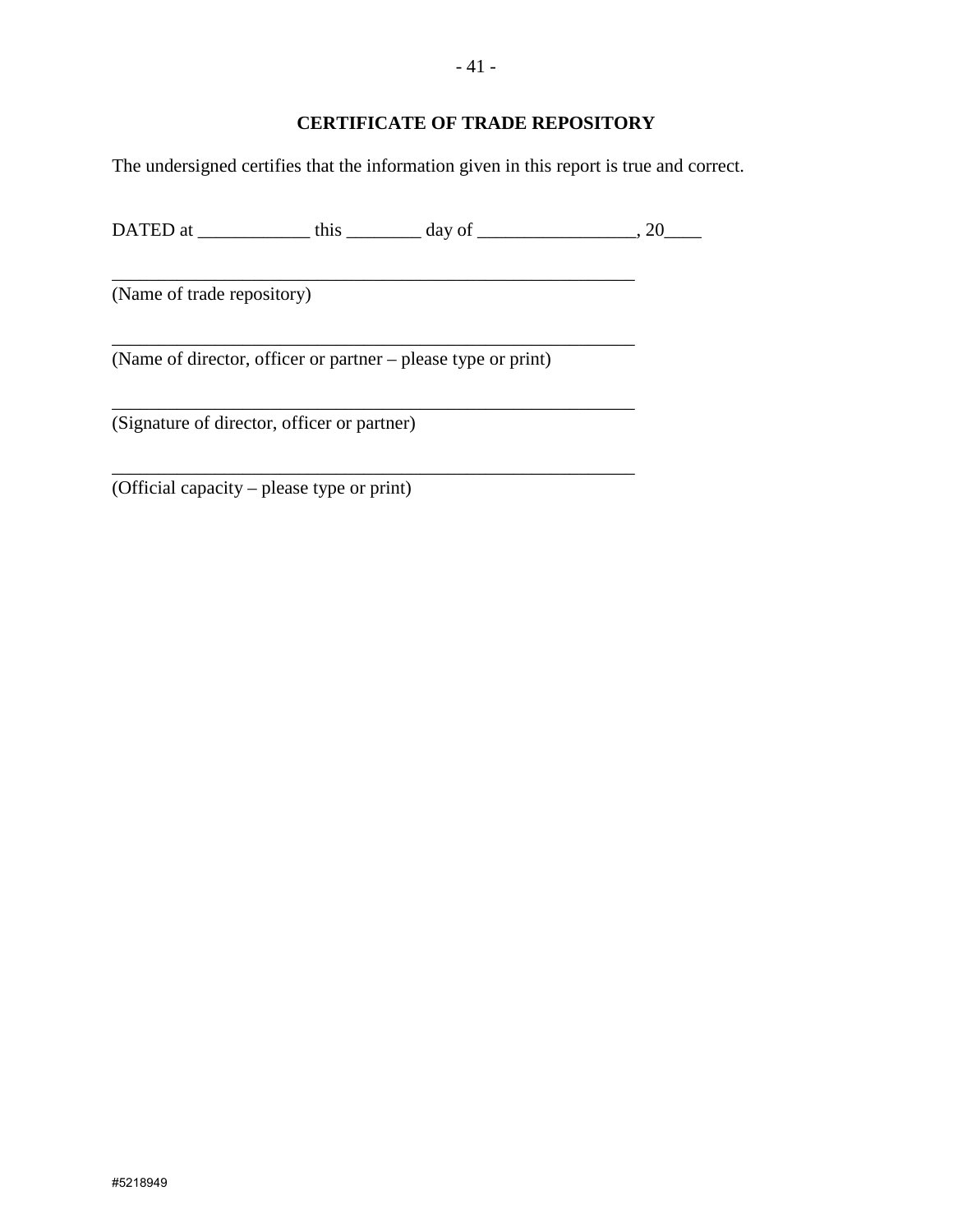[*If applicable*,]

# **ADDITIONAL CERTIFICATE OF TRADE REPOSITORY THAT IS LOCATED OUTSIDE OF [***insert local jurisdiction***]**

The undersigned certifies that

- 1. it will provide the securities regulatory authority with access to its books and records and will submit to onsite inspection and examination by the securities regulatory authority;
- 2. as a matter of law, it has the power and authority to
	- (a) provide the securities regulatory authority with access to its books and records, and
	- (b) submit to onsite inspection and examination by the securities regulatory authority.

DATED at \_\_\_\_\_\_\_\_\_\_\_\_\_\_\_\_ this \_\_\_\_\_\_\_\_\_\_\_\_ day of \_\_\_\_\_\_\_\_\_\_\_\_\_\_\_\_\_\_, 20\_\_\_\_\_\_\_\_

\_\_\_\_\_\_\_\_\_\_\_\_\_\_\_\_\_\_\_\_\_\_\_\_\_\_\_\_\_\_\_\_\_\_\_\_\_\_\_\_\_\_\_\_\_\_\_\_\_\_\_\_\_\_\_\_

\_\_\_\_\_\_\_\_\_\_\_\_\_\_\_\_\_\_\_\_\_\_\_\_\_\_\_\_\_\_\_\_\_\_\_\_\_\_\_\_\_\_\_\_\_\_\_\_\_\_\_\_\_\_\_\_

\_\_\_\_\_\_\_\_\_\_\_\_\_\_\_\_\_\_\_\_\_\_\_\_\_\_\_\_\_\_\_\_\_\_\_\_\_\_\_\_\_\_\_\_\_\_\_\_\_\_\_\_\_\_\_\_

\_\_\_\_\_\_\_\_\_\_\_\_\_\_\_\_\_\_\_\_\_\_\_\_\_\_\_\_\_\_\_\_\_\_\_\_\_\_\_\_\_\_\_\_\_\_\_\_\_\_\_\_\_\_\_\_

(Name of trade repository)

(Name of director, officer or partner – please type or print)

(Signature of director, officer or partner)

(Official capacity – please type or print)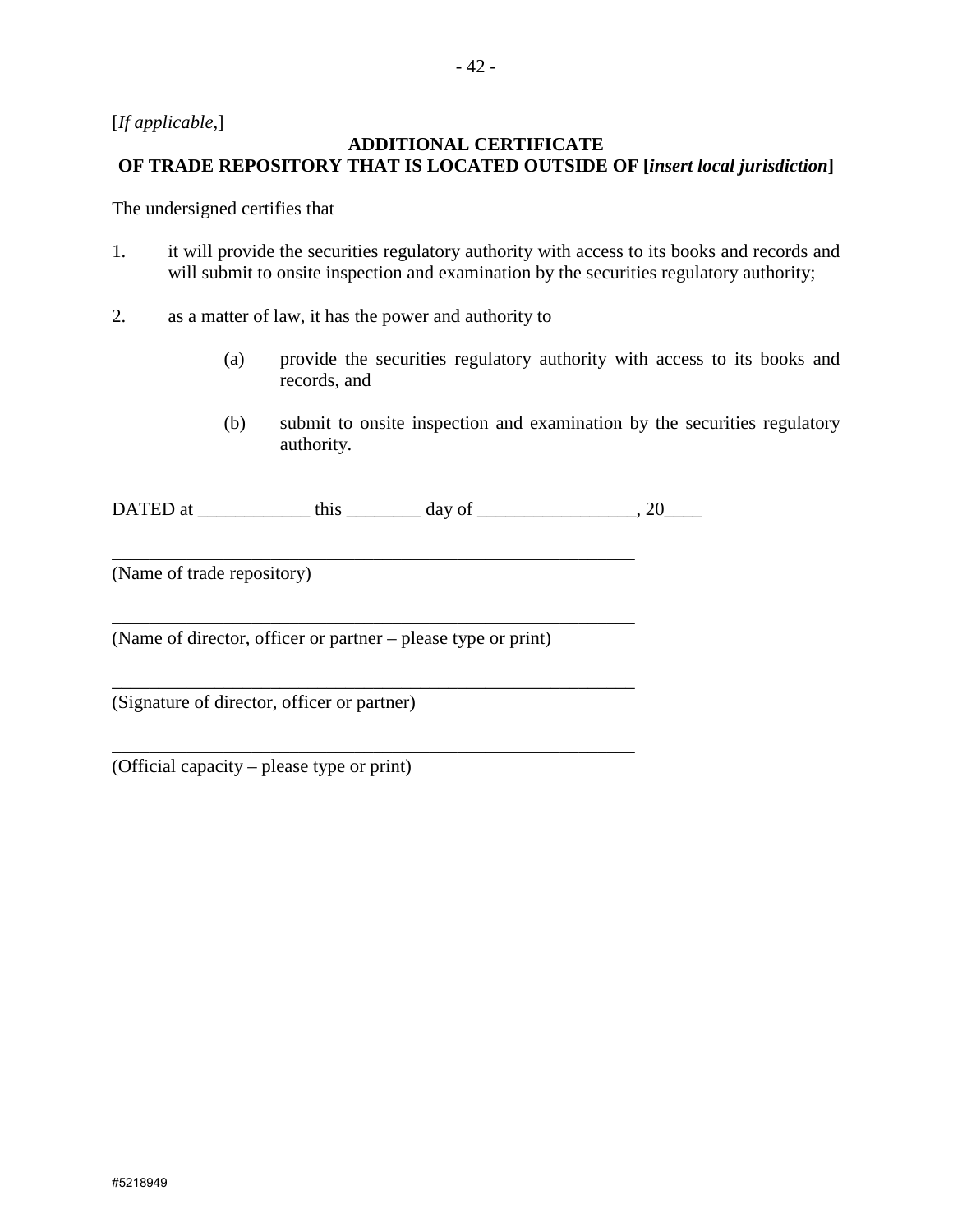### **FORM 96-101F2** *TRADE REPOSITORY SUBMISSION TO JURISDICTION AND APPOINTMENT OF AGENT FOR SERVICE OF PROCESS*

\_\_\_\_\_\_\_\_\_\_\_\_\_\_\_\_\_\_\_\_\_\_\_\_\_\_\_\_\_\_\_\_\_\_\_\_\_\_\_\_\_\_\_\_\_\_\_\_\_\_\_\_\_\_\_\_\_\_\_\_\_\_\_\_\_\_\_\_\_\_\_\_

\_\_\_\_\_\_\_\_\_\_\_\_\_\_\_\_\_\_\_\_\_\_\_\_\_\_\_\_\_\_\_\_\_\_\_\_\_\_\_\_\_\_\_\_\_\_\_\_\_\_\_\_\_\_\_\_\_\_\_\_\_\_\_\_\_\_\_\_\_\_\_\_

\_\_\_\_\_\_\_\_\_\_\_\_\_\_\_\_\_\_\_\_\_\_\_\_\_\_\_\_\_\_\_\_\_\_\_\_\_\_\_\_\_\_\_\_\_\_\_\_\_\_\_\_\_\_\_\_\_\_\_\_\_\_\_\_\_\_\_\_\_\_\_\_

\_\_\_\_\_\_\_\_\_\_\_\_\_\_\_\_\_\_\_\_\_\_\_\_\_\_\_\_\_\_\_\_\_\_\_\_\_\_\_\_\_\_\_\_\_\_\_\_\_\_\_\_\_\_\_\_\_\_\_\_\_\_\_\_\_\_\_\_\_\_\_\_

\_\_\_\_\_\_\_\_\_\_\_\_\_\_\_\_\_\_\_\_\_\_\_\_\_\_\_\_\_\_\_\_\_\_\_\_\_\_\_\_\_\_\_\_\_\_\_\_\_\_\_\_\_\_\_\_\_\_\_\_\_\_\_\_\_\_\_\_\_\_\_\_

- 1. Name of trade repository (the "Trade Repository"):
- 2. Jurisdiction of incorporation, or equivalent, of the Trade Repository:
- 3. Address of principal place of business of the Trade Repository:
- 4. Name of the agent for service of process for the Trade Repository (the "Agent"):
- 5. Address of the Agent in [*insert local jurisdiction*]:
- 6. The Trade Repository designates and appoints the Agent as its agent upon whom may be served a notice, pleading, subpoena, summons or other process in any action, investigation or administrative, criminal, quasi-criminal, penal or other proceeding arising out of or relating to or concerning the activities of the Trade Repository in [*insert local jurisdiction*]. The Trade Repository hereby irrevocably waives any right to challenge service upon its Agent as not binding upon the Trade Repository.
- 7. The Trade Repository agrees to unconditionally and irrevocably attorn to the nonexclusive jurisdiction of (i) the courts and administrative tribunals of [*insert local jurisdiction*] and (ii) any proceeding in any province or territory arising out of, related to, concerning or in any other manner connected with the regulation and oversight of the activities of the Trade Repository in [*insert local jurisdiction*].
- 8. The Trade Repository must file a new submission to jurisdiction and appointment of agent for service of process in this form at least 30 days before the Trade Repository ceases to be recognized or exempted by the Commission, to be in effect for 6 years from the date it ceases to be recognized or exempted unless otherwise amended in accordance with item 9.
- 9. Until 6 years after it has ceased to be recognized or exempted by the Commission from the recognition requirement under the securities legislation of [*insert local jurisdiction*], the Trade Repository must file an amended submission to jurisdiction and appointment of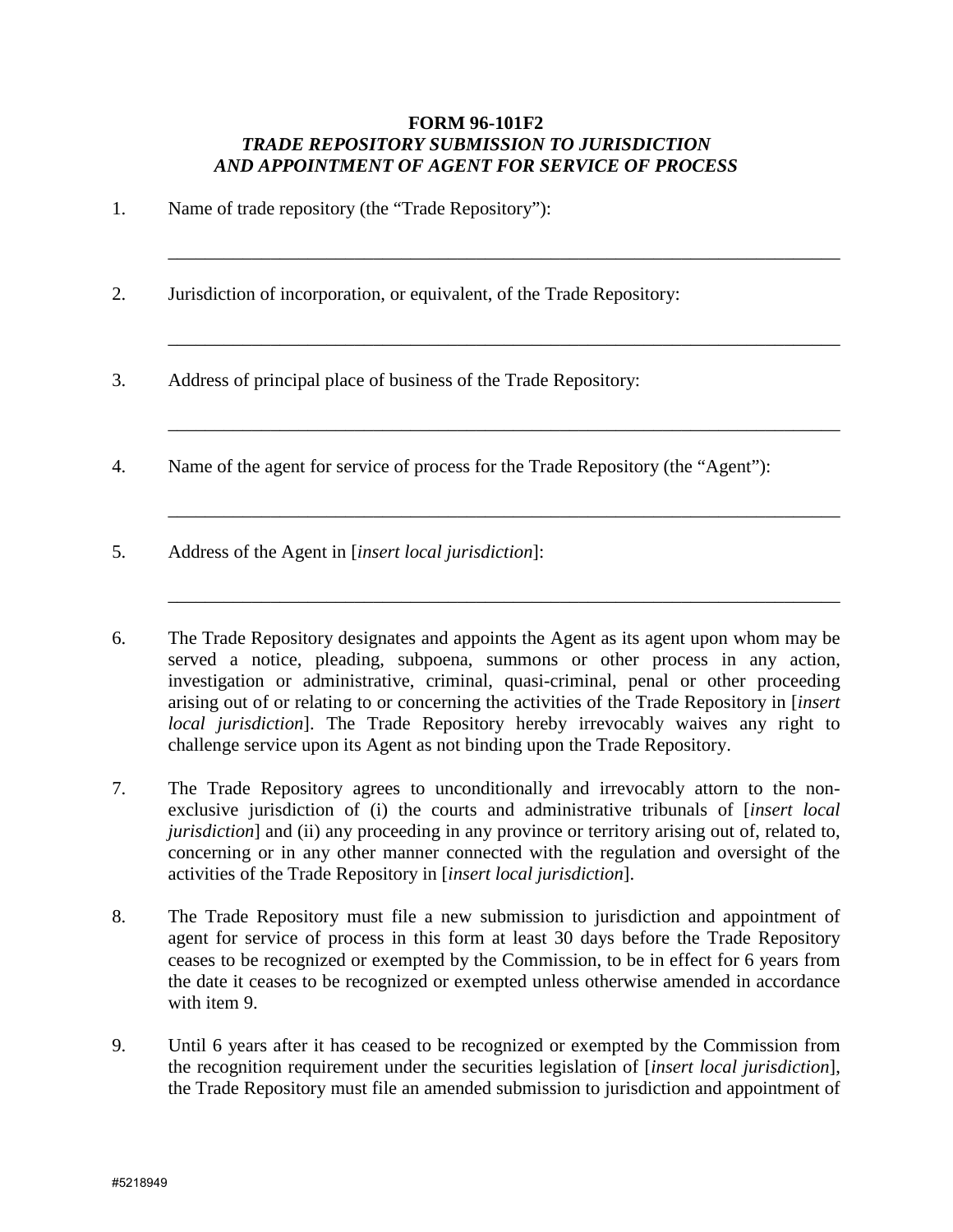agent for service of process in this form at least 30 days before any change in the name or above address of the Agent.

10. This submission to jurisdiction and appointment of agent for service of process shall be governed by and construed in accordance with the laws of [*insert local jurisdiction*].

Dated: \_\_\_\_\_\_\_\_\_\_\_\_\_\_\_\_\_\_\_\_\_\_\_\_\_\_\_\_\_\_ \_\_\_\_\_\_\_\_\_\_\_\_\_\_\_\_\_\_\_\_\_\_\_\_\_\_\_\_\_\_\_\_\_\_\_\_

Signature of the Trade Repository

Print name and title of signing officer of the Trade Repository

\_\_\_\_\_\_\_\_\_\_\_\_\_\_\_\_\_\_\_\_\_\_\_\_\_\_\_\_\_\_\_\_\_\_\_\_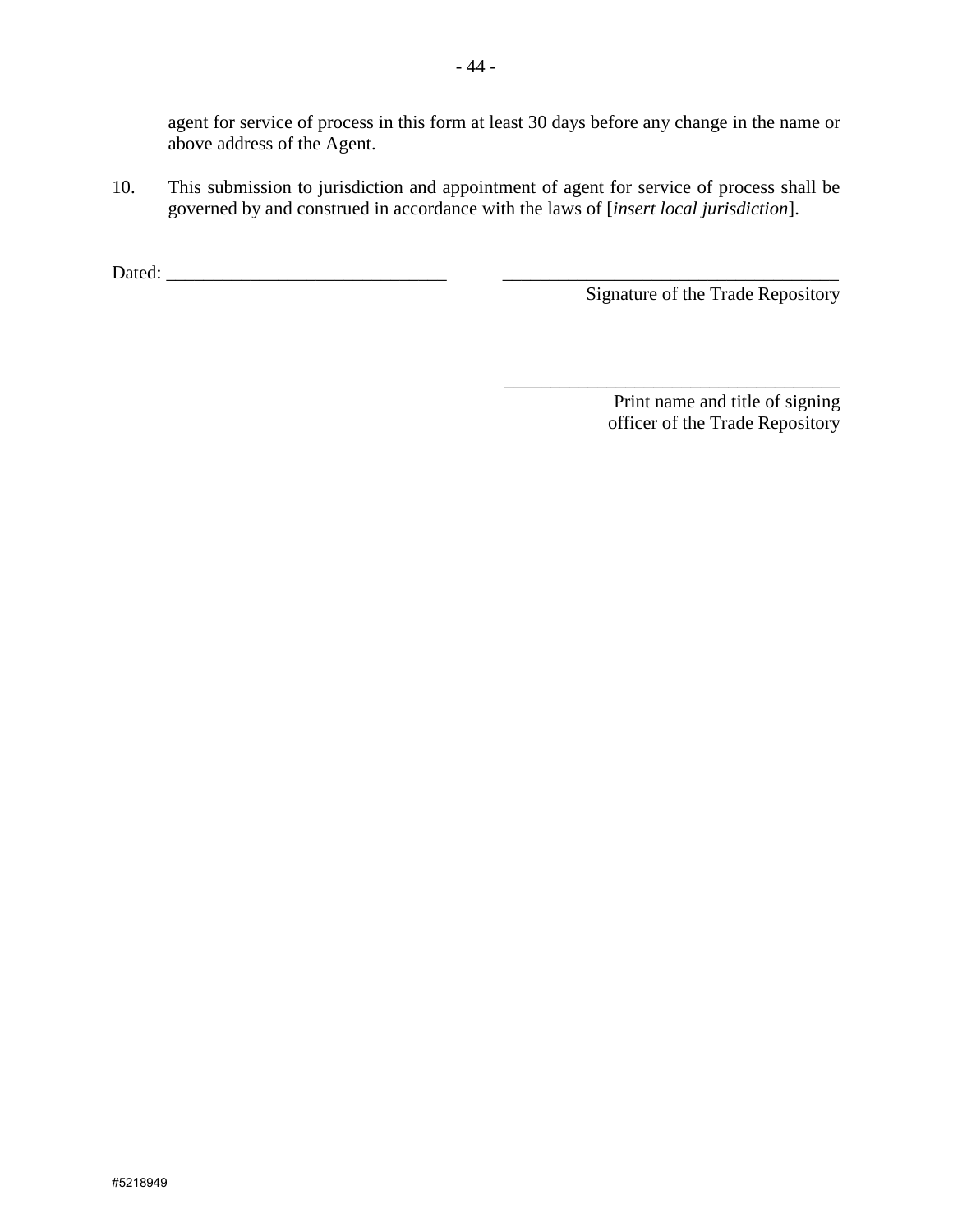### **AGENT**

#### **CONSENT TO ACT AS AGENT FOR SERVICE**

I, \_\_\_\_\_\_\_\_\_\_\_\_\_\_\_\_\_\_\_\_\_\_\_\_\_\_\_\_\_\_\_\_\_\_\_\_\_\_ (name of Agent in full; if Corporation, full Corporate name) of \_\_\_\_\_\_\_\_\_\_\_\_\_\_\_\_\_\_\_\_\_\_\_\_\_\_\_\_\_\_\_\_\_\_\_\_\_\_\_\_\_\_ (business address), hereby accept the appointment as agent for service of process of \_\_\_\_\_\_\_\_\_\_\_\_\_\_\_\_\_\_\_\_\_\_\_\_\_\_\_\_\_\_\_\_\_\_\_\_\_\_ (insert name of Trade Repository) and hereby consent to act as agent for service pursuant to the terms of the appointment executed by \_\_\_\_\_\_\_\_\_\_\_\_\_\_\_\_\_\_\_\_\_\_\_\_\_\_\_\_\_\_\_\_\_\_\_\_\_\_ (insert name of Trade Repository) on  $(insert date).$ 

Dated: \_\_\_\_\_\_\_\_\_\_\_\_\_\_\_\_\_\_\_\_\_\_\_\_\_\_\_\_\_\_ \_\_\_\_\_\_\_\_\_\_\_\_\_\_\_\_\_\_\_\_\_\_\_\_\_\_\_\_\_\_\_\_\_\_\_\_

Signature of the Trade Repository

Print name and title of signing officer of the Trade Repository

\_\_\_\_\_\_\_\_\_\_\_\_\_\_\_\_\_\_\_\_\_\_\_\_\_\_\_\_\_\_\_\_\_\_\_\_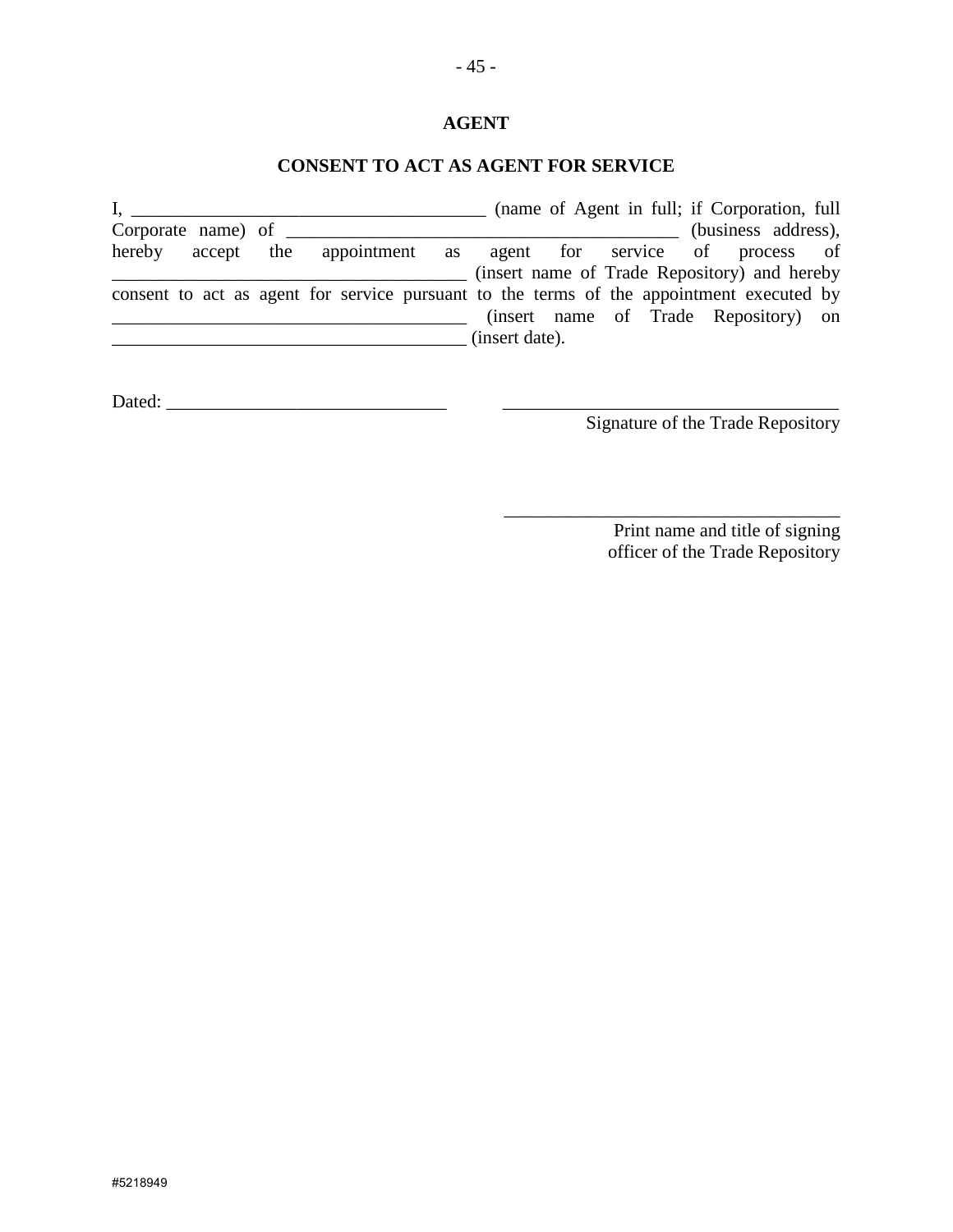### **FORM 96-101F3** *CESSATION OF OPERATIONS REPORT FOR RECOGNIZED TRADE REPOSITORY*

- 1. Identification:
	- (1) Full name of the recognized trade repository:
	- (2) Name(s) under which business is conducted, if different from item  $1(1)$ :
- 2. Date the recognized trade repository proposes to cease carrying on business as a trade repository:
- 3. If cessation of business was involuntary, date the recognized trade repository has ceased to carry on business as a trade repository:

# **EXHIBITS**

File all Exhibits with this Cessation of Operations Report. For each exhibit, include the name of the recognized trade repository, the date of filing of the exhibit and the date as of which the information is accurate (if different from the date of the filing). If any required Exhibit is inapplicable, a statement to that effect must be furnished in place of such Exhibit.

### *Exhibit A*

Provide the reasons for the recognized trade repository ceasing to carry on business as a trade repository.

### *Exhibit B*

Provide a list of all derivatives instruments for which data recordkeeping is offered during the last 30 days prior to ceasing business as a trade repository.

### *Exhibit C*

Provide a list of all participants who are counterparties to a derivative required to be reported under this Instrument and for whom the recognized trade repository provided services during the last 30 days prior to ceasing business as a trade repository.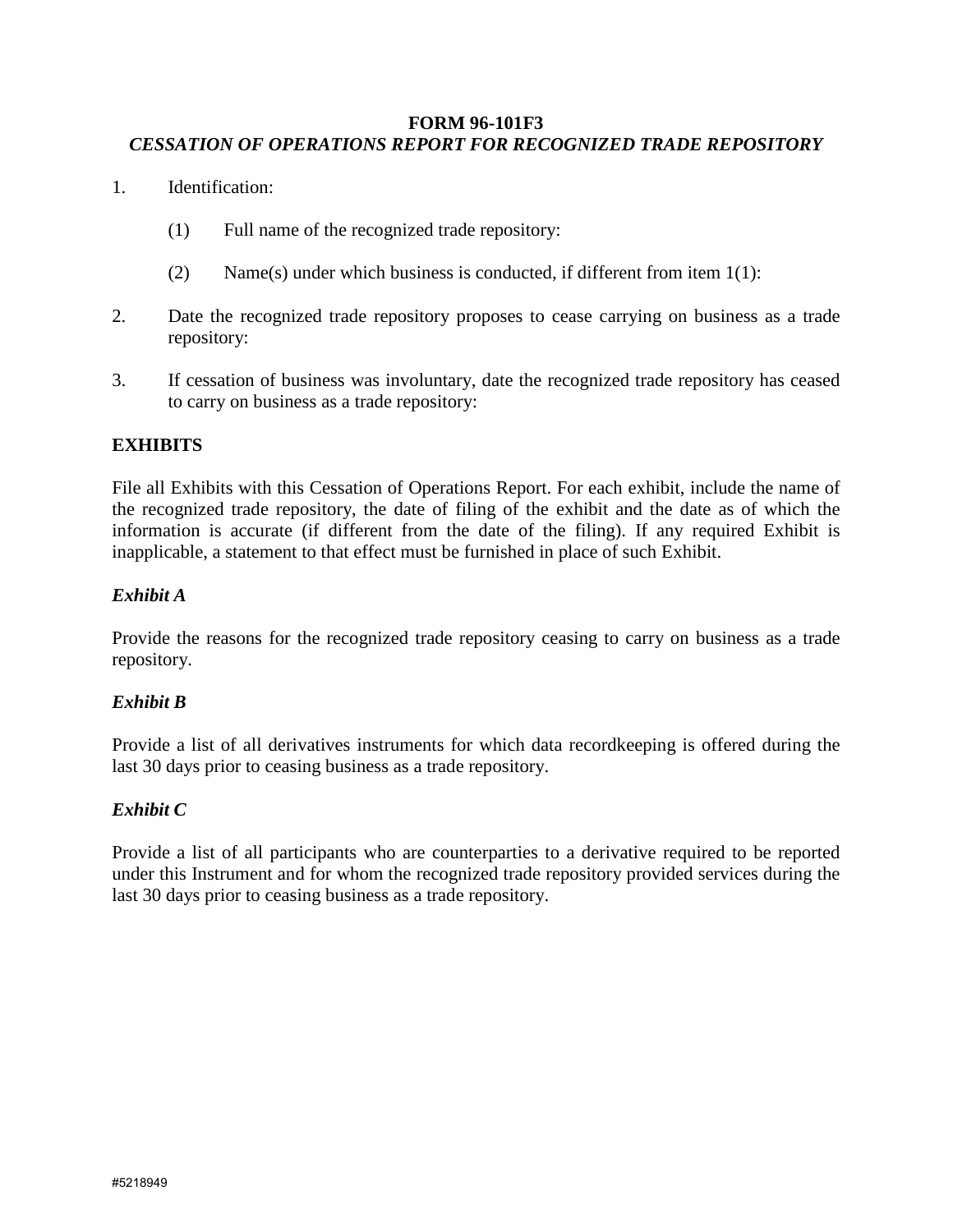# **CERTIFICATE OF RECOGNIZED TRADE REPOSITORY**

The undersigned certifies that the information given in this report is true and correct.

DATED at \_\_\_\_\_\_\_\_\_\_\_\_\_\_\_ this \_\_\_\_\_\_\_\_\_\_\_\_ day of \_\_\_\_\_\_\_\_\_\_\_\_\_\_\_\_\_\_\_, 20\_\_\_\_\_\_\_

\_\_\_\_\_\_\_\_\_\_\_\_\_\_\_\_\_\_\_\_\_\_\_\_\_\_\_\_\_\_\_\_\_\_\_\_\_\_\_\_\_\_\_\_\_\_\_\_\_\_\_\_\_\_\_\_

\_\_\_\_\_\_\_\_\_\_\_\_\_\_\_\_\_\_\_\_\_\_\_\_\_\_\_\_\_\_\_\_\_\_\_\_\_\_\_\_\_\_\_\_\_\_\_\_\_\_\_\_\_\_\_\_

\_\_\_\_\_\_\_\_\_\_\_\_\_\_\_\_\_\_\_\_\_\_\_\_\_\_\_\_\_\_\_\_\_\_\_\_\_\_\_\_\_\_\_\_\_\_\_\_\_\_\_\_\_\_\_\_

\_\_\_\_\_\_\_\_\_\_\_\_\_\_\_\_\_\_\_\_\_\_\_\_\_\_\_\_\_\_\_\_\_\_\_\_\_\_\_\_\_\_\_\_\_\_\_\_\_\_\_\_\_\_\_\_

(Name of trade repository)

(Name of director, officer or partner – please type or print)

(Signature of director, officer or partner)

(Official capacity – please type or print)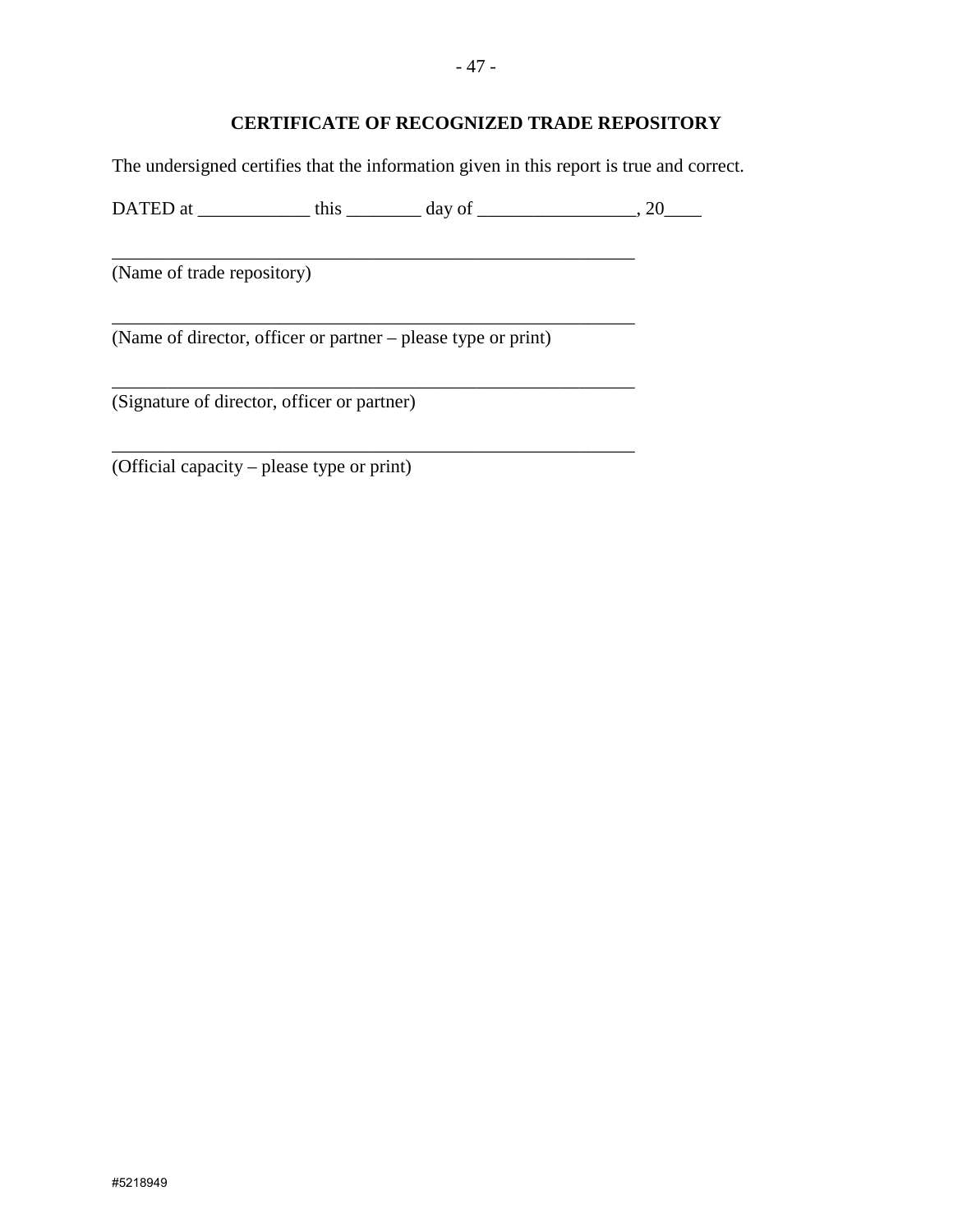### **ANNEX E**

# **COMPANION POLICY 96-101**  *TRADE REPOSITORIES AND DERIVATIVES DATA REPORTING*

### **TABLE OF CONTENTS**

- *PART TITLE*
- PART 1 GENERAL COMMENTS

Introduction

Definitions and interpretation

- PART 2 TRADE REPOSITORY RECOGNITION AND ONGOING REQUIREMENTS
- PART 3 DATA REPORTING
- PART 4 DATA DISSEMINATION AND ACCESS TO DATA
- PART 5 EXCLUSIONS
- PART 7 EFFECTIVE DATE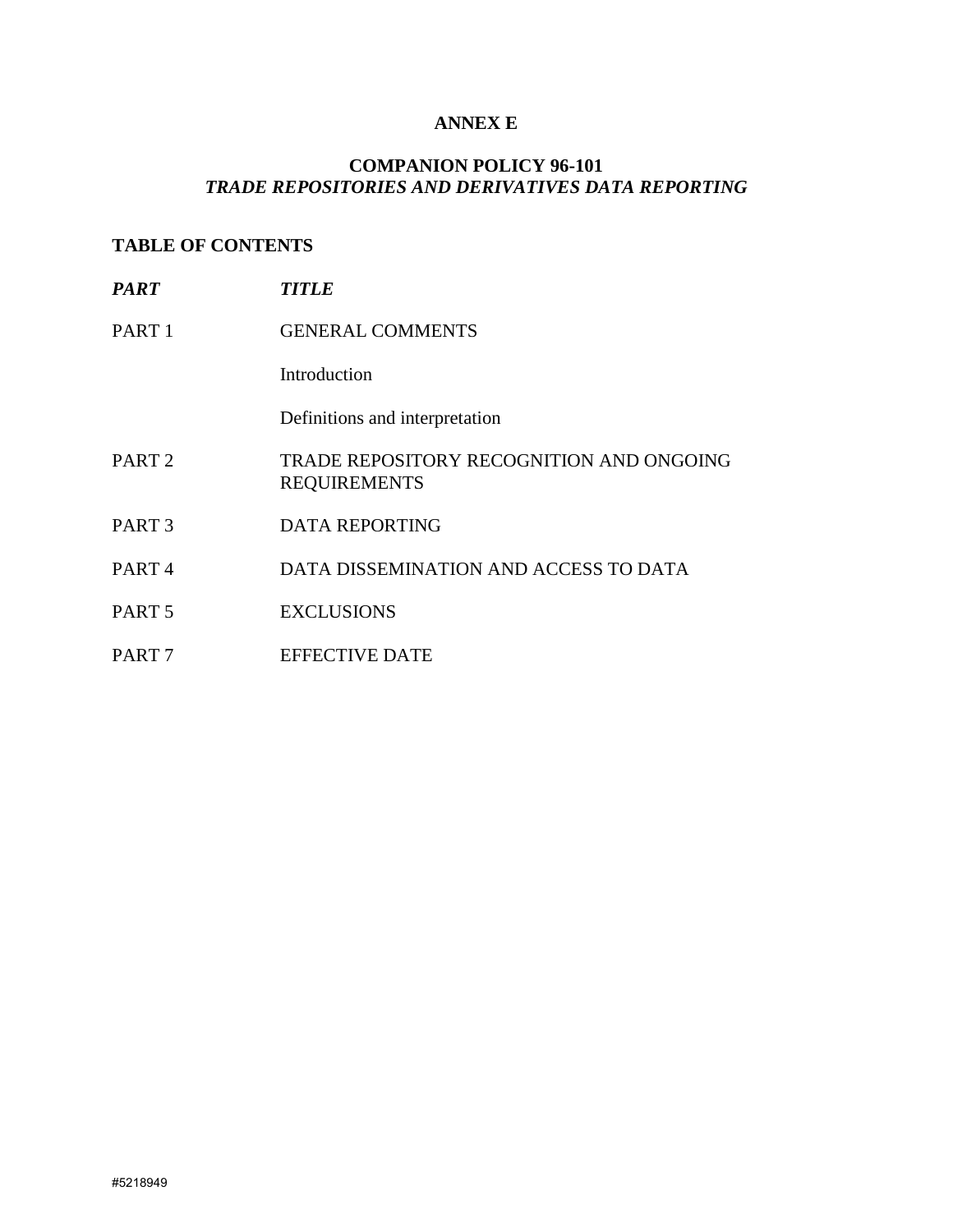### **PART 1 GENERAL COMMENTS**

### **Introduction**

This companion policy (the "Policy") provides guidance on how those members ("participating jurisdictions" or "we") of the Canadian Securities Administrators participating in Multilateral Instrument 96-101 *Trade Repositories and Derivatives Data Reporting* (the "Instrument") interpret various matters in the Instrument.

Except for Part 1, the numbering and headings of Parts, sections and subsections in this Policy correspond to the numbering and headings in the Instrument. Any general guidance for a Part or section appears immediately after the Part or section name. Any specific guidance on a section or subsection follows any general guidance. If there is no guidance for a Part or section, the numbering in this Policy will skip to the next provision that does have guidance.

Unless defined in the Instrument or this Policy, terms used in the Instrument and in this Policy have the meaning given to them in securities legislation, including in National Instrument 14-101 *Definitions*.

# **Definitions and interpretation of terms in this Policy and in the Instrument**

**1. (1)** In this Policy

"CPMI" means the Committee on Payments and Market Infrastructure;<sup>[1](#page-98-0)</sup>

"FMI" means a financial market infrastructure, as described in the PFMI Report;

"Global LEI System" means the Global Legal Entity Identifier System;

"IOSCO" means the Technical Committee of the International Organization of Securities Commissions;

"ISDA methodology" means the methodology described in the Canadian Transaction Reporting Party Requirements issued by the International Swaps and Derivatives Association, Inc. and dated April 4, 2014;

"LEI" means a legal entity identifier;

"LEI ROC" means the LEI Regulatory Oversight Committee;

"PFMI Report" means the April 2012 final report entitled *Principles for financial market infrastructures* published by CPMI (formerly CPSS) and IOSCO, as amended from time to  $time:$ <sup>[2](#page-98-1)</sup>

 $\overline{a}$ 

<span id="page-98-1"></span><span id="page-98-0"></span><sup>&</sup>lt;sup>1</sup> Prior to September 1, 2014, CPMI was known as the Committee on Payment and Settlement Systems (CPSS).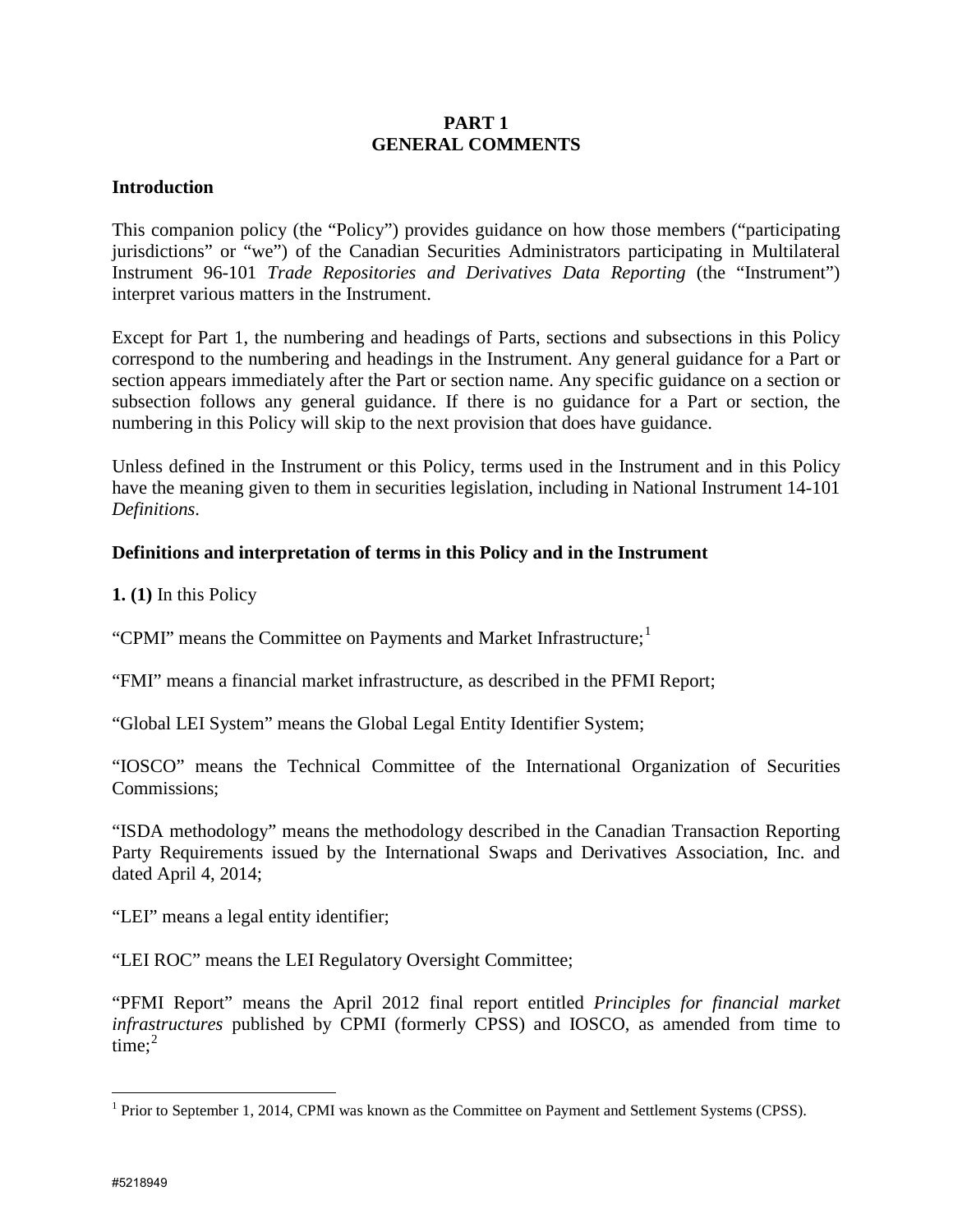"principle" means, unless the context otherwise indicates, a principle set out in the PFMI Report.

**(2)** The definition of asset class is not exclusive. Some types of derivatives may fall into additional asset classes.

**(3)** The definition of derivatives dealer in the instrument only applies in relation to the Instrument. A person or company that is a derivatives dealer for the purpose of the Instrument will not necessarily need to register as a dealer (or in any other registration category) and will not necessarily be subject to regulatory requirements applicable to derivatives dealers in other Instruments.

We consider the factors listed below to be relevant in determining whether a person or company is a derivatives dealer for the purpose of the Instrument:

- *intermediating transactions* the person or company provides services relating to the intermediation of transactions between third-party counterparties to derivative contracts. This typically takes the form of the business commonly referred to as a broker;
- *acting as a market maker* the person or company makes a market in a derivative or derivatives. The person or company routinely makes a two-way market in a derivative or category of derivatives or publishes quotes to buy and quotes to sell a derivatives position at the same time;
- *transacting with the intention of being compensated* the person or company receives, or expects to receive, any form of compensation for carrying on derivatives transaction activity including compensation that is transaction or value based and including from spreads or built-in fees. It does not matter if the person or company actually receives compensation or what form the compensation takes. However, a person or company would not be considered to be a derivatives dealer solely by reason that it realizes a profit from changes in the market price for the derivative (or its underlying), regardless of whether the derivative was intended for the purpose of hedging or speculating;
- *directly or indirectly soliciting in relation to derivatives transactions* the person or company contacts others to solicit derivatives transactions. Solicitation includes contacting someone by any means, including advertising that offers (i) derivatives transactions, (ii) participation in derivatives transactions or (iii) services relating to derivatives transactions. This includes advertising on the internet with the intention of encouraging transacting in derivatives by local persons or companies. A person or company might not be considered to be soliciting solely because it contacts a potential counterparty or a potential counterparty contacts them to inquire about a transaction in a derivative unless it is the person or company's intention or expectation to be compensated from the transaction. For example, a person or company that wishes to hedge a specific risk might not be considered to be soliciting for the purpose of the

<sup>&</sup>lt;sup>2</sup> The PFMI Report is available on the Bank for International Settlements' website  $(\underline{www.bis.org})$  and the IOSCO website (www.iosco.org).  $\overline{a}$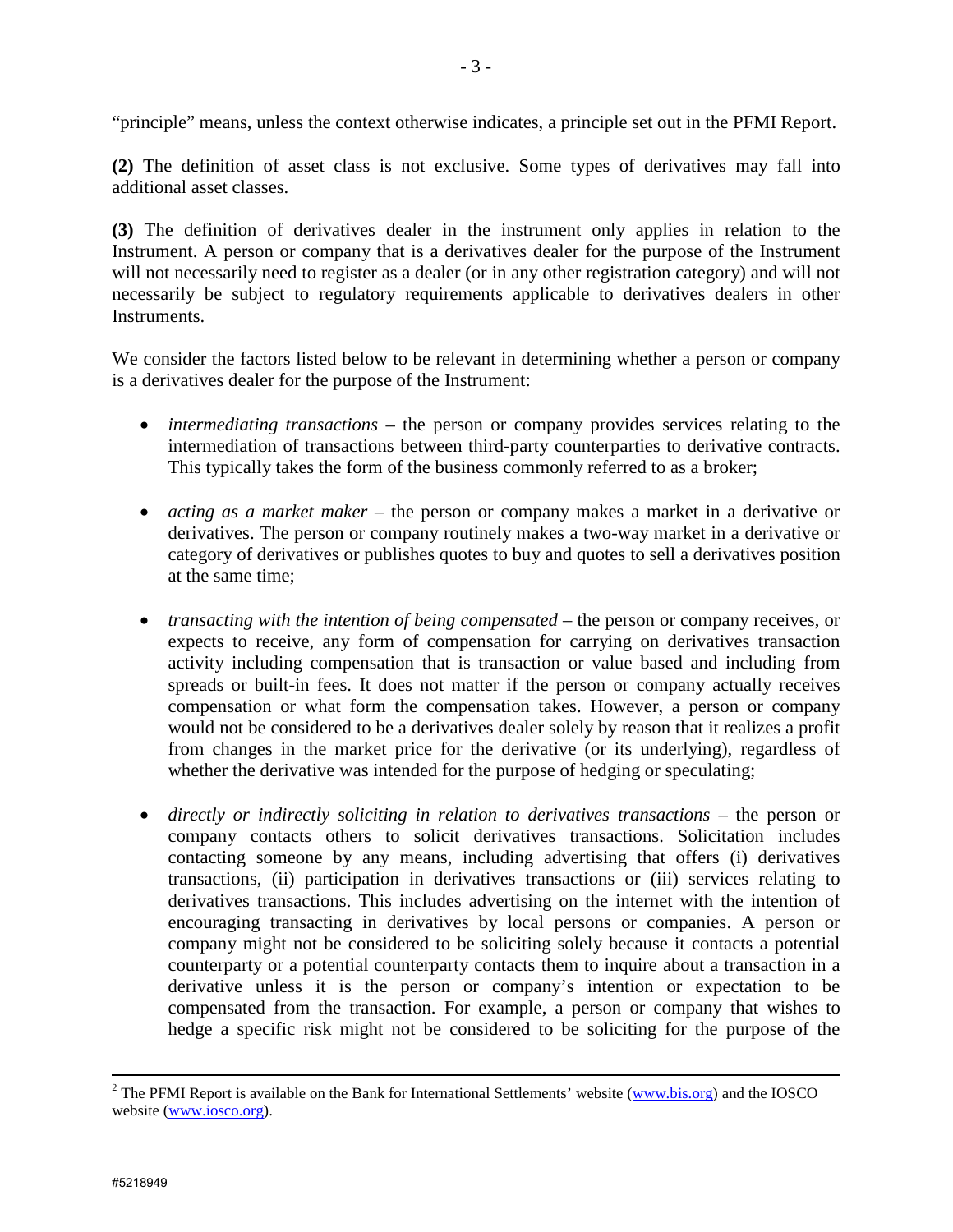Instrument if they contacted multiple potential counterparties to inquire about potential derivatives transactions to hedge the risk;

- *transacting derivatives with individuals or small business* the person or company transacts with or on behalf of persons or companies that are neither "permitted clients" as that term is defined in section 1.1 of National Instrument 31-103 *Registration Requirements, Exemptions and Ongoing Registration Obligations nor "qualified parties"* as that term may be defined in applicable rules or orders in the securities legislation of the local jurisdiction, except where those persons or companies are represented by a registered dealer or adviser;
- *providing derivatives clearing services* the person or company provides services to allow third parties, including counterparties to trades involving the person or company, to clear derivatives through a clearing agency. While these services do not directly relate to the execution of a transaction they are actions in furtherance of a trade conducted by a person or company that would typically be familiar with the derivatives market and would possess the necessary expertise to allow them to conduct trade reporting;
- *engaging in activities similar to a derivatives dealer* the person or company sets up a business to carry out any activities related to transactions involving derivatives that would reasonably appear, to a third party, to be similar to the activities discussed above. This would not include the operator of a trading platform that is not registered or exempted from registration as a dealer, such as an exchange, or the operator of a clearing agency.

In determining whether or not they are a derivatives dealer for the purpose of the Instrument a person or company should consider their activities holistically. Generally, we would consider a person or company that engages in the activities referenced above in an organized and repetitive manner to be a derivatives dealer. Ad hoc or isolated activities may not necessarily result in a person or company being a derivatives dealer. For example if a person or company makes an effort to take a long and short position at the same time to manage business risk, it does not necessarily mean that the person or company is making a market. Similarly, organized and repetitive proprietary trading, in and of itself, absent other factors described above, may not result in a person or company being a derivatives dealer for the purpose of the Instrument.

To be a derivatives dealer in a jurisdiction a person or company must conduct the activities described above in that jurisdiction. Activities are considered to be conducted in a jurisdiction if the counterparty to the derivative is a local counterparty in the jurisdiction. A person or company does not need to have a physical location, staff or other presence in the local jurisdiction to be a derivatives dealer.

A person or company's primary business activity does not need to include the activities described above for the person or company to be a derivatives dealer for the purpose of the Instrument. Its primary business activity could be unrelated to any of the factors described above; however if it does meet any of these factors, it may be a derivatives dealer in the jurisdiction in which it engages in those activities.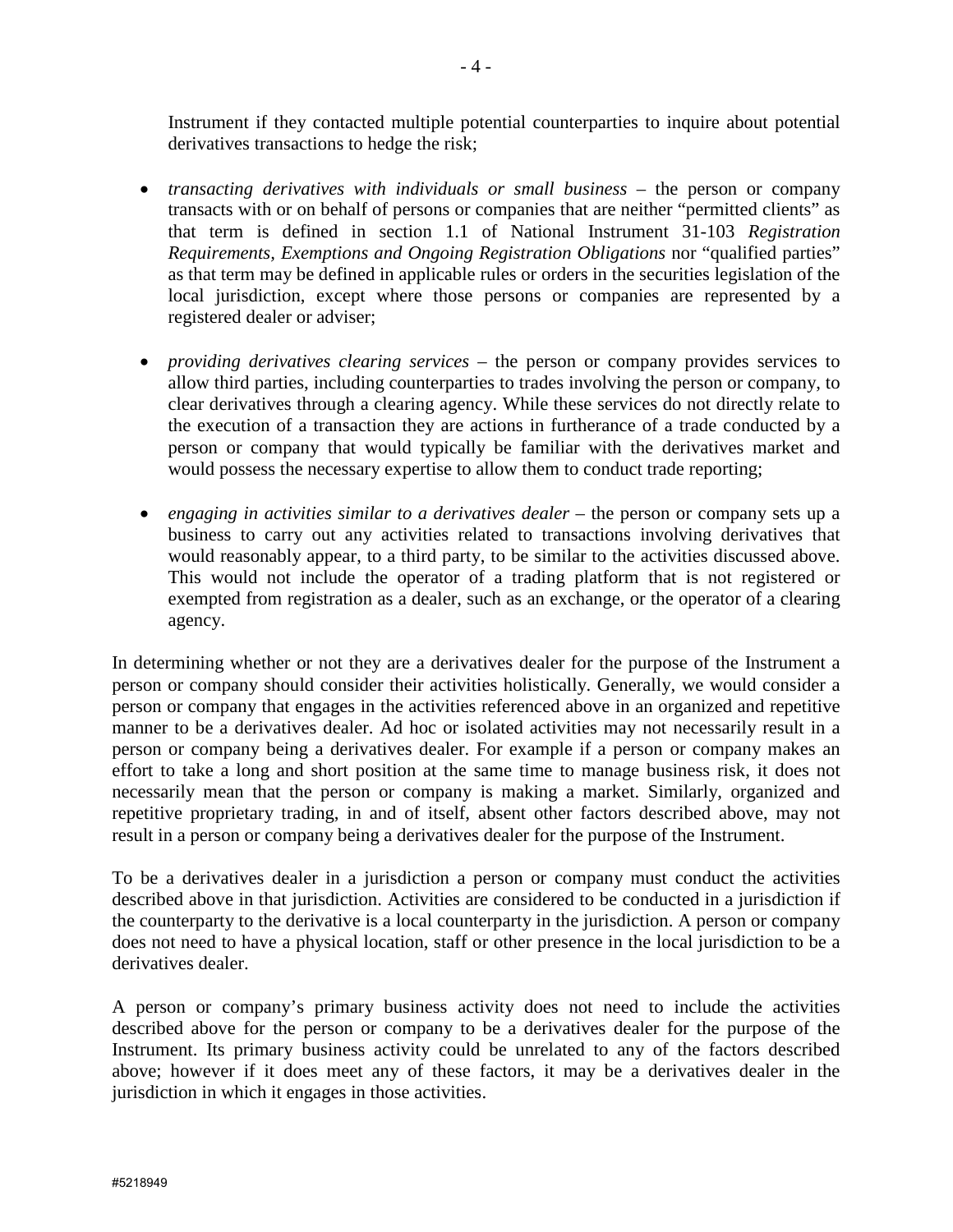A person or company is not a dealer for the purpose of the Instrument if they would be a dealer solely as a result of derivatives involving affiliated entities.

**(4)** A "life-cycle event" is defined in the Instrument as an event that results in a change to derivatives data previously reported to a recognized trade repository. Examples of a life-cycle event include:

- a change to the termination date for the derivative;
- a change in the cash flows, payment frequency, currency, numbering convention, spread, benchmark, reference entity or rates originally reported;
- the availability of an LEI for a counterparty previously identified by name or by some other identifier;
- a corporate action affecting a security or securities on which the derivative is based (e.g., a merger, dividend, stock split, or bankruptcy);
- a change to the notional amount of a derivative including contractually agreed upon changes (e.g., amortization schedule);
- the exercise of a right or option that is an element of the derivative;
- the satisfaction of a level, event, barrier or other condition contained in the derivative.

**(5)** We use the term "transaction" in the Instrument instead of the statutorily defined term "trade". The term "transaction" reflects that certain types of activities or events relating to a derivative, whether or not they constitute a "trade", must be reported as a unique derivative. The primary differences between the two definitions are that (i) the term "trade" as defined in securities legislation includes material amendments and terminations, whereas "transaction" as defined in the Instrument does not, and (ii) the term "transaction", as defined in the Instrument, includes a novation to a clearing agency, whereas "trade" as defined in securities legislation does not.

A material amendment to a derivative is not a "transaction" and is required to be reported as a life-cycle event under section 32. Similarly, a termination is not a "transaction", as the expiry or termination of a derivative is required to be reported as a life-cycle event under section 32.

In addition, the definition of "transaction" in the Instrument includes a novation to a clearing agency. The creation data resulting from a novation of a bilateral derivative to a clearing agency is required to be reported as a distinct derivative with reporting links to the original derivative.

**(6)** The term "valuation data" refers to data that reflects the current value of a derivative. We are of the view that valuation data can be calculated based upon the use of an industry-accepted methodology such as mark-to-market or mark-to-model, or another valuation method that is in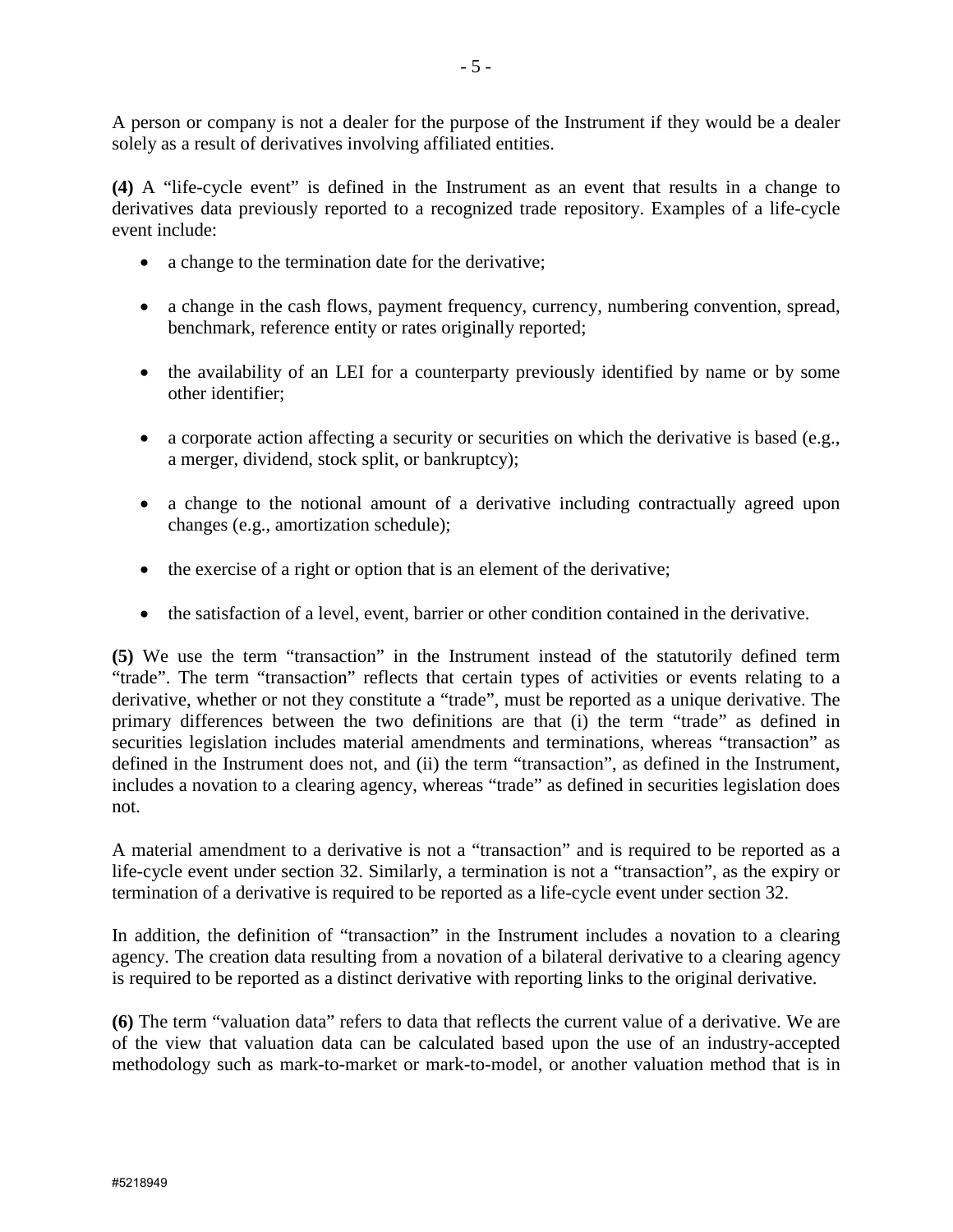accordance with accounting principles and will result in a reasonable valuation of a derivative.<sup>[3](#page-102-0)</sup> We expect that the methodology used to calculate valuation data that is reported with respect to a derivative would be consistent over the entire life of the derivative.

# **PART 2 TRADE REPOSITORY RECOGNITION AND ONGOING REQUIREMENTS**

Part 2 sets out rules relating to the recognition of a trade repository by the local securities regulatory authority and establishes ongoing requirements for a recognized trade repository. To obtain and maintain recognition as a trade repository, a person or company must comply with these requirements and the terms and conditions in the recognition order made by the securities regulatory authority.

In order to comply with the reporting obligations contained in Part 3, a reporting counterparty to a derivative involving a local counterparty must report the derivative to a recognized trade repository. In some jurisdictions, securities legislation prohibits a person or company from carrying on business as a trade repository in the jurisdiction unless recognized as a trade repository by the securities regulatory authority.

The legal entity that applies to be a recognized trade repository will typically be the entity that operates the facility and collects and maintains records of derivatives data reported to the trade repository by other persons or companies. In some cases, the applicant may operate more than one trade repository. In such cases, the applicant may file separate forms in respect of each trade repository, or it may choose to file one form to cover all of its different trade repositories. If the latter alternative is chosen, the applicant must clearly identify the facility to which the information or any changes submitted under this Part of the Instrument apply.

# **Filing of initial information on application for recognition as a trade repository**

**2.** In determining whether to recognize an applicant as a trade repository under securities legislation, we will consider a number of factors, including the following:

- whether it is in the public interest to recognize the trade repository;
- the manner in which the trade repository proposes to comply with the Instrument;
- whether the trade repository has meaningful representation as described in subsection 9(2) on its board of directors;
- whether the trade repository has sufficient financial and operational resources for the proper performance of its functions;

 $\overline{a}$ 

<span id="page-102-0"></span><sup>3</sup> For example, see International Financial Reporting Standard 13, *Fair Value Measurement*.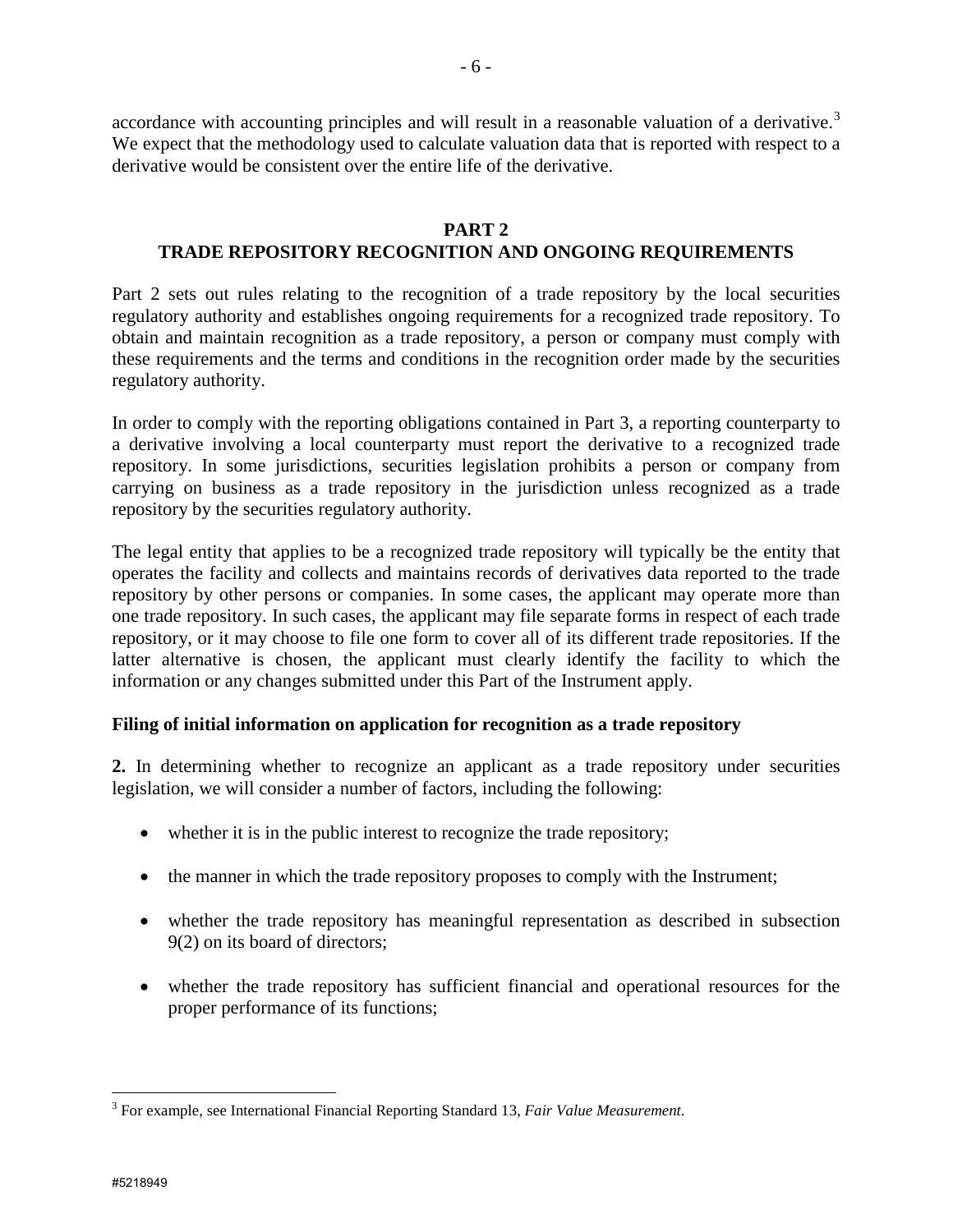- whether the rules and procedures of the trade repository are reasonably designed to ensure that its business is conducted in an orderly manner that fosters both fair and efficient capital markets, and improves transparency in the derivatives market;
- whether the trade repository has policies and procedures to effectively identify and manage conflicts of interest arising from its operation and the services it provides;
- whether the requirements of the trade repository relating to access to its services are fair and reasonable;
- whether the trade repository's process for setting fees is fair, transparent and appropriate;
- whether the trade repository's fees are inequitably allocated among the participants, have the effect of creating barriers to access, or place an undue burden on any participant or class of participants;
- the manner and process for the securities regulatory authority and other applicable regulatory agencies to receive or access derivatives data, including the timing, type of reports, and any confidentiality restrictions;
- whether the trade repository has robust and comprehensive policies, procedures, processes and systems reasonably designed to ensure the security and confidentiality of derivatives data:
- for trade repositories that are not resident in the local jurisdiction, whether the securities regulatory authority has entered into a memorandum of understanding with the relevant regulatory authority in the trade repository's local jurisdiction;
- whether the trade repository has been, or will be, in compliance with securities legislation, including compliance with the Instrument and any terms and conditions attached to the recognition order in respect of the trade repository.

A trade repository that is applying for recognition must demonstrate that it has established, implemented and maintains and enforces appropriate written rules, policies and procedures that are in accordance with standards applicable to trade repositories. In assessing these rules, policies and procedures we will consider, among other things, the principles and key considerations and explanatory notes applicable to trade repositories in the PFMI Report. These principles are set out in the following chart, along with the corresponding sections of the Instrument.

| <b>Principle in the PFMI Report applicable</b><br>to a trade repository | $Relevant section(s)$ of the Instrument                   |
|-------------------------------------------------------------------------|-----------------------------------------------------------|
| Principle 1: Legal basis                                                | Section $7 -$ Legal framework                             |
|                                                                         | Section 17 – Rules, policies, and procedures (in<br>part) |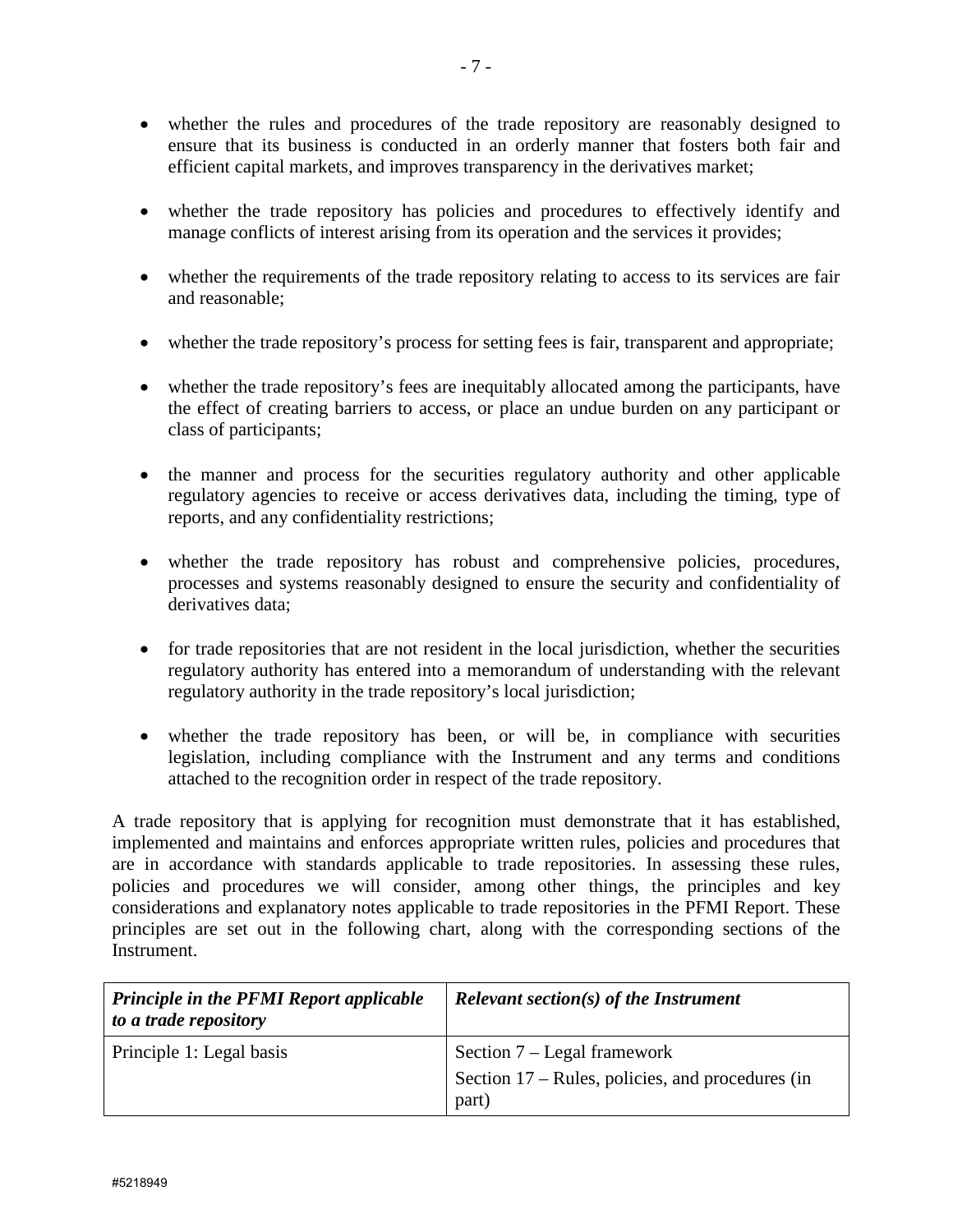| <b>Principle in the PFMI Report applicable</b><br>to a trade repository | $Relevant section(s)$ of the Instrument                                                                                                                           |
|-------------------------------------------------------------------------|-------------------------------------------------------------------------------------------------------------------------------------------------------------------|
| Principle 2: Governance                                                 | Section 8 – Governance                                                                                                                                            |
|                                                                         | Section 9 – Board of directors                                                                                                                                    |
|                                                                         | Section 10 – Management                                                                                                                                           |
| Principle 3: Framework for the<br>comprehensive management of risks     | Section 19 – Comprehensive risk-management<br>framework                                                                                                           |
|                                                                         | Section 20 - General business risk (in part)                                                                                                                      |
| Principle 15: General business risk                                     | Section 20 – General business risk                                                                                                                                |
| Principle 17: Operational risk                                          | Section $21 - System$ and other operational risk<br>requirements<br>Section 22 – Data security and confidentiality<br>Section $24 -$ Outsourcing                  |
| Principle 18: Access and participation<br>requirements                  | Section 13 – Access to recognized trade repository<br>services                                                                                                    |
|                                                                         | Section $16 - Due process$ (in part)                                                                                                                              |
|                                                                         | Section 17 – Rules, policies and procedures (in<br>part)                                                                                                          |
| Principle 19: Tiered participation<br>arrangements                      | No equivalent provisions in the Instrument;<br>however, the trade repository may be expected to<br>observe or broadly observe the principle, where<br>applicable. |
| Principle 20: FMI links                                                 | No equivalent provisions in the Instrument;<br>however, the trade repository may be expected to<br>observe or broadly observe the principle, where<br>applicable. |
| Principle 21: Efficiency and effectiveness                              | No equivalent provisions in the Instrument;<br>however, the trade repository may be expected to<br>observe or broadly observe the principle, where<br>applicable. |
| Principle 22: Communication procedures<br>and standards                 | Section 15 – Communication policies, procedures<br>and standards                                                                                                  |
| Principle 23: Disclosure of rules, key<br>procedures, and market data   | Section 17 – Rules, policies and procedures (in<br>part)                                                                                                          |
| Principle 24: Disclosure of market data by<br>trade repositories        | Sections in Part 4 – Data Dissemination and<br>Access to Data                                                                                                     |

We anticipate that the regulator in each participating jurisdiction will consider the principles in conducting its oversight activities of a recognized trade repository. Similarly, we will expect that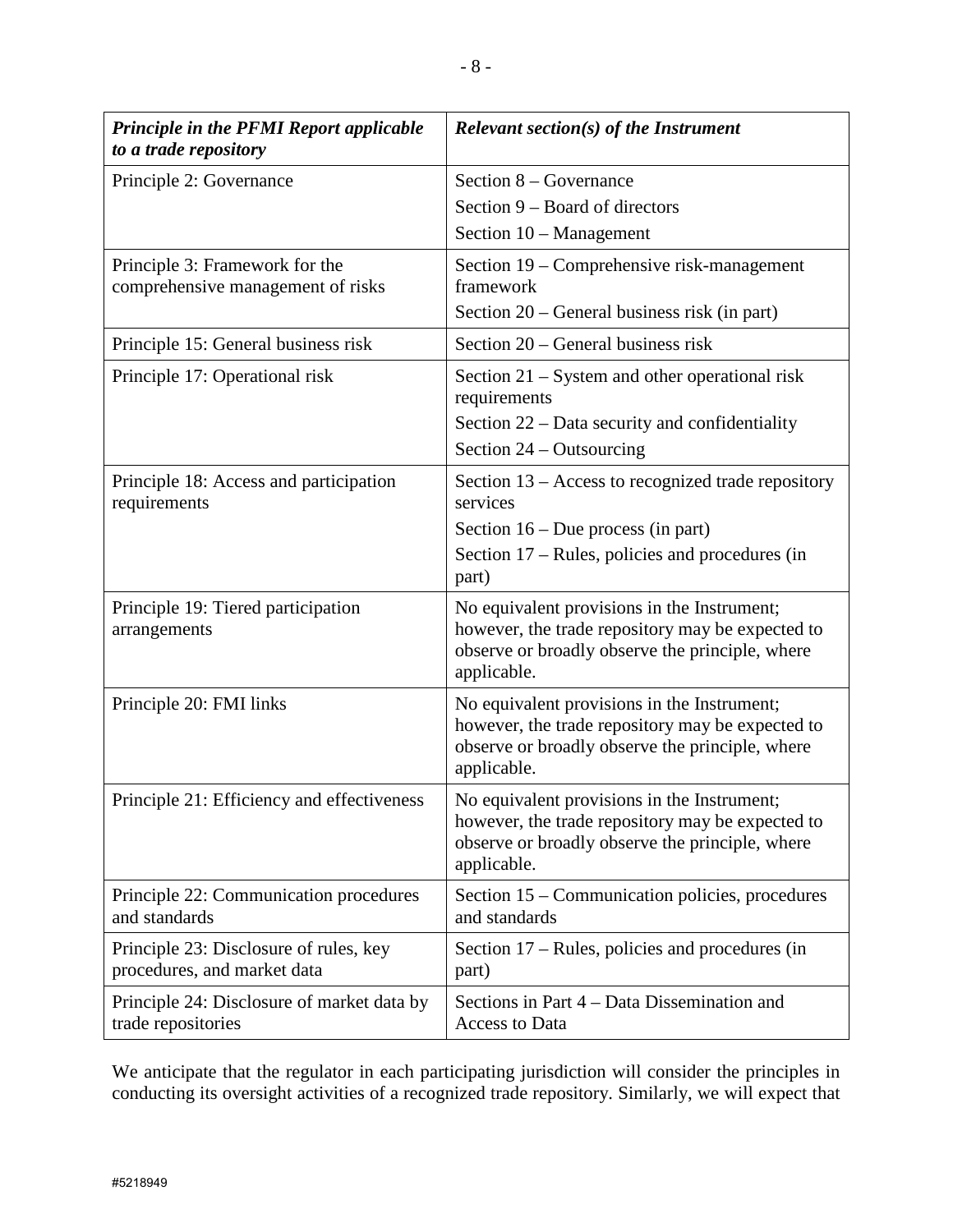recognized trade repositories observe the principles in complying with the Instrument and the terms of its recognition order.

We anticipate that certain information included in the forms filed by an applicant or recognized trade repository under the Instrument will be kept confidential to the extent permitted in the local jurisdiction where this content contains proprietary financial, commercial and technical information. We are of the view that the cost and potential risks to the filers of disclosure of such information may outweigh the benefit of the principle requiring that forms be made available for public inspection. However, we would expect a recognized trade repository to disclose its responses to the CPSS-IOSCO consultative report entitled *Disclosure framework for financial market infrastructures*, [4](#page-105-0) which is a supplement to the PFMI Report. Other information included in the filed forms will be required to be made publicly available by a recognized trade repository in accordance with the Instrument or the terms and conditions of the recognition order imposed by a securities regulatory authority.

While we generally expect to keep the information contained in a filed Form 96-101F1 *Application for Recognition – Trade Repository Information Statement* and any amendments to such information confidential, if a regulator or securities regulatory authority considers that it is in the public interest to do so, it may require the applicant or recognized trade repository to disclose a summary of the information contained in the form, or in any amendments to the information in the filed Form 96-101F1.

Notwithstanding the confidential nature of the forms, we anticipate that an applicant's application itself (excluding forms) will be published for comment for a minimum period of 30 days.

**(2)** A person or company applying for recognition as a trade repository whose head office or principal place of business is located in a foreign jurisdiction will typically be required to provide additional information to allow us to evaluate a trade repository's application, including

- an undertaking to provide the regulator or securities regulatory authority with access to its books and records and to submit to onsite inspection and examination by the regulator or securities regulatory authority, and
- an opinion of legal counsel addressed to the regulator or securities regulatory authority that the person or company has the power and authority to provide the regulator or securities regulatory authority with access to the person or company's books and records, and to submit to onsite inspection and examination by the regulator or securities regulatory authority.

<span id="page-105-0"></span><sup>4</sup> Publication available on the BIS website (www.bis.org) and the IOSCO website (www.iosco.org).  $\overline{a}$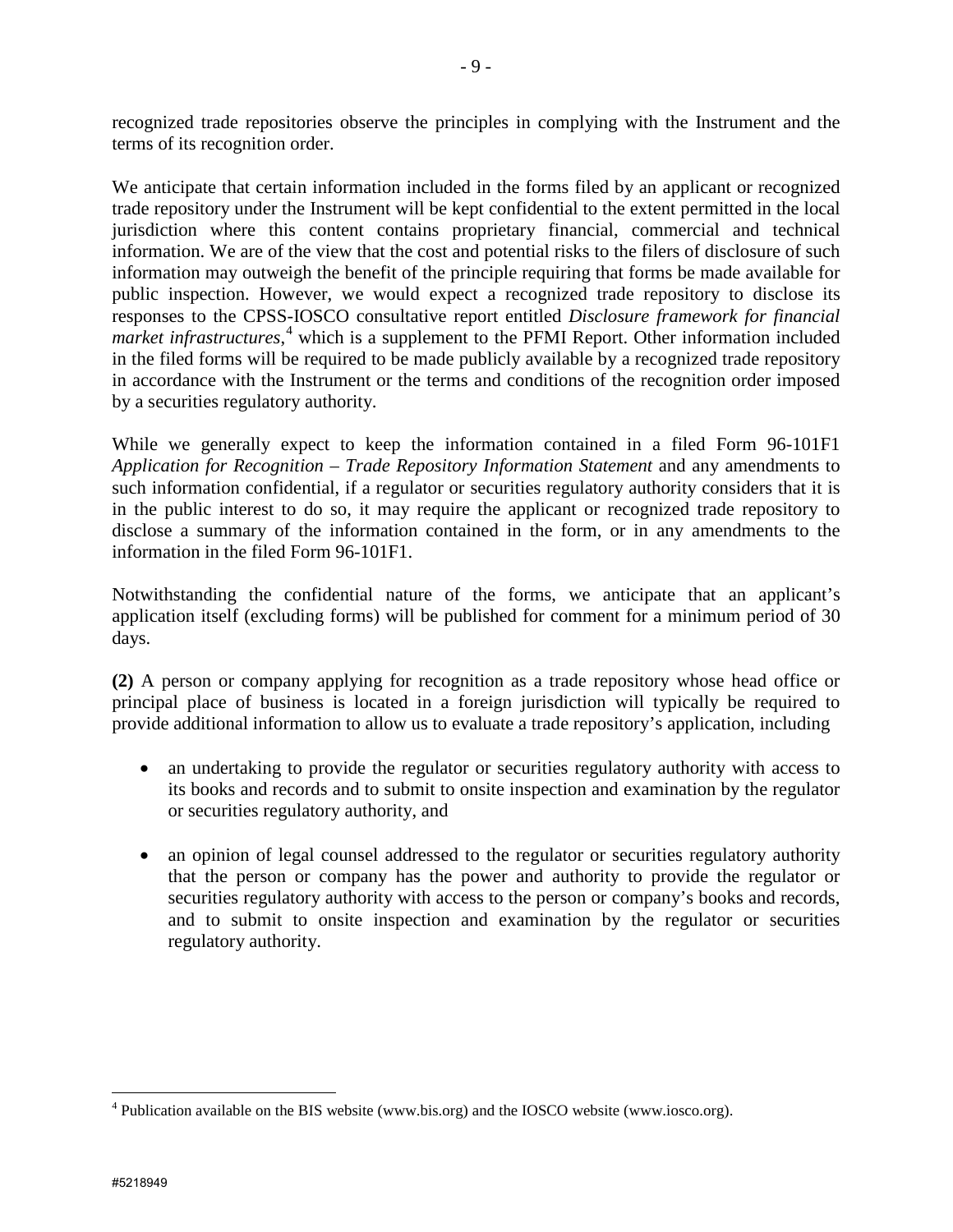### **Change in information by a recognized trade repository**

**3.** A participating jurisdiction with which an amendment to the information provided in Form 96- 101F1 *Application for Recognition – Trade Repository Information Statement* is filed will endeavour to review such amendment in accordance with subsections 3(1) and 3(2) before the proposed implementation date for the change. However, where the changes are complex, raise regulatory concerns, or when additional information is required, this review may exceed these timeframes.

**(1)** We would consider a change to be significant when it could impact a recognized trade repository, its users, participants, market participants, investors, or the capital markets (including derivatives markets and the markets for assets underlying a derivative). We would generally consider a significant change to include, but not be limited to, the following:

- a change in the structure of the recognized trade repository, including procedures governing how derivatives data is collected and maintained (including in any back-up sites), that has or may have a direct impact on users in a local jurisdiction;
- a change to the services provided by the recognized trade repository, or a change that affects the services provided, including the hours of operation, that has or may have a direct impact on users in a local jurisdiction;
- a change to means of access to the recognized trade repository's facility and its services, including changes to data formats or protocols, that has or may have a direct impact on users in a local jurisdiction;
- a change to the types of derivative asset classes or categories of derivatives that may be reported to the recognized trade repository;
- a change to the systems and technology used by the recognized trade repository that collect, maintain and disseminate derivatives data, including matters affecting capacity;
- a change to the governance of the recognized trade repository, including changes to the structure of its board of directors or board committees and their related mandates;
- a change in control of the recognized trade repository;
- a change in entities that provide key services or systems to, or on behalf of, the recognized trade repository;
- a change to outsourcing arrangements for key services or systems of the recognized trade repository;
- a change to fees or the fee structure of the recognized trade repository;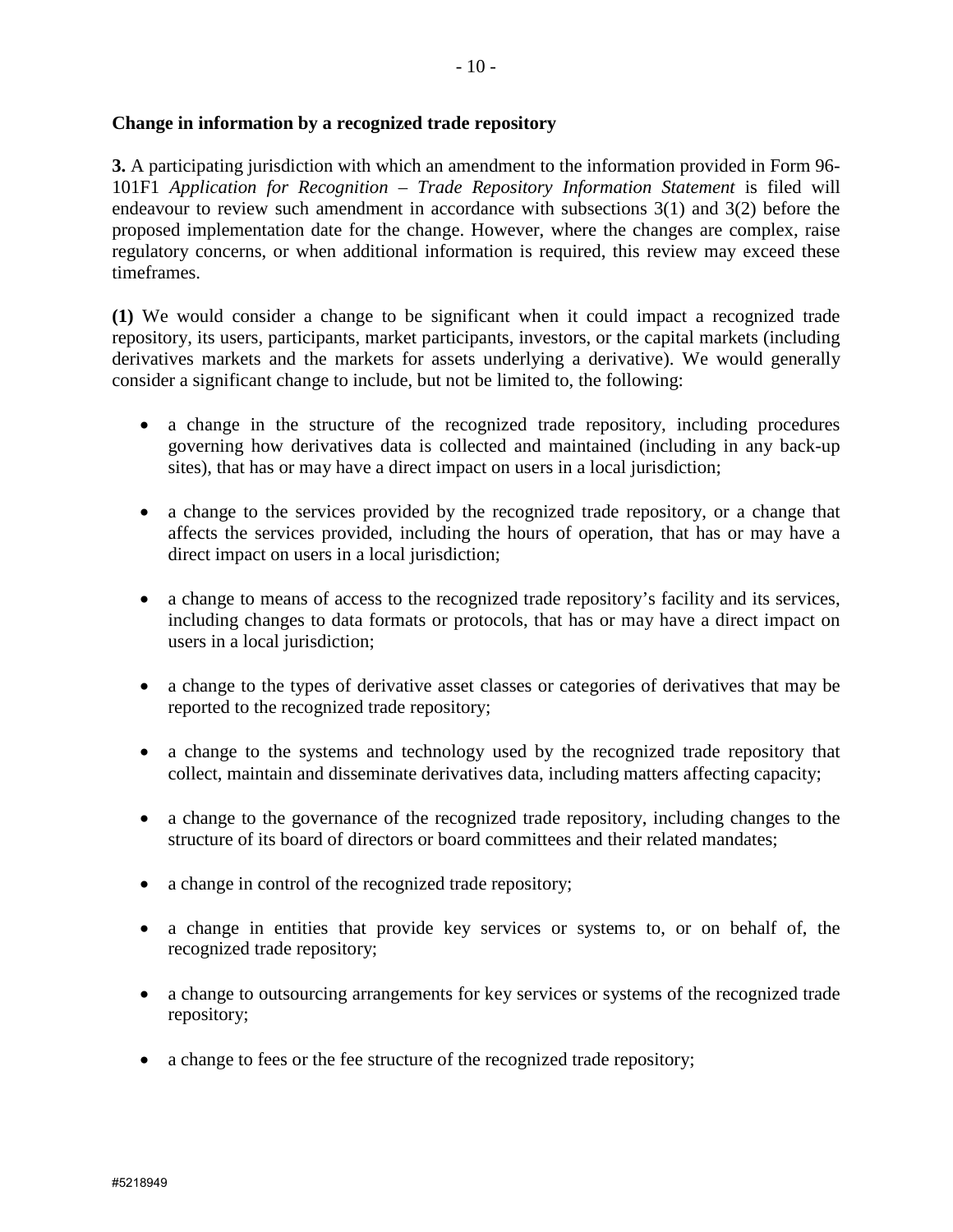- a change in the recognized trade repository's policies and procedures relating to riskmanagement, including relating to business continuity and data security, that has or may have an impact on the recognized trade repository's provision of services to its participants;
- the commencement of a new type of business activity, either directly or indirectly through an affiliated entity;
- a change in the location of the recognized trade repository's head office or primary place of business or the location where the main data servers or contingency sites are housed.

**(2)** We will generally consider a change in a recognized trade repository's fees or fee structure to be a significant change. However, we acknowledge that recognized trade repositories may frequently change their fees or fee structure and may need to implement fee changes within timeframes that are shorter than the 45-day notice period contemplated in subsection 3(1). To facilitate this process, subsection 3(2) provides that a recognized trade repository may provide information that describes the change to fees or fee structure in a shorter timeframe (at least 15 days before the expected implementation date of the change to fees or fee structure) than is provided for another type of significant change. See section 12 of this Policy for guidance with respect to fee requirements applicable to recognized trade repositories.

**(3)** Subsection 3(3) sets out the filing requirements for changes to information provided in a filed Form 96-101F1 *Application for Recognition – Trade Repository Information Statement* other than those described in subsections  $3(1)$  or (2). Such changes to information are not considered significant and include the following:

- changes that would not have an impact on the recognized trade repository's structure or participants, or more broadly on market participants, investors or the capital markets;
- changes in the routine processes, policies, practices, or administration of the recognized trade repository that would not impact participants;
- changes due to standardization of terminology;
- corrections of spelling or typographical errors;
- changes to the types of participants of a recognized trade repository that are in a local jurisdiction;
- necessary changes to conform to applicable regulatory or other legal requirements of a jurisdiction of Canada;
- minor system or technology changes that would not significantly impact the system or its capacity.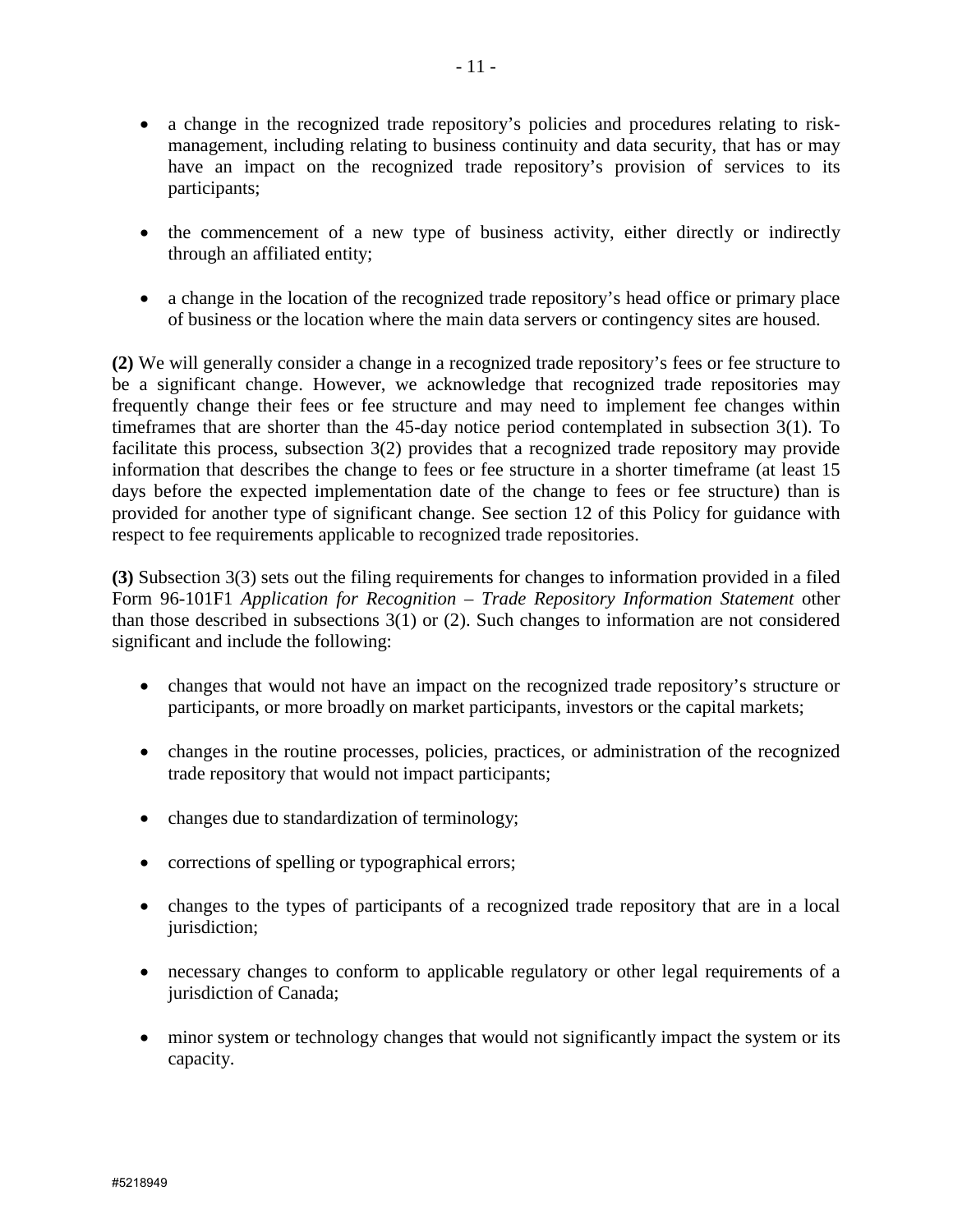The participating jurisdictions may review filings under subsection 3(3) to ascertain whether the changes have been categorized appropriately. If the securities regulatory authority disagrees with the categorization, the recognized trade repository will be notified in writing. Where the securities regulatory authority determines that changes reported under subsection 3(3) are in fact significant changes under subsection 3(1), the recognized trade repository will be required to file an amendment to Form 96-101F1 that will be subject to review by the securities regulatory authority.

## **Ceasing to carry on business**

**6. (1)** In addition to filing a completed Form 96-101F3 *Cessation of Operations Report for Recognized Trade Repository*, a recognized trade repository that intends to cease carrying on business in the local jurisdiction as a recognized trade repository must make an application to voluntarily surrender its recognition to the securities regulatory authority pursuant to securities legislation. The securities regulatory authority may accept the voluntary surrender subject to terms and conditions.<sup>[5](#page-108-0)</sup>

### **Legal framework**

**7. (1)** We would generally expect a recognized trade repository to have rules, policies, and procedures in place that provide a legal basis for their activities in all relevant jurisdictions where they have activities, whether within Canada or any foreign jurisdiction.

### **Governance**

**8. (3)** We expect that interested parties will be able to locate the governance information required by subsections 8(1) and 8(2) through a web search or through clearly identified links on the recognized trade repository's website.

### **Board of directors**

**9.** The board of directors of a recognized trade repository is subject to various requirements, such as requirements pertaining to board composition and conflicts of interest. To the extent that a recognized trade repository is not organized as a corporation, the requirements relating to the board of directors may be fulfilled by a body that performs functions that are equivalent to the functions of a board of directors.

**(2)** Paragraph 9(2)(a) requires individuals who comprise the board of directors of a recognized trade repository to have an appropriate level of skill and experience to effectively oversee the management of its operations. This would include individuals with experience and skills in areas such as business recovery, contingency planning, financial market systems and data management.

 $\overline{a}$ 

<span id="page-108-0"></span> $<sup>5</sup>$  This will apply in those jurisdictions where securities legislation provides the securities regulatory authority with</sup> the power to impose terms and conditions on an application for voluntary surrender. The transfer of derivatives data/information can be addressed through the terms and conditions imposed by the securities regulatory authority on such application.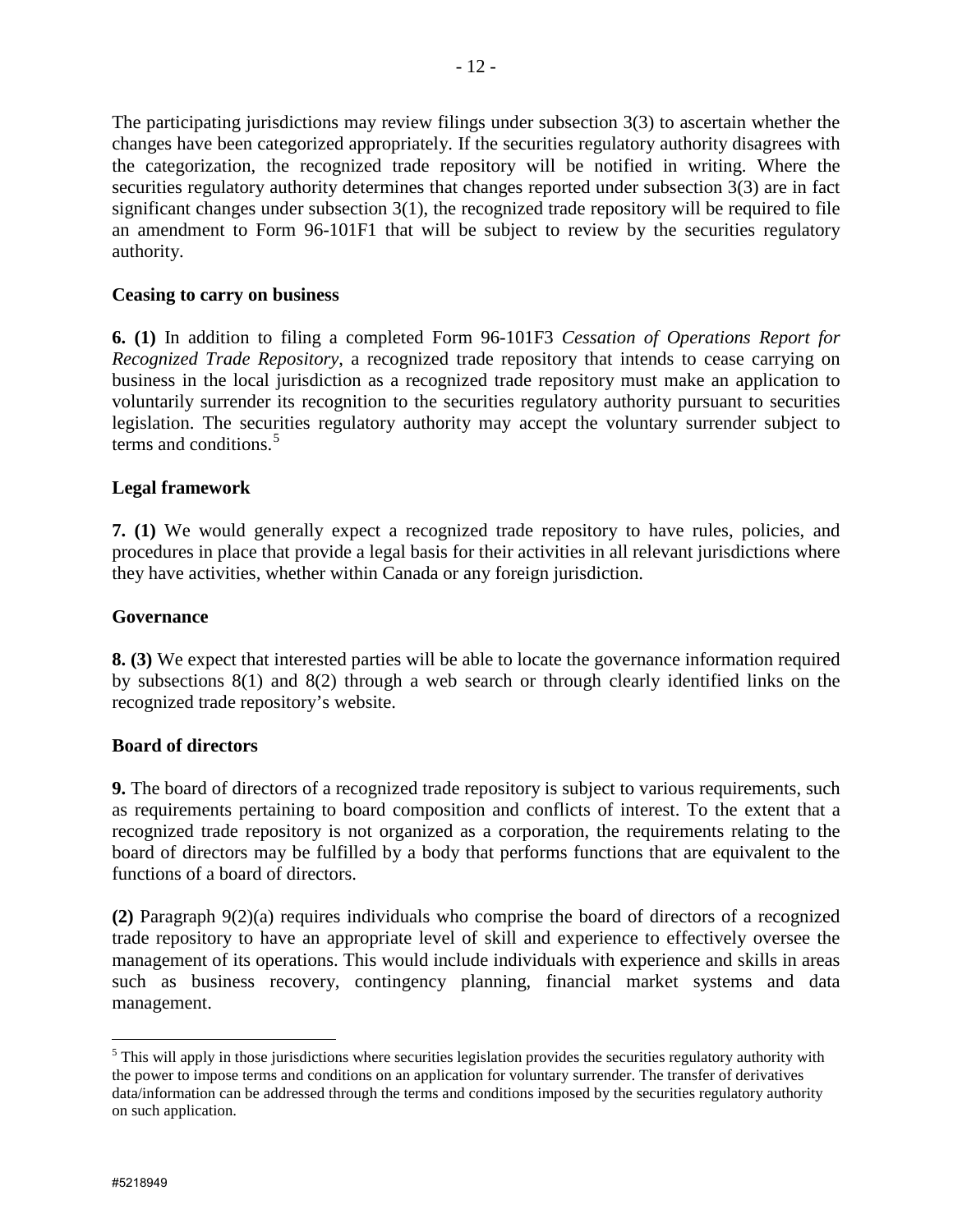Under paragraph  $9(2)(b)$ , the board of directors of a recognized trade repository must include individuals who are independent of the recognized trade repository. We generally consider individuals who have no direct or indirect material relationship with the recognized trade repository as independent. We expect that independent directors of a recognized trade repository would represent the public interest by ensuring that regulatory and public transparency objectives are fulfilled, and that the interests of participants who are not derivatives dealers are considered.

## **Chief compliance officer**

**11. (1)** Subsection 11(1) is not intended to prevent management from hiring the chief compliance officer, but instead requires the Board to approve the appointment.

**(3)** References to harm to the capital markets in subsection 11(3) may be in relation to domestic or international capital markets.

### **Fees**

**12.** We would generally expect a recognized trade repository's fees and costs to be fairly and equitably allocated among participants. We anticipate that the relevant securities regulatory authority will consider fees when assessing an application for recognition by a trade repository and may review changes in fees proposed by recognized trade repositories. In analyzing fees, we anticipate considering a number of factors, including the following:

- the number and complexity of the derivatives being reported;
- the amount of the fee or cost imposed relative to the cost of providing the services;
- the amount of fees or costs charged by other comparable trade repositories, where relevant, to report similar derivatives in the market;
- with respect to market data fees and costs, the amount of market data fees charged relative to the market share of the recognized trade repository;
- whether the fees or costs represent a barrier to accessing the services of the recognized trade repository for any category of participant.

A recognized trade repository should provide clear descriptions of priced services for comparability purposes. Other than fees for individual services, a recognized trade repository should also disclose costs and other fees related to connecting to or accessing the trade repository. For example, a recognized trade repository should disclose information on the system design, as well as technology and communication procedures, that influence the costs of using the recognized trade repository. A recognized trade repository is also expected to provide timely notice to participants and the public of any changes to services and fees.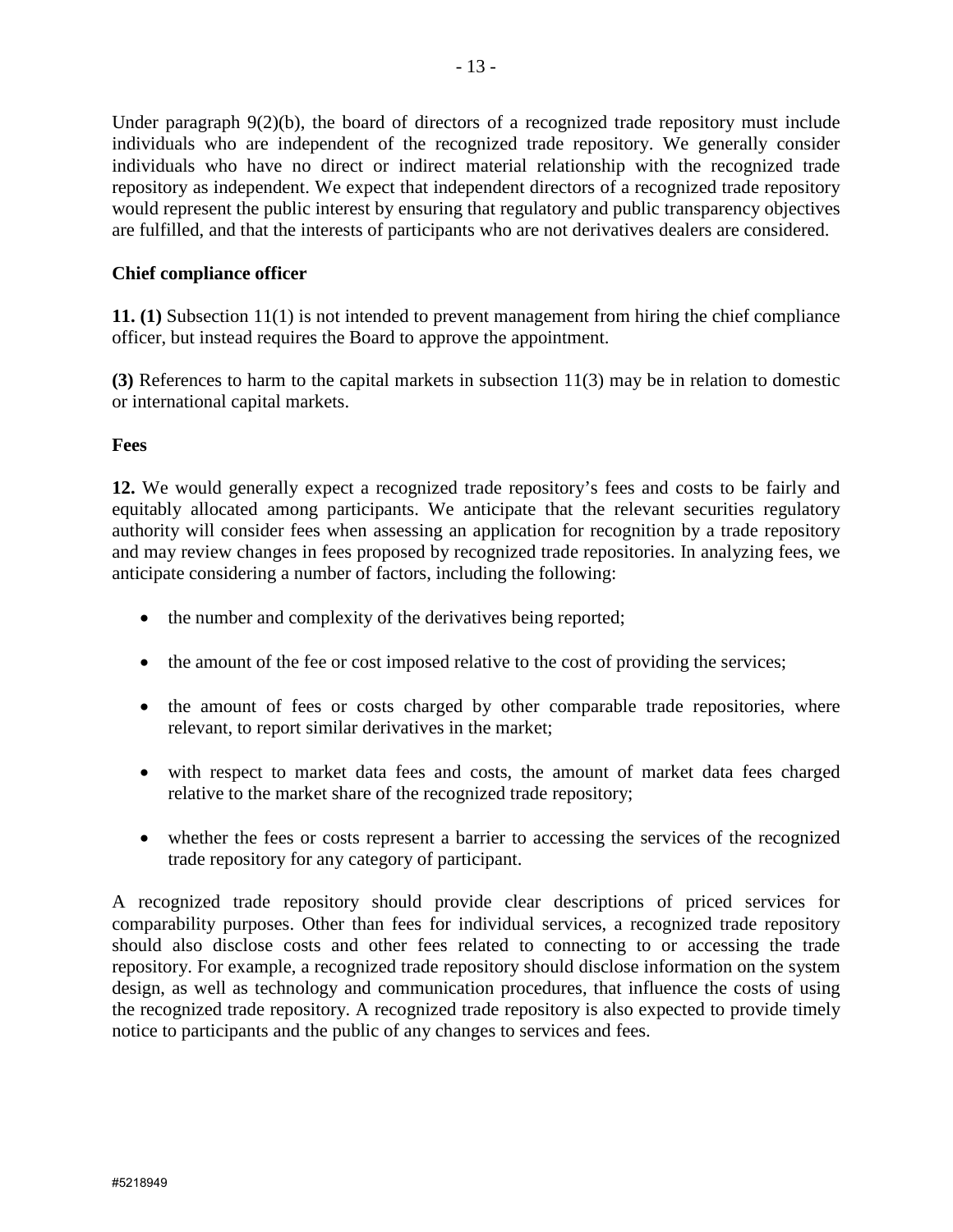### **Access to recognized trade repository services**

**13. (3)** Under subsection 13(3), a recognized trade repository is prohibited from unreasonably preventing, conditioning or limiting access to its services, unreasonably discriminating between its participants, imposing unreasonable barriers to competition or requiring the use or purchase of another service in order for a person or company to utilize its trade reporting service. A recognized trade repository should not engage in anti-competitive practices such as setting overly restrictive terms of use or engaging in anti-competitive price discrimination. A recognized trade repository should not develop closed, proprietary interfaces that result in vendor lock-in or barriers to entry with respect to competing service providers that rely on the data maintained by the recognized trade repository. As an example, a recognized trade repository that is affiliated with a clearing agency must not impose barriers that would make it difficult for a competing clearing agency to report derivatives data to the recognized trade repository.

### **Acceptance of reporting**

**14.** Section 14 requires that a recognized trade repository accept derivatives data for all derivatives of the asset class or classes set out in its recognition order. For example, if the recognition order of a recognized trade repository includes interest rate derivatives, the recognized trade repository is required to accept derivatives data for all types of interest rate derivatives that are entered into by a local counterparty. It is possible that a recognized trade repository may accept derivatives data for only a subset of a class of derivatives if this is indicated in its recognition order. For example, there may be recognized trade repositories that accept derivatives data for only certain types of commodity derivatives, such as energy derivatives.

### **Communication policies, procedures and standards**

**15.** Section 15 sets out the communication standard required to be used by a recognized trade repository in communications with other specified entities. The reference in paragraph 15(d) to "service providers" may include persons or companies who offer technological or transaction processing or post-transaction services.

### **Due process**

**16.** Section 16 imposes a requirement that a recognized trade repository provide participants or applicants with an opportunity to be heard before making a decision that directly and adversely affects the participant or applicant. We would generally expect that a recognized trade repository would meet this requirement by conducting a hearing or by allowing the participant or applicant to make representations in any form.

### **Rules, policies and procedures**

**17.** The rules, policies and procedures of a recognized trade repository should be clear and comprehensive, and include explanatory material written in plain language so that participants can fully understand the system's design and operations, their rights and obligations, and the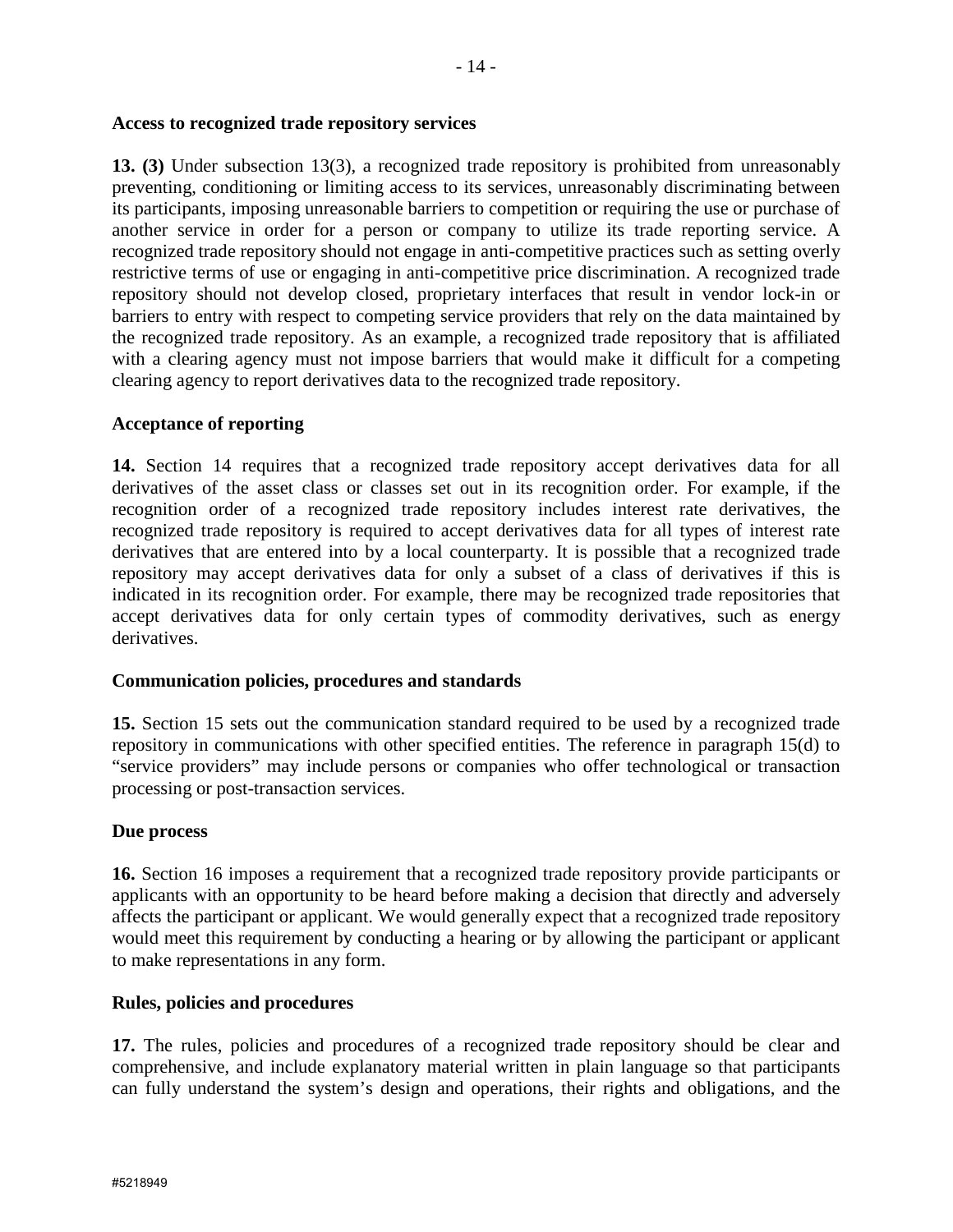risks of participating in the system. Moreover, a recognized trade repository should disclose, to its participants and to the public, basic operational information and responses to the *FMI disclosure template* in Annex A of the CPSS-IOSCO report *Principles for financial market infrastructures: Disclosure framework and assessment methodology*, published December 2012.

We anticipate that participating jurisdictions may develop and implement a protocol with the recognized trade repository that will set out the procedures to be followed with respect to the review and approval of rules, policies and procedures and any amendments thereto. Such a protocol may be appended to and form part of the recognition order. Depending on the nature of the changes to the recognized trade repository's rules, policies and procedures, such changes may also impact the information contained in Form 96-101F1 *Application for Recognition – Trade Repository Information Statement*. In such cases, the recognized trade repository will be required to file an amendment to Form 96-101F1 with the securities regulatory authority. See section 3 of this Policy for a discussion of filing requirements. We anticipate that requirements relating to the review and approval of rules, policies, and procedures and any amendments thereto will be described in the order of the securities regulatory authority recognizing the trade repository.

**(3)** Subsection 17(3) requires that a recognized trade repository monitor compliance with its rules, policies and procedures. The methodology of monitoring such compliance should be fully documented.

**(4)** The processes implemented by a recognized trade repository for dealing with a participant's non-compliance with its rules, policies and procedures do not preclude enforcement action by any other person or company, including a securities regulatory authority or other regulatory body.

### **Records of data reported**

**18.** A recognized trade repository may be subject to record-keeping requirements under securities legislation that are in addition to those under section 18 of the Instrument.

**(2)** The requirement to maintain records for 7 years after the expiration or termination of a derivative, rather than from the date of the transaction, reflects the fact that derivatives create ongoing obligations and that information is subject to change throughout the life of a derivative.

### **Comprehensive risk-management framework**

**19.** Section 19 requires that a recognized trade repository have a comprehensive riskmanagement framework. Set out below are some of our expectations for a recognized trade repository to be able to demonstrate that it meets that requirement.

### *Features of the framework*

We would generally expect that a recognized trade repository would have a written riskmanagement framework (including policies, procedures and systems) that enables it to identify,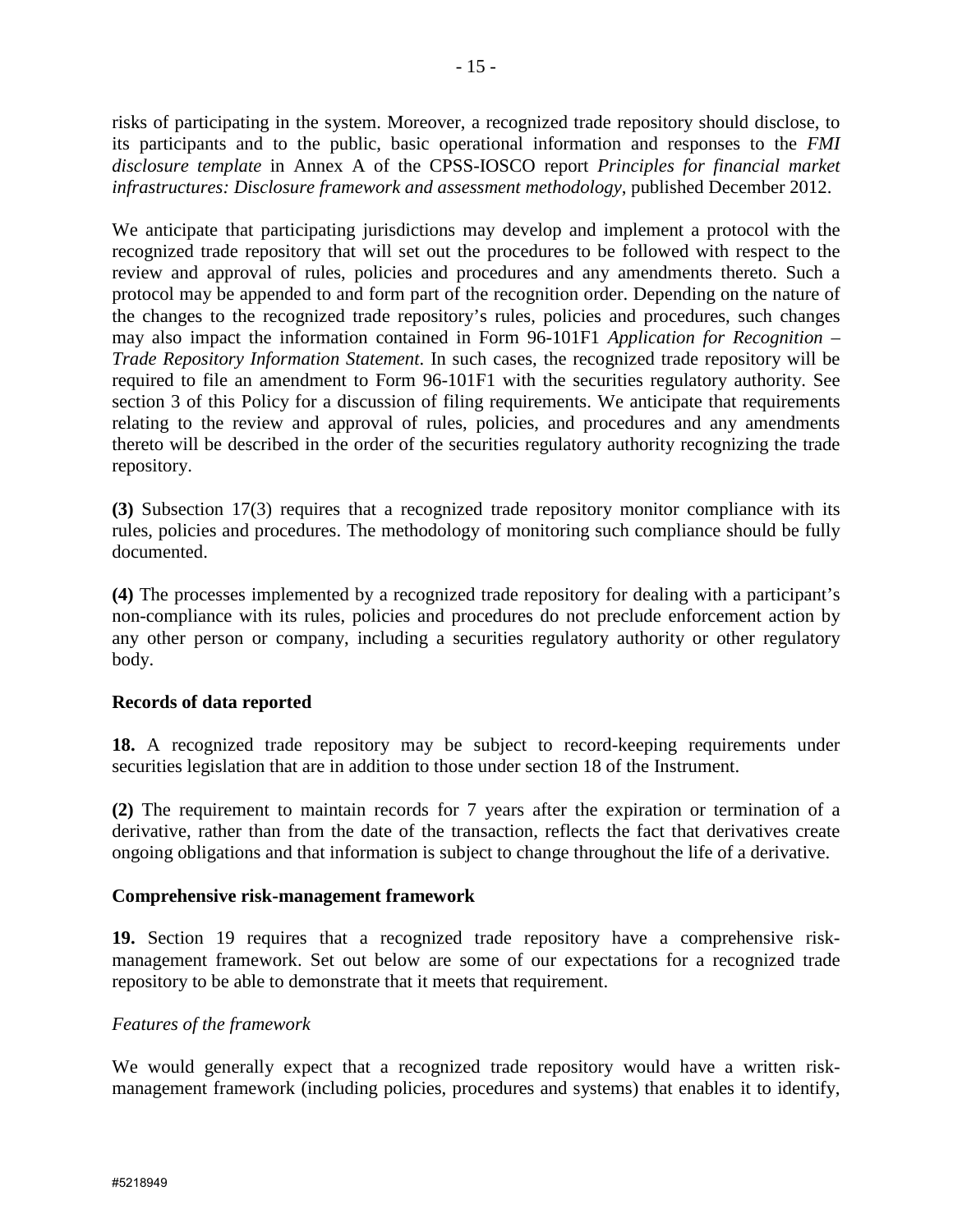measure, monitor, and manage effectively the range of risks that arise in, or are borne by, the recognized trade repository. A recognized trade repository's framework should include the identification and management of risks that could materially affect its ability to perform or to provide services as expected, such as interdependencies.

# *Establishing a framework*

A recognized trade repository should have comprehensive internal processes to help its board of directors and senior management monitor and assess the adequacy and effectiveness of its riskmanagement policies, procedures, systems and controls. These processes should be fully documented and readily available to the recognized trade repository's personnel who are responsible for implementing them.

## *Maintaining a framework*

We would generally expect that a recognized trade repository would regularly review the material risks it bears from, and poses to, other entities (such as other FMIs, settlement banks, liquidity providers or service providers) as a result of interdependencies, and develop appropriate risk-management tools to address these risks. These tools should include business continuity arrangements that allow for rapid recovery and resumption of critical operations and services in the event of operational disruptions and recovery or orderly wind-down plans should the trade repository become non-viable.

## **General business risk**

**20. (1)** We consider general business risk to include any potential impairment of the recognized trade repository's financial position (as a business concern) as a consequence of a decline in its revenues or an increase in its expenses, such that expenses exceed revenues and result in a loss that must be charged against capital or an inadequacy of resources necessary to carry on business as a recognized trade repository.

**(2)** For the purpose of subsection 20(2), the amount of liquid net assets funded by equity that a recognized trade repository should hold is to be determined by its general business risk profile and the length of time required to achieve a recovery or orderly wind-down, as appropriate, of its critical operations and services, if such action is taken.

**(4)** The scenarios identified under subsection 20(4) should take into account the various independent and related risks to which the recognized trade repository is exposed.

**(5)** Plans for the recovery or orderly wind-down of a recognized trade repository should contain, among other elements, a substantive summary of the key recovery or orderly wind-down strategies, the identification of the recognized trade repository's critical operations and services, and a description of the measures needed to implement the key strategies. The recognized trade repository should maintain the plan on an ongoing basis, to achieve recovery and orderly winddown, and should hold sufficient liquid net assets funded by equity to implement this plan. A recognized trade repository should also take into consideration the operational, technological and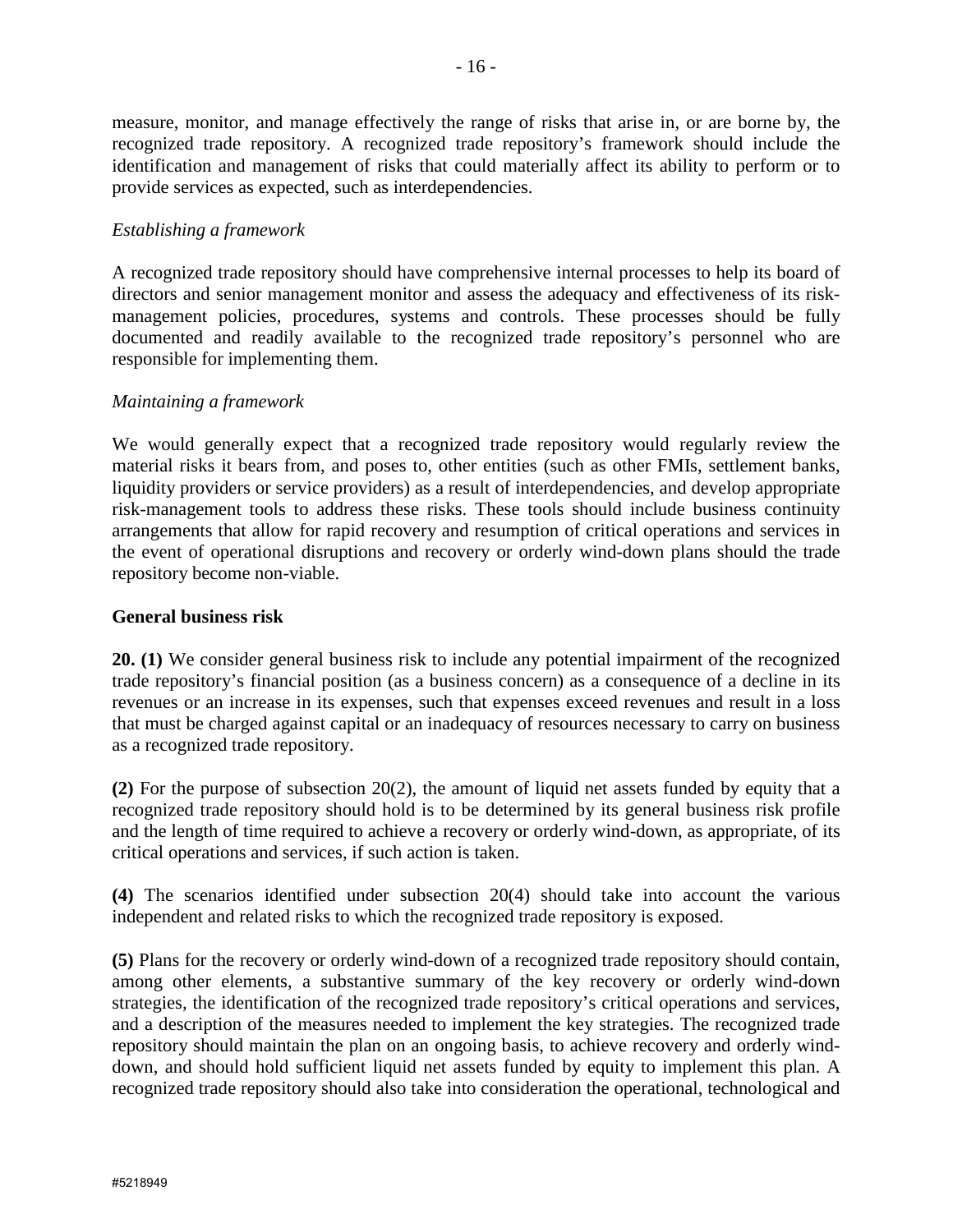legal requirements for participants to establish and move to an alternative arrangement in the event of an orderly wind-down.

### **Systems and other operational risk requirements**

**21. (1)** Subsection 21(1) sets out a general principle concerning the management of operational risk. In interpreting subsection 21(1), the following key considerations should be applied:

- a recognized trade repository should establish a robust operational risk-management framework with appropriate systems, policies, procedures, and controls to identify, monitor and manage operational risks;
- a recognized trade repository should review, audit and test systems, operational policies, procedures and controls, periodically and after any significant changes;
- a recognized trade repository should have clearly defined operational-reliability objectives and policies in place that are designed to achieve those objectives.

**(2)** The board of directors of a recognized trade repository should clearly define the roles and responsibilities for addressing operational risk.

**(3)** An adequate system of internal control over systems as well as adequate general informationtechnology controls are to be implemented to support information technology planning, acquisition, development and maintenance, computer operations, information systems support and security. Recommended Canadian guides as to what constitutes adequate information technology controls include '*Information Technology Control Guidelines*' from the Canadian Institute of Chartered Accountants and '*COBIT*' from the IT Governance Institute. A recognized trade repository should ensure that its information-technology controls address the integrity of the data that it maintains, by protecting all derivatives data submitted from corruption, loss, improper disclosure, unauthorized access and other processing risks.

Paragraph 21(3)(b) requires a recognized trade repository to thoroughly assess future needs and make systems capacity and performance estimates in a method consistent with prudent business practice at least once a year. This paragraph also imposes an annual requirement for recognized trade repositories to conduct periodic capacity stress tests. Continual changes in technology, risk management requirements and competitive pressures will often result in these activities or tests being carried out more frequently.

Paragraph 21(3)(c) requires a recognized trade repository to notify the securities regulatory authority of any material systems failure. A failure, malfunction, delay or other disruptive incident would be considered "material" if the recognized trade repository would in the normal course of its operations escalate the incident to, or inform, its senior management that is responsible for technology, or if the incident would have an impact on participants. We also expect that, as part of this notification, the recognized trade repository will provide updates on the status of the failure, the resumption of service, and the results of its internal review of the failure.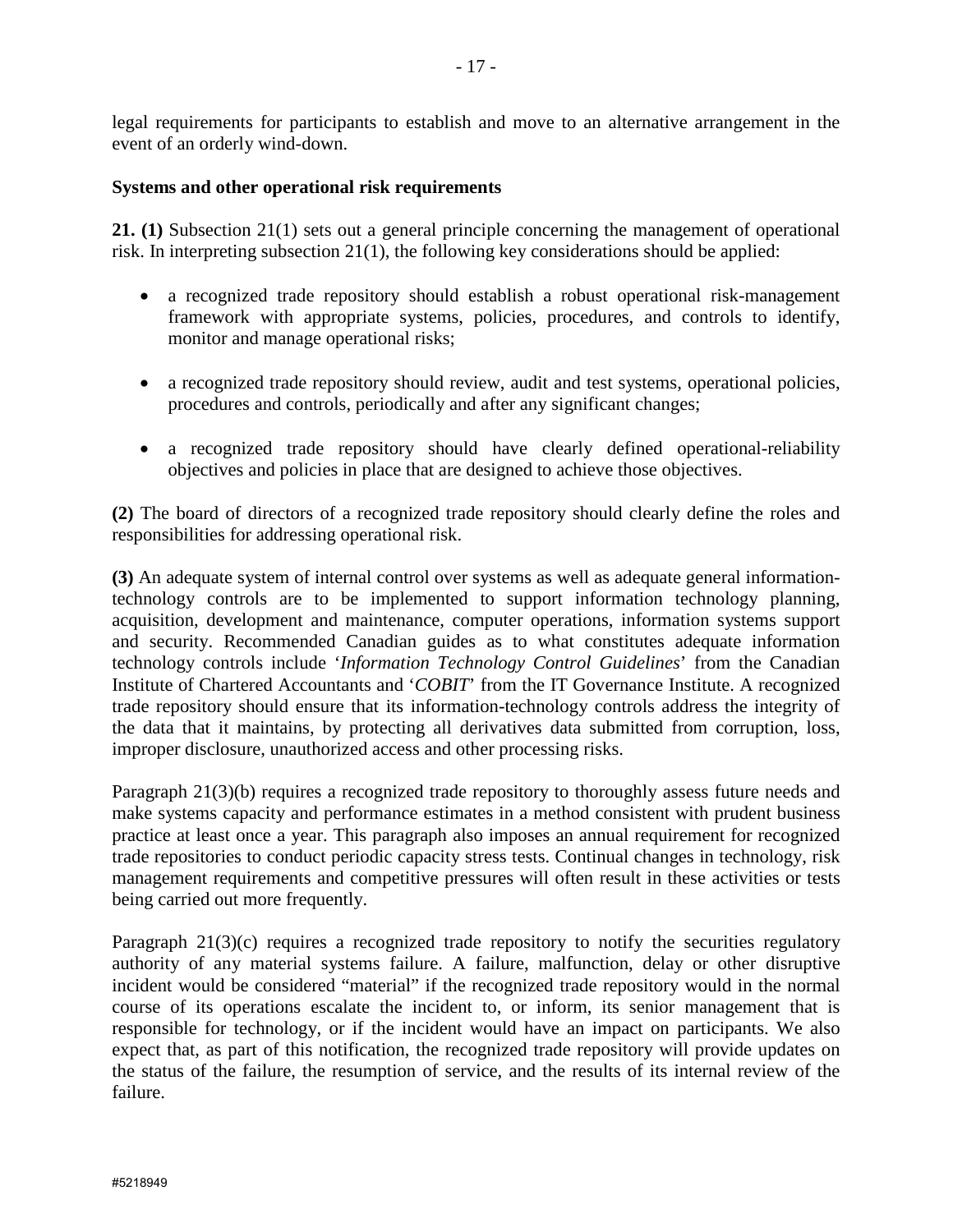**(4)** We are generally of the view that disaster recovery plans should allow the recognized trade repository to provide continuous and undisrupted service, as back-up systems ideally should commence processing immediately. Where a disruption is unavoidable, a recognized trade repository is expected to provide prompt recovery of operations, meaning that it resumes operations within 2 hours following the disruptive event. Under paragraph  $21(4)(c)$ , an emergency event could include any external sources of operational risk, such as the failure of critical service providers or utilities or events affecting a wide metropolitan area, such as natural disasters, terrorism, and pandemics. Business continuity planning should encompass all policies and procedures to ensure uninterrupted provision of key services regardless of the cause of potential disruption.

**(5)** We expect that a recognized trade repository will engage relevant industry participants, as necessary, in tests of its business continuity plans, including testing of back-up facilities for both the recognized trade repository and its participants.

**(6)** For the purpose of subsection 21(6), a qualified party is a person or company or a group of persons or companies with relevant experience in both information technology and in the evaluation of related internal controls in a complex information technology environment, such as external auditors or third party information system consultants. We would generally consider that this obligation could be satisfied by an independent assessment by an internal audit department that is compliant with the International Standards for the Professional Practice of Internal Auditing published by the Institute of Internal Audit. Before engaging a qualified party, the recognized trade repository should notify each relevant securities regulatory authority.

**(8)** In determining what a reasonable period is to allow participants to make system modifications and test their modified systems, a recognized trade repository should consult with its participants and allow all participants a reasonable opportunity to develop, implement and test systems changes. We expect that the needs of all types of participants would be considered, including those of smaller and less sophisticated participants.

**(9)** In determining what a reasonable period is to allow participants to test their modified systems and interfaces with the recognized trade repository, we would generally expect a recognized trade repository to consult with its participants. We consider a reasonable period to be a period that would provide all participants a reasonable opportunity to develop, implement and test systems changes. We expect that the needs of all types of participants would be considered, including those of smaller and less sophisticated participants.

# **Data security and confidentiality**

**22**. **(1)** Rules, policies and procedures to ensure the safety, privacy and confidentiality of derivatives data must include limitations on access to confidential data held by the trade repository, including derivatives data, and safeguards to protect against persons and companies affiliated with a recognized trade repository from using trade repository data for their personal benefit or the benefit of others.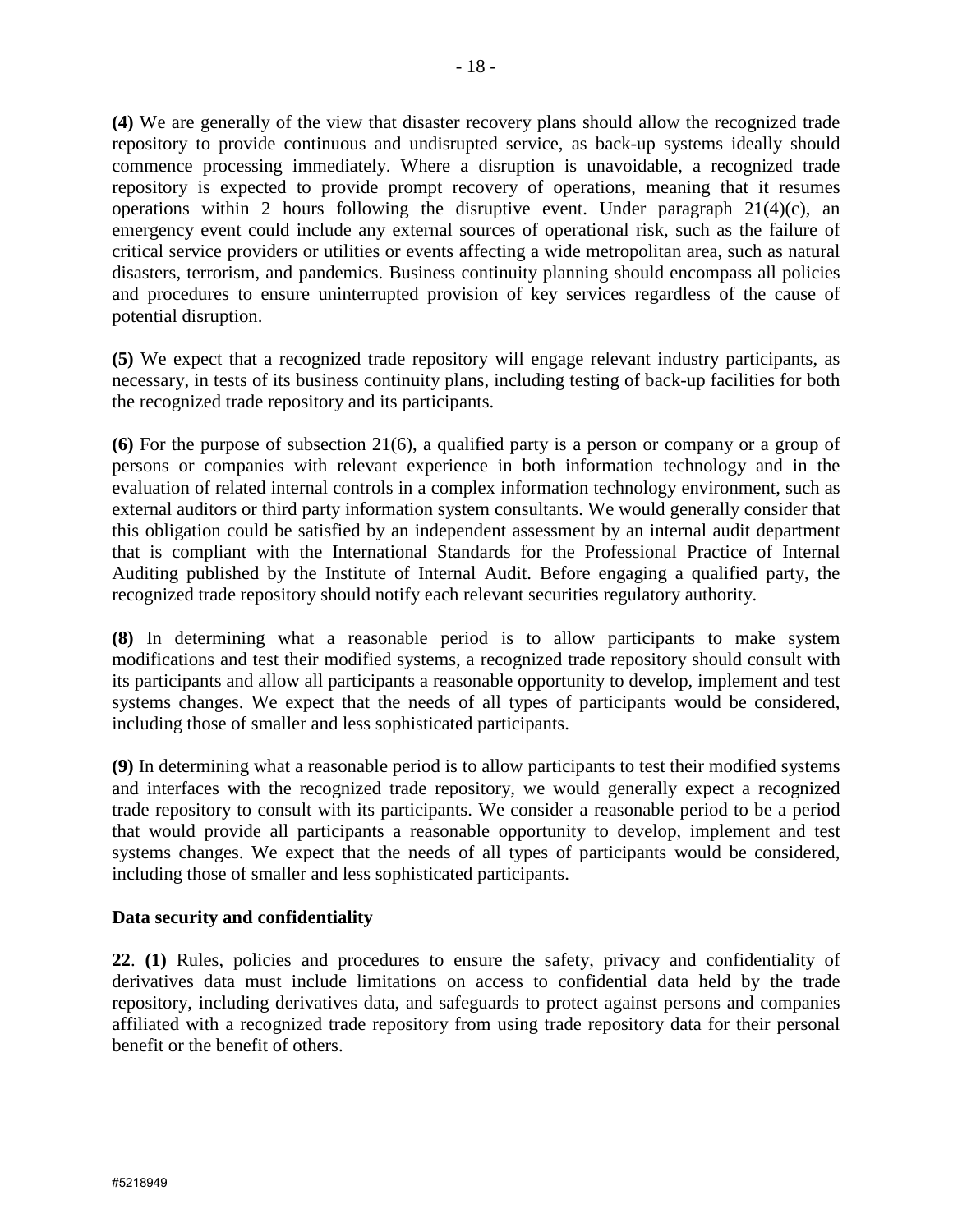**(2)** The purpose of subsection 22(2) is to ensure that users of a recognized trade repository have some measure of control over their derivatives data.

### **Confirmation of data and information**

**23.** The purpose of the confirmation requirement in subsection 23(1) is to ensure that the reported information accurately describes the derivative as agreed to by both counterparties.

In cases where the non-reporting counterparty to a derivative is not a participant of the recognized trade repository to which the derivatives data is reported, the recognized trade repository would not be in a position to allow non-participants to confirm the accuracy of the derivatives data. As such, subsection 23(2) provides that a recognized trade repository is not obligated to allow non-participants to confirm the accuracy of derivatives data reported to it under the Instrument.

A recognized trade repository may satisfy its obligation under section 23 by notice to each counterparty to the derivative that is a participant of the recognized trade repository, or its delegated third-party representative where applicable, that a report has been made naming the participant as a counterparty to a derivative, accompanied by a means of accessing a report of the derivatives data submitted. The policies and procedures of the recognized trade repository may provide that if the recognized trade repository does not receive a response from a counterparty within 48 hours, the counterparty is deemed to confirm the derivatives data as reported.

### **Outsourcing**

**24.** Section 24 sets out requirements applicable to a recognized trade repository that outsources any of its material services or systems to a service provider. Generally, a recognized trade repository must establish policies and procedures to evaluate and approve these outsourcing arrangements, including assessing the suitability of potential service providers and the ability of the recognized trade repository to continue to comply with securities legislation in the event of bankruptcy, insolvency or the termination of business of the service provider. A recognized trade repository is also required to monitor the ongoing performance of a service provider to which it outsources a key service, system or facility. The requirements under section 24 apply regardless of whether an outsourcing arrangement is with a third-party service provider or an affiliated entity of the recognized trade repository. A recognized trade repository that outsources any of its material services or systems remains responsible for those services or systems and for compliance with securities legislation.

### **PART 3 DATA REPORTING**

Part 3 deals with reporting obligations for a derivative that involves a local counterparty and includes a determination of which counterparty to the derivative will be subject to the duty to report, requirements as to the timing of reports and a description of the data that is required to be reported.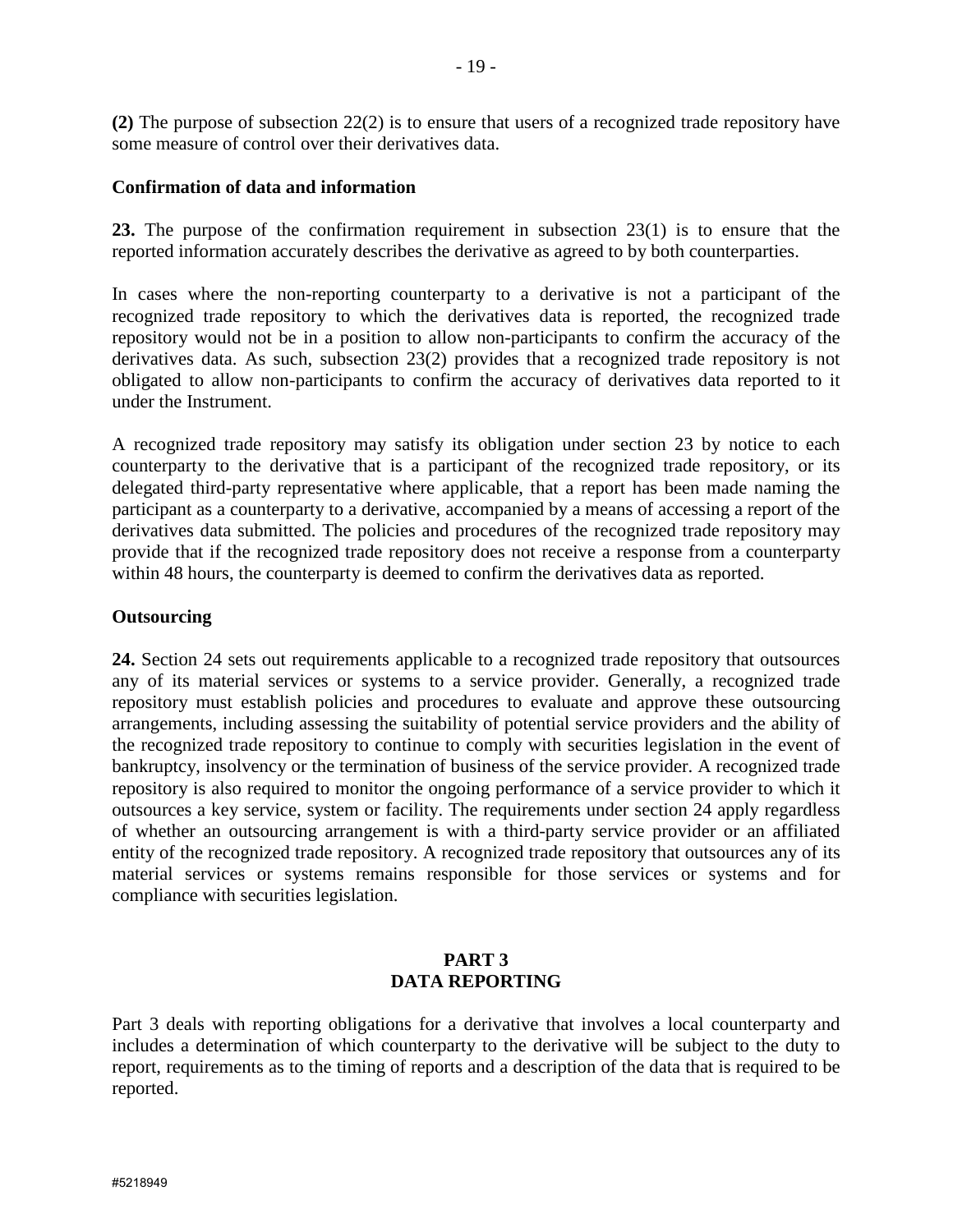## **Reporting counterparty**

**25.** Section 25 sets out a process for determining which counterparty to a derivative is the reporting counterparty and is therefore required to fulfil the reporting obligations under the Instrument.

**(1)** The hierarchy outlined in subsection 25(1) for determining which counterparty to a derivative will be the reporting counterparty is intended to reflect the counterparty to the derivative that is best suited to fulfill the reporting obligation. For example, for a derivative that is cleared through a clearing agency, the clearing agency is best positioned to report derivatives data and is therefore the reporting counterparty.

The definition of "derivatives dealer" in the Instrument does not require that a person or company be registered with the local securities regulatory authority in order to meet the definition. Accordingly, where the reporting counterparty to a derivative is a derivatives dealer, as defined in the Instrument, the reporting obligations with respect to the derivative apply irrespective of whether the derivatives dealer is a registrant in the local jurisdiction. See the guidance in section 1(2) with respect to the factors to be considered to determine whether a person or company is a derivatives dealer for the purpose of the Instrument. A person or company that meets the definition of "derivatives dealer" in the local jurisdiction would be a derivatives dealer for the purpose of the Instrument, even if it is exempted or excluded from the requirement to register.

### *Agreement between the counterparties*

For a derivative that is not cleared and is between two derivatives dealers or two end-users – that is, a derivative to which paragraphs  $25(1)(a)$  and (b) do not apply – paragraph  $25(1)(c)$  allows the counterparties to agree, in writing, at or before the time the transaction occurs, which counterparty will act as the reporting counterparty for the derivative. The intention of paragraph  $25(1)(c)$  is to facilitate single counterparty reporting while requiring both counterparties to have procedures or contractual arrangements in place to ensure that reporting occurs.

One example of a type of agreement the counterparties may use to determine the reporting counterparty to a derivative is the ISDA methodology, publicly available at www.isda.org, developed for derivatives in Canada in order to facilitate one-sided derivative reporting and to provide a consistent method for determining the party required to act as reporting counterparty.

There is no requirement for counterparties to a derivative to use the ISDA methodology. However, in order for the counterparties to rely on paragraph  $25(1)(c)$ , the agreement must meet the conditions in paragraph  $25(1)(c)$ . Namely, the agreement must be in written form, have been made at the time of the derivative, and identify the reporting counterparty with respect to the derivative.

**(2)** Each local counterparty that relies on paragraph 25(1)(c) must fulfil the record-keeping obligations set out in subsection 25(2).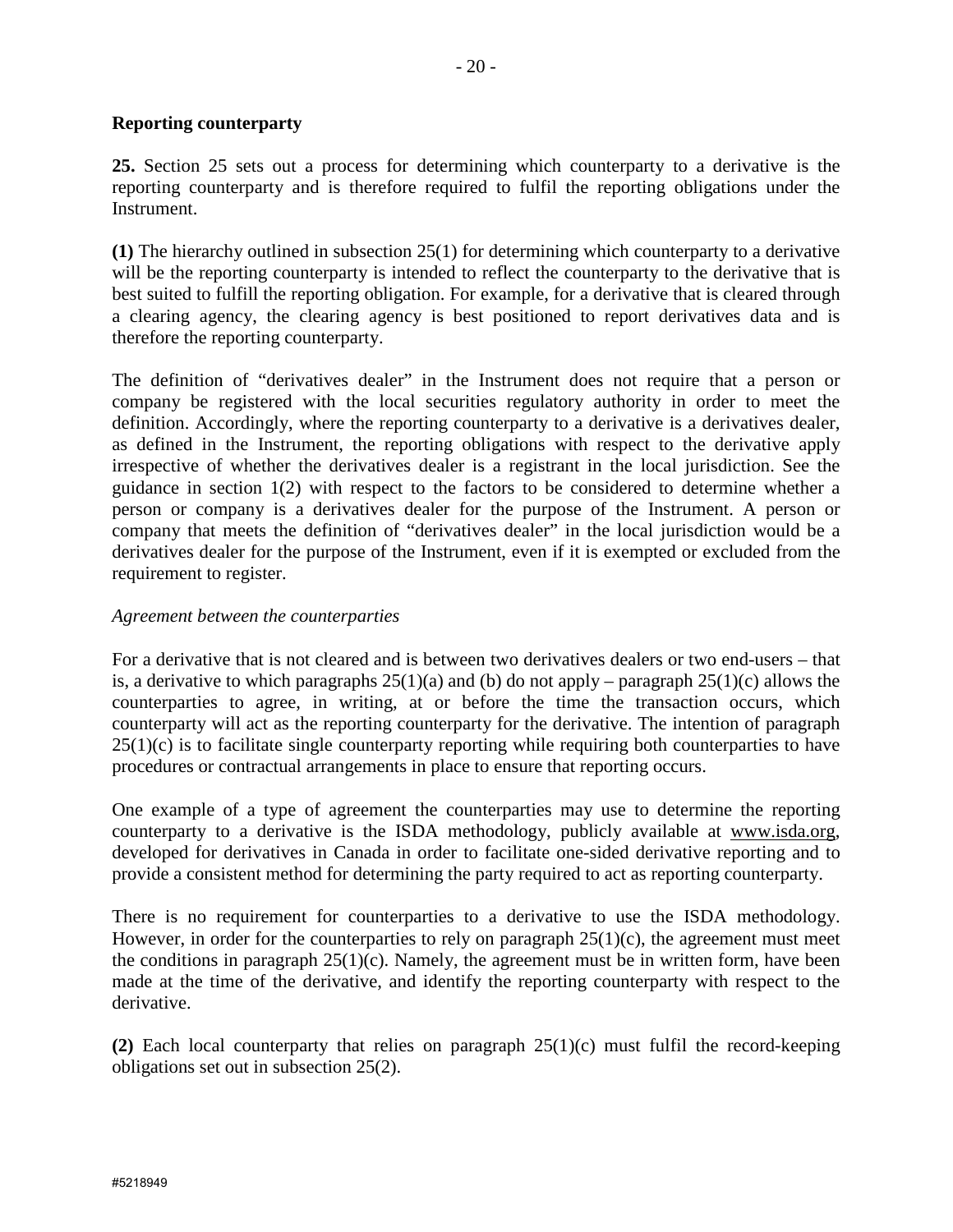**(4)** Subsection (4) provides that a local counterparty that agrees to be the reporting counterparty for a derivative under paragraph 25(1)(c) must fulfil all reporting obligations as the reporting counterparty in relation to that derivative even if that local counterparty would otherwise be excluded from the trade reporting obligation under section 40.

## **Duty to report**

**26.** Section 26 outlines the duty to report derivatives data.

A reporting counterparty may delegate its reporting obligations to a third-party, including a thirdparty service provider. This includes reporting of initial creation data, life-cycle event data and valuation data. Where reporting obligations are delegated to a third-party, the reporting counterparty remains liable for any failure to comply with applicable requirements under the instruments.

**(2)** We would generally expect that reports for derivatives that are not accepted for reporting by any recognized trade repository would be electronically submitted to the local securities regulatory authority in accordance with the guidance provided by the local securities regulatory authority.

**(3)** Subsection 26(3) provides for limited substituted compliance in two circumstances.

The first circumstance is where a counterparty to a derivative is organized under the laws of the local jurisdiction but does not conduct business in the jurisdiction other than activities incidental to being organized in the jurisdiction.

We are of the view that factors that would indicate that a person or company is conducting business in the jurisdiction would include the following:

- having a physical location in a jurisdiction;
- having employees or agents that reside in the jurisdiction;
- generating revenue in the jurisdiction;
- having customers or clients in the jurisdiction.

We are also of the view that activities that are incidental to being organized under the law of a jurisdiction would include instructing legal counsel to file materials with the government agency responsible for registering corporations and maintaining a local agent for service of legal documents.

The second circumstance is where the derivative involves a local counterparty that is a local counterparty solely on the basis that it is an affiliated entity of a person or company, other than an individual, that is organized in the local jurisdiction or has its head office and principal place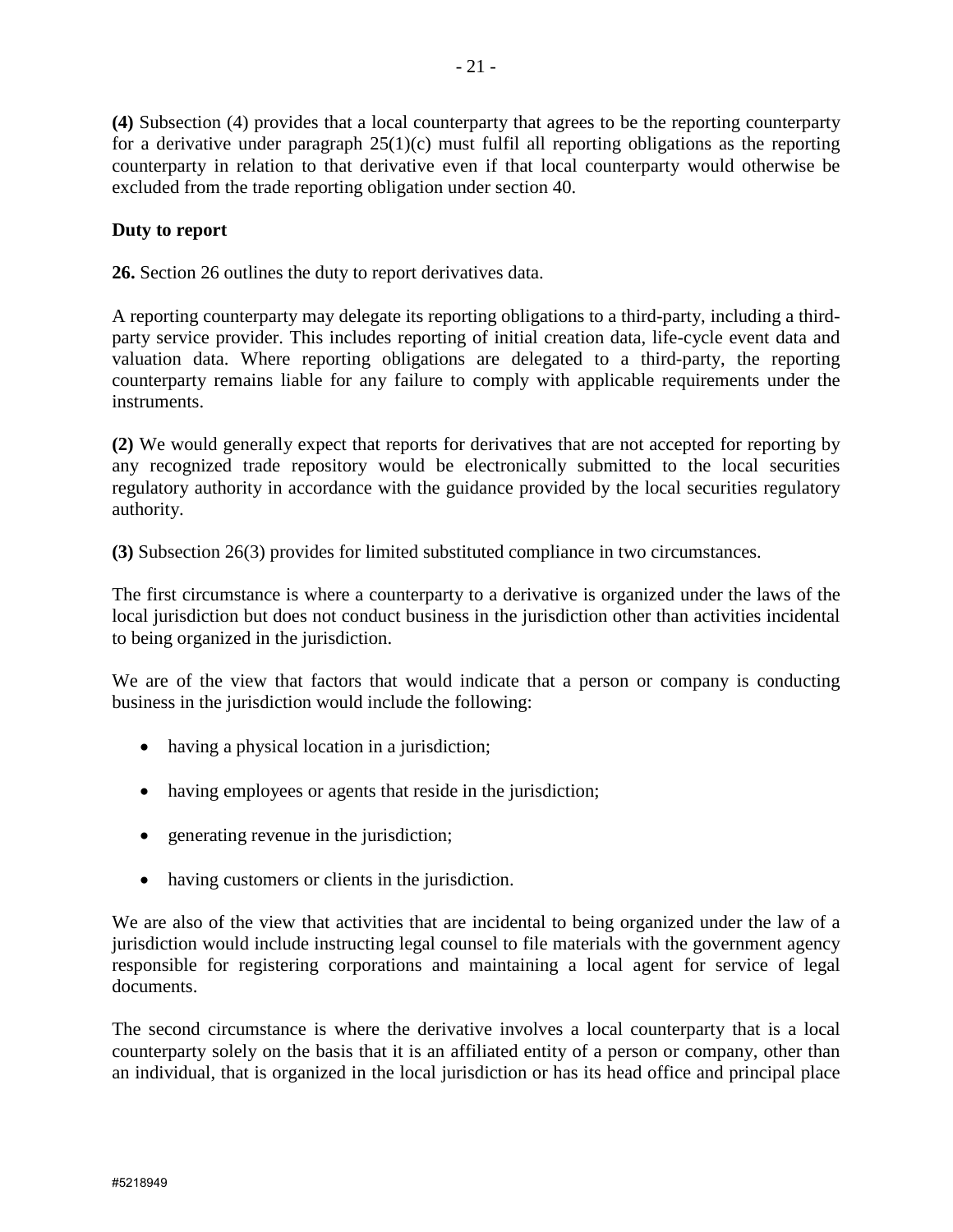of business in the local jurisdiction, and that person or company is liable for all or substantially all of the liabilities of the affiliated entity.

In each instance, the counterparties can benefit from substituted compliance where the derivatives data has been reported to a recognized trade repository pursuant to the laws of a province of Canada other than the local jurisdiction, provided that the additional conditions set out in paragraph 26(3)(c) are satisfied. We anticipate that the concept of substituted compliance will be expanded to include situations where reports are made under requirements in foreign jurisdictions that have derivative transaction reporting requirements that are similar to those in the Instrument. We anticipate that amendments to the rule that will extend substituted compliance to foreign jurisdictions will be implemented before the implementation of reporting requirements under the Instrument.

**(4)** Subsection 26(4) requires that all derivatives data reported for a given derivative be reported to the same recognized trade repository to which the initial report is submitted or, with respect to derivatives data reported under subsection 26(2), to the local securities regulatory authority.

For a bi-lateral derivative that is cleared by a clearing agency (novation), the recognized trade repository to which all derivatives data must be reported is the recognized trade repository to which the original bi-lateral derivative was reported.

The purpose of this requirement is to ensure the securities regulatory authority has access to all reported derivatives data for a particular derivative and its related transaction from the same entity. It is not intended to restrict counterparties' ability to report to multiple trade repositories.

**(6)** We interpret the requirement in subsection 26(6), to report errors or omissions in derivatives data "as soon as practicable" after it is discovered, to mean upon discovery and in any case no later than the end of the business day on which the error or omission is discovered.

**(7)** Under subsection 26(7), where a local counterparty that is not a reporting counterparty discovers an error or omission in respect of derivatives data that is reported to a recognized trade repository, such local counterparty has an obligation to report the error or omission to the reporting counterparty for the derivative. Once an error or omission is reported by the local counterparty to the reporting counterparty, the reporting counterparty then has an obligation under subsection 26(6) to report the error or omission to the recognized trade repository or to the securities regulatory authority in accordance with subsection 26(2). We interpret the requirement in subsection 26(7) to notify the reporting counterparty of errors or omissions in derivatives data to mean upon discovery and in any case no later than the end of the business day on which the error or omission is discovered.

# **Legal entity identifiers**

**28.** The Global LEI System is a G20 endorsed initiative<sup> $6$ </sup> for uniquely identifying parties to financial transactions, designed and implemented under the direction of the LEI ROC, a

 $\overline{a}$ 

<span id="page-118-0"></span><sup>&</sup>lt;sup>6</sup> For more information see FSB Report A Global Legal Entity Identifier for Financial Markets, June 8, 2012, online: Financial Stability Board <http://www.financialstabilityboard.org/publications/>.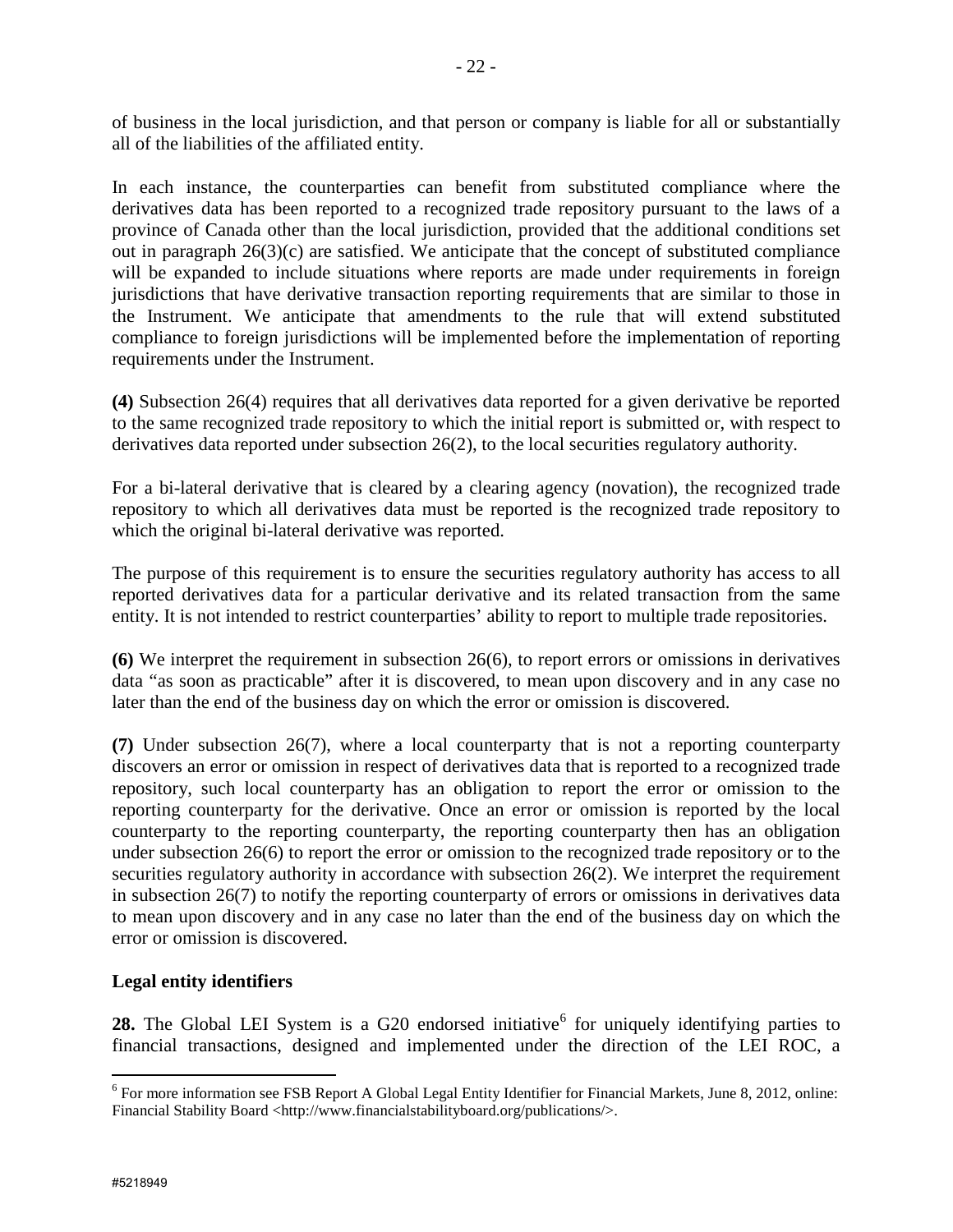governance body endorsed by the G20. The Global LEI System serves as a public-good utility responsible for overseeing the issuance of legal entity identifiers globally to counterparties who enter into derivatives or that are involved in a derivatives transaction.

**(3)** If the Global LEI System is not available at the time a reporting counterparty is required under the Instrument to report derivatives data, including the LEI for each counterparty, with respect to the derivative, a counterparty should use a substitute legal entity identifier. The substitute legal entity identifier should be set in accordance with the standards established by the LEI ROC for pre-LEIs identifiers. At the time the Global LEI System is operational, counterparties should cease using their substitute LEI and commence reporting their LEI. The substitute LEI and LEI might be identical.

# **Unique transaction identifiers**

**29.** A unique transaction identifier is used to identify a derivative and the transaction relating to that derivative from the perspective of all counterparties to the transaction. For example, both counterparties to a single derivative would identify the derivative and its related transaction by the same single identifier. For a derivative that is novated to a clearing agency, the reporting of the novated derivatives should reference the unique transaction identifier of the original bi-lateral derivative.

The Instrument imposes an obligation on the recognized trade repository to identify each derivative and its related transaction by means of a unique transaction identifier. This does not preclude the trade repository from incorporating a unique transaction identifier provided by the reporting counterparty or using a unique transaction identifier provided by the reporting counterparty where such an identifier meets industry standards or would otherwise reasonably be expected to be both unique and to appropriately identify the derivatives and its related transaction.

# **Unique product identifiers**

**30.** Section 30 requires that a reporting counterparty identify each derivative that is subject to the reporting obligation under the Instrument by means of a unique product identifier. The unique product identifier identifies the sub-type of derivative within the asset class to which the derivative belongs. There are currently systems of product taxonomy that may be used for this purpose.<sup>[7](#page-119-0)</sup> To the extent that a unique product identifier is not available for a particular derivative type or sub-type, a reporting counterparty would be required to create one using an alternative methodology.

# **Creation data**

**31. (1)** Subsection 31(1) requires that reporting of creation data be made immediately after a transaction occurs, which means that creation data should be reported as soon as technologically practicable after the execution of a transaction. In evaluating what will be considered to be "technologically practicable", we will take into account the prevalence of implementation and

<span id="page-119-0"></span><sup>&</sup>lt;sup>7</sup> See e.g., <http://www2.isda.org/identifiers-and-otc-taxonomies/> for more information.  $\overline{a}$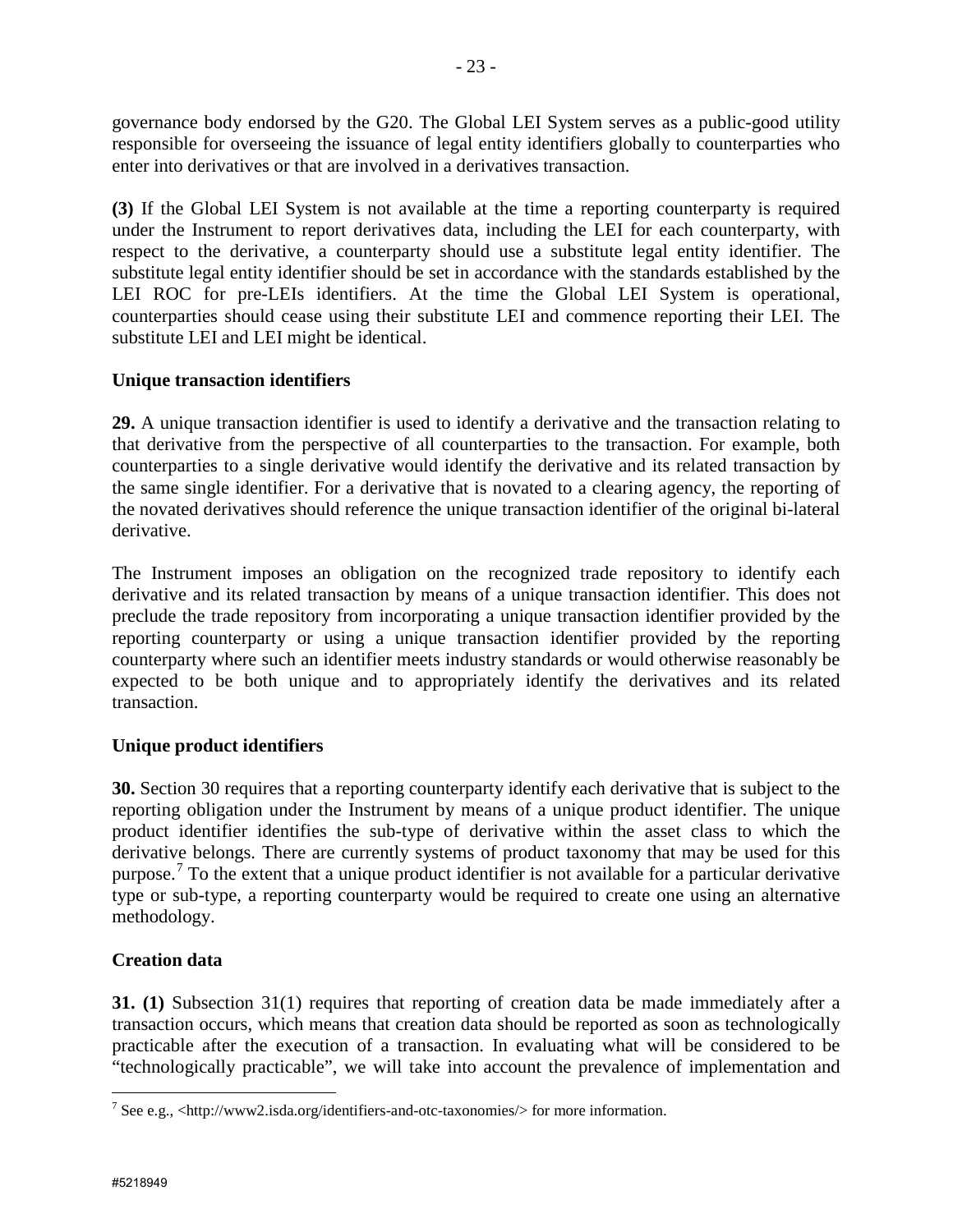use of technology by comparable counterparties located in Canada and in foreign jurisdictions. The participating jurisdictions may also conduct independent reviews to determine the state of reporting technology.

**(2)** Subsection 31(2) is intended to take into account the fact that not all counterparties will have the same technological capabilities. For example, counterparties that do not regularly engage in derivatives would, at least in the near term, likely not be as well situated to achieve real-time reporting. Further, for certain post-transaction operations that result in reportable derivatives, such as trade compressions involving numerous derivatives, immediate reporting may not currently be practicable. In all cases, the outside limit for reporting is the end of the business day following execution of the transaction.

# **Life-cycle event data**

**32. (1)** When reporting a life-cycle event, there is no obligation to re-report derivatives data that has not changed other than the unique transaction identifier as required by subsection  $27(2)$  – only new data and changes to previously reported data need to be reported. Life-cycle event data is not required to be reported immediately but rather at the end of the business day on which the life-cycle event occurs. The end of business day report may include multiple life-cycle events that occurred on that day.

## **Valuation data**

**33. (1)** Subsection 33(1) provides for differing frequency of valuation data reporting based on the type of entity that is the reporting counterparty.

### **Pre-existing derivatives**

**34. (3)** The derivatives data required to be reported for pre-existing derivatives under section 34 is substantively the same as the requirement under CFTC Rule 17 CFR Part 46 *Swap Data Recordkeeping and Reporting Requirements: Pre-Enactment and Transition Swaps*. Therefore, to the extent that a reporting counterparty has reported pre-existing derivatives data as required by the CFTC rule, this would meet the derivatives data reporting requirements under section 34. This interpretation applies only to pre-existing derivatives.

Only the data indicated in the column entitled "Required for Pre-existing Derivatives" in Appendix A is required to be reported for pre-existing derivatives.

**(4)** Subsection 4 imposes an obligation on a reporting counterparty to commence reporting lifecycle event data for a pre-existing derivative immediately after it has reported the creation data relating to the derivative in accordance with this section. Life-cycle event data should be reported in accordance with the requirements in section 32.

**(5)** Subsection (5) imposes an obligation on a reporting counterparty to commence reporting valuation data for a pre-existing derivative immediately after it has reported the creation data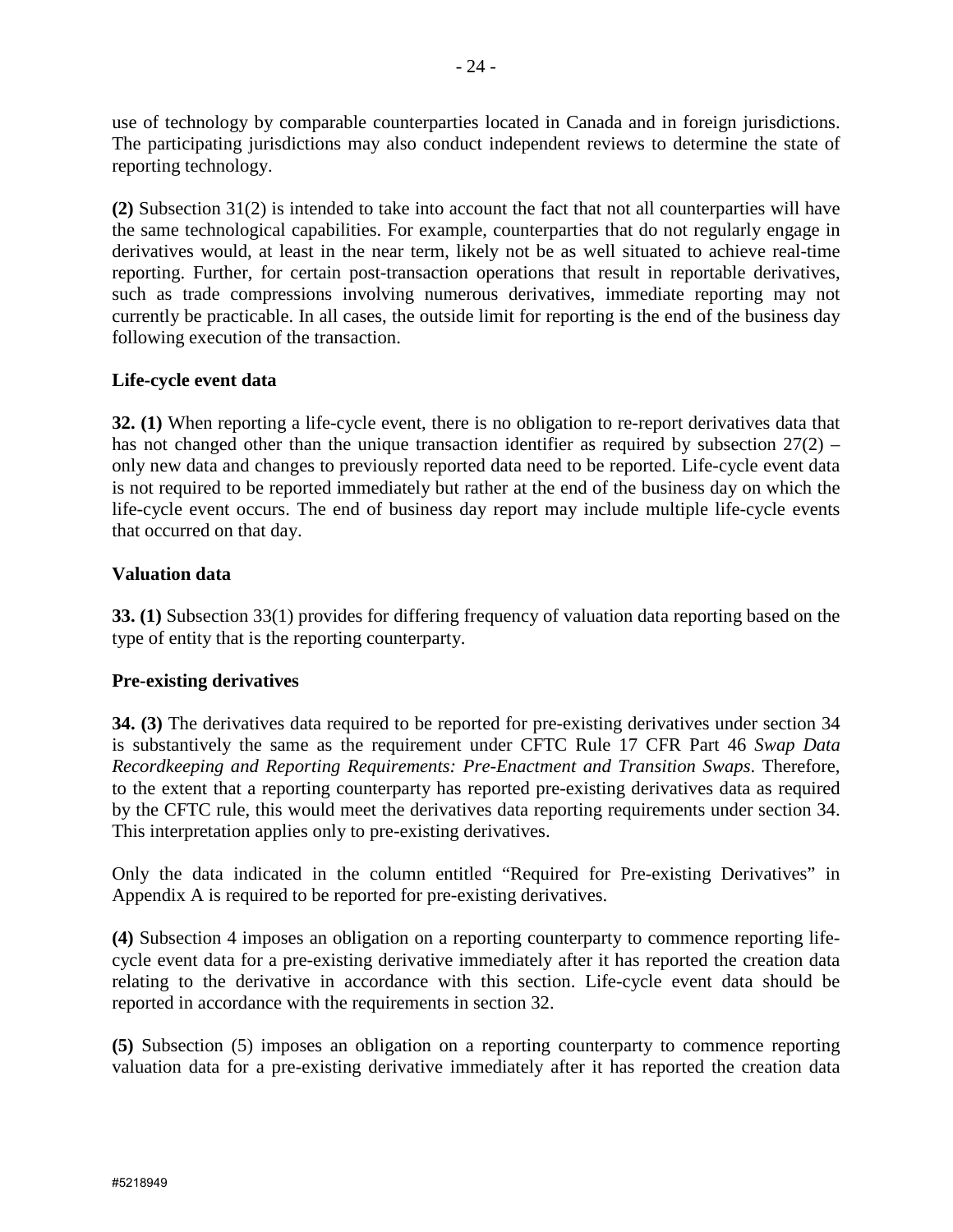relating to the derivative in accordance with this section. Valuation data should be reported in accordance with the requirements in section 33.

## **PART 4 DATA DISSEMINATION AND ACCESS TO DATA**

### **Data available to regulators**

**37.** The derivatives data covered by this section is data necessary to carry out the securities regulatory authority's mandate to protect against unfair, improper or fraudulent practices, to foster fair and efficient capital markets, to promote confidence in the capital markets, and to address systemic risk. This includes derivatives data with respect to any derivative or derivatives that may impact capital markets in Canada.

Derivatives that reference an underlying asset or class of assets with a nexus to a jurisdiction in Canada can impact capital markets in Canada even if the counterparties to the derivative are not local counterparties. Therefore, the participating jurisdictions have a regulatory interest in derivatives involving such underlying interests even if such data is not submitted pursuant to the reporting obligations in the Instrument, but is held by a recognized trade repository.

**(1)** For the purpose of subsection 37(1) electronic access includes the ability of the securities regulatory authority to access, download, or receive a direct real-time feed of derivatives data maintained by the recognized trade repository.

**(2)** It is expected that all recognized trade repositories will comply with the access standards and recommendations developed by CPMI (formerly CPSS) and IOSCO and contained in the CPSS-IOSCO final report entitled *Authorities' access to trade repository data*. [8](#page-121-0)

**(3)** We interpret the requirement for a reporting counterparty to use best efforts to provide the securities regulatory authority with access to derivatives data to mean, at a minimum, instructing the recognized trade repository to release derivative data to the securities regulatory authority.

### **Data available to counterparties**

**38.** Section 38 is intended to ensure that each counterparty, and any person or company acting on behalf of a counterparty, has access to all derivatives data relating to its derivative(s) in a timely manner. The participating jurisdictions expect that where a counterparty has provided consent to a recognized trade repository to grant access to data to a delegate, including a third-party service provider, the recognized trade repository will grant such access on the terms consented to.

### **Data available to public**

**39. (1)** Subsection 39(1) requires a recognized trade repository to make available to the public, free of charge, certain aggregate data for all derivatives reported to it under the Instrument

 $\overline{a}$ 

<span id="page-121-0"></span><sup>&</sup>lt;sup>8</sup> Publication available on the BIS website <www.bis.org> and the IOSCO website <www.iosco.org>.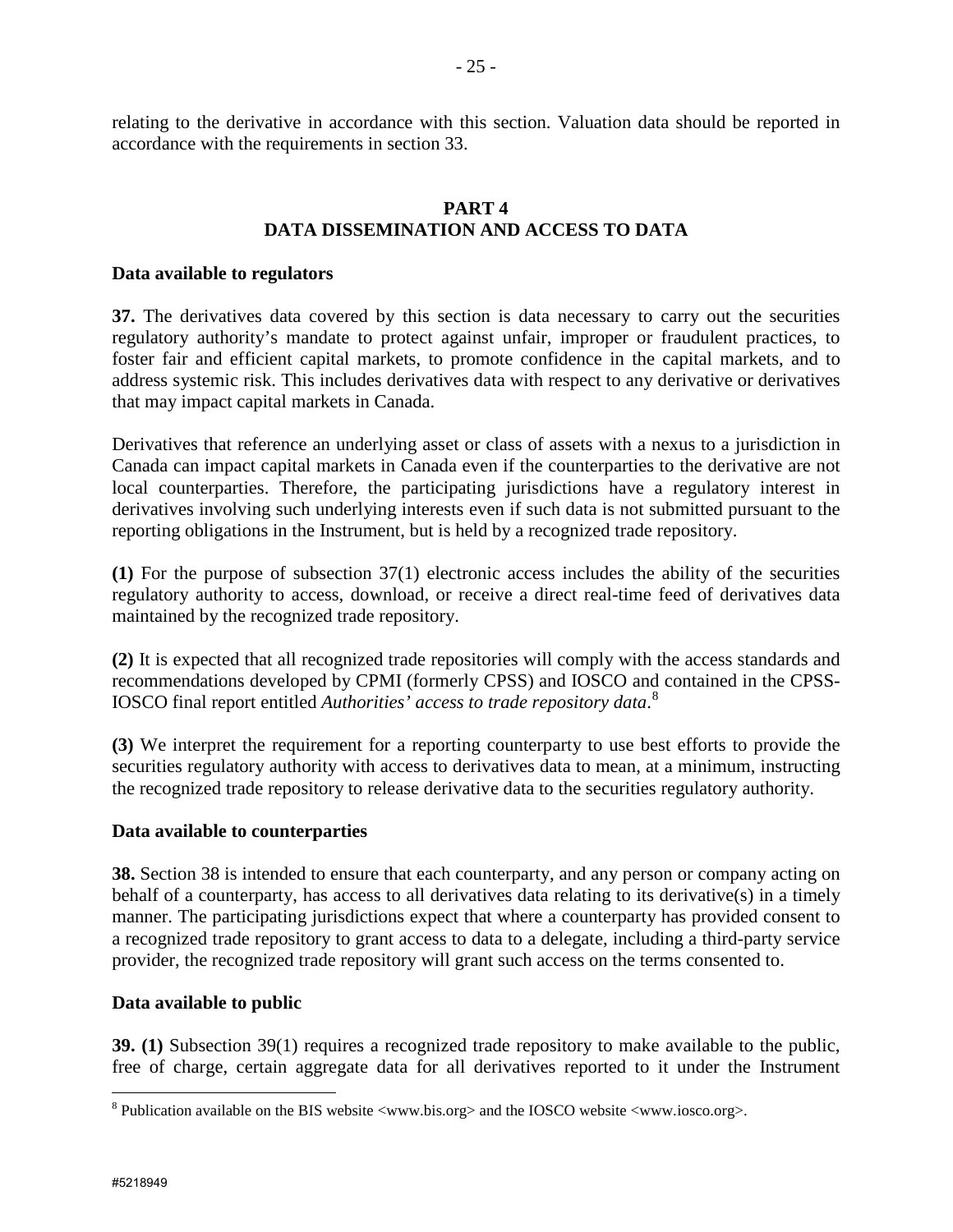(including open positions, volume, number of transactions and price) unless otherwise governed by the requirements or conditions of a decision of a securities regulatory authority, including the terms of an applicable recognition order.

It is expected that a recognized trade repository will provide aggregate data by notional amounts outstanding and level of activity. Such aggregate data is expected to be available at no cost on the recognized trade repository's website.

**(2)** Subsection 39(2) requires that the aggregate data that is disclosed under subsection 39(1) be broken down into various categories of information. The following are examples of the categorized aggregate data required under subsection 39(2):

- currency of denomination (the currency in which the derivative is denominated);
- geographic location of the underlying reference entity (e.g., "Canada" for derivatives which reference the TSX60 index):
- asset class of reference entity (e.g., fixed income, credit or equity);
- product type (e.g., options, forwards or swaps);
- cleared or uncleared;
- maturity (broken down into maturity ranges, such as less than one year, 1-2 years, 2-3 years).

**(3)** We anticipate publishing specific guidelines relating to the data that trade repositories are required to publish. These guidelines will attempt to balance the benefits of transparency and the desire to anonymize data that could reveal the identity of counterparties based on the terms of the derivative.

**(4)** Published data must be anonymized and the names or legal entity identifiers of counterparties must not be published. This provision is not intended to create a requirement for a recognized trade repository to determine whether anonymized published data could reveal the identity of a counterparty based on the terms of the derivative.

### **PART 5 EXCLUSIONS**

### **Commodity derivative**

**40.** The exclusion in section 40 applies only to a derivative the asset class of which is a commodity other than currency. A local counterparty with an aggregate month-end gross notional outstanding of less than \$250 000 000 would still be required to report a derivative involving a non-commodity (other than currency) based derivative, if it is the reporting counterparty for the derivative under subsection 25(1). The exclusion in section 40 does not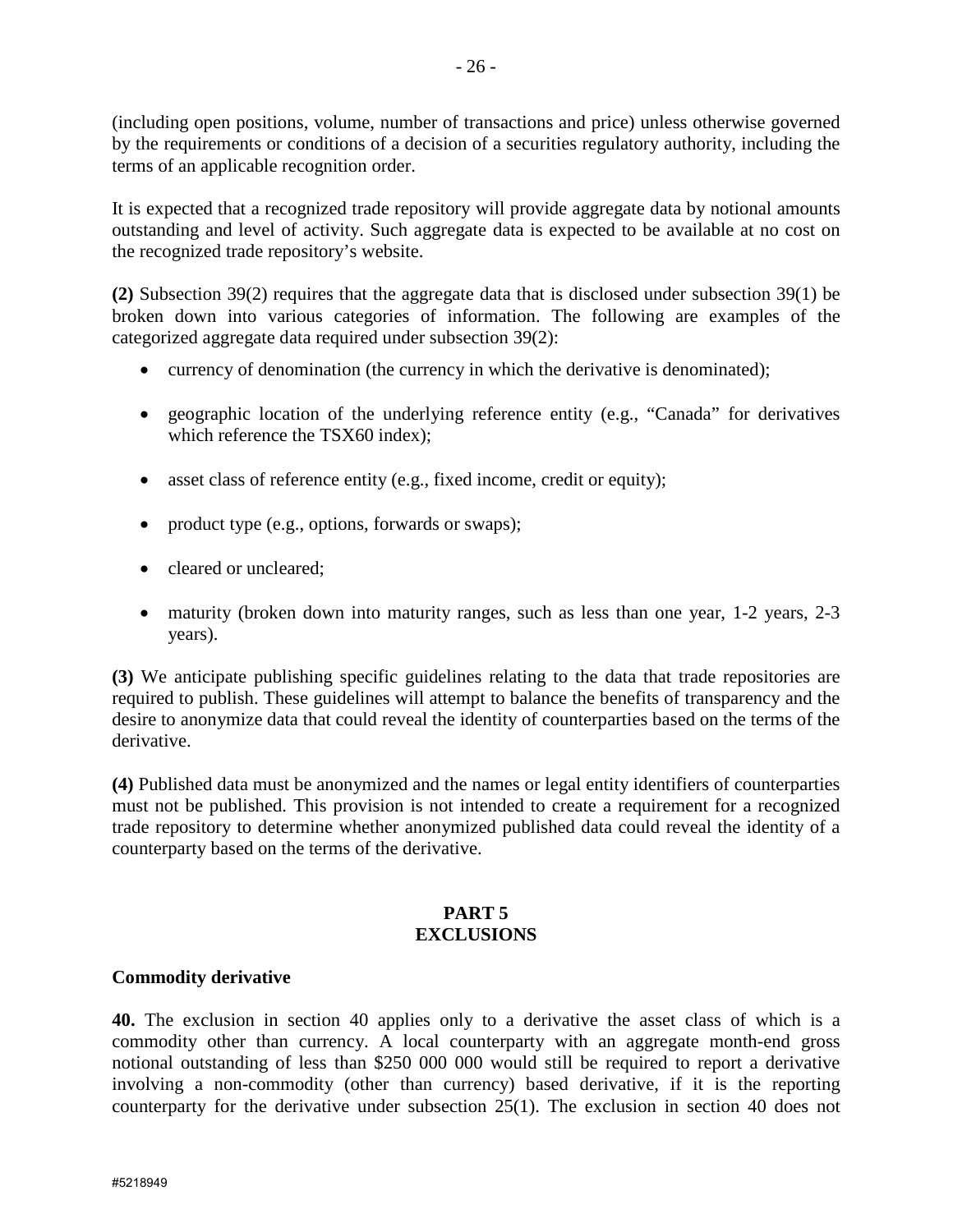apply to a person or company that is a clearing agency or a derivatives dealer, or an affiliated entity of a clearing agency or a derivatives dealer, even if the person or company is below the \$250 000 000 threshold.

For a derivative involving a local counterparty to which the exclusion under section 40 applies, the other counterparty will be the reporting counterparty for the derivative unless either

- the exclusion under section 40 also applies to that counterparty, or
- the local counterparty to which the exclusion under section 40 applies agrees under paragraph  $25(1)(c)$  to be the reporting counterparty for the derivative.

In calculating the month-end notional outstanding for any month, the notional amount of all outstanding derivatives relating to a commodity other than cash or currency, with all counterparties other than affiliated entities, whether domestic or foreign, should be included. Contracts or instruments that are excluded from the definition of "specified derivative" in Multilateral Instrument 91-101 *Derivatives: Product Determination* are not required to be included in the calculation of month-end notional outstanding.

For the purpose of this calculation, we would generally expect that a notional amount denominated in a foreign currency or referencing a quantity or volume of the underlying interest would be converted to a Canadian-dollar notional amount as at a time proximate to the time of the transaction in a reasonable and consistent manner, and consistent with applicable industry standards.

### **Derivative between a non-resident derivatives dealer and a non-local counterparty**

**42.** Please see the discussion relating to the definition of "local counterparty" for additional guidance relating to section 42.

## **PART 7 TRANSITION PERIOD AND EFFECTIVE DATE**

### **Effective date**

**45. (4)** The requirement under subsection 39(3) for a recognized trade repository to make transaction level data reports available to the public does not apply until January 1, 2017.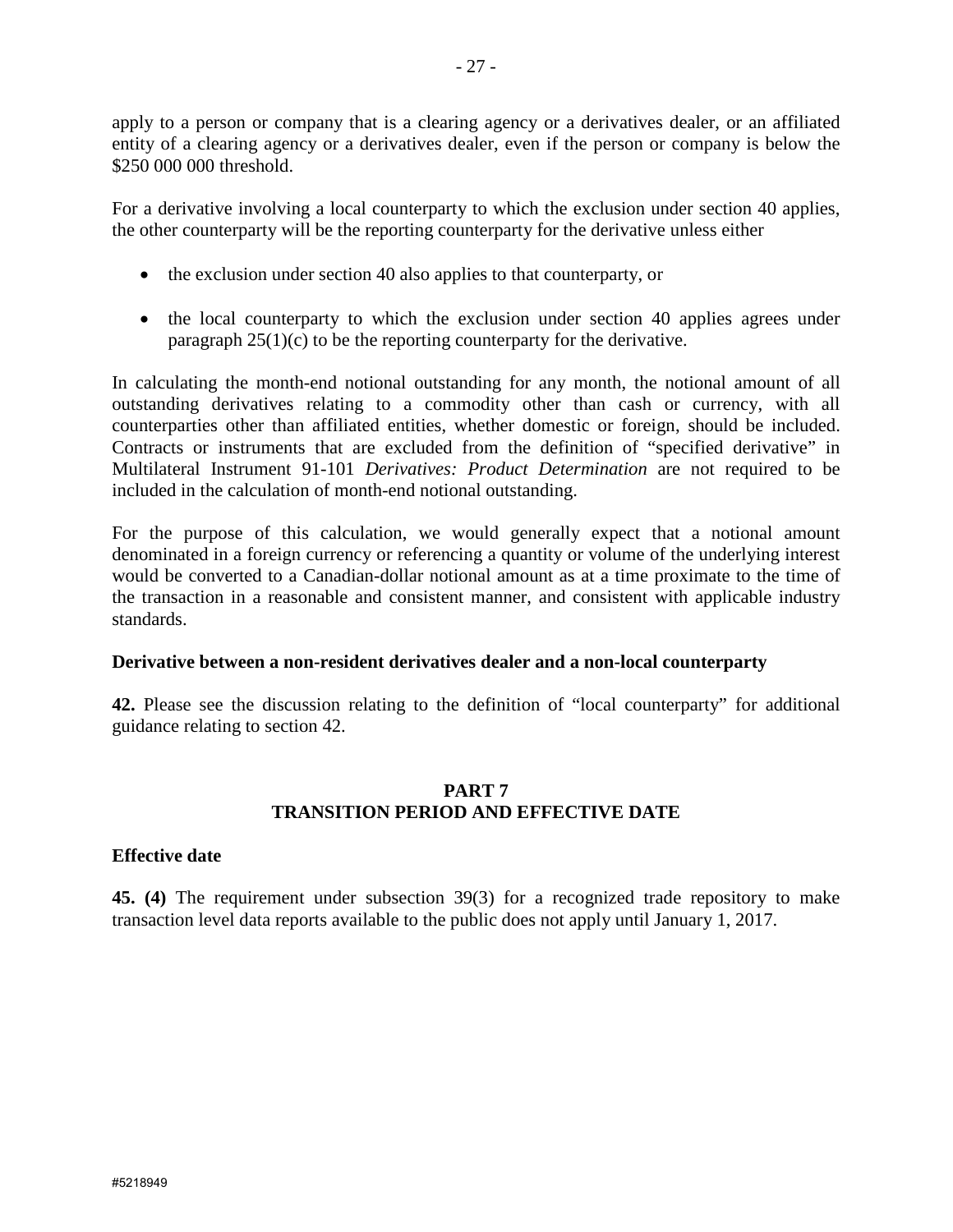## **ANNEX F**

## **ALBERTA SECURITIES COMMISSION**

### **DESIGNATION ORDER**

## **Citation: Re Designation of certain investment contracts and options to be derivatives, 2016 ABASC 15 Date: 20160122**

### **Definitions and interpretations**

- 1. Unless otherwise defined or interpreted herein, terms defined in the *Securities Act* (Alberta) (the **Act**) have the same meaning in this Designation Order.
- 2. In this Designation Order, a person or company is an affiliated entity of another person or company if one of them controls the other or if each of them is controlled by the same person or company.
- 3. In this Designation Order, a person or company (the first party) is considered to control another person or company (the second party) if any of the following apply:
	- (a) the first party beneficially owns or directly or indirectly exercises control or direction over securities of the second party carrying votes which, if exercised, would entitle the first party to elect a majority of the directors of the second party unless the first party holds the voting securities only to secure an obligation;
	- (b) the second party is a partnership, other than a limited partnership, and the first party holds more than 50% of the interests of the partnership;
	- (c) the second party is a limited partnership and the general partner of the limited partnership is the first party;
	- (d) the second party is a trust and a trustee of the trust is the first party.

### **Background**

- 4. Under Multilateral Instrument 91-101 *Derivatives: Product Determination* (**MI 91-101**), a "specified derivative is a "derivative" as defined in the securities legislation of Alberta that is not excluded by section 2 of MI 91-101.
- 5. The definition of "derivative" in the Act excludes a contract or instrument that is a security, but includes a security or class of securities that has been designated by the Commission to be a derivative.
- 6. In the absence of this Designation Order, certain contracts or instruments that, for certain purposes, are appropriately regulated as derivatives would be securities and not derivatives.